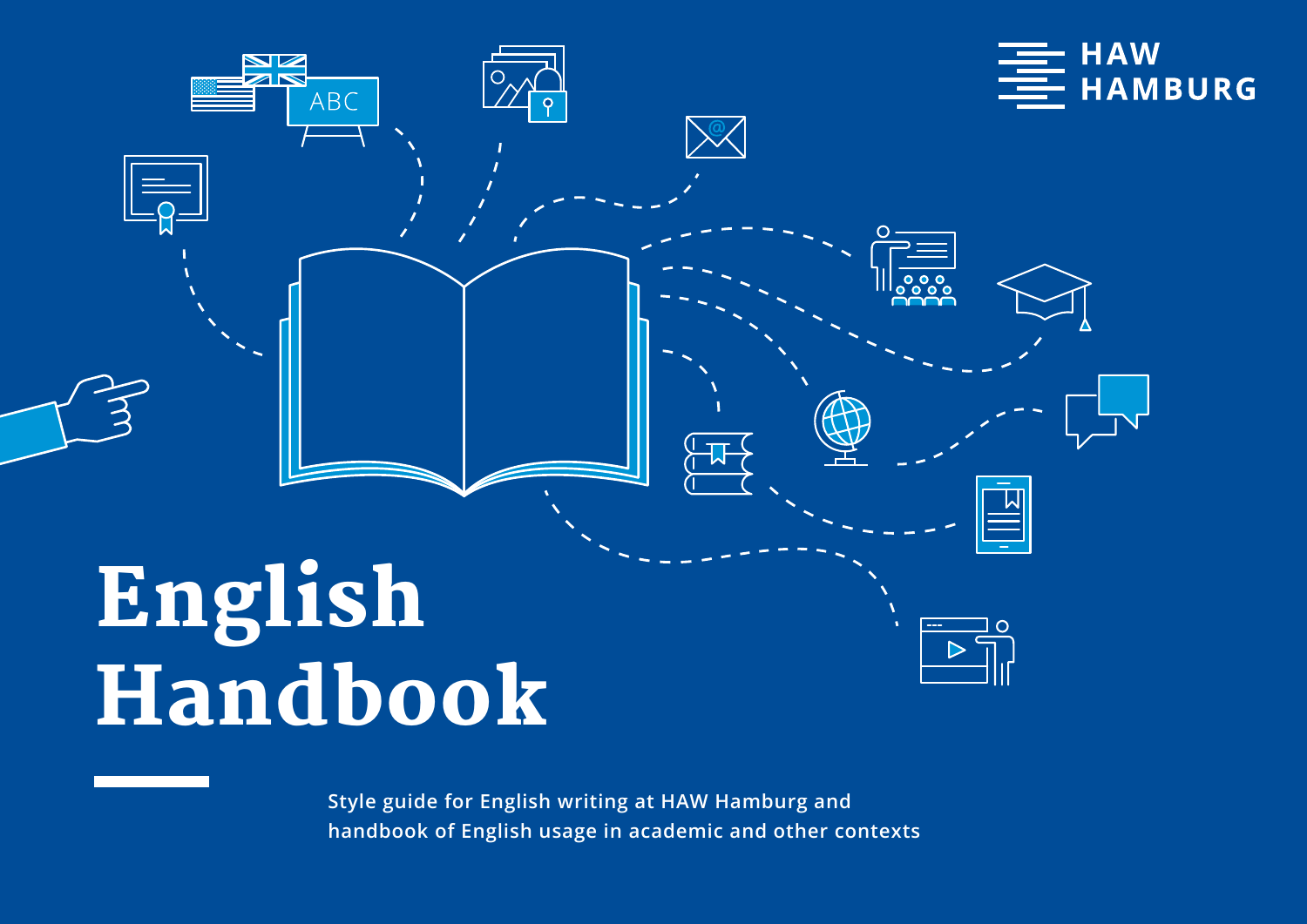## Preface

**This handbook is intended to help you with correspondence and communication in English at HAW Hamburg and in academic settings more generally, as well as providing guidelines and suggested terminology for use at HAW Hamburg.**

It does not claim to represent the only 'correct' form of English (see below), and its intent is not to prescribe rigid rules for the use of English, but rather to assist you in your daily work as well as organically unifying and standardising English usage across HAW Hamburg wherever this is possible and sensible.

It has been compiled by a native speaker, academic translator and editor with a background in teaching academic English, to high native-speaker linguistic standards that nevertheless take account of clarity of expression and communication in a setting in which most users of English are not native speakers and may not share a mutual first language.

The handbook is based, grammatically and orthographically, on British English. However, it:

- Treats as equal in value the two most common variants of English (British and US) and points out differences where these exist.
- Explicitly acknowledges the existence and value of 'international English', or 'English as an international language' (which permits forms and usages considered non-standard in standard British English) and of related international subject- and field-specific conventions in the sciences and academia. It points these out wherever possible.
- Prioritises clarity and cultural appropriateness of expression and comprehensibility to a wide and linguistically diverse audience. This means that in some instances, linguistic choices preferred by native speakers in native-speaker settings may not be used here.

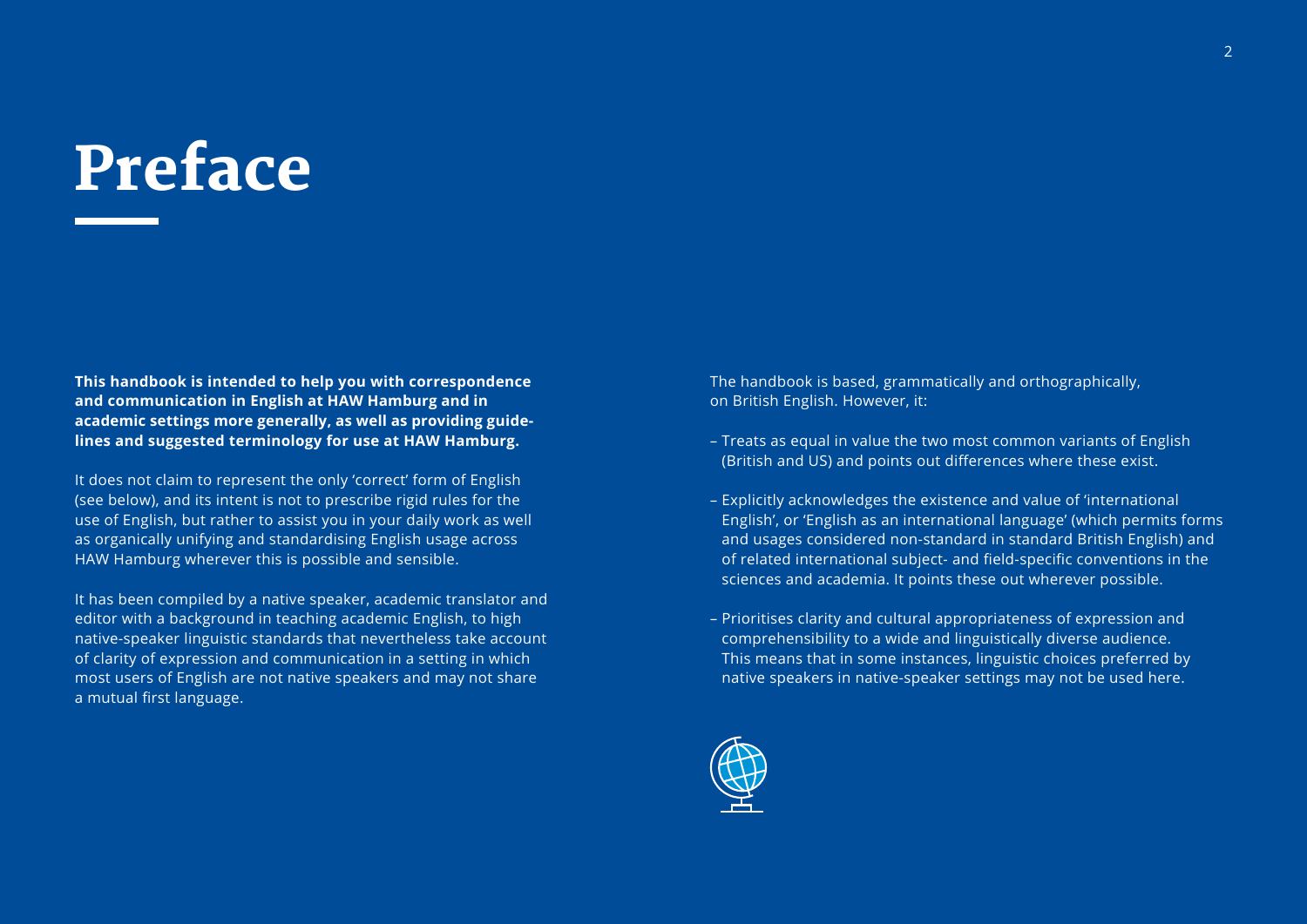## <span id="page-2-0"></span>**Contents** Inhalt

- **[1. Communicating in English in](#page-5-0)  [higher education 06](#page-5-0) [Englischsprachige Kommunikation](#page-5-0)  [im Hochschulkontext](#page-5-0)**
- [1.1 Key education and higher education terminology](#page-6-0)  [\(not HAW Hamburg-specific\)](#page-6-0) **07** [Wichtige allgemeine Begriffe aus Bildung](#page-6-0)  [und Hochschule](#page-6-0)
- [1.2 Correspondence and spoken communication](#page-7-0) **08**  [Korrespondenz und mündliche Kommunikation](#page-7-0)
- 1.3 [Communication for specific](#page-10-0)   [academic purposes](#page-10-0) **11** [Kommunikation in spezifischen](#page-10-0)  [wissenschaftlichen Kontexten](#page-10-0)
- [1.4 Writing a CV in English](#page-13-0) **114** 1.4 Muslim 14  [Einen Lebenslauf auf Englisch schreiben](#page-13-0)
- [1.5 Speaking, writing and register](#page-15-0) **16**  [Sprachstil und Gebrauch im Englischen](#page-15-0)

1.6 [Academic and scientific writing for](#page-16-0)  [students and early career researchers](#page-16-0) **17** [Wissenschaftliches Schreiben für Studierende und](#page-16-0)  [Nachwuchswissenschafter\\*innen](#page-16-0)

## **2. Specific points of [language](#page-25-0) 26 [Sprachliche Besonderheiten des Englischen](#page-25-0)**

- 2.1 [Adjectival endings \(-ic / -ical\)](#page-26-0) **27**  [Adjektivendungen](#page-26-0)
- [2.2 Singular / plural](#page-27-0) **28**  [Ein- und Mehrzahl](#page-27-0)
- [2.3 Capitals and lower case](#page-27-0) **28**  [Großschreibung](#page-27-0)
- [2.4 Punctuation](#page-28-0) **29**  [Interpunktion](#page-28-0)
- [2.5 Tenses and their use](#page-30-0) **2000 31 31**  [Die englischen Zeiten richtig verwenden](#page-30-0)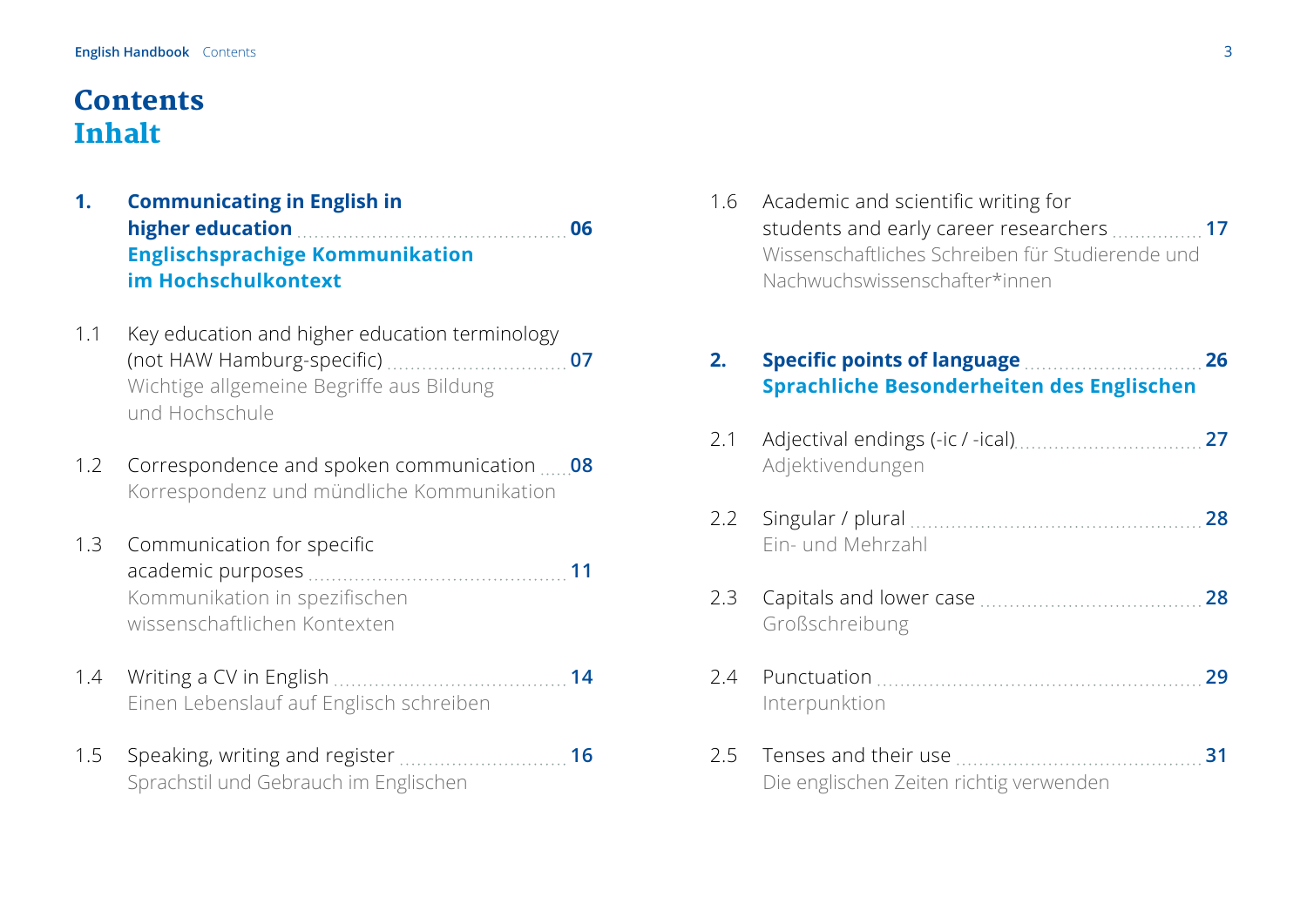| 3. | <b>Issues with English experienced</b> |  |  |
|----|----------------------------------------|--|--|
|    | by German native speakers<br>- 33      |  |  |
|    | Typische Probleme des Englischen für   |  |  |
|    | deutsche Muttersprachler*innen         |  |  |

- [3.1 Handling typical German structures](#page-33-0) **34**  [Typische sprachliche Strukturen des Deutschen](#page-33-0)  [ins Englische übertragen](#page-33-0)
- [3.2 Composites](#page-33-0) **34**  [Zusammengesetzte Wörter](#page-33-0)
- [3.3 Overuse](#page-34-0) **35** [Übermäßige Verwendung bestimmter Begriffe](#page-34-0)
- [3.4 False friends](#page-35-0) **36**  ['Falsche Freunde'](#page-35-0)
- [3.5 Be careful with these](#page-36-0) **37** [Häufig verwechselte Begriffe](#page-36-0) [Vorsicht bei diesen Begriffen / Formulierungen](#page-36-0)
- [3.6 Over-Anglicisation](#page-39-0) **40**  [Etwas 'zu englisch' machen](#page-39-0)

| 4. | Non-discriminatory language manuscriminatory 141 |
|----|--------------------------------------------------|
|    | Nicht-diskriminierende Sprache                   |

- [4.1 Gendered and gender-sensitive language](#page-41-0) **42**  [Gender und gendersensible Sprache](#page-41-0)
- [4.2 Language around disabilities](#page-42-0) **43**  [Sprache im Zusammenhang mit](#page-42-0)   [Beeinträchtigungen](#page-42-0)
- [4.3 Language around national and ethnic identity](#page-42-0)..... 43  [Sprache im Zusammenhang nationaler Identität](#page-42-0)   [und ethnischer Herkunft und Identität](#page-42-0)
- [4.4 Nationality and ethnicity](#page-43-0) **44**  [Staatsangehörigkeit und ethnische Zugehörigkeit](#page-43-0)
- **[5. Useful words, terms, expressions](#page-44-0)  [and collocations 45](#page-44-0) Nützliche Begriffe, [Ausdrücke,](#page-44-0) häufig [gemeinsam verwendete Wörter](#page-44-0)**
- [5.1 How to use frequently occurring](#page-45-0)   [words and phrases](#page-45-0) **46** [Häufige Wendungen: wie einsetzen](#page-45-0)
- [5.2 Digitalisation in higher education](#page-47-0) **48**  [Digitalisierung und Hochschule](#page-47-0)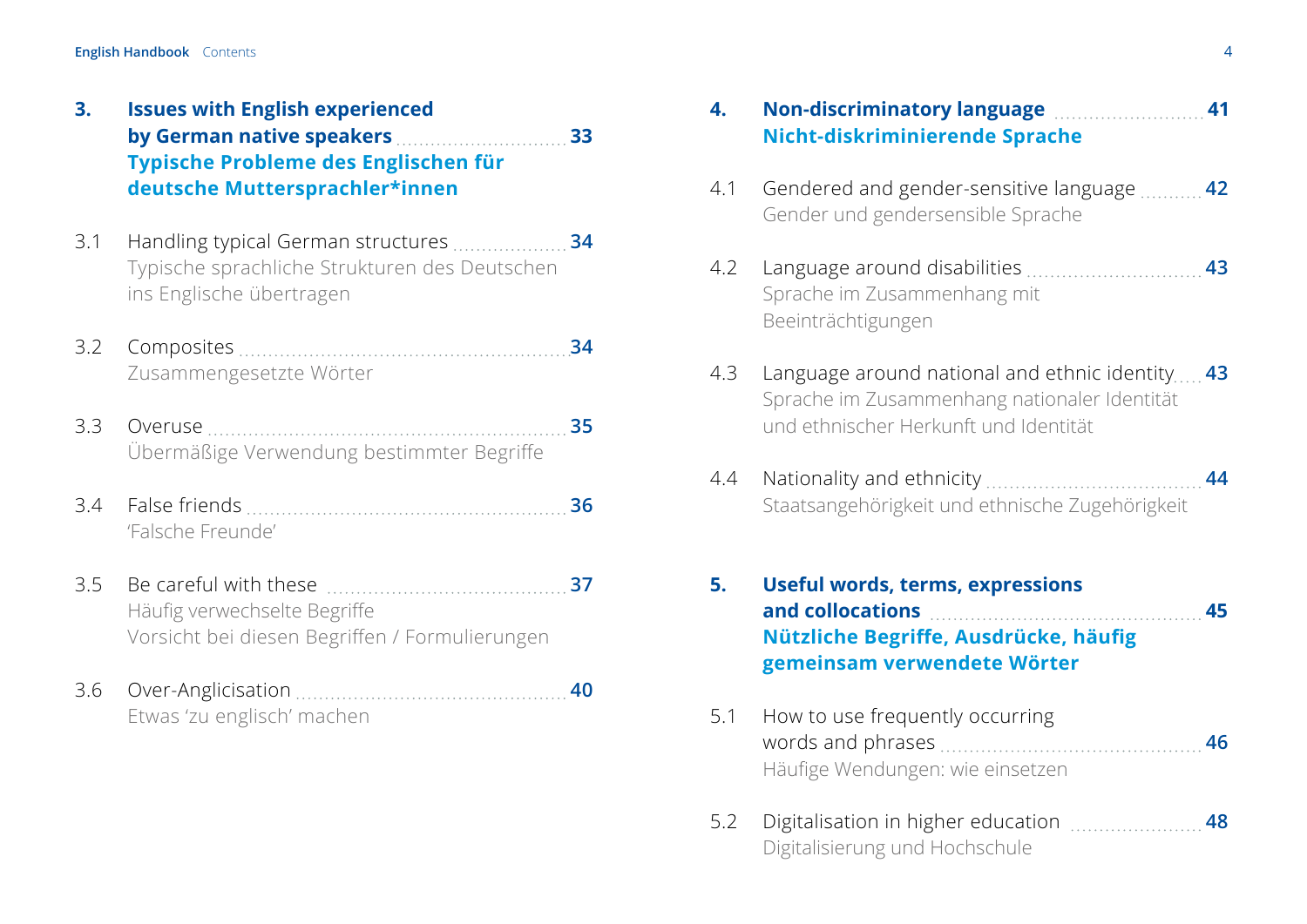| 6. |                                      |  |
|----|--------------------------------------|--|
|    | <b>Zum Nachschlagen und -schauen</b> |  |

- [6.1 Prepositions](#page-50-0) **51**  [Präpositionen](#page-50-0)
- [6.2 Times, dates, abbreviations; use of italics](#page-50-0) **51**  [Datum und Uhrzeit; Jahreszahlen;](#page-50-0)  [Abkürzungen; Kursivsetzung](#page-50-0)
- [6.3 Laws\\* and regulations](#page-53-0) **54**  [Gesetze, Verordnungen, Prüfungsordnungen usw.](#page-53-0)
- [6.4 British and American spelling and usage](#page-54-0) **55** [Vergleich britisches / US-amerikanisches Englisch](#page-54-0)
- 6.5 [Institutions and useful terms:](#page-56-0)  [German / English](#page-56-0) **57**  [Deutsche und internationale Institutionen](#page-56-0)   [auf Englisch](#page-56-0)
- **7. Appendices 2000 Manual Manual Manual Manual Manual Manual 59  [Anhang](#page-58-0)**
- [7.1 Wording for formal correspondence in English](#page-59-0) **60** [Textbausteine für formale Korrespondenz](#page-59-0)  [\(Bescheide etc.\)](#page-59-0)

| 7.2 | Textbeispiele 'About HAW Hamburg'                                                                                                   |
|-----|-------------------------------------------------------------------------------------------------------------------------------------|
| 7.3 | declaration of consent<br>Datenschutztext und Einwilligungen                                                                        |
| 7.4 | HAW Hamburg terms around examinations<br>Vokabular zu Prüfungen und Prüfungsleistungen                                              |
| 7.5 | Degree course and module descriptions  68<br>Überschriften und Textbausteine für<br>Studiengangsbeschreibungen                      |
| 7.6 | Quick HAW Hamburg terminology look-up  71<br>Mini-Wörterbuch HAW-Hamburg-Terminologie                                               |
| 8.  | <b>Toolkits</b><br>77<br><b>Toolkits</b>                                                                                            |
| 8.1 | Terminology toolkits for central functions<br>and all HAW Hamburg faculties<br>78<br>Hinweis zur Verwendung für Hochschulangehörige |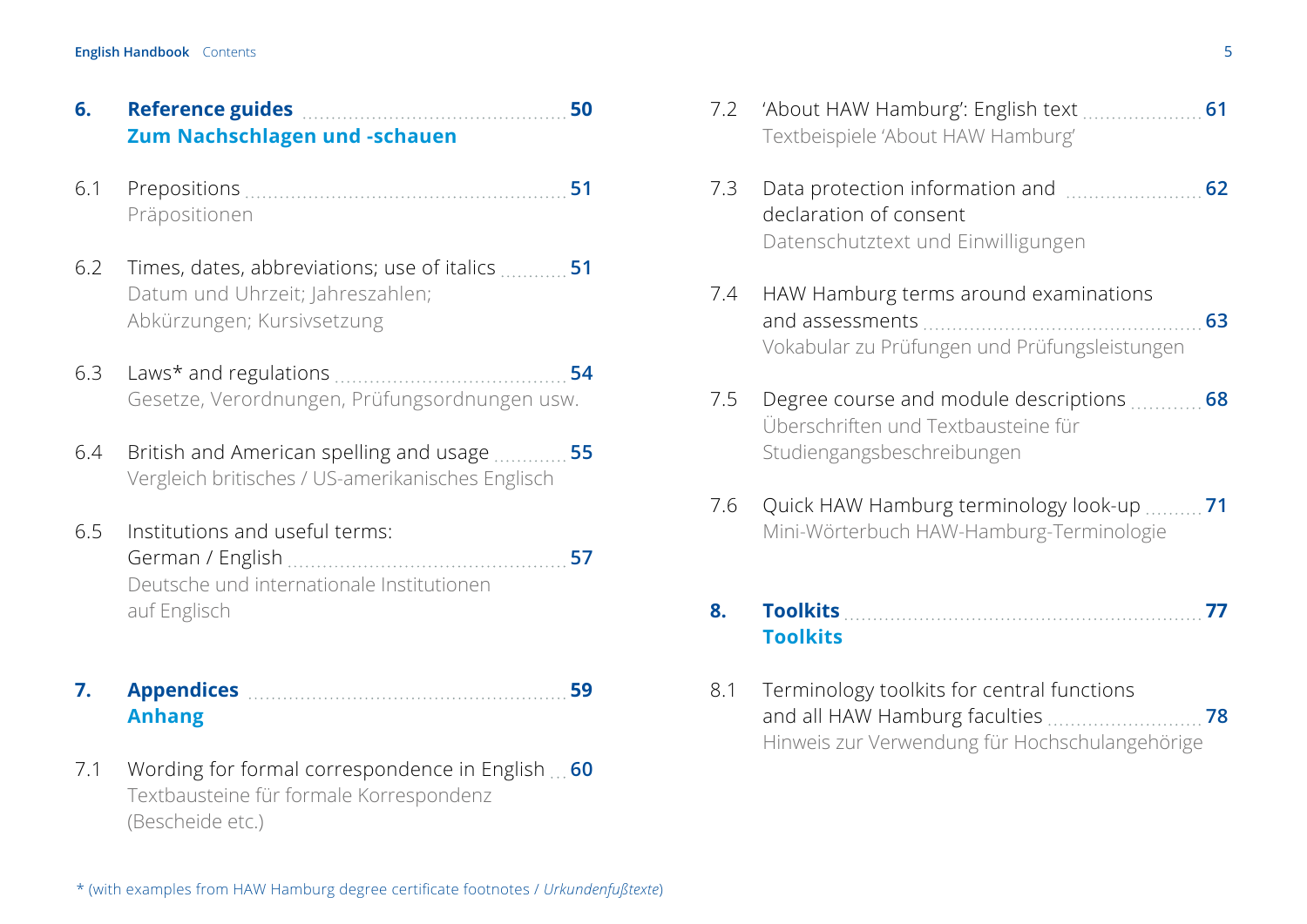<span id="page-5-0"></span>

Communicating in English in higher education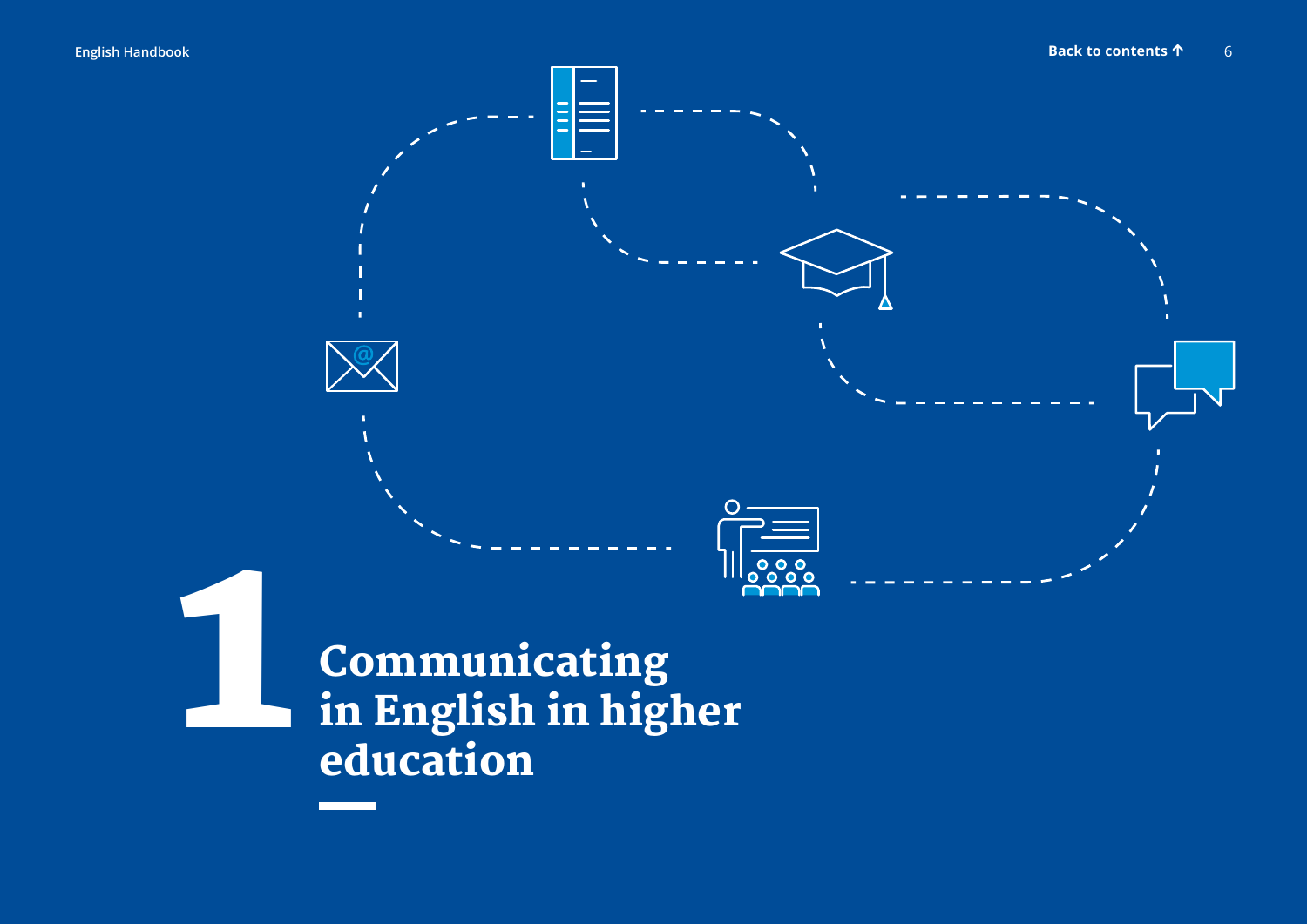## <span id="page-6-0"></span>1.1 Key education and higher education terminology

#### **Terms for schools, forms of education, qualifications; use of academic titles**

#### **Education and schooling**

It is not advisable to 'translate' terms for types of schools that exist in a specific education system (e. g. the German) by using terms that refer to particular schools in an English-speaking country

 For example, it is not a good idea to refer to Gymnasium as grammar school.

When referring to stages of school education by year, use year rather than class or culture-specific terms such as grade (AE) or form (BE, becoming archaic).

 The textbook is for pupils in the fourth year of secondary schooling.

While pupil is an acceptable term in particularly British English, you should be aware that American and increasingly British usage frequently refers to those at school, even younger children, as students, and sometimes as learners (where the reference is to an issue specific to processes of learning and teaching).

British English speakers do not graduate from secondary school; they leave school with xx GCSEs / A-levels. Americans graduate from high school.

The best rendering for Hochschulzugangsberechtigung is higher education entrance qualification.

Abitur should be kept in German (and not translated as A-levels, high school diploma, or similar).

#### **Doctoral studies**

If you are studying for, or have, a doctoral degree, it is preferable not to refer to it as a PhD, because that is a specific degree in a specific system. Instead, say you are doing your doctorate, or are engaged in doctoral studies, you gained your doctorate in (for example) 2007.

The piece of work you submit for your doctorate is a [doctoral] thesis in the UK and a [doctoral or PhD] dissertation in the US, where you do a Master's thesis. HAW Hamburg has chosen the US style for the Master and Bachelor theses its students complete. This avoids confusion with the German **Dissertation** 

When referring to someone who holds two (or more) doctorates, you only use one title. When referring to someone who has a doctorate and is also a professor, you only use their highest title. So they are Professor or (abbreviated) Prof. Smith, not Prof. Dr Smith.

In British English, the abbreviation for 'Professor' (Prof.) takes a full stop, while the abbreviation for 'Doctor' (Dr) does not. This follows the rule that abbreviations where the abbreviation and the full word end in the same letter do not take a full stop (see punctuation section).

Abbreviations for academic degrees (MA, MSc, BA, BSc, MBA etc.) should be given without full stops.

Degrees awarded by HAW Hamburg are German degrees and therefore take the German punctuation (e. g. B.Sc.)

#### **Interesting to know**

While we use 'Master's degree' and 'Bachelor's degree' at HAW Hamburg, we use 'Master thesis' and 'Bachelor thesis' without the possessive, because including the apostrophe-s would make these phrases difficult to say.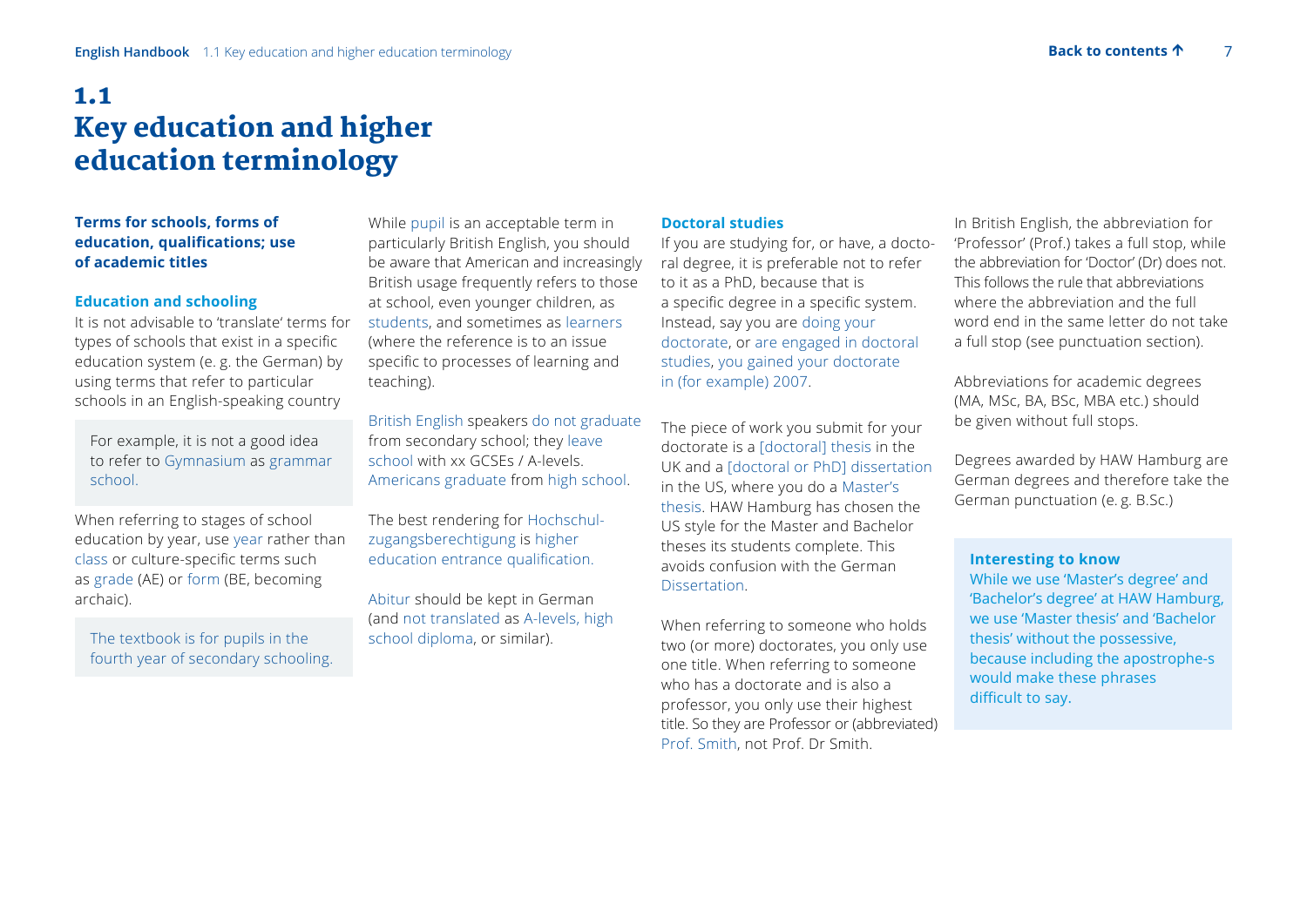## 1.2 Correspondence and spoken communication

#### <span id="page-7-0"></span>**Academic degrees**

Do not attempt to translate the names of German academic degrees, such as Diplom, Magister and Habilitation.

#### **Academic statuses and systems**

Because of the differences between German and Anglophone academic systems, it is difficult and may be misleading to try for an exact translation of status-signifying German terms.

#### If you call a wissenschaftliche

Mitarbeiterin a research assistant (or similar), you may be misrepresenting her status, as your interlocutor may imagine someone very junior. Researcher or lecturer is better.

Note that tenure and tenure track are expressions specific to the US system. A British academic being made into a professor will apply for / be offered a chair rather than tenure.

The term funding covers both Finanzierung (of a student's degree course, for example) and Förderung (via a scholarship or of a research project). Do not use financed or promoted for Gefördert… in this sense.

Gefördert von der DFG Funded by the German Research Foundation (DFG)

#### **Addressing people**

When making a speech, you do not address your audience using Dear (this is only for written communication) and there is no need to address different groups of people in the audience by their status or capacity:

in German you might say 'Sehr geehrte Fakultätsmitglieder, liebe Studierende…', but in English this would be felt to be overly status-conscious.

Ladies and gentlemen is a formula which can be used at the beginning of speeches only. It is not an appropriate rendering of Sehr geehrte Damen und Herren at the beginning of a letter. It is also rather formal and should not be used at the beginning of lectures or academic presentations (except in a humorous sense).

#### **Interesting to know**

 Many people from English-speaking cultures will be most comfortable using first names and will indicate this by signing any correspondence to you with their first name and (often) using yours. This does not make a statement about the closeness or formality of a relationship\* and should not be thought of as rude. First names are in very widespread use in many organisations in English-speaking countries, even across hierarchical boundaries. However, if you are writing to someone for the first time, use their last name and title.

 \*It is a myth that English only knows the informal second-person form of address (in German **du / ihr**). In fact, **you** was once the formal (and plural – rather like **vous** in French) form, and was what remained when the informal **thou** largely disappeared from the language.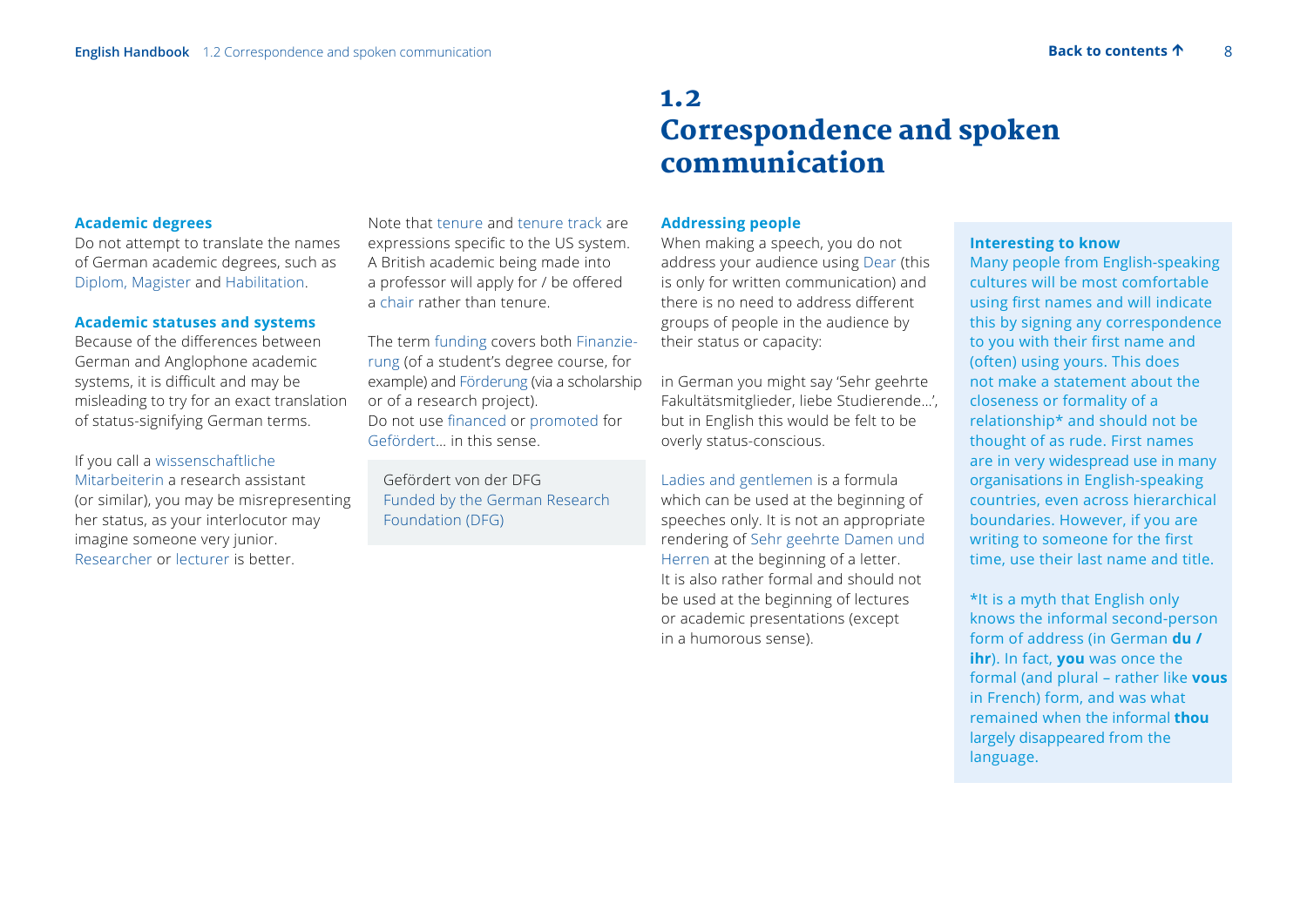#### **Writing to people**

If someone has an academic title, that is the only title you need to address them:

Dear Dr Black, … Dear Professor Green, …

Use Mr and Ms (without full stops / periods) for everyone else with whom you are sure you are not on first-name terms. Do not use Mrs unless the person has already indicated to you that she would like to be addressed that way. Mrs is still in common use, but refers to married women only and is not a neutral equivalent to Frau. Many women, both married and unmarried, dislike it and prefer Ms. Miss has fallen out of everyday use for everybody except young children.

Starting a letter or email with someone's name without Dear indicates you are not at all happy with them and will be read as aggressive.

#### **Giving addresses**

 You do not need to use a title in someone's name when it is part of an address (academic titles are the exception and should be used).

 In international correspondence, do not add 'D-' in front of German postcodes. Many or most English speakers will think it is part of the regular postcode. Simply add 'Germany' to the end of the address.

#### **Ending your letter or email:**

**Reasonably formal:** Yours sincerely, … With best regards, …

#### **Somewhat less formal:**

Sincerely, … Best regards, … (With) kind regards, … (With) best wishes, … (With thanks and) best wishes, …

#### **More informal:**

All the best, … Best, … Yours, … Thanks, …

#### **Strongly informal:**

Cheers, … (an informal way of saying thank you, not a toast!) Take care, … See you soon, … See you then, … (if the email has been discussing a specific future event or meeting),

See you, …

 English does not use Your where a German writer might use Ihr or Deine.

#### **Small 'talk'**

You should try not to launch straight into your letter or email, but include some form of phrase to 'ease the reader into' it:

Thank you for your email of (date). I hope this email finds you well. It was good to meet you at XXX conference / seminar, and I hope your journey home was a smooth one.

Be careful with the word kindly, as in phrasing such as

 Could you kindly make sure the work is returned by next Friday? It can be read as passive-aggressive, sarcastic, or even rude (rather like the German gefälligst).

It is better here to write something like

I'd / I would really appreciate it if you could return the work to me by next Friday;

 or, if you want to issue an absolute deadline or stress the urgency of something,

 I really do need the work returned by next Friday / [harsher still] it's essential that you return the work by next Friday.

However, the last of these should be understood as an absolute last resort.

As with introductory phrasing, you should, once the actual 'business' of your letter / email is completed, try and include a 'rounding-off' phrase such as

 I am very much looking forward to seeing you at our upcoming conference.

or

 Thank you very much for taking the time to deal with this matter.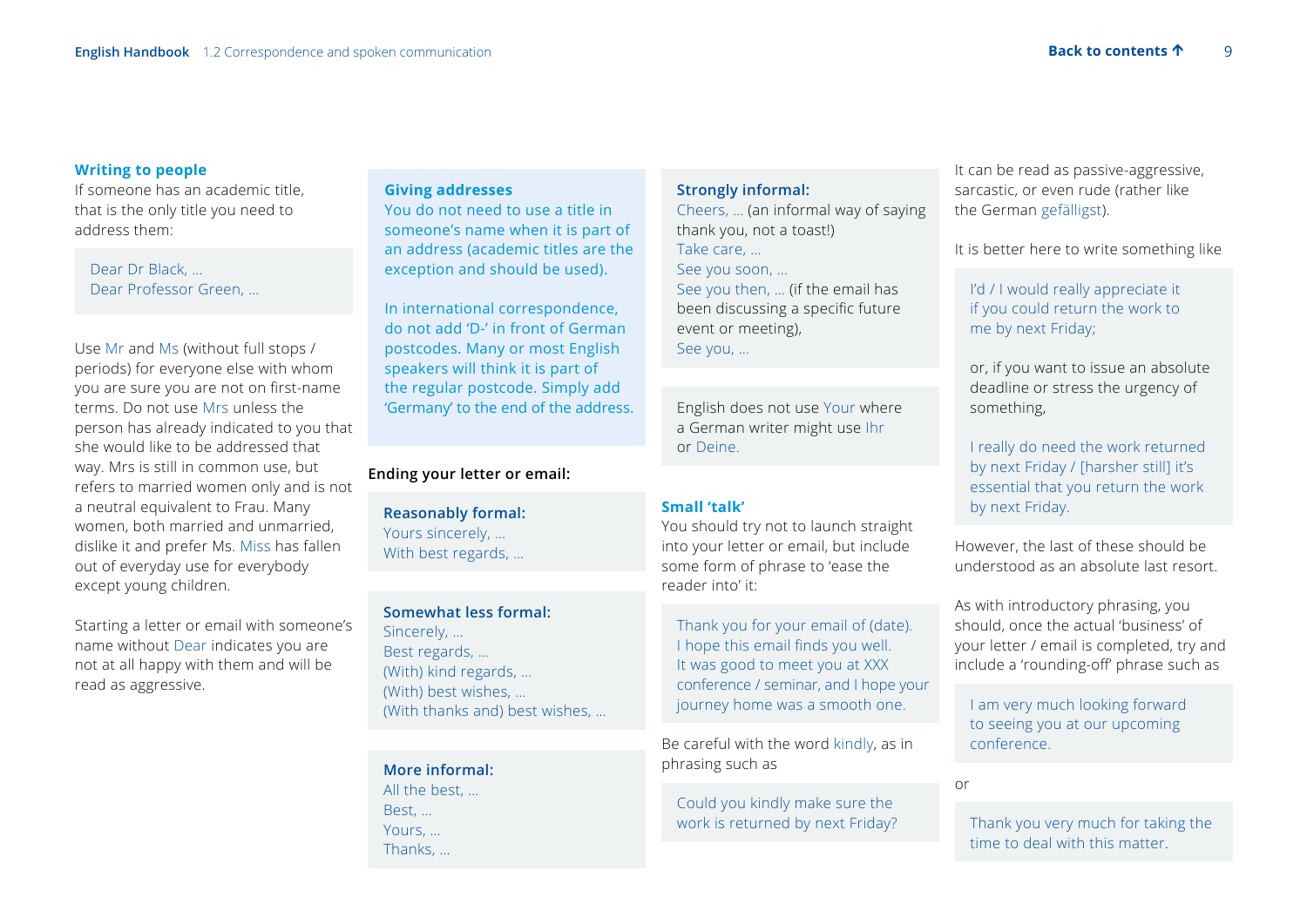Otherwise your correspondent may well feel your communication ends too abruptly.

Before the final salutation, many English-language letters contain a formula such as

 I look forward to hearing from you soon.

I look forward to… (simple present tense) is formal language and carries an association with respect or authority. If you are in a position to ask something of the person you are addressing, this form may be interpreted as a demand for or expectation of a quick answer.

If you want to create a more friendly impression or lessen formal distance, you should use

 I am looking forward to hearing from you soon.

which is the standard grammatical form in this case (present progressive / continuous tense).

Some functions of German social speech (and writing) don't have direct equivalents in English:

#### **Grüßen**

 Die Studierenden, die im Flur vorbeigingen, grüßten die Professorin.

The students acknowledged / said hello to the professor as they passed her in the corridor.

Bitte grüß sie von mir.

 Say hello to her from me; give her my love (if you know the person well. It doesn't imply an intimate or romantic relationship).

If a more formal relationship:

Please give her my regards.

#### **Gratulieren**

 Im Namen der Fakultät gratulieren wir Ihnen zum Stipendium.

 On behalf of the Faculty, we (are pleased to) congratulate you on the award of the scholarship.

#### **But:**

zum Geburtstag gratulieren

wish someone (a) happy birthday (**Not** congratulate)

#### **Interesting to know**

 In many other countries, it's not considered bad luck to wish the birthday person a happy birthday in advance of the day. Don't be offended if someone does this to you ('happy birthday for (next) Friday').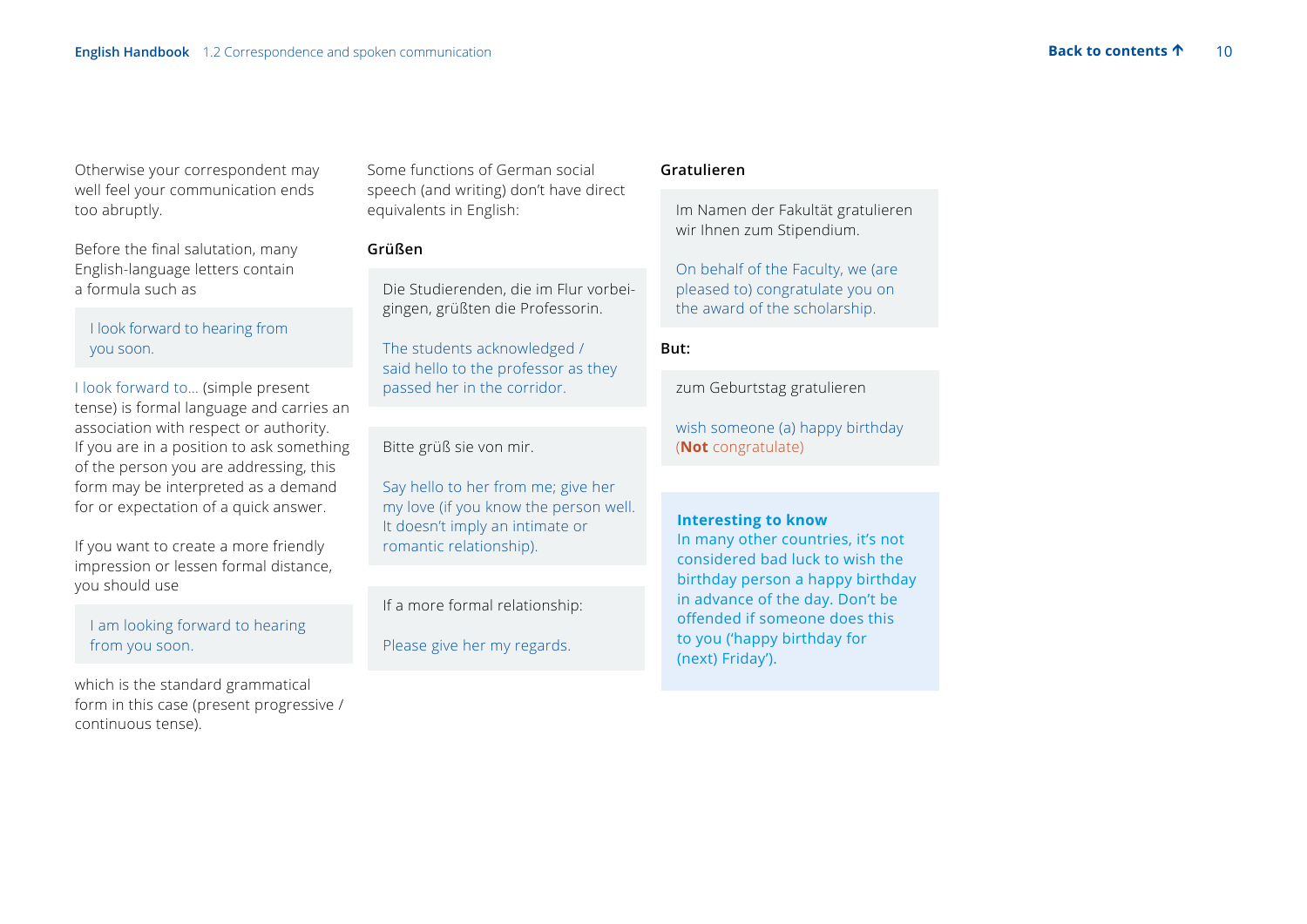## <span id="page-10-0"></span>1.3 Communication for specific academic purposes

**Writing references and**  *Gutachten* **for students or colleagues** 

#### **Reference for X**

I have known X since [year], when… we worked together on xx project / I encountered her as a student in my seminar on... / he joined our office/team as a student assistant X was part of my team on Y project/was one of the students taking part in the Z programme. I have taught X since [year] on the BA degree course in [subject].

| I found him to be highly conscientious (gewissenhaft) / industrious (hardworking;                 |  |  |  |  |
|---------------------------------------------------------------------------------------------------|--|--|--|--|
| 'fleißig') <i>I</i> an excellent communicator <i>I</i> a strong team player with highly developed |  |  |  |  |
| interpersonal skills                                                                              |  |  |  |  |
|                                                                                                   |  |  |  |  |
| Her academic track record is solid / strong / exceptional. She was a good fit for the             |  |  |  |  |
| team. He worked proactively on the project. She significantly advanced the working                |  |  |  |  |
| group's success by (with -ing-form verb). His contribution to the project proved                  |  |  |  |  |
|                                                                                                   |  |  |  |  |
| beneficial <i>I</i> highly beneficial <i>I</i> vital <i>I</i> indispensable. She took a committed |  |  |  |  |
| and energetic attitude to the project work ('Energetic', in this context, can mean                |  |  |  |  |
| 'overbearing' or 'bossy')                                                                         |  |  |  |  |
|                                                                                                   |  |  |  |  |
| She stood out as a lateral thinker / someone who was able to apply creative solutions             |  |  |  |  |
| to problems <i>I</i> an enquiring student with strong research skills <i>I</i> an outstanding     |  |  |  |  |
| thinker/performer. She is a pleasant person in He was a pleasure to teach/work with in            |  |  |  |  |
| She would be an asset to the team/any team                                                        |  |  |  |  |
|                                                                                                   |  |  |  |  |
| I have no doubt that she will be highly suitable for <i>I</i> will benefit greatly from           |  |  |  |  |
|                                                                                                   |  |  |  |  |
| [the job/scholarship/MA/MSc programme].                                                           |  |  |  |  |
|                                                                                                   |  |  |  |  |
| The goals of the scholarship are (the purpose of the scholarship is) highly                       |  |  |  |  |
| commensurate (= in line) with her intentions for her future career in xxx /                       |  |  |  |  |
| He would be an ideal candidate for the scholarship/programme.                                     |  |  |  |  |
|                                                                                                   |  |  |  |  |
| I support his application for / I am pleased to support her application for /                     |  |  |  |  |
| I have no hesitation in recommending him for this programme/scholarship /                         |  |  |  |  |
| She is highly deserving of admission to $\sqrt{}$ will be an excellent fit for this programme.    |  |  |  |  |
| I am delighted to support his application for I I support her application in the                  |  |  |  |  |
| strongest possible terms.                                                                         |  |  |  |  |
|                                                                                                   |  |  |  |  |
|                                                                                                   |  |  |  |  |
|                                                                                                   |  |  |  |  |

This is mild praise, used when you are being 'polite' or reasonably neutral about someone.

- This is stronger praise, reflecting a genuine enthusiasm and respect for the candidate.
- This is very strong praise, indicating you feel the candidate is exceptional.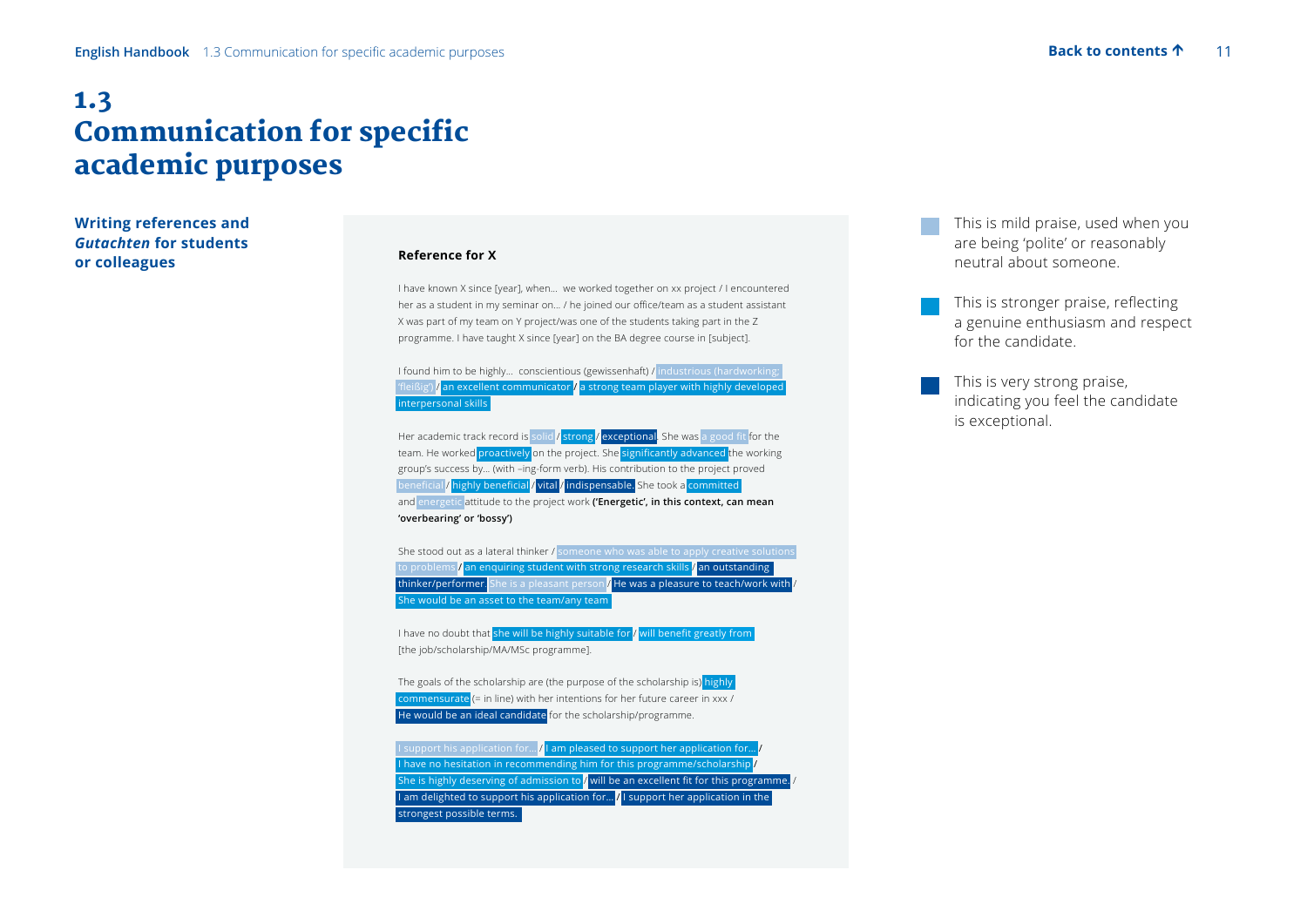#### **Writing abstracts and grant applications**

#### **Emphasising the novel / innovative nature of your project / research / paper**

 Research to date has largely neglected this topic.

Extant / existing work has paid little attention to the question of… (you need 'of' even in constructions such as the question of whether more hierarchical management styles achieve better results).

#### groundbreaking

 Blazing a trail for future research, the proposed project intends to [soll]…

 This project is, to our knowledge, the first one to tackle the issue of…

 We hope this project will lead the way in…

open up new insights into…

Desiderat lacuna\*; gap in the research (research gap) (careful about syntax!) This project promises to fill an important research gap by exploring…

Findings is often better than results (and can also be used in the singular). Outcomes (can be used in the plural) is very useful where you expect a mixture of theoretical and practical findings / results.

Try and replace passive (very common in academic German) with active constructions:

 The introduction to this paper will explore… (Not: it will be explored in the introduction to this paper that…)

#### **Conference Guide**

#### **Introducing your talk / presentation / lecture**

Thank you [very much indeed] for this warm welcome [and thank you for the extremely kind invitation].

 I'm very grateful to be invited to this conference here today / It's a great pleasure to be back here in Paris today for this important conference.  I'm very pleased to see so many familiar faces – and indeed well-known faces in our field – in the audience.

#### **Referring to other speakers**

[If you speak first or nearly first] I'm very much looking forward to hearing all the speakers today / I was reading the programme on my way and I'm really looking forward to our discussions.

 [If you speak in the middle or near / at the end] As I followed our discussions yesterday / today, I already found myself learning a lot, and I hope to gain just as much from the discussion we will be having today.

#### **Referring to a particular talk by another speaker**

I was fascinated to hear Dr X / Jane / Jane Walker talk about her research on Y yesterday – all the more so as her ideas make an important connection to / represent a striking contrast to the issues I will be looking at now.

As Tom / Professor Ahmed so rightly said earlier, xxxx.

 For all I support her argument, I'm afraid I'm going to have to disagree a little with Rosanna on the subject of…

 If you remember what David was discussing yesterday in his paper on Z, you'll recall he used the term Blah, which we will be coming back to in a moment.

#### **Ending**

 And it's with this idea that I'd like to leave you today – […]

 Drawing all these threads together, we could conclude by observing / wishing / hoping …

 And on that note… And on that note, I'd like to finish / to leave you with a thought from X […]

#### **Responding to questions**

Well, that's a very good question / … very pertinent question …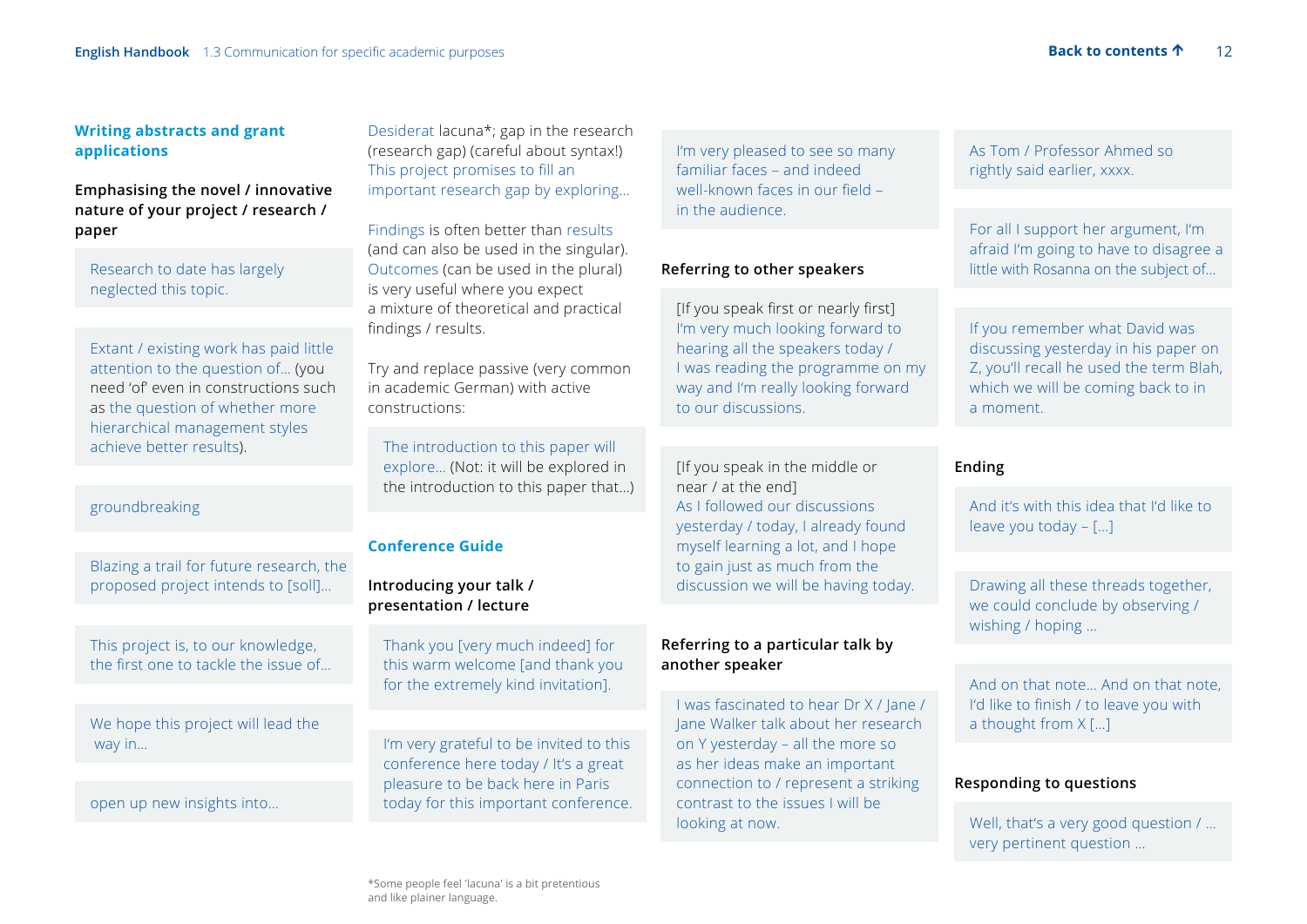I was quite surprised to hear …

| I think this question [really] reaches<br>the core of the issue [we're dealing<br>with here]                             | I'd like to refer to the point you<br>made on Y. Would you consider<br>that it is / that we need to pay                                                                                                                      | I wonder if we might look at Y in a<br>different way / from a different angle.          | I really / especially liked what you<br>said about X. [Would you agree<br>that Y?] Will I be able to read it           |  |
|--------------------------------------------------------------------------------------------------------------------------|------------------------------------------------------------------------------------------------------------------------------------------------------------------------------------------------------------------------------|-----------------------------------------------------------------------------------------|------------------------------------------------------------------------------------------------------------------------|--|
| I think if we go back to what I was                                                                                      | more attention to                                                                                                                                                                                                            | Although I can certainly see where<br>you're coming from / heading to on                | somewhere soon? / Are you going<br>to / planning to publish it / planning<br>on publishing it [AE] soon?               |  |
| saying in my paper about X, we can                                                                                       | I'd like to come back to what<br>you said at the beginning. Did you<br>mean to say that / I understood you<br>as saying that Is that a fair summary<br>of your views on this? And would you<br>like to add anything to that? | this, I wonder whether we might do                                                      |                                                                                                                        |  |
| see that Y.                                                                                                              |                                                                                                                                                                                                                              | well to consider XYZ as well.                                                           | What did you think of the keynote<br>speech / what do you think of Leila's                                             |  |
| Could you [maybe] just put that in<br>slightly different terms? / I don't think<br>I've quite got what you're driving at |                                                                                                                                                                                                                              | I'd just like to act as devil's advocate<br>[a bit] here by wondering                   | idea on ? I thought it was very apt /<br>inspiring / I wasn't quite sure about<br>it. / I was really interested in the |  |
| here                                                                                                                     | Could you comment on / Perhaps<br>you could expand a little on                                                                                                                                                               | <b>Making further suggestions</b>                                                       | approach to the topic / I thought it<br>was an extremely original way of<br>looking at it.                             |  |
| I'm not quite sure whether I unders-<br>tood you rightly - are you saying that<br>XYZ? - did you mean that?              | Agreement and qualified<br>agreement                                                                                                                                                                                         | Perhaps we might add to this<br>thorough presentation of the issues<br>by mentioning    | Chairing a panel / session                                                                                             |  |
|                                                                                                                          |                                                                                                                                                                                                                              |                                                                                         | Well, thank you very much for this                                                                                     |  |
| I'd like to put that right back to you<br>[the questioner] here - what do you<br>think about it?                         | I absolutely agree [with you] on X.                                                                                                                                                                                          | It might be an idea to add to this / to<br>supplement this with X.                      | inspiring / fascinating / detailed<br>paper. There was a great deal of food                                            |  |
|                                                                                                                          | I'm in complete agreement with you                                                                                                                                                                                           |                                                                                         | for thought there. / It certainly made<br>a great impression on me, and                                                |  |
| Asking questions                                                                                                         | about                                                                                                                                                                                                                        | I had the thought when I was<br>listening to you that there's also<br>Y to think about. | perhaps many of you agree. / I found<br>one particularly fascinating aspect<br>was the way you described Y. I'm        |  |
| Thank you for these intriguing ideas.                                                                                    | I couldn't possibly add anything to<br>your excellent description of Y.<br>Where I might advise us to proceed                                                                                                                |                                                                                         | certain the audience will have other                                                                                   |  |
| I'd like to know more about your<br>thoughts on                                                                          |                                                                                                                                                                                                                              | Coffee-break conversation                                                               | ideas about what struck them most.                                                                                     |  |
| What struck me was                                                                                                       | with caution is on Z.                                                                                                                                                                                                        | I really enjoyed your paper just now /<br>earlier / yesterday.                          | I'm sure there will be plenty of<br>questions / it will spark off a lively                                             |  |
|                                                                                                                          | <b>Disagreeing diplomatically</b><br>and constructively                                                                                                                                                                      |                                                                                         | discussion [if the discussion is not<br>getting going] To kick things off, I'd<br>like to know a bit more about  /     |  |

I'm not [entirely] sure that I agree with you on…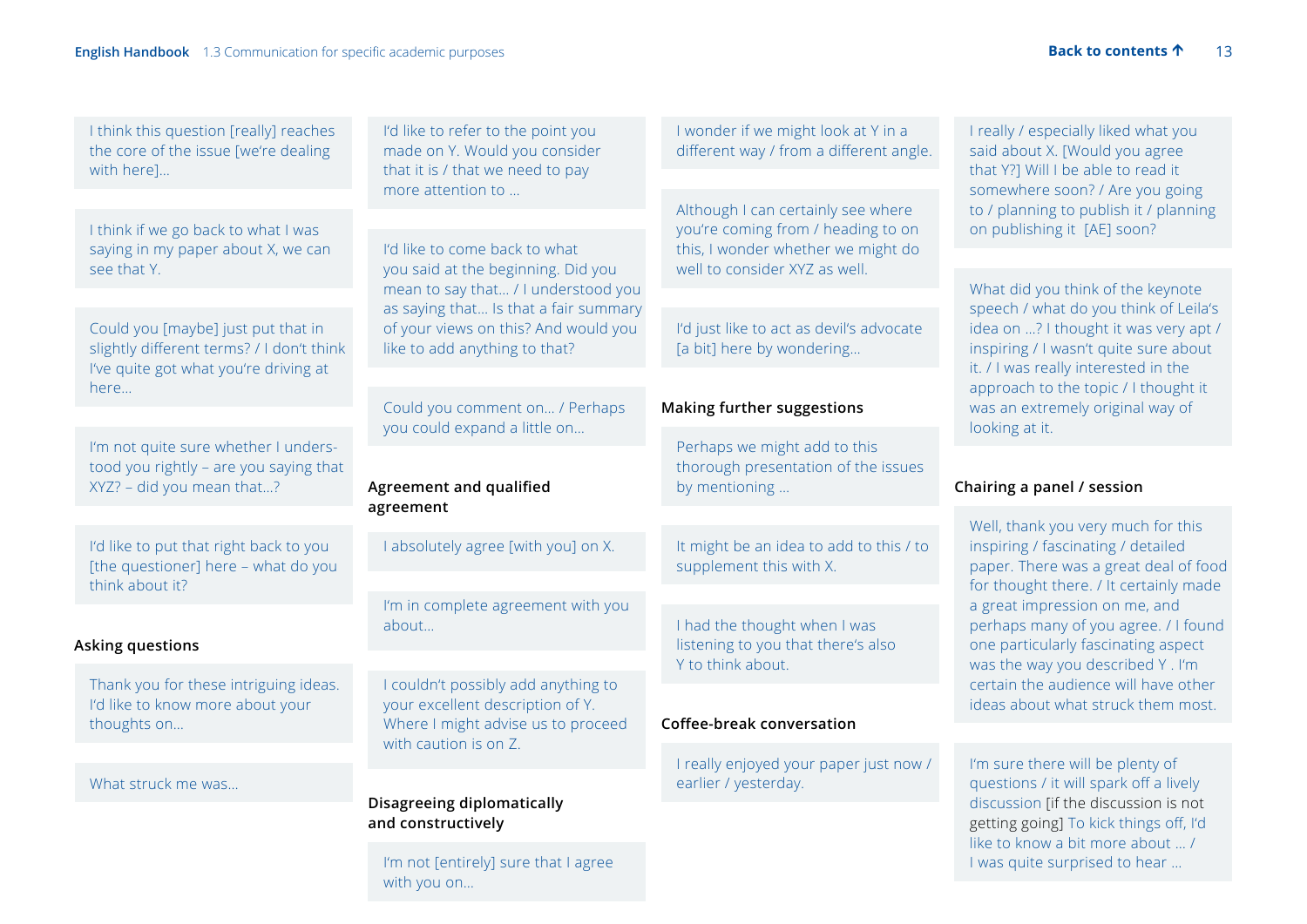## 1.4 Writing a CV in English

#### <span id="page-13-0"></span>**Interrupting a speaker**

 Um – sorry – it's absolutely fascinating, but we really do need to move on a bit now, especially so that we can take questions from the audience / the floor.

I wonder whether we could perhaps note down everyone's questions first and then work through them? / What we'll do is take down three questions first and go through those, then we'll move on.

I think we have quite a few similar questions here – […] maybe Alex could answer these two or three together? I think the lady in blue was first, then we'll go to you, Leonardo.

 Um – I'm afraid we really, really need to move on now. Right. We do need to stop you now

– please just finish off in one sentence and then we need to move on.

#### **Managing questions**

Let's just go round the audience and see what questions people have.

 We have fifteen minutes for questions [look at watch or clock] – I'm afraid we really have to keep to that now so we can fit everything in – could we go round quickly first? / we would really appreciate you keeping questions quite short if you can.

We need to be moving on [BE] -I think we have time just for one very brief question and then it's Samira's paper.

 I'm really sorry, but we have to stop you now and go on to Samira.

#### **Wrapping up**

 Right, we need to be wrapping things up now. Thank you, Sara, for your question, and thank you, Professor Singh, for your inspiring talk / paper – now we'll turn to / move on to our next speaker, Dr Jane Smith, who will be discussing …

There are different types of CVs or (American English) resumes, but the guide given here is loosely based on a British 'chronological' CV (called this although it is arranged in antichronological order – that means the most recent experience comes first)

We have invented a fictional job applicant, Lucia Rosario, to show you how she might write her CV.

#### **Interesting to know**

 First of all, here are things that you should **not include** in an Englishlanguage CV for international use:

- Your date of birth
- Your marital or family status (single, married, divorced, civil partnership, etc.) or whether you have children
- Any information on your parents
- A photograph

Many of these things are still standard in German CVs, but attitudes to data protection and non-discrimination in English-speaking countries and other parts of the world mean that they should not be included here.

#### **Please note**

 This is a general guide only and was not written by a recruitment or careers expert! Different sectors, employers or countries may have other requirements or preferences. It's a good idea to check your CV with the Career Service or find information online that relates to your chosen sector or employer or the country you would like to work in.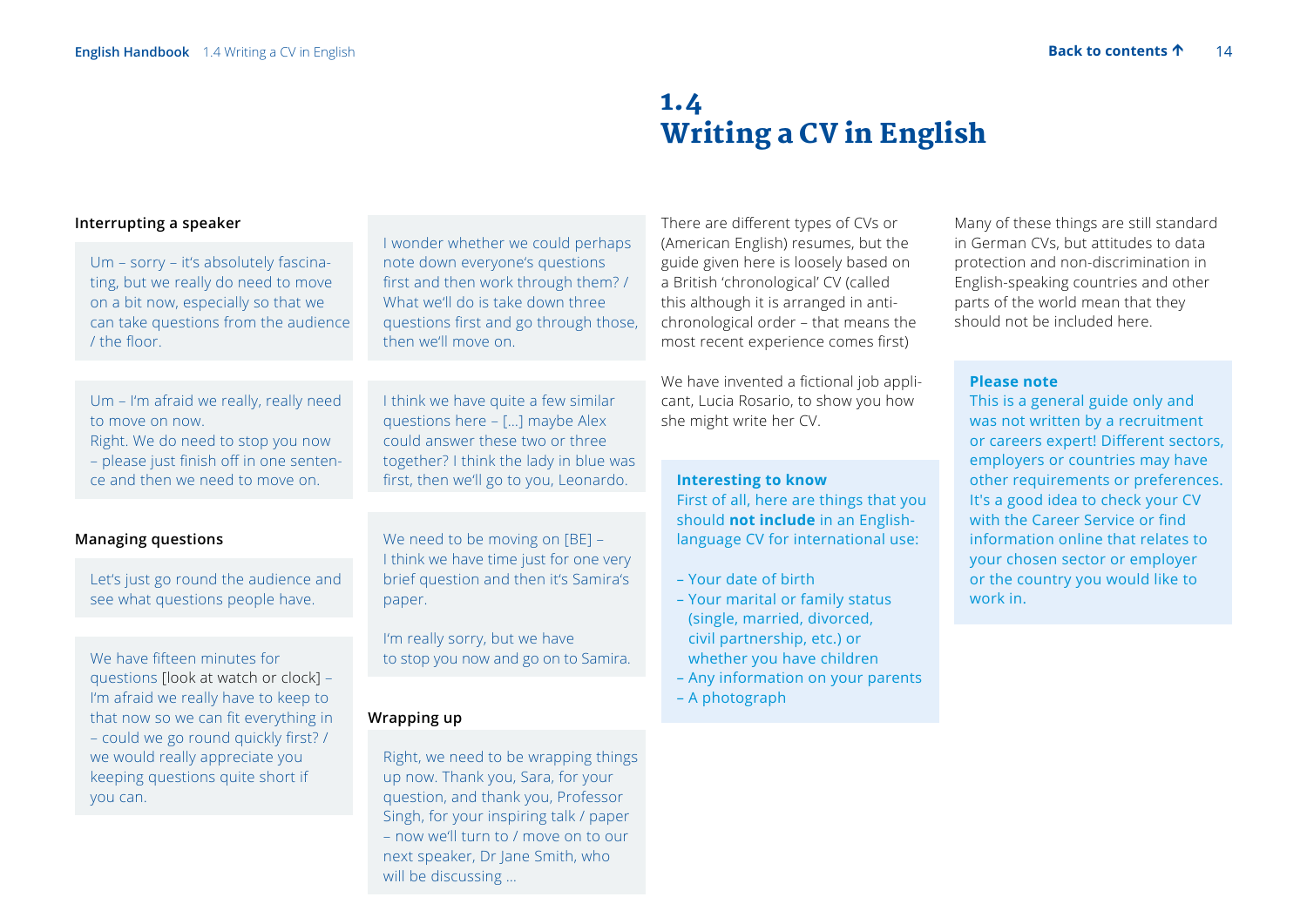- **1** A CV should start with your name and contact information (address, phone number, email, any social media accounts you would like your prospective employer to see - e. g. Twitter, LinkedIn).
- **2** Then add a short paragraph (two to four sentences are plenty enough) containing the key points that you want a potential employer to know about you at first glance. It's often good to do one or two sentences about your field of work and one or two about your personality and wider skills.
- **3** Then list, in separate sections, your education and your employment / work experience (including casual and student jobs, if you are a student or recent graduate), with the most recent first. Give the month and year of starting and ending the degree, qualification, job etc. in each case.

Some careers advisors recommend making two sections out of this one, 'Relevant work experience' and 'Other work experience'. Our fictional applicant, Lucia, didn't do this, because her relevant work experience is the most recent.

#### Contact  **1**

**4**

**5**

**Hamburger Strasse 22 00000 Hamburg Germany** 

> **Tel. +49 0000 0000 mobile: +49 0000 0000 0000 lucia.rosario@thatsmyemail.com LinkedIn: XXXX**

#### Voluntary Roles and Interests

**October 2014August 2016** On rota for running the HAW Kulturcafé for international students Welcoming and interacting with students;

making introductions and facilitating conversations; publicising the café

#### April 2017-present Founder and conductor, Singalot

Community Choir, Hamburg Weekly rehearsals with 40 members aged 12–96; performances at local street festivals, care homes and district events

#### Technical and Language Skills

**Programming languages**  Java, C++

Languages (CEFR proficiency level) German: native language

#### English: C2 Spanish: B2 Chinese (Mandarin): A2

## **Lucia Rosario**

**An emerging expert in renewable energies with a particular interest in ethical aspects of wind farms and two years' project experience with**  a major employer in the field. A strong team player and communicator, **and a creative, interdisciplinary thinker with a collaborative working style and a convincing track record of original input into projects. 2**

**1**



#### **September 2013February 2017**

B. Sc. in Renewable Energy Systems and Energy Management Hamburg University of Applied Sciences (HAW Hamburg) Overall final grade: 1.1 ('very good')

Title of Bachelor thesis: A Load of Hot Air? Ethical Issues around Planning a New Wind Farm in the German Countryside

#### **August 2005June 2013**

Secondary schooling at David-Attenborough-Gymnasium, Hamburg (bilingual English/German) Overall final grade of Abitur (higher education entrance qualification): 1.6 ('good')



#### April 2017-present

Energy Project Manager, Windfarms R Us GmbH, Hamburg Project planning and management for a new wind farm project, due to launch in 2020. Leading on design and communication with the local community under consideration of the ethical aspects of the project

#### September 2016-January 2017

Industrial internship and completion of Bachelor thesis, Windfarms R Us GmbH Analysis of ethical issues around the recently completed Windpark Trompetenhain project, Germany, and application of learnings to the project detailed above

#### **September 2015August 2016**

Peer tutor for international students in the Faculty of Engineering and Computer Science, HAW Hamburg Running induction courses and additional classes in electronics for first-semester students;

acting as a point of contact and advising students on structuring their studies

#### **JuneAugust 2015**

Team member, Continium interactive science museum, The Netherlands Interacting with children and young people using the exhibits; giving presentations; explaining scientific phenomena

#### **August 2013May 2015** Barista, Coffee Club, Hamburg

Customer service role welcoming customers, serving drinks and maintaining the store environment

 **4** After this, put any voluntary or community roles you have had, and any active interests (not reading, cooking, watching Game of Thrones etc. – but you can put reading if you run a local book club, cooking if you regularly organise suppers for refugees, and Game of Thrones if you have founded a re-enactment society).

If you are an academic, you should add sections detailing your publications, academic teaching experience, funded projects, conference papers / presentations, and any awards you have received. [Here](https://www.prospects.ac.uk/careers-advice/cvs-and-cover-letters/example-cvs/academic-cv-example) is a link to a good example of an academic CV.

List of technical and language skills.

 **5**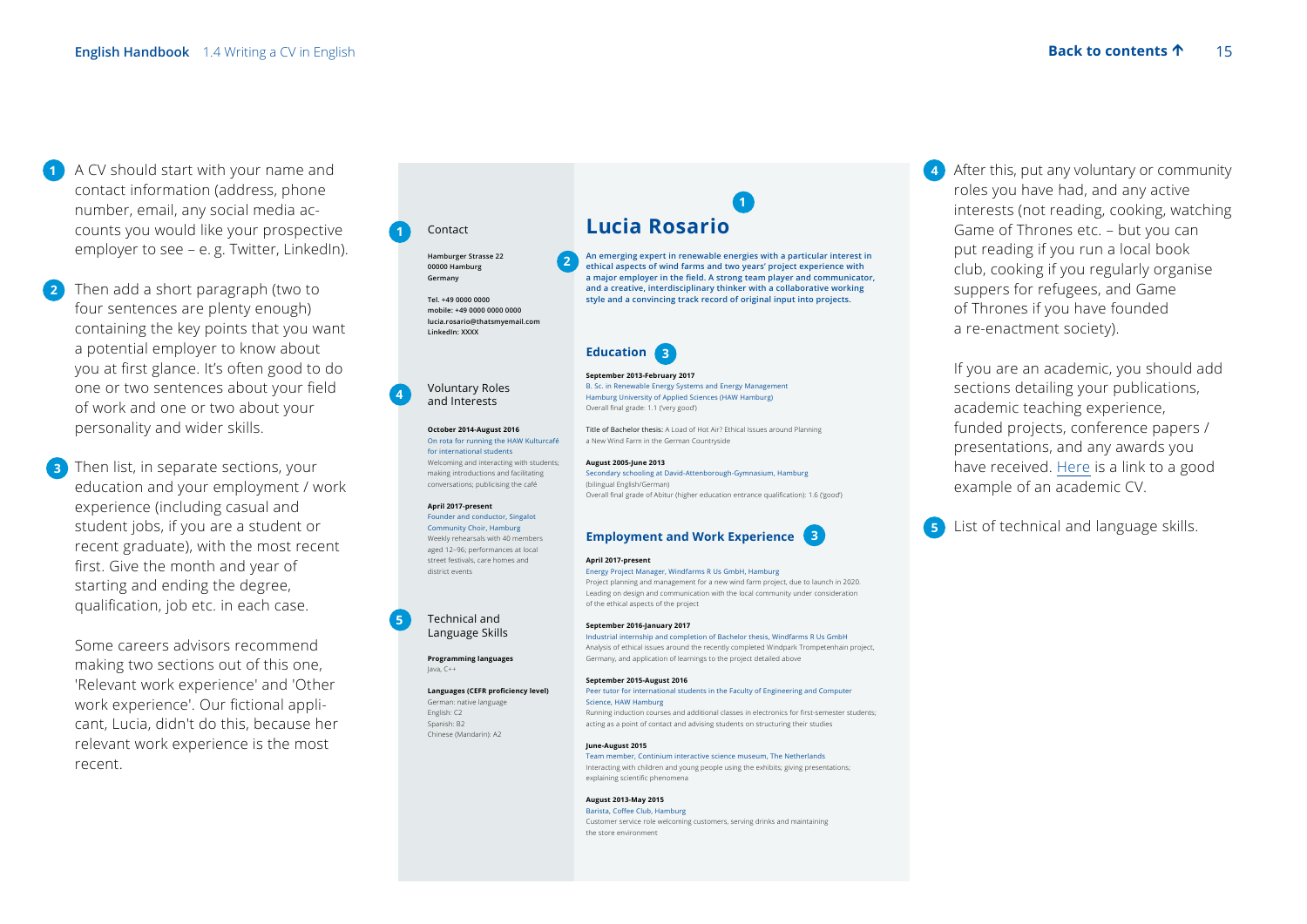## 1.5 Speaking, writing and register

<span id="page-15-0"></span>You may be asked to provide a list of references – the names and contact details of people who have employed or taught you and would be pleased to recommend you to an employer. It used to be standard practice to include your references on your CV, but many careers experts now advise job applicants not to do this. You should only provide them if and when you are explicitly asked to, and they should be in a separate list. Here is an example of references for our fictional job applicant: (please note these people are also fictional! No similarity with real people is intended)

#### **Prof. Rochelle Ventnor**

Chair of Renewable Energies Faculty of Engineering and Computer Science, HAW Hamburg prof.r.ventnor@haw-hamburg.de

#### **M. Eng. Sebastian Brise**

CEO, Windfarms R Us GmbH Sturmstrasse 9, 00000 Hamburg ceobrise@windfarmsrus.de +49 0000 0000

#### **Dr. phil. Anna Alt**

Conductor, Kammerchor Hamburg Mentor, Singalot Community Choir Schlüsselstrasse 65, 00000 Hamburg + 49 0000 0000

There are some differences between spoken and written English of which it is important to take note.

Do not use contractions (don't, isn't, would've etc.) in written English, except in genuinely informal correspondence. They should never be used in academic articles etc., unless they are part of a quotation. They may be appropriate in other types of text, such as guides or handbooks, where you want to take an informal and communicative tone.

A contraction is a marker of spoken English and non-native speakers writing in English with mistaken beliefs that English is an 'informal' language often use them inappropriately in writing.

'Idioms' in the sense of fixed expressions considered characteristic of English (raining cats and dogs, etc.) will be felt to be out of place or clichéd in formal writing.

When you are speaking to an English or international speaker and need to give them a phone number or tell them another long number orally, do not use two-digit numbers, especially if you are speaking German. Give each digit number singly, one at a time.

#### **So don't say:**

'It's ninety-seven sixty-six thirty-four' (and certainly don't say: 'Es ist siebenundneunzig sechsundsechzig vierunddreißig').

#### **Say:**

 'It's nine-seven-six-six-three-four' (or: 'Es ist neun-sieben-sechssechs-drei-vier').

The person you are speaking to may struggle to make a distinction you can hear between zwei and drei if they need to give you a number. Be aware of this and repeat the numbers they tell you in English if appropriate. Perhaps tell them they can say zwo for zwei.

#### **Listening to native and international speakers**

 Taking account of the speaker's tonality, which may well be different from your own, the one you are expecting, or the one you may be used to listening to regularly, will help avoid misunderstandings.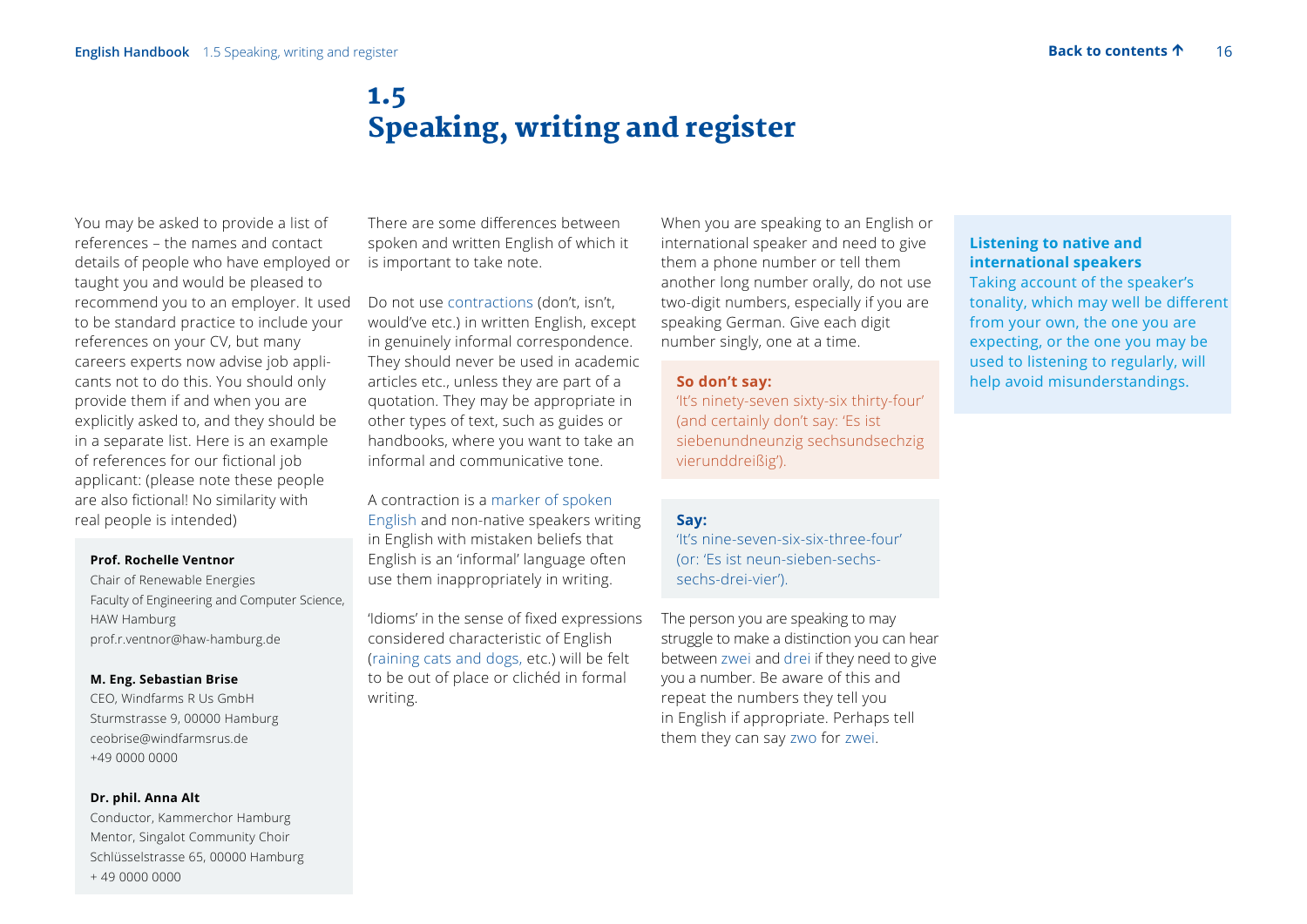## <span id="page-16-0"></span>1.6 Academic and scientific writing for students and early career researchers

**Wissenschaftliches Schreiben für Studierende und Nachwuchswissenschaftler\*innen – einige Tipps und weiterführende Ressourcen** 

**Reading for academic writing: learning to spot what's good and what's not** 

#### **Not**

- Is reading the text 'hard work'?
- Do you struggle to remember at the end of the sentence what the beginning was talking about?
- Do you find yourself having to go back and check previous paragraphs in order to maintain a thread/train of thought?
- Are there frequent repetitions?
- Is there unnecessary use of (overly) specialist language?\* At the other extreme, does it tediously over-explain terms and discourses which should be familiar to the field?
- Are you left 'none the wiser' about the subject matter and/ or what the author had set out to achieve – after reading?

#### **Good**

- Do you quickly know, on reading it, what the author wants – what distinguishes (his or) her arguments or research from others?
- Does the text have a clear voice?
- Do you feel as if the author 'knows what she (or he) is talking about'?
- Do you find the argument carries you along smoothly (rather than putting trip hazards in your way – you having to unpick it, refer back, etc.)?
- Does the text use clear, illustrative examples to back up the claims it makes or support its explanation of the arguments?
- Does its use of discourse open doors (explaining something with which you are not familiar, or not an expert) while not dumbing down (not making you feel patronised)?

#### **Awareness of genre = understanding the conventions and choices made in your field** (refer to Felicitas Macgilchrist, Academic Writing, 2014 –

#### **Analysing your research (and writing) position**

see book recommendations)

#### **Are you...**

 … drawing on objective (**or** consensually 'objective') facts; **or** putting forward subjective (but well-supported) interpretations? … authoritative, sure of your assertions; **or** more tentative, exploratory?

 … personally engaged, reflective, perhaps almost 'literary'; **or**  dispassionately analytical?

#### **Does your position suit:**

1. your field of study/research; 2. your research topic/subject?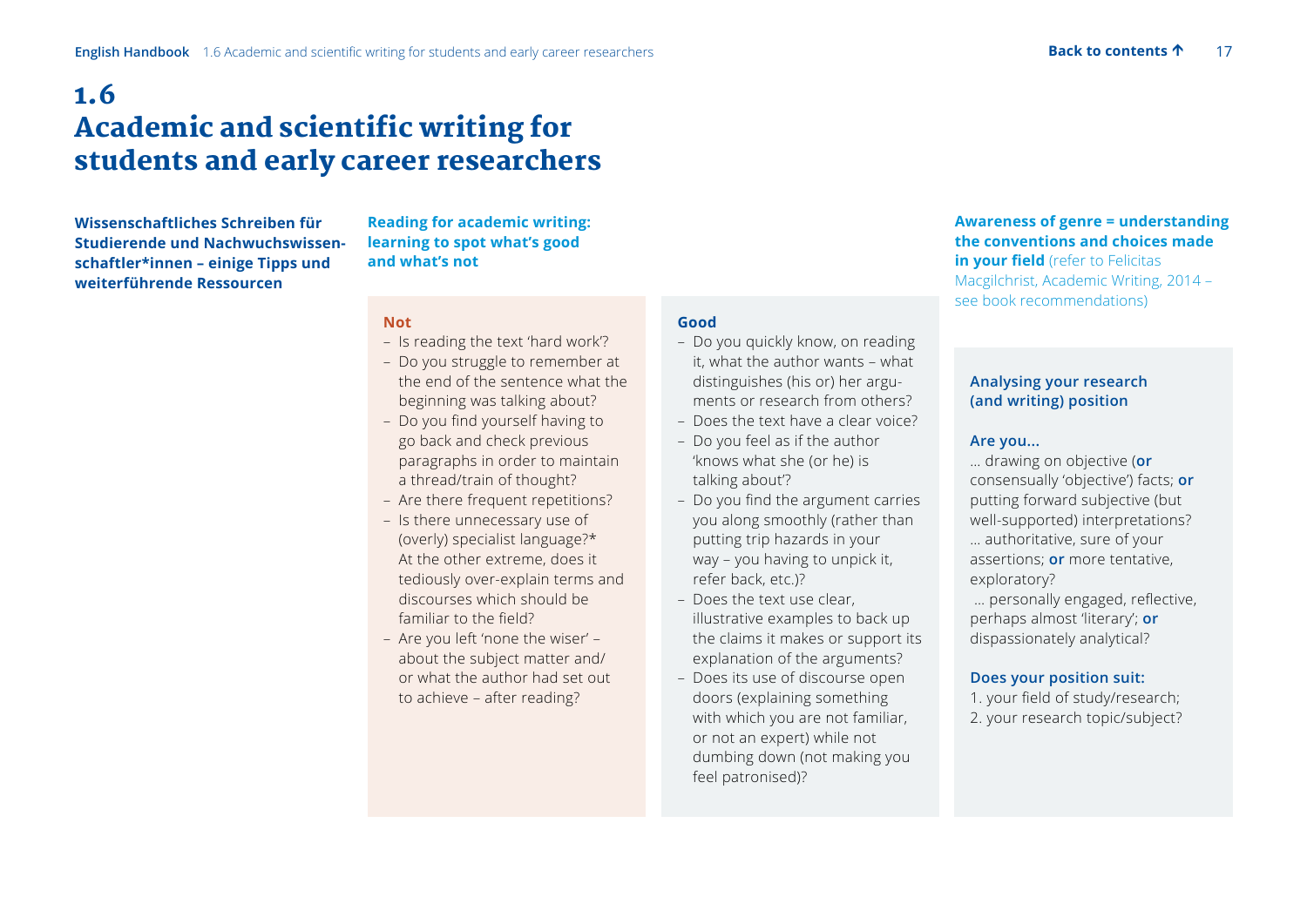#### **Abstracts**

The job of an abstract is simply to summarise the key content of your work and the steps it goes through to present it, so the potential reader of your work knows what to expect. The two examples below show you how you might write an abstract, bearing in mind this task and including the important jobs done by each part of the example abstracts.

 **Key content summary (abstract): (fictional) example from the sciences Tied up elsewhere: viewer attention, information absorption, and disruptive visual signals in a broadcast context** 

 (What the paper is about/key reference works/ meta-analysis) Engaging with the work of Fish (1999), McGaskill (2001) and Kettley (2010) on the effect of colourful ties on audience perceptions of male weather forecast presenters, we discuss the impact of the visual on people's ability to absorb and retain factual information. (Findings) Our analysis revealed three key factors in disturbance of aural uptake of information: non-matching colours in ties, stripy patterns and badly tied knots. (Conclusions from findings) We extrapolated from these findings that people's absorption of information may be disturbed by the following factors: visual disorder, a sense of cognitive dissonance in relation to an appearance, and an excess of visual repetition.

#### (Actions from findings/recommendations)

 On the strength of these findings, we propose the issuance of recommendations to male weather forecast presenters to take particular account of these disruptive factors when selecting their ties.

 **Key content summary (abstract): (fictional) example from the humanities Reigning cats and dogs: Discourse analysis uncovering a class-privilege perspective on the Great Cat-Dog Debate** 

#### (Background/important voices in debate so far)

The Great Cat-Dog Debate of 1865 has long been a contentious matter in historical research, with eminent figures such as Barker (2000) and Mew (2005) adding their voices to the discussion.

(Introduction of novel perspective on debate in context of wider research discourse) Drawing on recent developments as concomitants of the 'animal turn' in historiography, this article will revisit the Debate with particular emphasis on the status of cats in the discourse. (New findings leading to novel perspective; methods; findings) A newly discovered corpus of sources, in the form of letters written by Countess Wuff of Felinia between 1844 and 1868, will enable us to undertake discourse analysis to uncover, among other apparent discursive blind spots, the anti-feline bias underlying contemporary attitudes. (Implications of findings; call for further research) These findings call into question Barker's emphasis on the discourse around large dog breeds and add to the discussion a class analysis dimension which calls for further research into the implicit workings of class privilege in the Debate.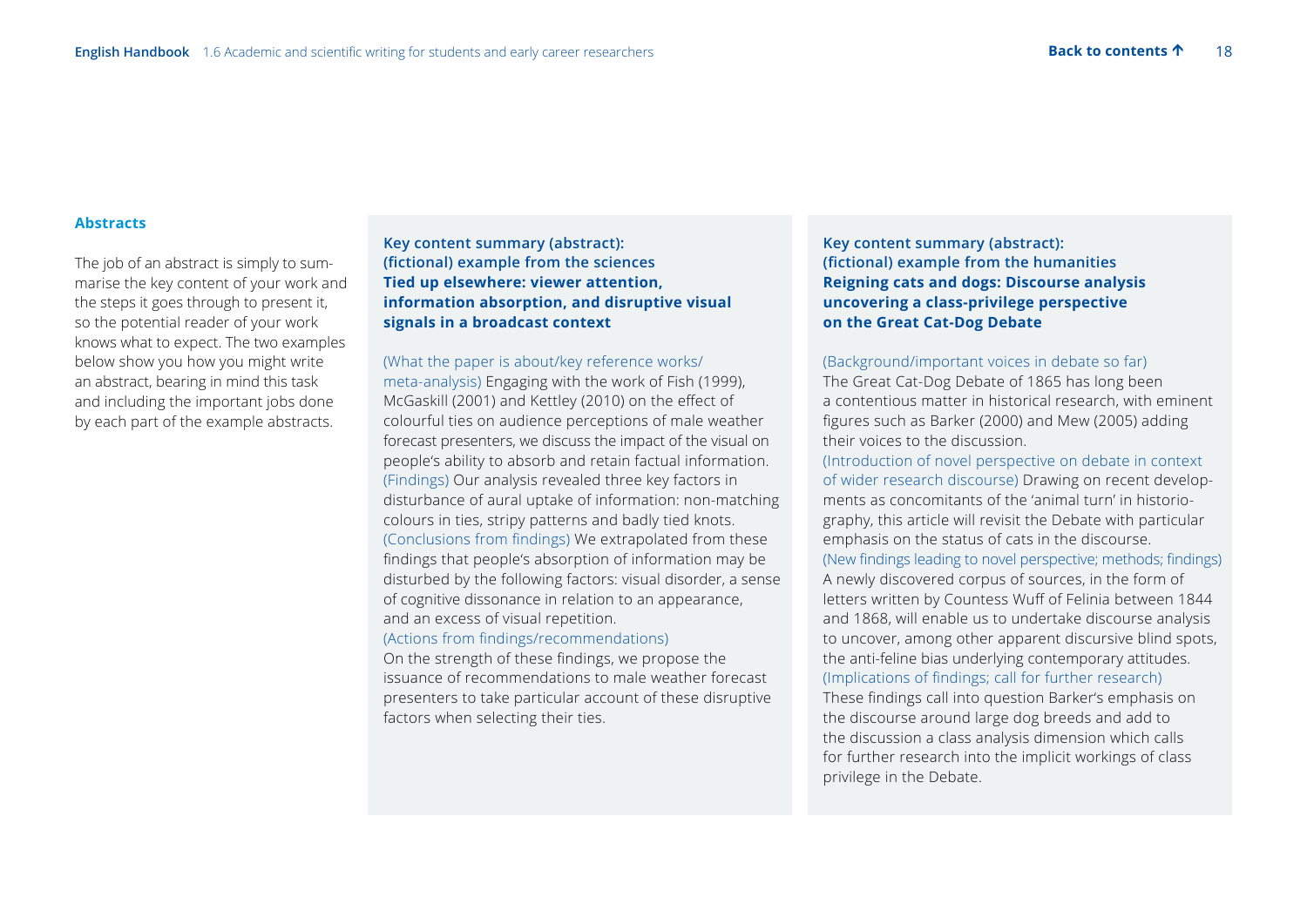#### **Creating and structuring arguments and paragraphs**

#### **One idea = one paragraph**

 $\neq$  one point/thought = one paragraph.

Beware of 'paragraphs' that are too short! Ideally, a paragraph should contain two or three (sometimes more) linked points/thoughts that come together to present one idea, or one stage in your argument.

A **topic sentence** encapsulates the idea your paragraph is pursuing; it may (often) introduce the paragraph, or (which has an emphatic and 'rounding' effect) conclude it. More rarely, it is embedded within the paragraph (this is a particularly useful device in introductions and conclusions, but also at points where the argument needs to be moved along).

#### **Building topic sentences/paragraphs around your arguments**

(*Many thanks to the graduate history students of my Academic Writing seminars, University of Basel and FH Schmalkalden, for helping me test and develop the following.*)

#### **Here are some arguments, in ordinary/colloquial phrasing, for the proposition that dogs are better than cats:**

- They are more like a member
- of the family
- They are very loyal (pack animals)
- Cats are more selfish
- You can spend more time with dogs
- Big dogs can keep you safe
- Dogs are more intelligent and teachable
- Cats are more individualistic
- Dogs are more trainable and faithful
- Dogs are less mean and vicious than cats
- Dogs have more character and are more interesting

#### **Here's how we might formulate some of these arguments in academic register:**

- You can spend more time with dogs
- They are more like a member of the family
- $\rightarrow$  First, and primarily, the inherent nature of dogs as sociable pack animals entails their integration into the family as an additional member and their function as loyal company for human beings.
- They are very loyal (pack animals)
- Cats are more selfish

 $\rightarrow$ 

- Big dogs can keep you safe
- Cats are more individualistic
- → Cats, by contrast, are characterised by a more egotistical and individualistic nature; while a dog could be expected to ensure the security of its 'pack' by means of appropriate aggression, a cat is essentially unable to respond to the needs of its social group in this manner.
- Dogs are more intelligent and teachable
- Dogs are more trainable and faithful
- $\rightarrow$  Further, the nature and the superior intellectual capabilities of dogs enable their owners to make use of this inherent sociability and loyalty by training their animals.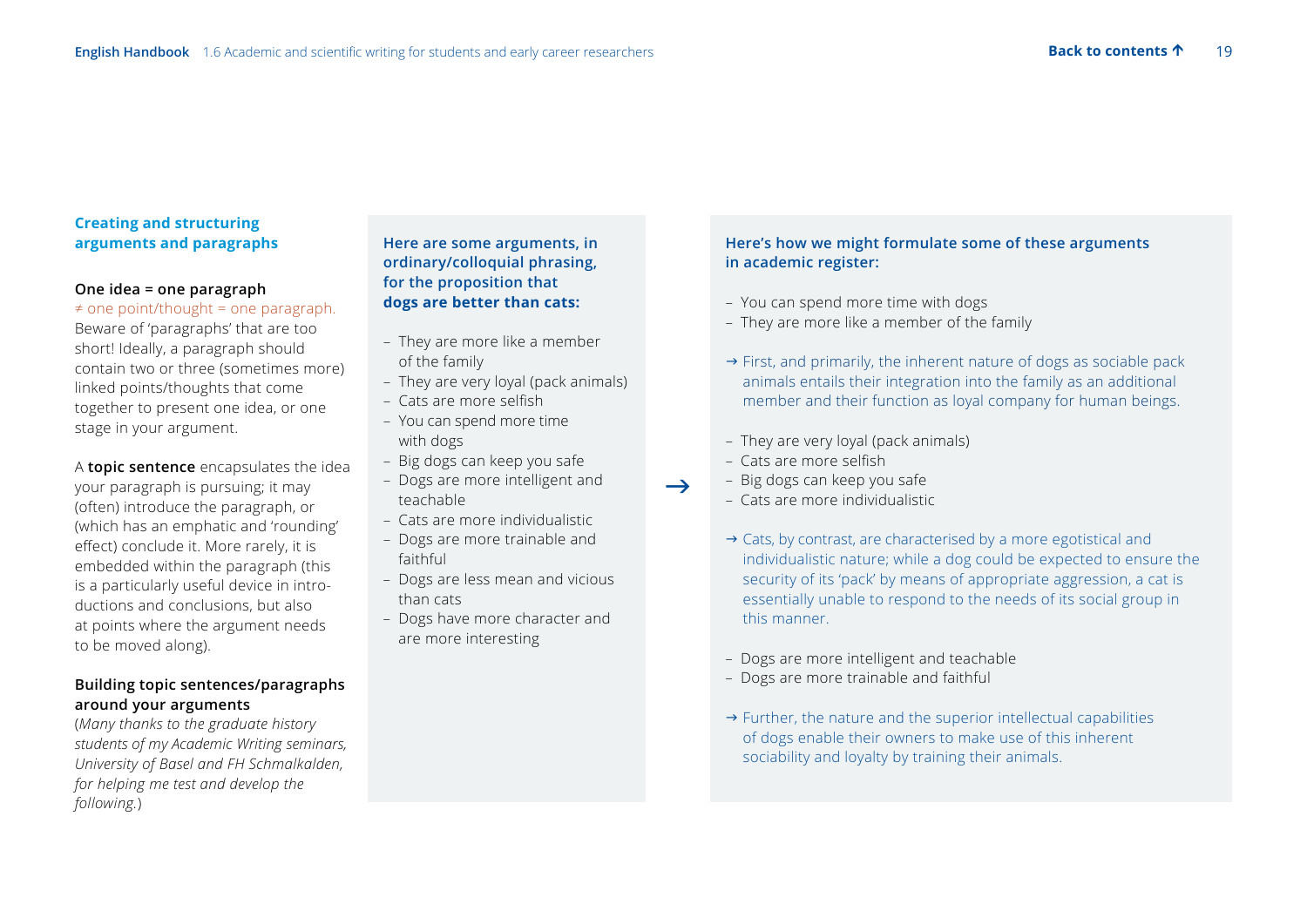$\rightarrow$ 

#### **Here, in the same way, are some arguments for the proposition that cats are better than dogs:**

- Cats are able to balance and climb trees
- You don't need to walk them
- They can catch mice
- They sound nicer (less noisy) and smell nicer
- They are more hygienic and cleaner
- They look more friendly and sweet
- They are easier to keep and can be left alone
- They are smaller
- They are clever and can open doors by themselves
- They are lower maintenance (need less time/money)

#### **And here's how we might formulate some of these arguments academically:**

- You don't need to walk them
- They are easier to keep and can be left alone
- They are lower maintenance (need less time/money)
- $\rightarrow$  The levels of maintenance and engagement required for keeping cats are distinctly below those needed for dogs; walks, which represent an essential component of dog-owning, are unnecessary and the owner is liberated from the onerous duty of constant supervision, increasing his or her flexibility. Similarly, and especially in recession-hit times, pecuniary considerations may suggest cats as more economical pets.
- They sound nicer (less noisy) and smell nicer
	- They are more hygienic and cleaner
	- They look more friendly and sweet
	- $\rightarrow$  Aesthetic considerations likewise support the superiority of cats over dogs. Cats' appearance is characterised by an appealing aura of friendliness; the levels of unpleasant noise they emit are markedly lower than those generated by dogs; furthermore, the hygiene factor should be taken into consideration due to the fact that cats' odours and habits arouse significantly less disgust than dogs'.
	- They can catch mice
	- They are clever and can open doors by themselves
	- Cats are able to balance and climb trees
- $\rightarrow$  Cats' abilities likewise represent an area in which they outperform dogs: Their controlled way of walking on trees or walls, their hunting instinct and their logical approach to problem-solving, which enables them to carry out such tasks as opening doors, all make for overwhelming evidence of their outstanding intellect, which surpasses dogs' simple capabilities.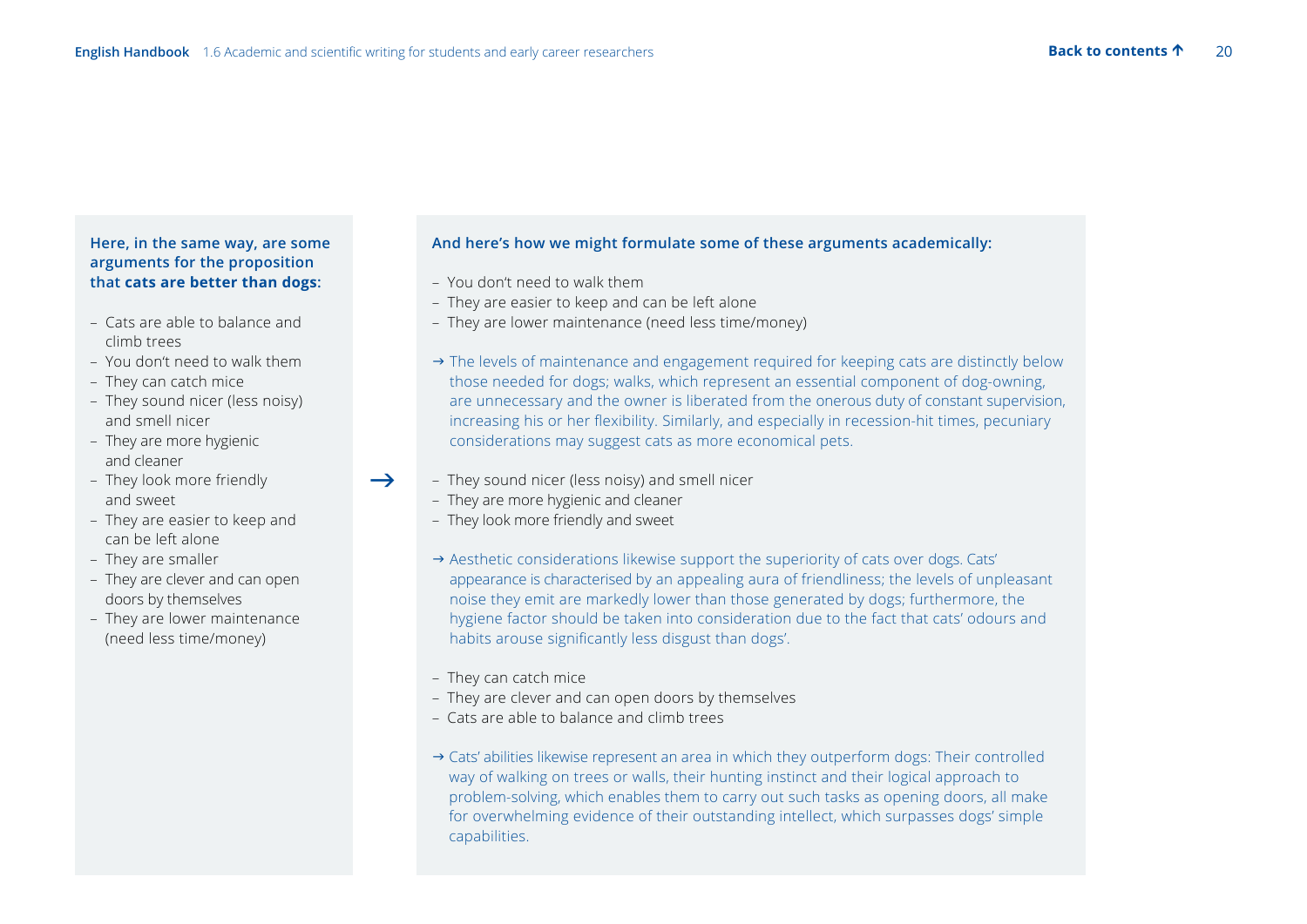As you can see, I have turned the various sets of arguments listed above into short pieces of text – they are too short to be 'paragraphs', but serve here as examples.

This text uses more academic vocabulary. These pieces also each do three key things for your academic writing:

**1.** They draw together different ideas and formulate them on an abstract level: so cats' hygiene, smell, sound and look become 'aesthetic considerations'. (The sentence this is taken from is an example of a topic sentence.)

**2.** They move from verb-based ('dogs are more faithful') to noun-based structures; 'dogs are more intelligent and teachable' and 'dogs are more faithful and trainable' becomes 'the nature and superior intellectual capabilities of dogs'. This strategy, called nominalisation, both makes the writing more compact and economical, by drawing a number of ideas/clauses into one clause, and makes it sound more complex.

**3.** They bind a list of disparate arguments (of the kind you might present in a typical colloquial conversation) into an organised text that flows smoothly and is persuasive.

#### **The passive voice and why it should be avoided reasons to avoid it**

It is good style to avoid the passive where you can (but not at all costs!); as German makes extensive use of the passive, this may be a difficult habit to acquire.

#### **So instead of:**

 Thirty reading lists for first-semester engineering students were analysed ...

#### **we should write:**

We/I analysed thirty reading lists for first-semester engineering students ...

Passive-voice writing can feel excessively dry and 'bogged down', making reading slower and more tiring, while the active voice can move things along dynamically.

The passive may also extend an impression of uninvolved (cold?) clinicality, particularly in the humanities. Sometimes people use the passive because they have been told that they should keep 'themselves' out of academic/scientific writing. It is usually fine to write 'I' or 'we' (in the sciences, almost all papers are joint-authored, so there is very rarely any excessive focus on one individual).

As an exercise, find a short paragraph – in a published article or your own work – that is primarily written in the passive, and try and rewrite it in the active.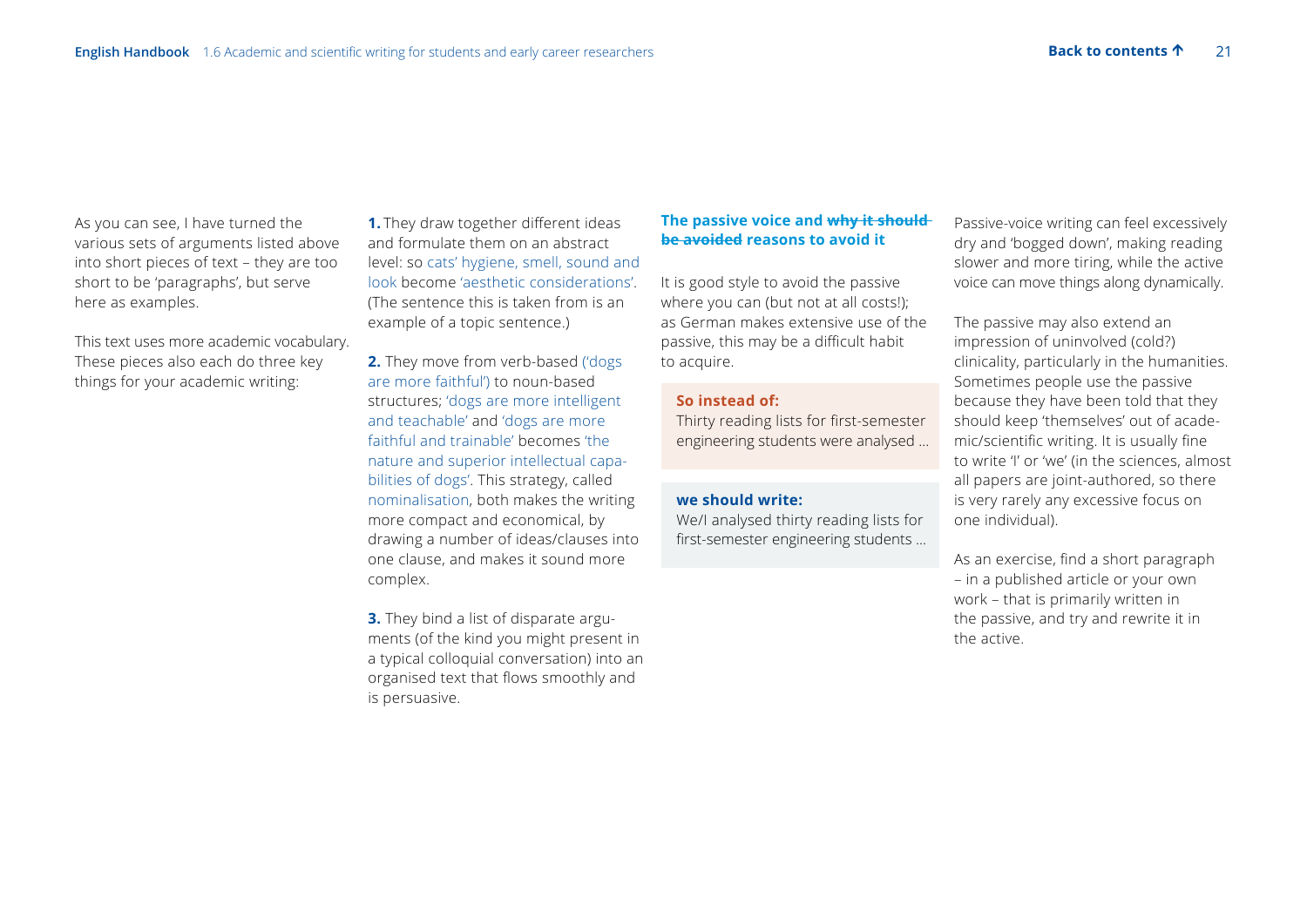

 **The following verbs endorse (= support) an argument: indicate, note, affirm, confirm, observe, show, demonstrate, point out**

The findings thus far indicate a significant role of overall motivation in employees' responses to changes in business processes.

#### **The following verbs indicate scepticism towards an argument: claim, maintain, allege**

 Despite strong evidence to the contrary, Jones (2020) maintains that face masks promote the transmission of the novel coronavirus.

#### **The following verbs are more neutral: argue, state, advise**

customer service agent advised [the sense here is: told us something we been obvious to us] that survey data collected over the phone is difficult to interpret because many customers hang up before the survey is complete.

#### **The effect of the following verbs is context-dependent: hint, assert, imply, suggest**

The study by Rivera (2014) would seem to imply that libraries are no longer of relevance in modern societies.

 (This could be read as supportive of or highly disturbed by the implication, depending on the argument the author is making overall.)

Cf. also Macgilchrist, Academic Writing, 2014, pp. 96-7, on which I have drawn for this exercise. She includes additional verbs and her assessment of some of these verbs differs slightly.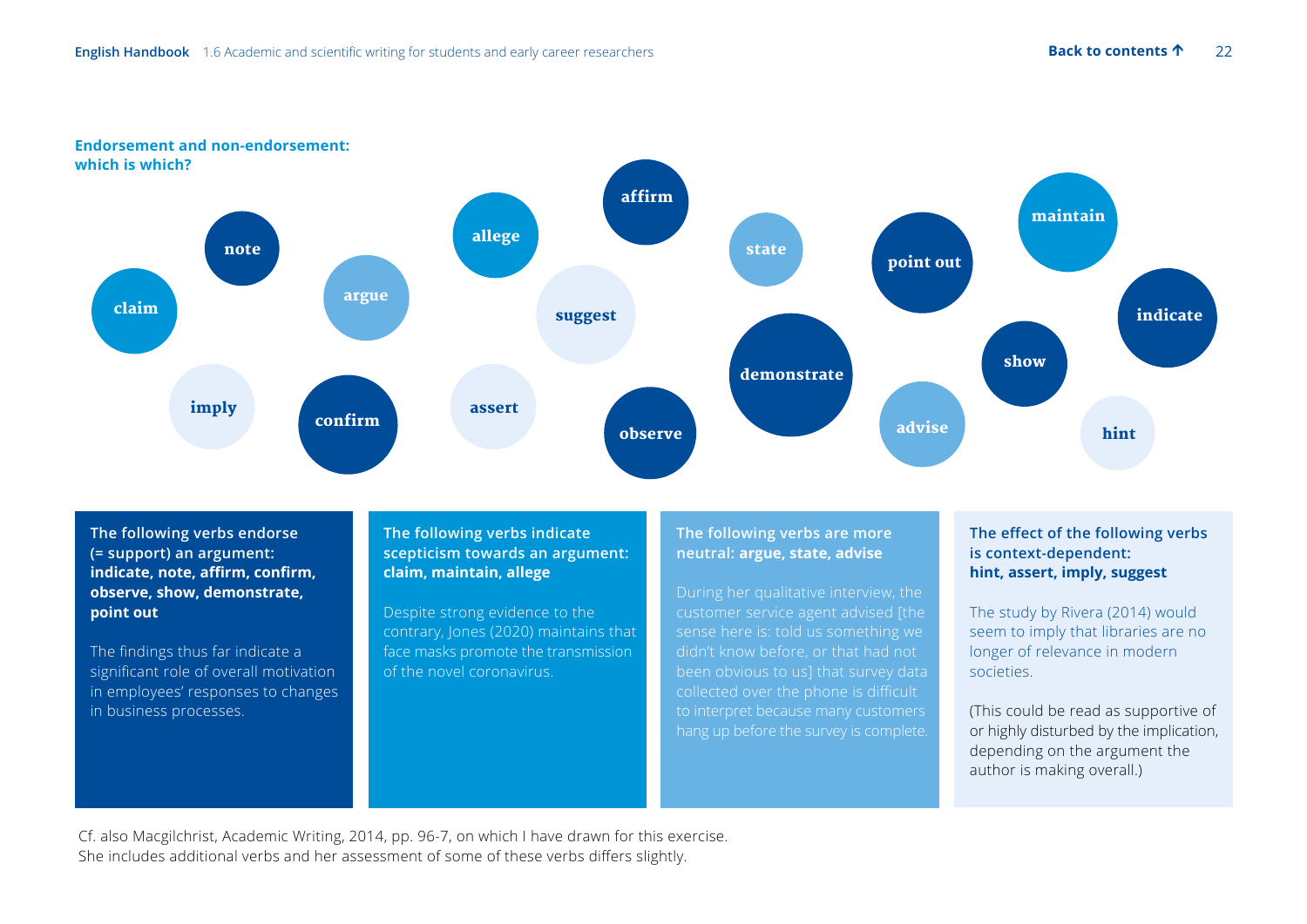#### **Expressing a few key functions of academic/scientific writing**

#### **Causation**

 Due to high levels of unemployment at home, many young people go to other EU countries to seek work.

 The large numbers of young people seeking jobs in other EU countries stem from the high level of unemployment in their home nations.

 Recent changes in procedures for granting work permits to non-British citizens have sparked heated debate [this is used where something conflictual has emerged due to the factor described].

 The digital revolution has brought about/induced profound changes in the way we communicate.

#### **Correlation**

 (a relationship or link, with no proof (as yet) of a causal relationship)

 A longer time period over which the test was conducted frequently went hand in hand with a weaker result.

 The length of time over which the test ran was positively correlated with the weakness of the result.

 Studies have found that time spent by children playing computer games is negatively correlated with success at school.

#### **Proportion**

 The availability of fast food has risen in direct proportion to the average adult BMI in developed countries.

The average grades attained by schoolchildren are in inverse proportion to the amount of time they spend playing computer games.

#### **Concomitancy**

 (when something goes along with something else, but is not 'correlated', as it has not been observed in a study)

 School pupils' dependence on achieving good grades and the concomitant [adjective] stress they suffer...

 A concomitant [noun] of school pupils' dependence on achieving good grades is the amount of stress they suffer.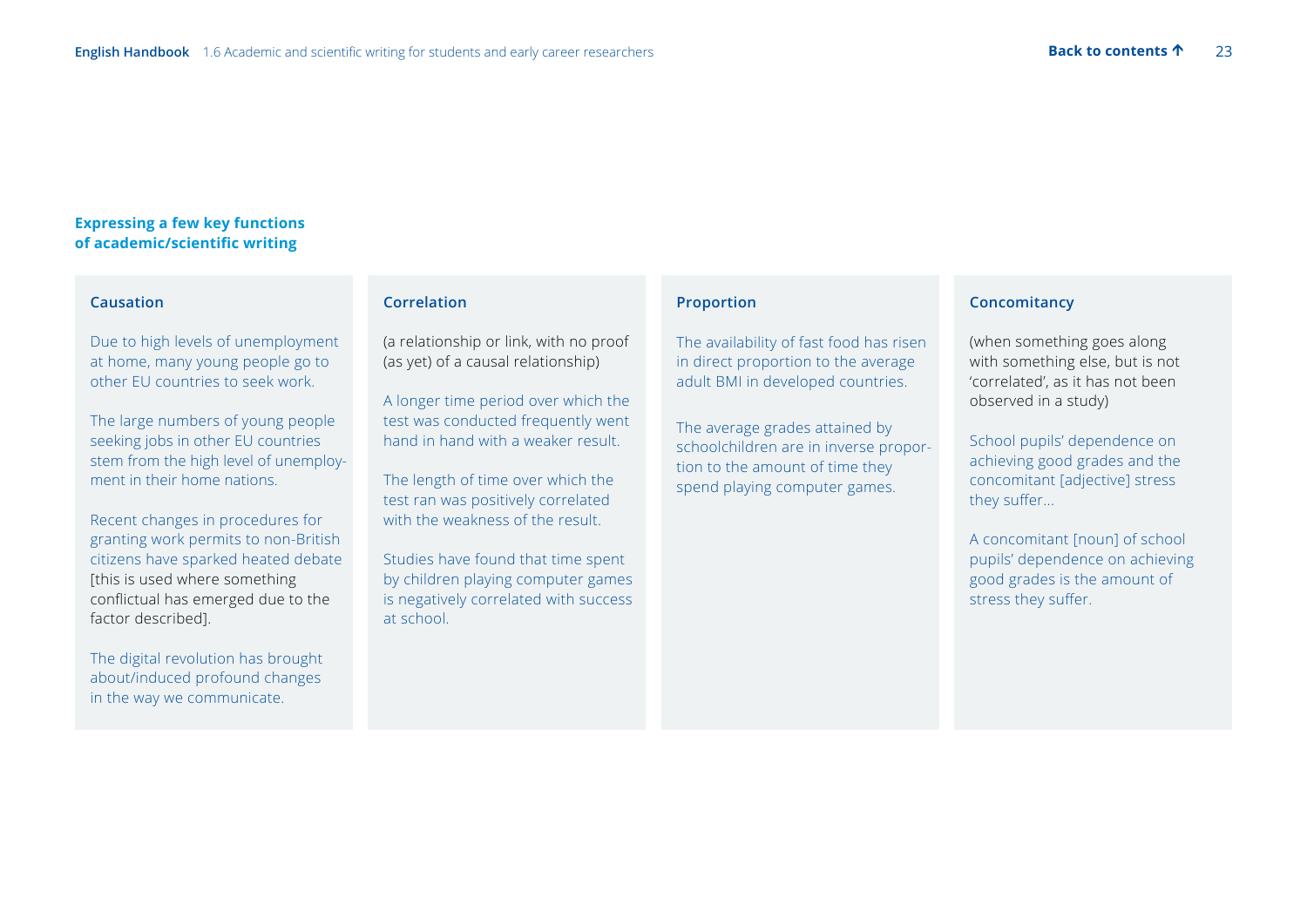#### **Concession and defence of own position**

 While we concede that the statistics are correct, the conclusion the authors have drawn from them is wrong.

 We acknowledge the accuracy of the statistics; this notwithstanding, the conclusion the authors have drawn from them is wrong.

#### **Assumption/supposition/ speculation**

 Examination of the evidence strongly suggests that …

 While the causal connection between X and Y remains unproven, it is a fair/safe assumption at this stage that … (or: it is fair/safe at this stage to assume that  $\rightarrow$ 

 The existence of a causal connection [or: link] between X and Y must remain speculative, until further research proves or disproves it; the findings of this study, however, point to a strong correlation suggestive of some causative factors.

In the context/light (or: in light) of these findings, it is our view that …

#### **Academic presenting**

#### **The three 'longer's of academic presenting:**

 **1.** Always assume your presentation will take longer than you think it will (this is particularly the case for reading from a script and another disadvantage of this method).

 **2.** Always pause for a little longer than you feel comfortable doing (your and your listener's comfort are not at the same level!).

 **3.** Make sure your middle sections (i. e. where the actual information is) are longer than your introductory and concluding segments (or the whole thing feels imbalanced).

#### **Ideas for that final slide:**

Thank you for listening!

#### Over to you! (where questions/a discussion are planned)

 Is there something you would like to ask?\*

 Let's start the conversation… (Not 'Let's talk'!\*)

(Or just simply...) Thank you.

 **Please AVOID:**  'Thank you for your attention'!

\*Why not to use 'Any questions?', or the verb 'talk':  [www.theguardian.com/science/2017/](https://www.theguardian.com/science/2017/dec/04/would-you-be-willing-words-turn-conversation-around) [dec/04/would-you-be-willing-words-turn](https://www.theguardian.com/science/2017/dec/04/would-you-be-willing-words-turn-conversation-around)[conversation-around](https://www.theguardian.com/science/2017/dec/04/would-you-be-willing-words-turn-conversation-around)  (last accessed 22 July 2020)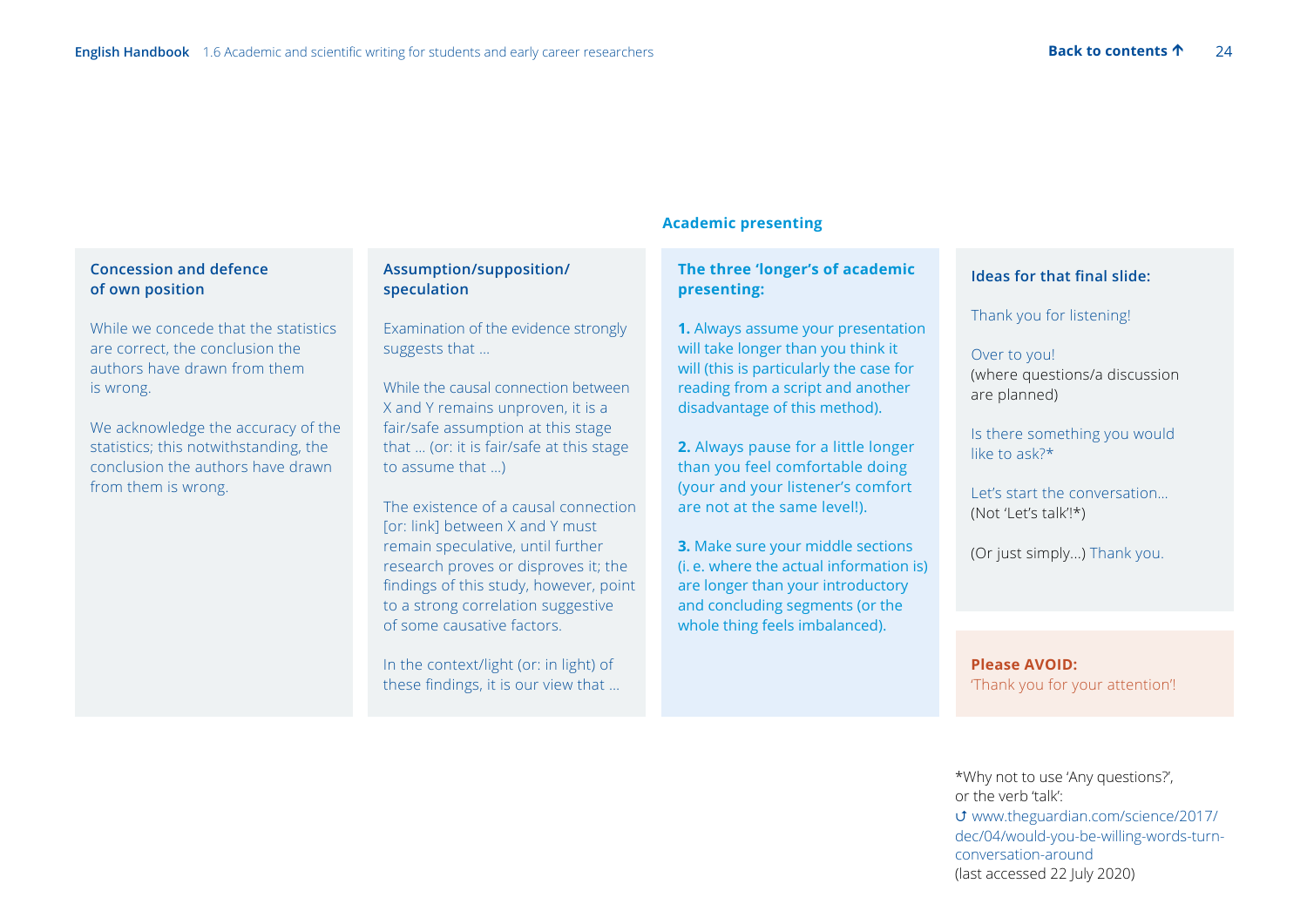#### **Resources for academic and scientific writing in English**

#### **Websites**

#### https://owl.purdue.edu/site\_map.html

Purdue University's extremely detailed and thorough academic writing resource.

#### https://writingcenter.unc.edu/tips-and-tools/

A clearly structured overview of academic writing topics, with an overall humanities/social science emphasis from the Writing Center at the University of North Carolina at Chapel Hill.

#### http://www.phrasebank.manchester.ac.uk/

A phrasebank for academic writers from the University of Manchester, UK, originally designed with non-native speakers of English in mind.

#### https://www.nature.com/scitable/ebooks/ english-communication-for-scientists-14053993/126084360/

English tips for non-native speakers of English (with specific advice for particular languages) from the (archived) scientific writing guide of the prestigious journal *Nature*.

#### [https://www.le.ac.uk/oerresources/ssds/](https://www.le.ac.uk/oerresources/ssds/writingskills/page_65.htm) [writingskills/page\\_65.htm](https://www.le.ac.uk/oerresources/ssds/writingskills/page_65.htm)

Key characteristics of good scientific writing from the University of Leicester's online guide. The rest of the guide (navigate via the menu on the left) is worth exploring, too.

#### [https://research.steinhardt.nyu.edu/scms](https://research.steinhardt.nyu.edu/scmsAdmin/media/users/atn293/pdf/academic_vocabulary_list.pdf) [Admin/media/users/atn293/pdf/academic\\_](https://research.steinhardt.nyu.edu/scmsAdmin/media/users/atn293/pdf/academic_vocabulary_list.pdf) [vocabulary\\_list.pdf](https://research.steinhardt.nyu.edu/scmsAdmin/media/users/atn293/pdf/academic_vocabulary_list.pdf)

This (very) long and detailed list of academic vocabulary in order of frequency is not a look-up reference guide, but great to read through, learn about different grammatical forms of words and get a feel for vocabulary in academic (American, in this case) English.

#### [https://www.griffith.edu.au/international/](https://www.griffith.edu.au/international/englishhelp/academic-vocabulary) [englishhelp/academic-vocabulary](https://www.griffith.edu.au/international/englishhelp/academic-vocabulary)

Video introduction to academic vocabulary from an Australian university.

#### **Books**

#### Dorothy E. Zemach/Lisa A. Rumisek (2003), Academic Writing: from paragraph to essay (Oxford: Macmillan)

A workbook-style guide to academic writing that uses practice exercises to introduce the various skills and techniques involved. Good for students in the early part of their course or for those who need to build confidence in their writing.

#### Felicitas Macgilchrist (2014), Academic Writing (Paderborn: Schöningh)

A clearly structured guide for academic and scientific writers in a wide variety of disciplines, emphasising a genre-based approach to the topic and good for more advanced students beginning to embark on their own research.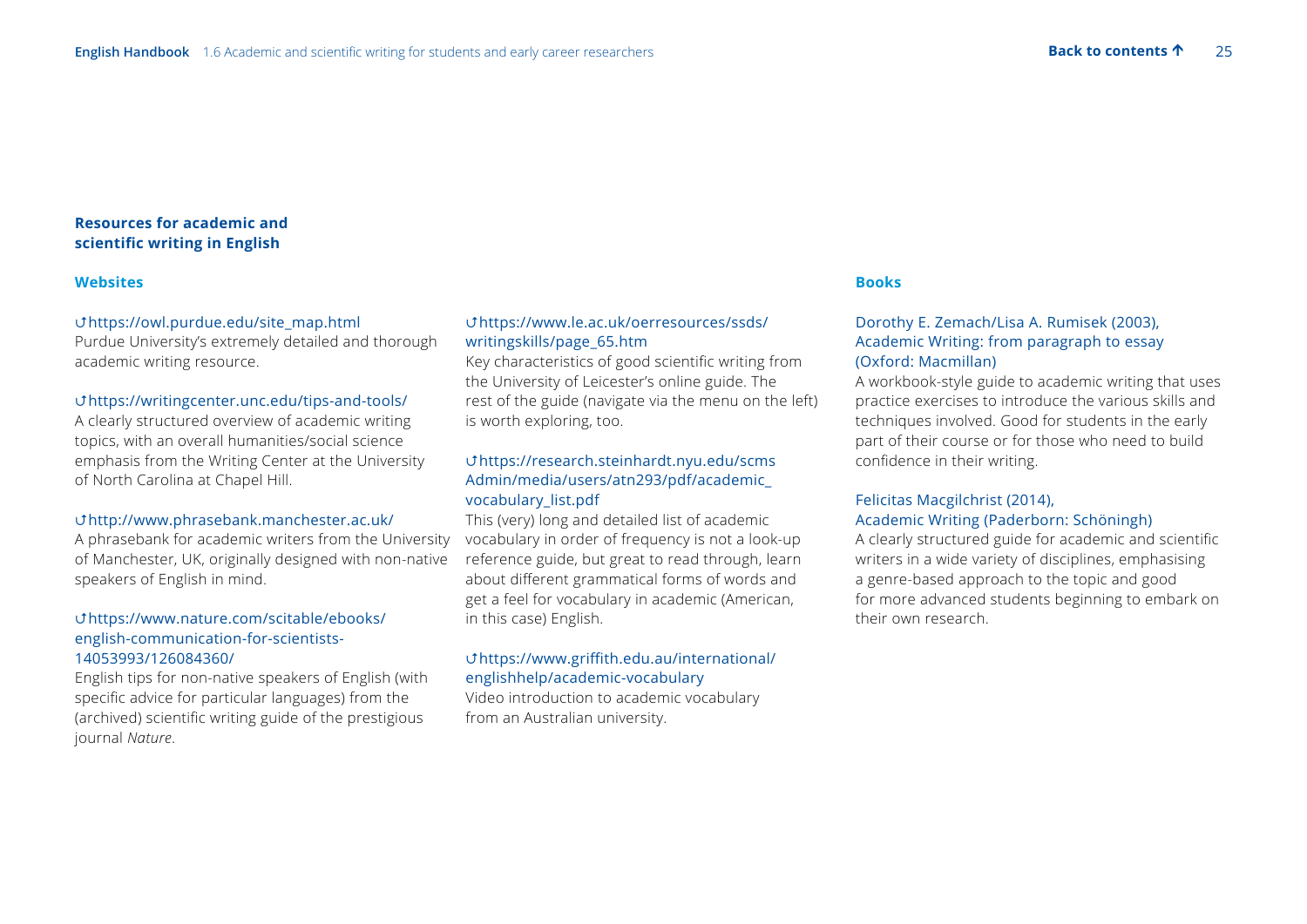$\boxed{?}$ 

 $\left| \cdot \right|$ 

# <span id="page-25-0"></span>ABC  $\alpha$  is  $\alpha$  . **DER** Specific points<br>of language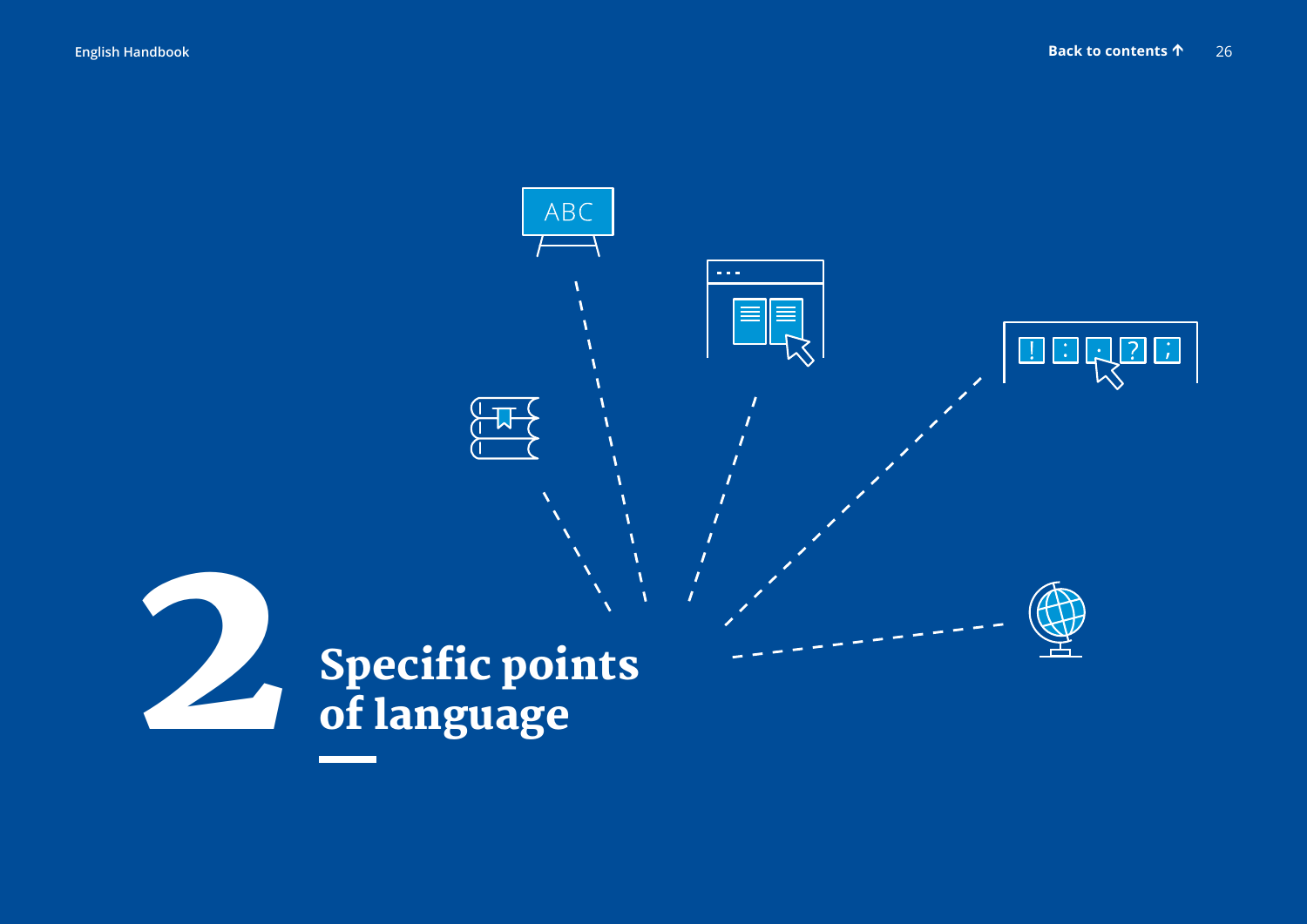## <span id="page-26-0"></span>2.1 Adjectival endings (-ic / -ical)

 economic = of the economy (The country's economic problems are being blamed on its new president).

 economical = money-saving (My new car is very economical with fuel).

classic = timeless; in some contexts vintage (a classic car).

 classical = considered the highest or archetypal form of something (classical music).

 The German klassisch in such usages as der klassische Ansatz ist bisher… will generally be rendered with typical or conventional.

 historic = having entered into history (a collection of historic geography textbooks) or worthy of being entered into history (the fall of the Berlin Wall was a historic moment).

historical = of [the discipline of] history (historical research into education).

 Both forms are used in the sense of something, particularly a crime, that has happened in the past (historic / historical abuse of children).

periodic = occurring from time to time, intermittent but repetitive (we have periodic problems with the computer system).

 periodical = published at regular intervals (the noun periodical for an academic journal stems from this).

#### **Words that have an -ic ending:**

academic characteristic emphatic linguistic phonetic public (the adverbial form is publicly, not publically!) tragic

#### **Words that have an -ical ending:**

political critical tyrannical theoretical antithetical chemical

Some words can have either ending without there being an essential change in meaning; they include hermeneutic / al, geometric / al, geographic / al (although there can be subtle differences with this one).

There is a distinction between social and societal which may be important in some circumstances. In many cases, their meaning is similar, or overlaps. But in English, social also means 'in relation to personal interaction with other people'. Phrases such as social life (English: the part of my life that revolves around socialising, that is, going out / spending time with friends) and social development (of a child, for example, their development of skills in interaction with others) may confuse readers if you mean social in the sense of 'of a society'. Here, societal can be very useful.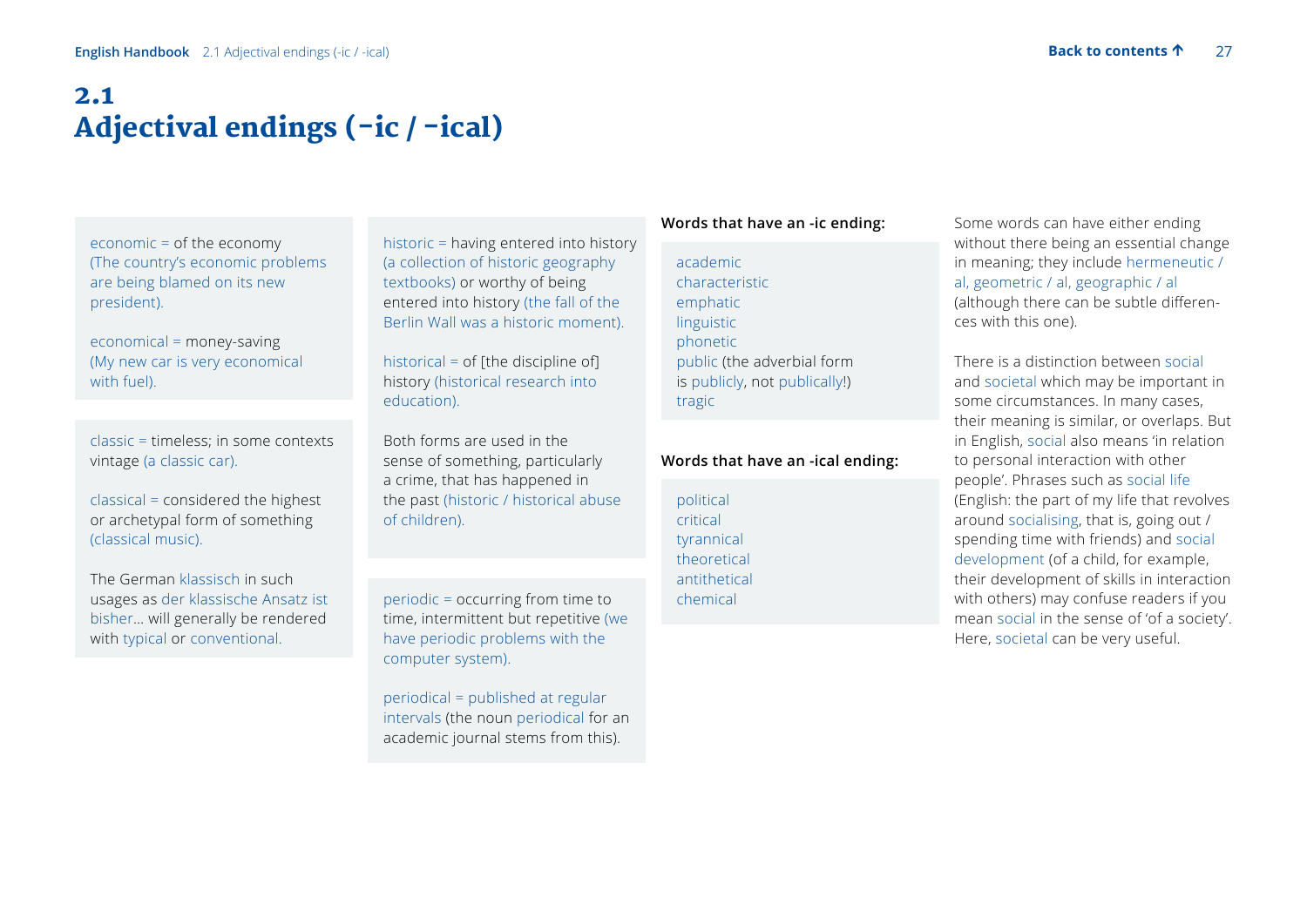## <span id="page-27-0"></span>2.2 Singular / plural

**Information** is always singular in English. The German Informationen would either be rendered in the uncountable singular (thank you very much for this information) or, if necessary, given as pieces of information.

German speakers use the word **Text** in the plural to talk about pieces of writing. This use is not unknown in English, but it is a lot less common than the equivalent in German. We might, depending on context, talk about pieces of writing, pieces / passages of text, or the singular / uncountable text.

The case with **Inhalt** is similar. English only uses contents plural to refer to the table or list of contents at the beginning of a book, journal, or similar, or the things in a particular container or receptacle (I opened the bag and removed the contents). Otherwise, it is given in the singular: The magazine's content [i.e. what it has in it in general, rather than the individual articles] is of an entertaining, lighthearted nature; the webmaster keeps the website's content up to date.

**Training** is uncountable only. You cannot say a training to mean eine Aus- / Fort- / Weiterbildung (this is another instance in which you need to be careful with common dictionary translations).

You can call this a course or CPD (stands for continuing or continuous professional development and is used without an article)

It is not incorrect, in English, for a singular subject to take a plural verb if the subject is an organisation or group:

 HSV Hamburg have won the league again.

The company's staff are all going to get pay rises.

The emphasis here is on the individuals that make up the team, group, or organisation.

### 2.3 Capitals and lower case

Names of nations, languages etc. are written with a capital letter, even where they are being used as adjectives (1) or would be treated as adjectives in the German (2):

 **Instance of (1):**  the German people

 **Instance of (2):**  Please speak English to me; I don't understand German.

Adjectives referring to religious denominations should be capitalised:

the Catholic church the Muslim population of Germany

In English (unlike in German), you begin the text of a letter or email (after the salutation) with a capital letter:

Dear Sarah,

 Thank you very much indeed for your last email…

There is a difference between British and American English in the capitalisation of titles and headings. American English capitalises all words in headings except 'little words' (smaller prepositions and conjunctions such as 'and', 'but', 'over'). This is called **title case**. British English usually does not; as a rule, it uses what is called **sentence case**.

#### **British:**

Fluid dynamics and beyond: Computational methods in context

 **American:** 

Fluid Dynamics and Beyond: Computational Methods in Context

Note also that English (both British and American) uses colons: to separate parts of titles and headings, rather than the full stop / period common in German.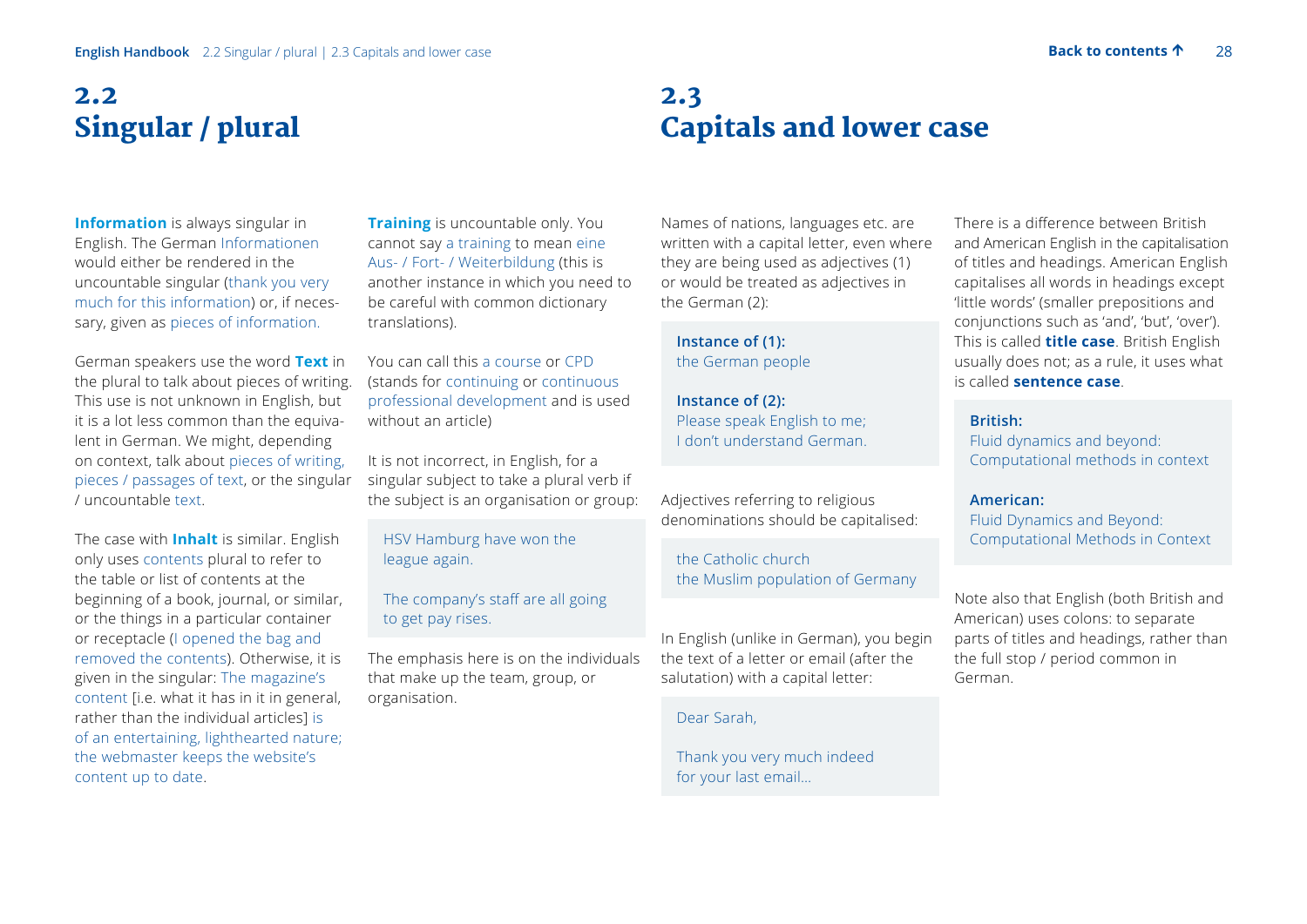## 2.4 Punctuation

<span id="page-28-0"></span>At HAW Hamburg, degree course titles use title case, and modules use sentence case:

#### **Degree course name**

Interdisciplinary Healthcare and Management

#### **Module name**

Evidence-based practice and communicating risk

Titles of academic papers, articles and chapters should be given in sentence case (unless, of course, the publication's style guide asks for title case).

#### **Commas**

Note that in English, commas can change the meaning of a sentence.

 The designers who had taken part in the study worked well with the new software.

 The designers, who had taken part in the study, worked well with the new software.

The first of these (the one without the commas) specifies that the designers – exclusively those who had been included in the study – worked well with the new software.

The second says that the designers (all of them) worked well with the new software, and adds the information that they (all of them) had taken part in the study. You could leave this additional information out without the definition of designers becoming unclear. The two groups referred to here may be identical, but they may not be.

In German, both of these meanings would be punctuated in the same way (with commas) and the exact meaning would be inferred from the context.

When writing numbers, use commas to separate thousands and full stops (decimal points) to separate decimal places before and after zero (in other words, exactly the other way round than in German):

We have been awarded 10,000,000 € in funding. (ten million Euro)

 The train tickets cost a total of 150.95 €.

#### **Hyphens (Bindestriche)**

In English, hyphens signal a change in the grammatical function of the word or phrase being hyphenated. For example, here:

I went to pick up (i. e. collect) my order at the pick-up point.

In I went to pick up, pick up is a phrasal verb. In the pick-up point, an adjective (describing the point) has been formed from the verb to pick up, and is hyphenated because of this change.

Here, an adverb + verb combination changes to an adjective:

 The engineers have been well trained. They are well-trained engineers.

Again, the adjective is hyphenated, because it comes from the adverb + verb combination.

Most **compound** or **composite nouns** (Komposita) in English are not hyphenated (and, unlike in German, most are written as separate words).

#### **German**

Informationssysteme

**English** information systems

**German** Praktikumssemester

**English** placement semester; one-semester internship

If you are not sure, you are more likely to be correct if you write the words separately and leave the hyphen out.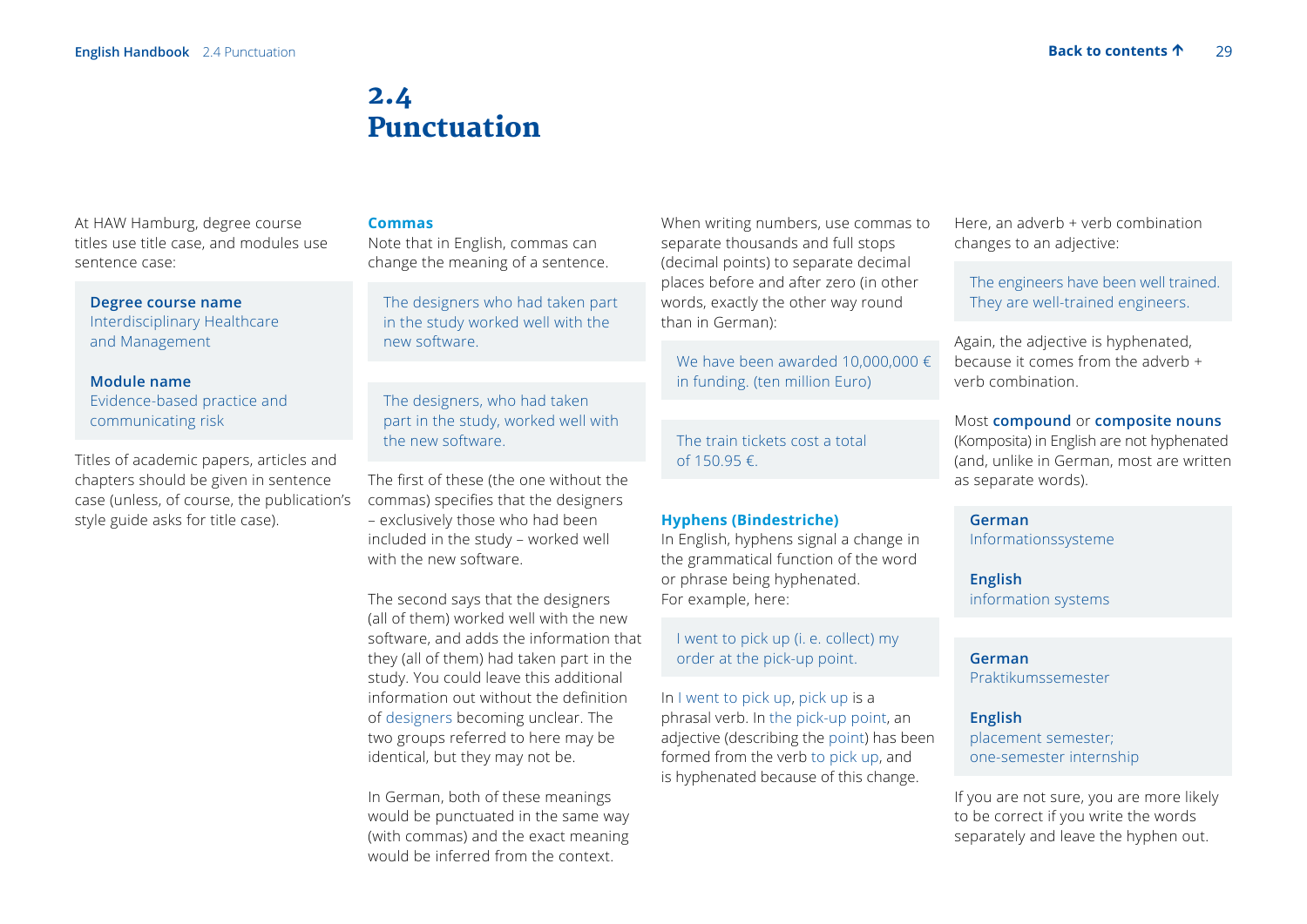#### **Other punctuation marks**

Use semi-colons to separate complete sentences where two short sentences would sound abrupt or inelegant.

 I went to my seminar; after that I did some reading in the library.

 My sister is the faculty librarian; she's worked here for two years.

#### **Punctuating abbreviations**

Use a full stop after an abbreviation (that does not consist of single letters) if the full word does not end in the same letter as the abbreviation. If it does, use no punctuation.

Dr (Doctor) St (Saint or Street) Mr (Mister) Mrs (derives from Mistress) Ms (presumably same derivation; please see note on use of Mrs and Ms) Prof. (Professor) ed. (editor), but eds (editors)

#### **Please note**

This is a British English rule. US English punctuates all these abbreviations. HAW Hamburg has adopted the British rule, but you may wish to use the American style if appropriate to your correspondent.

The abbreviations for days of the week and months of the year are exceptions to this rule. They do not take full stops / periods, regardless of what letter they end with (Mon, Tues, Weds, Thurs, Fri, Sat, Sun).

Abbreviations that have gained the status of words in their own right no longer take a full stop:

exam (examination) uni (university – please note that many British English speakers consider use of this abbreviation to be bad style. If in doubt, use the full form)

British English generally does not punctuate abbreviations consisting of single letters, and US English often does.

**British:** PhD, the US **US:** Ph.D., the U.S.

#### **Quotation marks**

In English, both opening and closing quotation marks are at the top of the line, rather than one at the top and one at the bottom, as in German.

Use single quotation marks, with following punctuation outside the closing quotation mark where the unit quoted is shorter than a full sentence and inside where it is a sentence that makes semantic sense:

'The institute is on its way into a promising future,' said the professor.

The professor finished her speech by declaring: 'The institute is on its way into a promising future.'

 The professor commented that the institute was 'on its way into a promising future'.

(American English prefers to always place the comma or period inside the quotation mark)

For quotations within quotations, use double quotation marks:

 'Things are difficult, but I always say "never give up"', said the Prime Minister.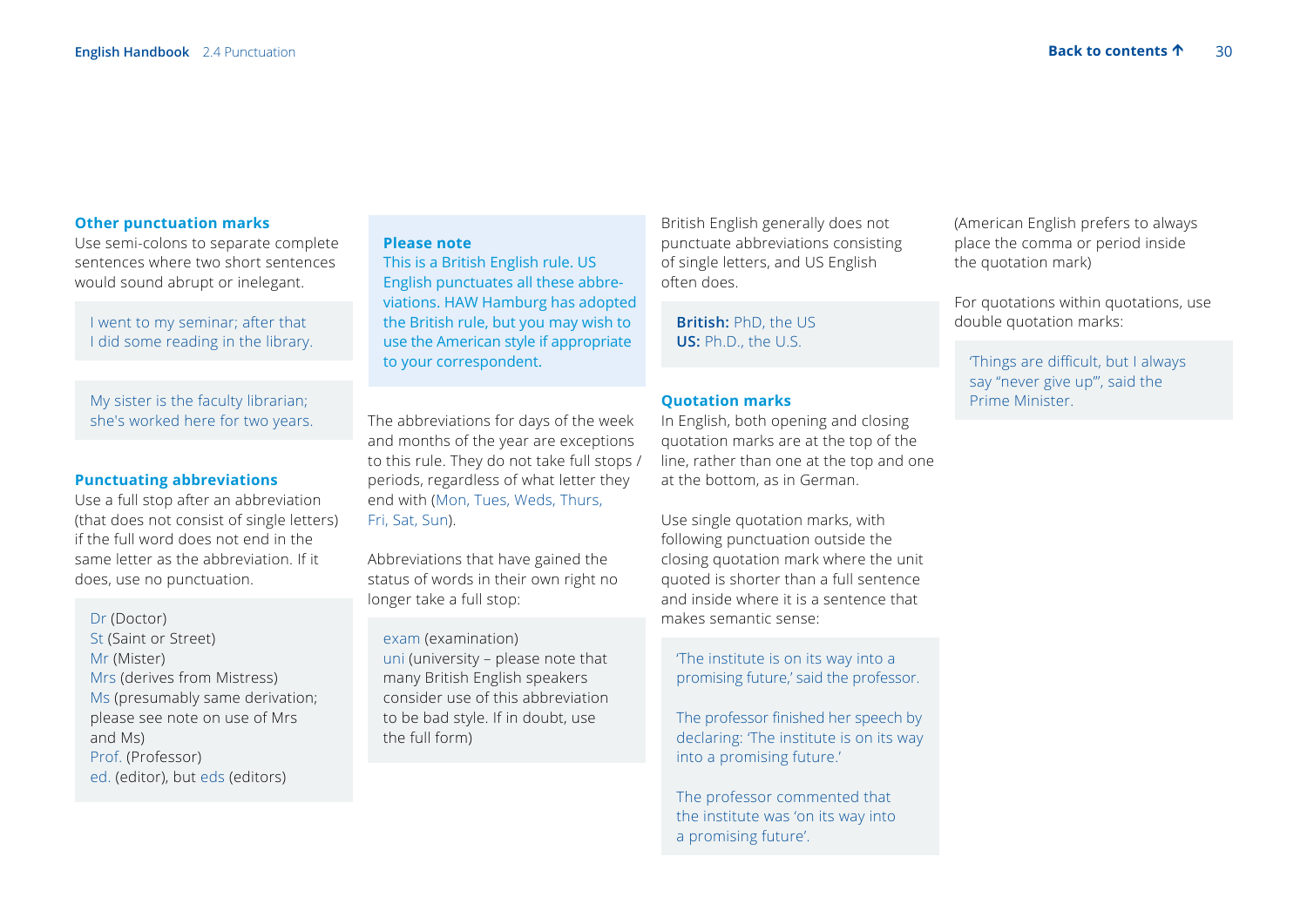## <span id="page-30-0"></span>2.5 Tenses and their use

#### **Present tenses refer to 'now'**

The decisive factor in when to use the present simple (I say) and the present progressive or continuous (I am saying) relates to what kind of 'now' we are talking about.

#### **Present simple: now is general, habitual or regular**

HAW Hamburg has xx,xxx students. HAW Hamburg enrols thousands of new students each semester.

#### **Present progressive (continuous): Now is really now**

 HAW Hamburg is currently implementing its internationalisation strategy. It's 10:15 am and in Room 330, twenty students are waiting for their lecturer to arrive.

The present progressive (continuous) can be used to imply criticism:

 'She always says what she thinks' is a statement of fact, relating to the habitual character of the person being discussed.

 'She's always saying what she thinks' suggests that she does it too often for the speaker's liking.

The simple past (I went) and the present perfect (I have gone) also have different, situation-specific uses.

#### **When to use the present perfect**

**Does the action or event affect or relate to the present (now)?**

I've lost my bag. (I still don't have it).

 I've lived in England for 5 years. (I still live there).

 Have you seen Lucy? (I'm looking for her, I can't find her).

**Is the event recent, 'fresh in people's minds', or 'news' to someone?**

 A hurricane has hit the east coast of America.

(On the phone) – How are you? – Not good. I've broken my leg.

Importantly, American English makes much wider use of the simple past than British English and may use the simple past for all these situations (except the 'news report'). However, the present perfect would not be 'wrong'.

The simple past, in British English (more extensively in American English), is used for events or processes that are considered 'over', with no more connection to the present, and for events where a point in time is specified.

#### **When to use the simple past**

**Are you saying that the action or event took place at a particular point in time?**

I completed my doctorate in 2011.

We did a maths test with the students last week.

(On the phone) – How are you? – Really happy. I passed my driving test yesterday!

#### **Did the event happen some time ago, or are its effects over now?**

 How was your summer? – Not good. I broke my leg. (But it's probably better now).

 I had a really bad day. I lost my bag. (But I found it again later).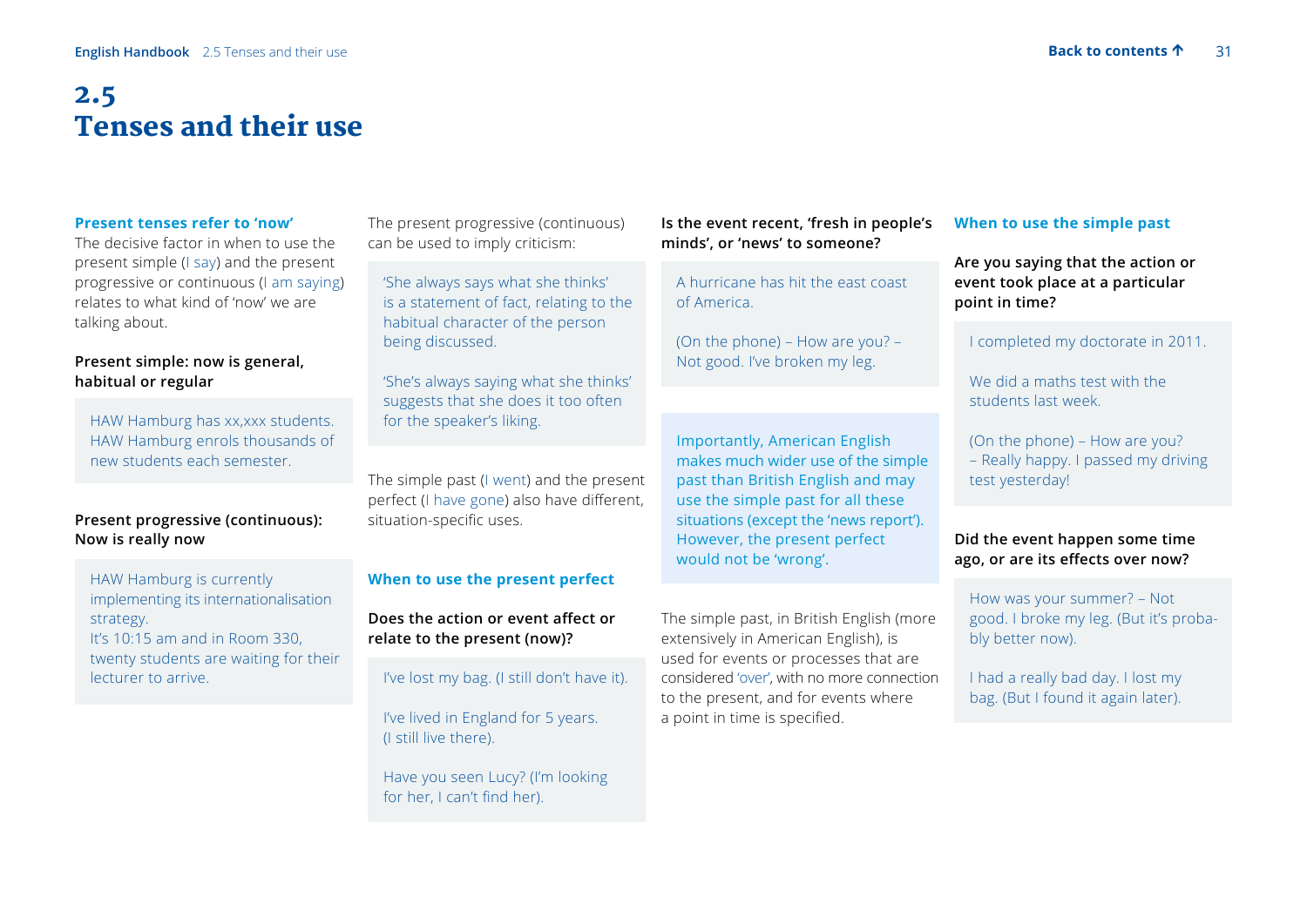#### **Future tenses**

The type of future tense used depends to a great extent on the speaker's attitude towards, or assessment of, the event being described.

This, however, is not subjective: there is a 'native-speaker consensus' which leads to the expected type of tense being used.

#### **The 'will' future: it's possible or probable (or the speaker thinks it is)**

 Your child is sad because they don't want to leave the place where you have spent your holiday. You comfort them by saying: 'Never mind, we'll be back next year.'

 It is wet, dark and cold. You are driving too fast on a country road. When you skid round a bend, your passenger screams: 'Slow down or we'll crash!'

#### **The 'going to' future: it's definite or inevitable (or the speaker thinks it is)**

 Your child has got yet another 5 in the latest maths test. You shout at him / her: 'You're going to fail the year!'

 (If you are American, you might shout: 'You're going to flunk the year!', and your child will be doing 'math')

You have definite plans for your future. You say: 'When I've finished this project, I'm going to do research in the US for a bit.'

#### However:

Sometimes it is better, or thought of as more polite and respectful communication, not to sound too 'definite' about things, so you use the 'will' future instead of the 'going to' future.

 You are making plans with your friend for Saturday afternoon. You say: 'I'll meet you outside the swimming pool at 2:30.'

You don't say 'I'm going to meet you …', because that makes it sound as if your friend hasn't got a choice in the matter.

In a similar way, if something needs to be done and you offer to do it, you use the will future, even if it is something that nobody really wants to do, as here:

 Somebody needs to take the rubbish (US English: garbage / trash) out.  $-$  'I'll do it.

You use this because if you say 'I'm going to do it', it sounds as if you are taking everyone else's choice to do it away – even if it is not something people would usually choose to do!

Sometimes people use a future tense when ordering things in restaurants or pubs. In this case, you say

#### I'll have a cup of coffee, please.

You don't say 'I'm going to have a cup of coffee, please', because it sounds rude – as if the waiter or waitress has to do exactly what you say (which they do, but that is not the point here).

#### **The present continuous / progressive as a future tense**

You use this when you talk about your, or someone's, own personal plans in the fairly immediate future.

#### What are you doing this weekend?

 I'm going swimming, and then I'm meeting friends in town.

 She can't come tomorrow. She says she's staying in because she's tired.

 Did you hear that Ana and Rosa are getting married?

#### **The simple present as a future tense**

You use this when you are talking about something that someone else has decided and you (or the person you are referring to) have (has) no influence on. Its most common use is for formal things such as jobs or timetables.

The film begins at 8.30.

He starts his new job tomorrow.

What time does the train leave?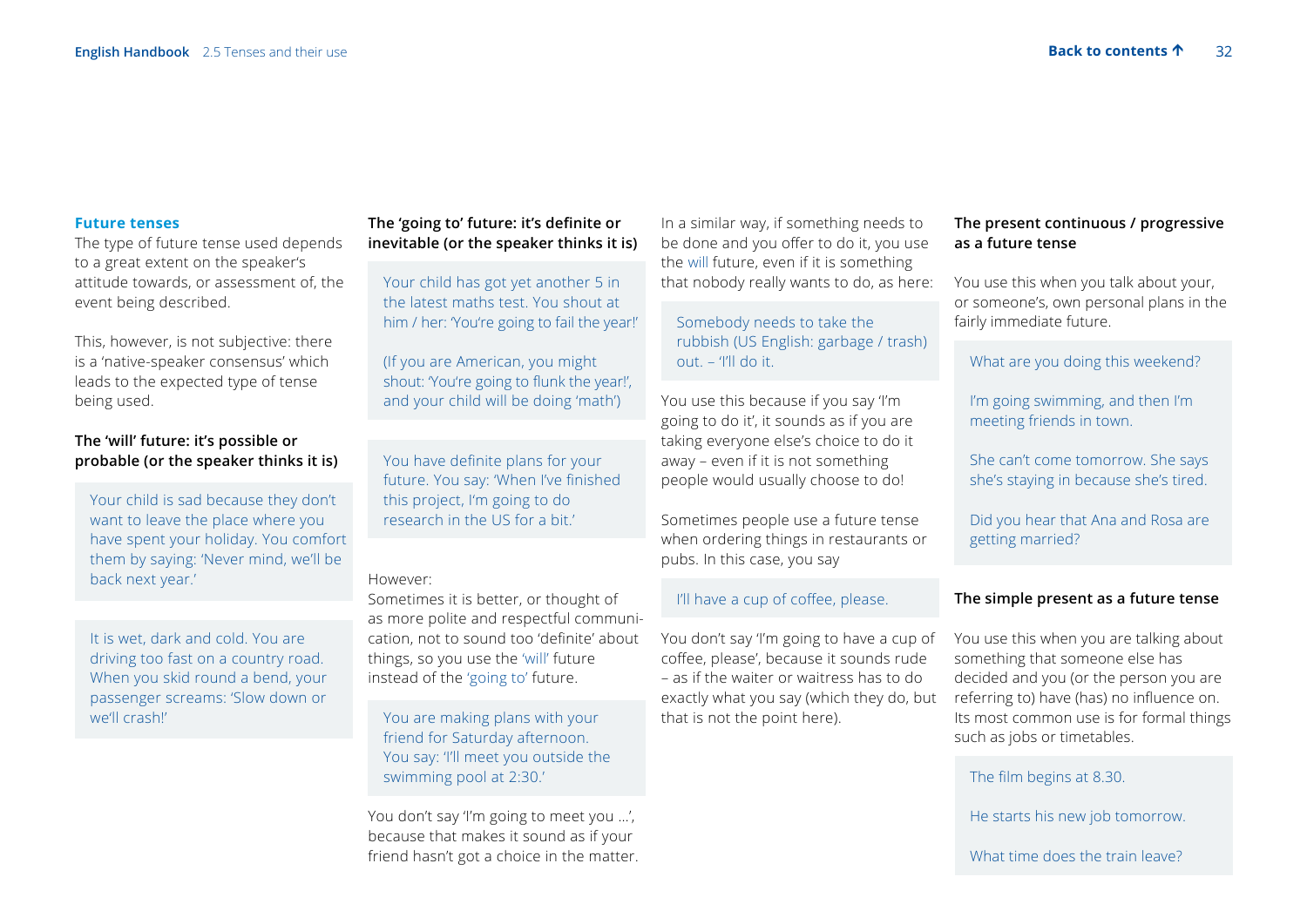<span id="page-32-0"></span>



Issues with English experienced by German<br>native speakers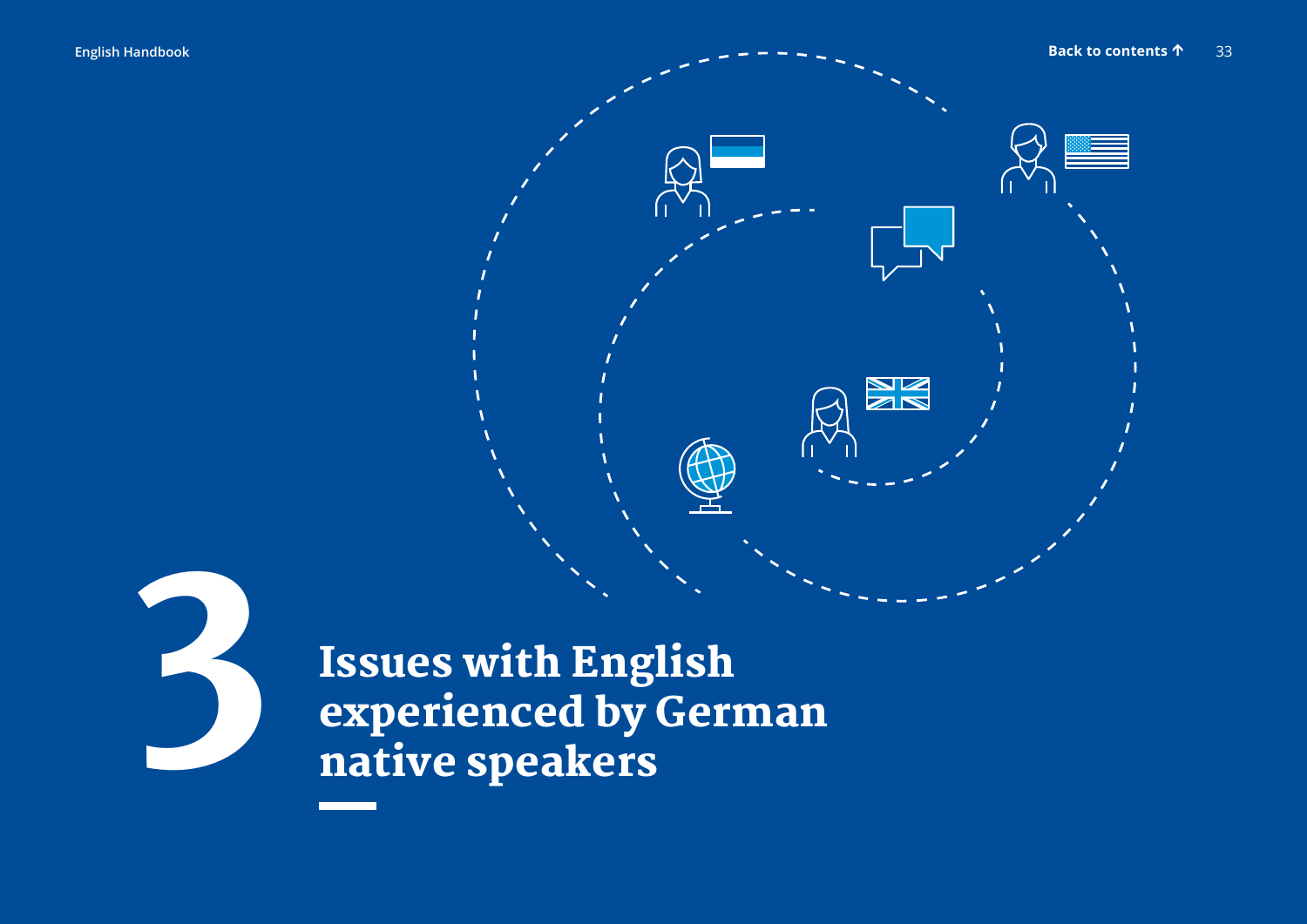## <span id="page-33-0"></span>3.1 Handling typical German structures

## 3.2 **Composites**

An example of a very typical German construction is:

Seit Februar 2013 arbeitet er als studentische Hilfskraft am Institut für Elektrotechnik.

It is instinctive to render this in English as 'Since February 2013 he has been working…') (note the tense; do not use the present!) However, this is not particularly English. We would generally reformulate as follows:

 He joined the Institute of Electrical Engineering as a student research assistant in February 2013.

Remember that the German subjunctive (to indicate indirect speech) cannot be conveyed in the English indicative.

Be careful when using already to indicate that something took place (surprisingly) early within a period of time:

 This discussion began already at the beginning of the 19th century.

**Better:** This discussion commenced as early as the beginning of the 19th century.

English does not (to the same extent as German) have the facility of adding nouns onto one another to create composites.

For instance, while memory politics is an accepted (international) use, it is more naturally English to write politics of memory.

Composite nouns in English, where they consist of more than one separate word (the usual case), are usually not hyphenated! (See 2.4 above)

#### **One word or two?**

It is any more and not anymore (in all senses)

Similarly, it is every day and not everyday: The word everyday does exist as an adjective in the sense of the ordinary course of something, e. g. people's everyday lives

A mistake many native speakers have begun to make is writing alot for a lot. They are two distinct words.

People or institutions set up to look after children while their parents work outside the home are collectively called childcare (one word).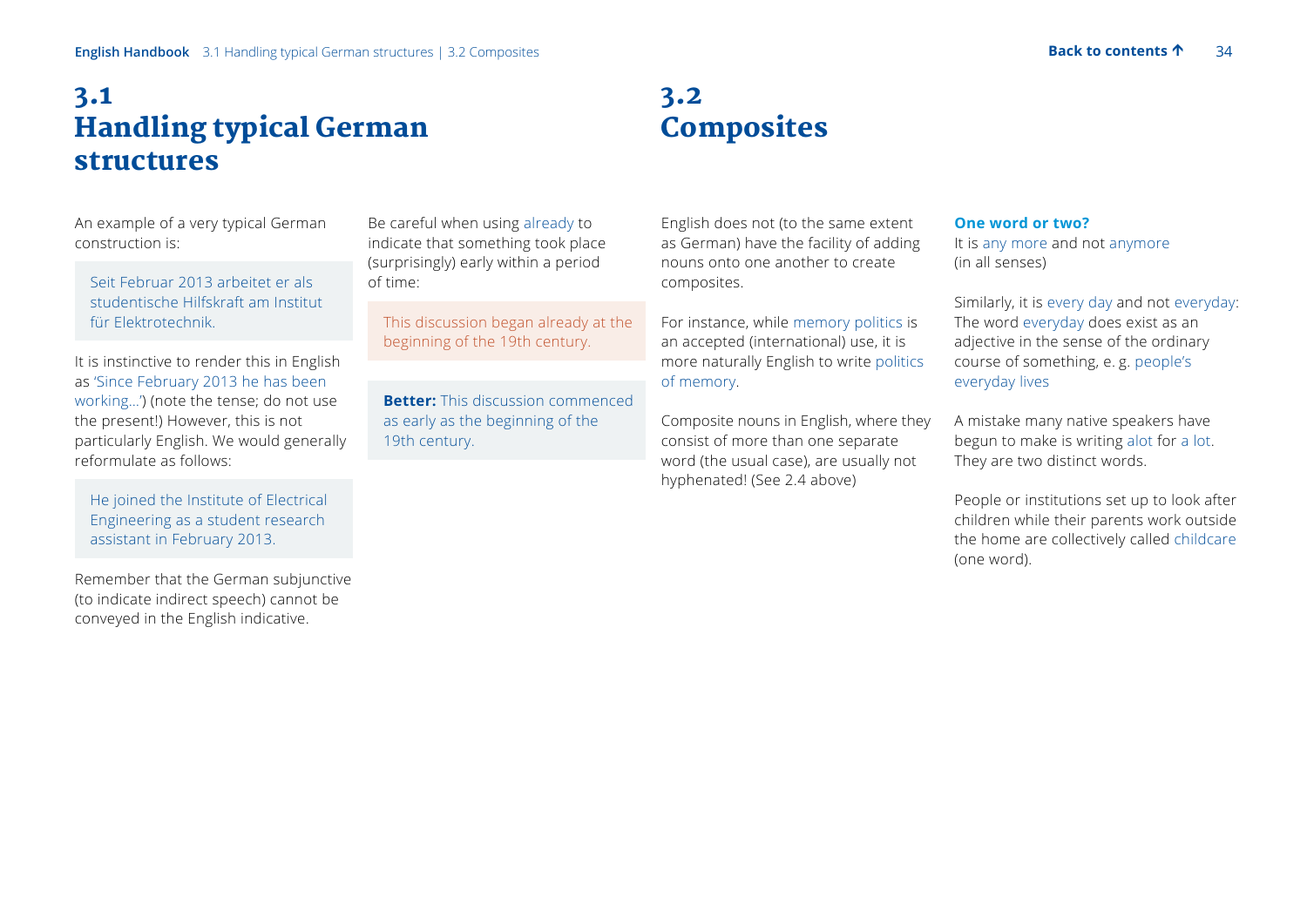## <span id="page-34-0"></span>3.3 **Overuse**

#### **Capitalisation of examples**

#### **respective**

This is often used by German native speakers as a (presumedly) literal translation for jeweilig(e). However, it should not be used to replace / translate every instance of the term.

#### **A correct and appropriate use of 'respective':**

 The friends [who, as will have been made clear earlier in the text, all or mostly come from different towns] had dinner together in the city, and then went home to their respective towns.

#### **A correct and appropriate use of 'respectively':**

 My colleague and her brother grew up in London, and now live in Berlin and New York respectively (that is, the colleague lives in Berlin and the brother in New York).

But jeweilig / e / r / s (etc.) is used much more frequently in German than respective is in English. Usually English will just assume it without putting it explicitly.

#### **result / s**

This is overused in two principal contexts:

- to refer to the findings of academic or scientific research
- to discuss the outcome of an event or process

#### **make clear**

Alternatives: indicate, demonstrate, point out

#### **like**

Try to avoid using like when giving examples in written English; it is considered too casual and informal. Use such as instead.

The definite article finds less extensive use in (academic) English than it does in German.

We will often need a possessive determiner or a stated object instead:

 We will look at the experiences that shape the perception of ourselves and other groups.

… that shape our perceptions …

 … that shape modern Germans' perceptions …

By contrast, leaving out the definite article when describing someone's job role or public position may read as 'journalese' (like a newspaper report):

 This theory was first put forward by HAW Hamburg president Professor Micha Teuscher.

 **Better:** Professor Micha Teuscher, the president of HAW Hamburg (or: HAW Hamburg's president), was the first to advance this theory.

#### **main**

An overuse of main can make English sound non-native.

#### **Good alternatives:**

#### principal

primary

 central (Hamburg Central Station; this aspect assumes (takes on) central importance to the issue)

Do not overuse **common** to stand for gemeinsam. Eine gemeinsame Vergangenheit is more likely, in natural English, to be a shared past than a common past.

Gemeinschafts- / gemeinschaftlich = communal

 The students cook in the communal kitchen.

 Just shared is fine too: In this youth hostel there are shared bathroom facilities.

#### **integrate**

This is used in contexts such as IT system integration. In more general contexts, it may be more common to say incorporate.

 Please send us your feedback so we can incorporate it into the final version of the document.

Integration meaning 'the process of adaptation and settling-in someone undergoes when they come to a country from another one' is much less of a 'thing' / defined concept in English.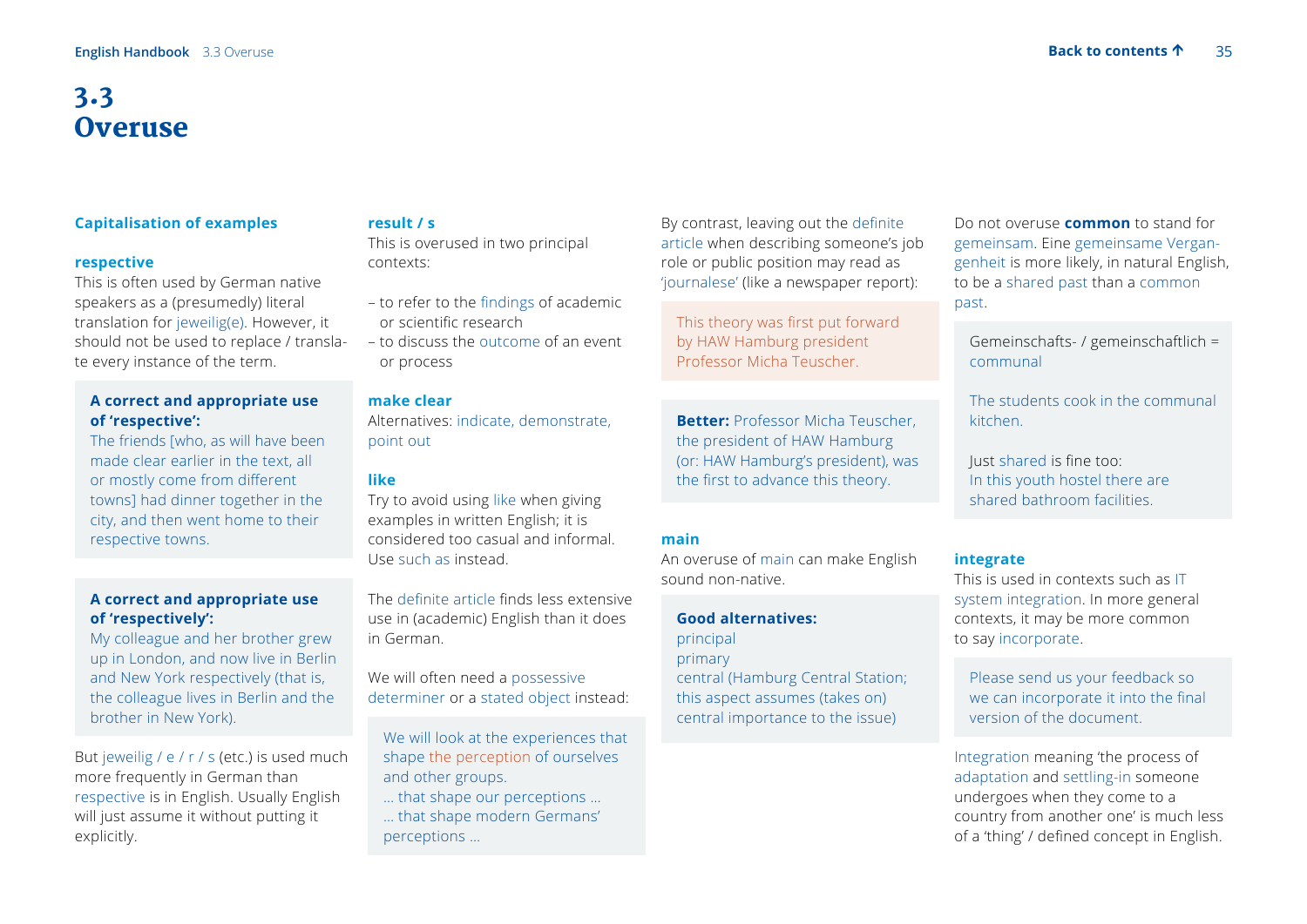## 3.4 False friends

#### <span id="page-35-0"></span>You might say He has integrated well into the community.

Less 'confrontational' ways of transporting a similar content (i.e. with more of an emphasis on the immigrant's experience) might be He has found his feet or He has settled in well.

Integrationsleistungen (in the sense of preparing for a degree course) = preparation to study [subject / at HAW Hamburg].

#### **the question…**

#### **Incorrect**

 the question how to move beyond narrow ethnocentric perspectives (based on the German structure, die Frage, wie man…')

#### **Correct**

 We need here, in English, the question of how… or the question as to how…

It is better to avoid using too much 'question of', however, as this is one of the phrases whose overuse signals a non-native speaker at work.

Don't overuse **ampersands** (the **&** sign). Some non-native speakers<sup>1</sup> writing in English like to replace the word and, particularly in references, with an ampersand (e. g. cf. Smith & Jones 2010), or use it in names of establishments and facilities or even in running text. This may sometimes be appropriate (some style guides may even call for its use in references), but if done too often it makes very clear that a non-native speaker is at work.

#### **Ressentiments – resentment**

Ressentiment is best rendered as 'ill-feeling' or 'a sense of hostility' (or similar). Resentment is uncountable and more specific than Ressentiments; it refers to a negative or hostile, and often unjustified, feeling towards someone (usually an individual) inspired by a specific act on the part of that individual:

She resented him / felt resentment towards him because he got the job she had applied for.

#### **Toleranz – tolerance**

It is important to be very careful with this one. The German Toleranz carries a very positive connotation relating to respect for and acceptance of those who are 'different' and is particularly frequently used in relation to anti-racist attitudes. In English, however, tolerance is much closer to the German Duldung – putting up with something, perhaps reluctantly, but not necessarily being in support of it. In fact it frequently implies a fundamentally hostile attitude. If this meaning is not implied, it is much safer to render Toleranz in the anti-racist sense as something like (mutual) respect or respect for difference(s).

#### **bemerkenswert – remarkable**

The English remarkable is stronger than the German bemerkenswert. It indicates something which is really out of the ordinary, surprising:

 This is a remarkable finding in the light of the fact that no previous study has ever produced it.

Bemerkenswert is perhaps best rendered, according to context, as worthy of notice (to be placed after the noun!), interesting, noteworthy.

#### **plädieren für – plead for**

Appropriate renderings of plädieren für might be call for, advocate, support

#### **Konfession – confession**

The first refers to (religious) denomination, the second to an admission of something, usually wrongdoing or something considered socially undesirable.

**1** The practice isn't restricted to German speakers. Cf. http://baxtercommunications.nl/dont-overuse-sign/ #.XFcYlmlCfIU, last accessed 3 February 2019.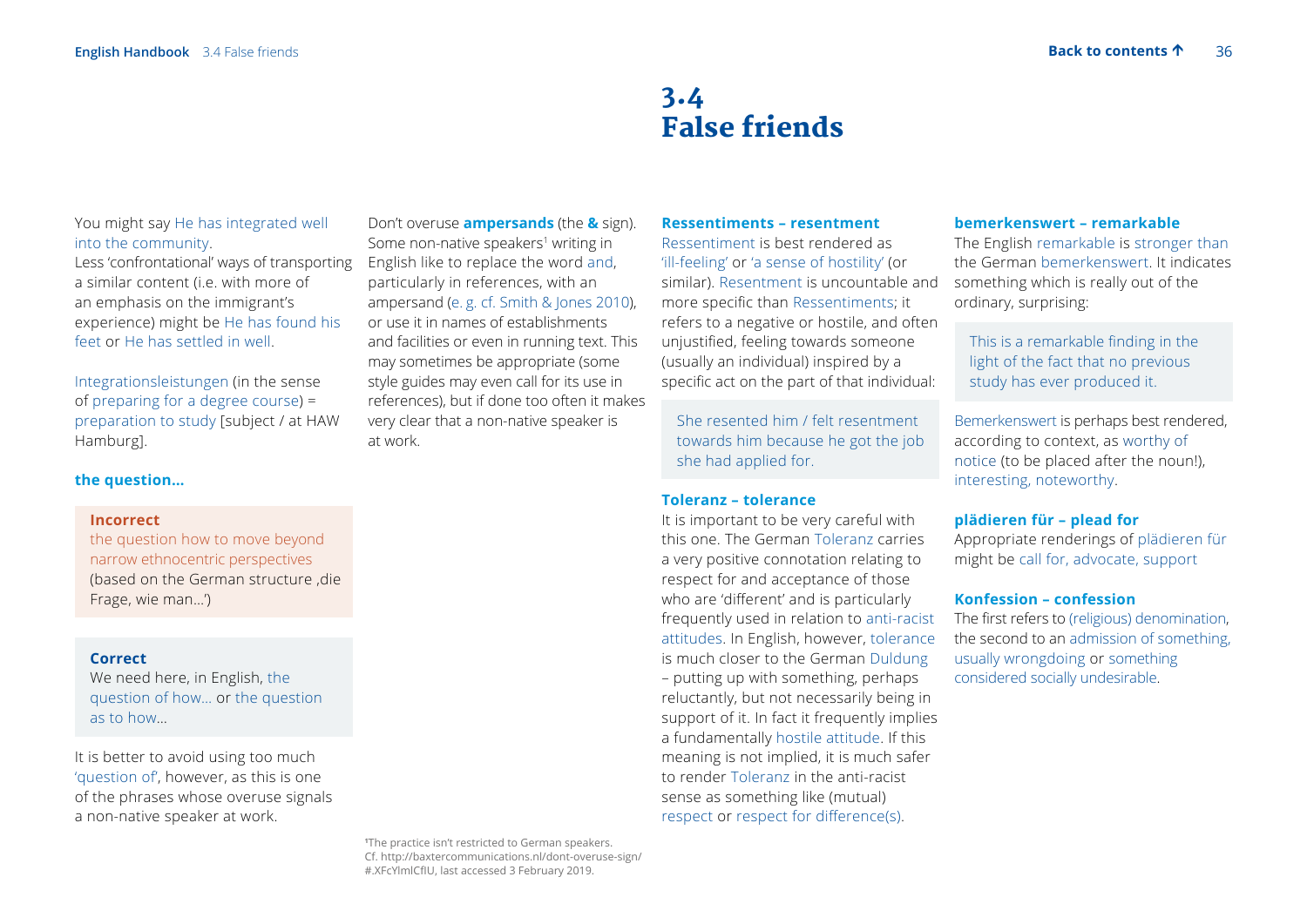## 3.5 Be careful with these

#### **Programm – program(me)**

Scheme (pronounced with 'sk') is a good word, especially in British English, to use for a program(me) in the sense of an organised series of events or support for a specific target group. For an event such as a seminar or conference, schedule (pronounced with 'sh' in British and 'sk' in American English) works well.

### **Interesting to know**

 We use **degree course** rather than **degree programme** at HAW Hamburg. The exception is in relation to **duale Studiengänge**, which we call **cooperative degree programmes**.

### **enquiry / inquiry**

An enquiry is a request for information; an inquiry is a formal investigation into an incident or problem.

 Please direct enquiries on this degree course to the Course Coordinator.

 The government held a public inquiry into the scandal.

### **Protokoll – protocol**

A Protokoll in the sense of a written record of a meeting or conference session is usually minutes (for a meeting) or [written] record (for a conference session or similar).

 Würden Sie bitte das Protokoll übernehmen? Could you take the minutes, please?

Protocol generally refers to 'the way something is done'.

In uncountable form it may be used like this:

 Parliamentary protocol dictates that the leader of the opposition is the first to speak.

In countable form, like this:

There are protocols [= sets of instructions for how to proceed] in place for an emergency situation.

### **on behalf of / on the part of**

To act on behalf of someone means to act for or as a representative of them, on their authority or in their interests.

On the part of means from or by. That was terrible behaviour on behalf of your boss does not mean your boss has behaved terribly; that would be that was terrible behaviour on the part of your boss. It means 'someone else has behaved terribly and done it because they thought (rightly or wrongly) that your boss wanted them to'.

A correct example of the use of on behalf of might be:

 I am writing on behalf of the selection committee to congratulate you on having been selected for a fellowship.

### **Careful when using the following:**

### **on the one hand … on the other hand**

This refers in English to a genuine opposition and cannot be used as a way of listing two facts, ideas or points that do not really contradict each other.

### **national**

In English, national has an essentially neutral meaning, referring to something that covers or relates to an entire nation (a national newspaper [= eine überregionale Zeitung], an issue of national importance). In German, the word frequently carries the connotation nationalist.

### **according to**

Correct definition: in the words of, in the view of, in the account given by Not to be confused with in accordance with or accordingly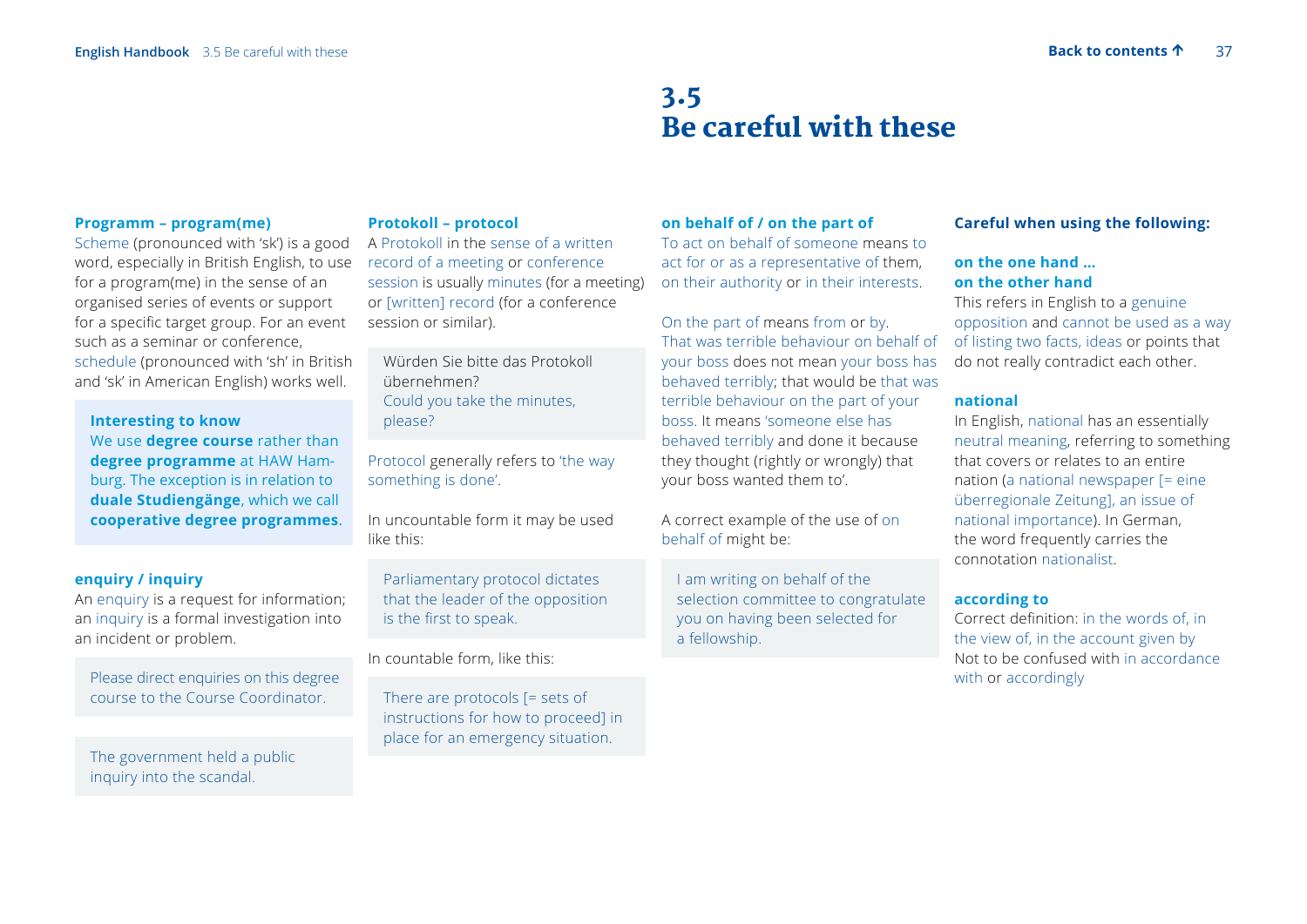#### **Incorrect:**

According to the conditions laid down in the contract, we completed the research by the end of 2012.

### **A correct version would be:**

In line with / In accordance with / In compliance with the conditions laid down in the contract…

### **Incorrect:**

The significance of controversial issues in everyday life decreased. According to this, historians became more and more interested in …

### **A correct version would be:**

The significance of controversial issues in everyday life decreased. Accordingly, historians became more and more interested in…

**Introduce** (to introduce someone to something) is used either in a social sense (1) or in terms of abstract ideas (2). You cannot, or should not, use it in the context of presenting your research or project to an audience which has not heard of it before.

### **Instance of (1):**

I must introduce you to Anna. She's doing research on nursing practices in the US.

**Instance of (2):** I'd like now to introduce a European view into the discussion.

What in German would be called a **Beziehung** or a **Verhältnis** (between, for instance, social groups or abstract entities, as well as between individuals) would in English usually be a **relationship.** There is an exception in the contexts of relationships – in the sense of positive or negative feeling and its manifestation in cooperation or the lack of it – between formal or official bodies: international relations, relations between our two institutions (here always in the plural).

### **so-called**

In English, this usually has a distinct over- or undertone of scepticism towards the name or term cited. It should not be overused to stand for which is referred to as.

### **private**

The meaning of German privat which signifies relating to one's more intimate, non-professional, non-work, non-political sphere of life is not covered in English by private, but rather, generally, by personal:

 People are increasingly frustrated by the extent to which their jobs are intruding on their personal lives.

 I'll give you my personal email [address] [as opposed to my work email].

If you talk about your private telephone number, you do not mean your home telephone number, but are rather saying my telephone number which nobody at all is allowed to know

Be careful when using **profit** in a non-monetary sense. It is often more usual English, when speaking of somebody (an individual or organisation) gaining something non-material from a specific course of action, to use benefit.

### **Engagement / engagiert**

Many people know that these are not best rendered with engagement and engaged. Alternatives are highly dependent on context:

### **involved**

Er engagiert sich in einer Gruppe für Flüchtlinge. He is (actively) involved in a group helping refugees.

### **committed, energetic, elan**

Sie ist immer sehr engagiert bei der Sache. She is always very committed / energetic about her work / goes about her work with elan.

### **Soziales Engagement – voluntary work; involvement in (charity, grassroots) projects**

 Du engagierst dich für andere an deiner Hochschule? Do you give your time and energy to help improve things for others at your university?

### **Advice / counselling / consultancy**

The best rendering of Beratung in a general / non-psychological sense is advice (or advisory services). Counselling refers to psychological advisory services, like (but less thorough / profound / long-term than) psychotherapy.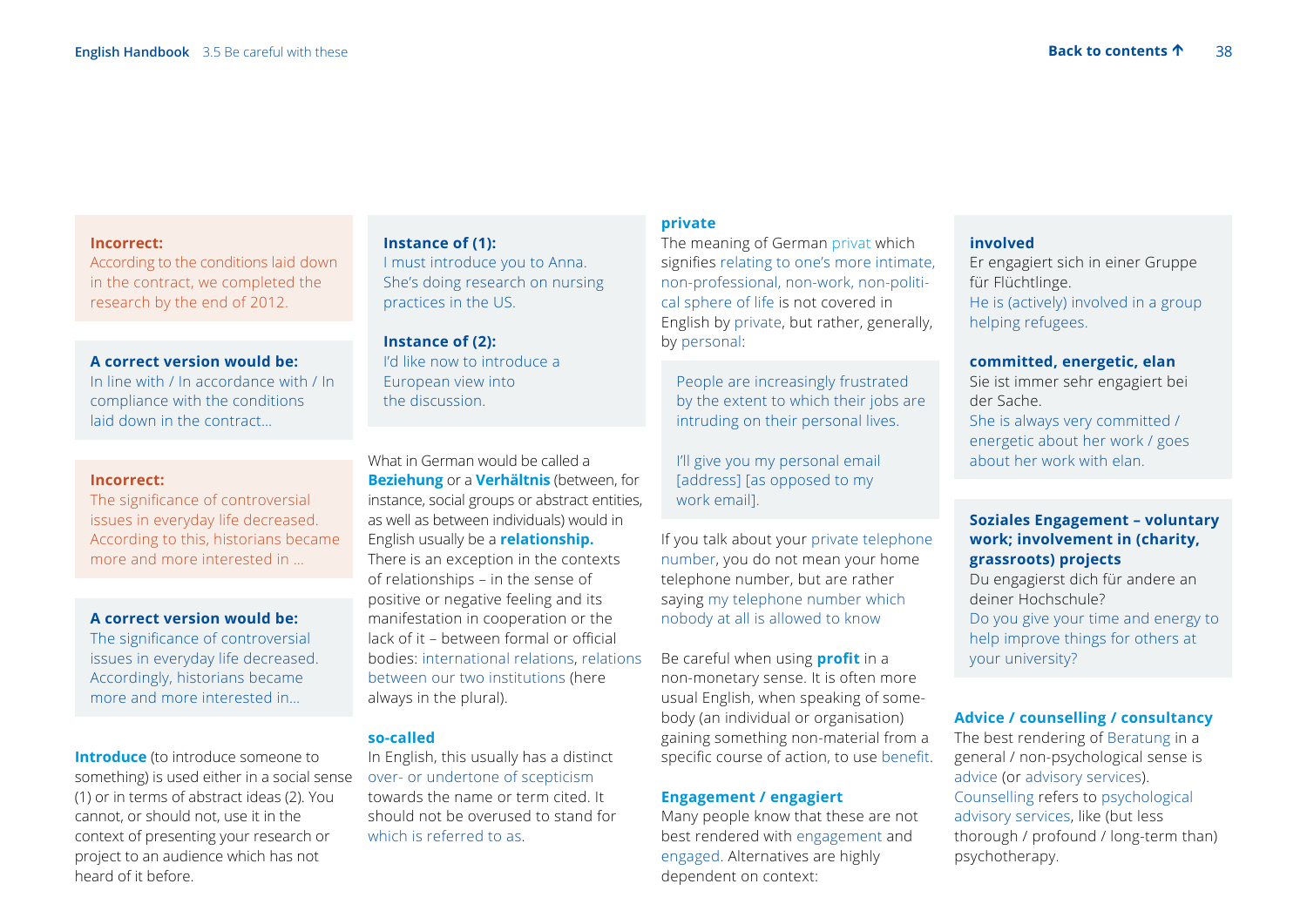In US English, a counselor may (especially in education) be a general advisor or supporter, or a youth worker (e. g. summer camp counselor)

Consultancy is used for specific forms of professional advice (Unternehmensberatung = management consultancy)

### **Spaß**

In the sense of etwas macht mir Spaß, **fun** will often be incorrect; it has a narrower meaning than does the German, and would usually not be applied to things that involve 'work'.

#### **Better:**

Dieses Studium macht mir Spaß. I am enjoying this degree course.

 Es macht ihr großen Spaß, sich für andere zu engagieren. Helping others makes her feel very fulfilled / she finds helping others very fulfilling.

### **Interesting to know**

 Some words / terms have wider or more restricted meanings in English than in German, or vice versa. One example might be the German **Denkmal**, which can refer to both a **monument / memorial** and a site of **outstanding historical importance**.

Care should be taken with conventional / typical dictionary definitions of certain words. One example: civil servant for Beamte. The English term has a much more restricted definition than the German, as there is no system like Beamtentum in the UK / English-speaking countries; civil servant usually refers to someone who works directly for the government, assisting with the creation of policy. For other (such as executive) functions, officer or official can work well: she is a border official; he is a police officer. If you are referring to the status rather than the job, you will need to describe / explain:

 Many teachers in Germany are given a status which means they can't be fired and they get a very good pension, but they are not allowed to go on strike and the state can tell them where to work.

#### **Biography / biographical:**

In German, Biographie and biographisch generally refer to the course of someone's life; an example is biographische Erinnerungen for 'the memories that someone has of their life'. In English, the meaning is a lot more limited; a biography is a book written by someone about the life of someone else, and cannot be used in a general sense to mean someone's 'life story'; the use of biographical to mean 'of someone's life or personal memories' will often be incorrect (the exception is in academic discourse, e. g. in sociology). Here, an adjectival formula such as related to their [life] experiences may be appropriate.

### **Wissenschaftlich, academic and scientific**

Scientific is often considered to be an appropriate translation for wissenschaftlich, and science for Wissenschaft. However, in English science and scientific usually refer only to the natural and life sciences – physics, chemistry, biology, medicine and associated disciplines. Where we are talking about disciplines in the humanities or (to an extent) in the social sciences, it is better

to use the adjective academic. Research is better than science where we are talking about academic research across all subjects.

All scientists (within the university context) are academics, but not all academics are scientists. Researcher covers all disciplines.

Wissenschaftler\*innen (in general, across all subjects) are academics; die Wissenschaft (in the sense of the sum total of the people and institutions doing academic work) can be referred to as academia.

The phrase wissenschaftlicher Austausch occurs frequently in German academia. Many people render Austausch as exchange. However, academic exchange suggests, in English, not so much academics communicating with one another than a formal scheme with academics travelling to each other's countries or institutions. If we are talking about the sharing and discussion of ideas among academics, we need to phrase it like this. Communication among academics would also be possible. Depending on context, interconnection(s) may also work.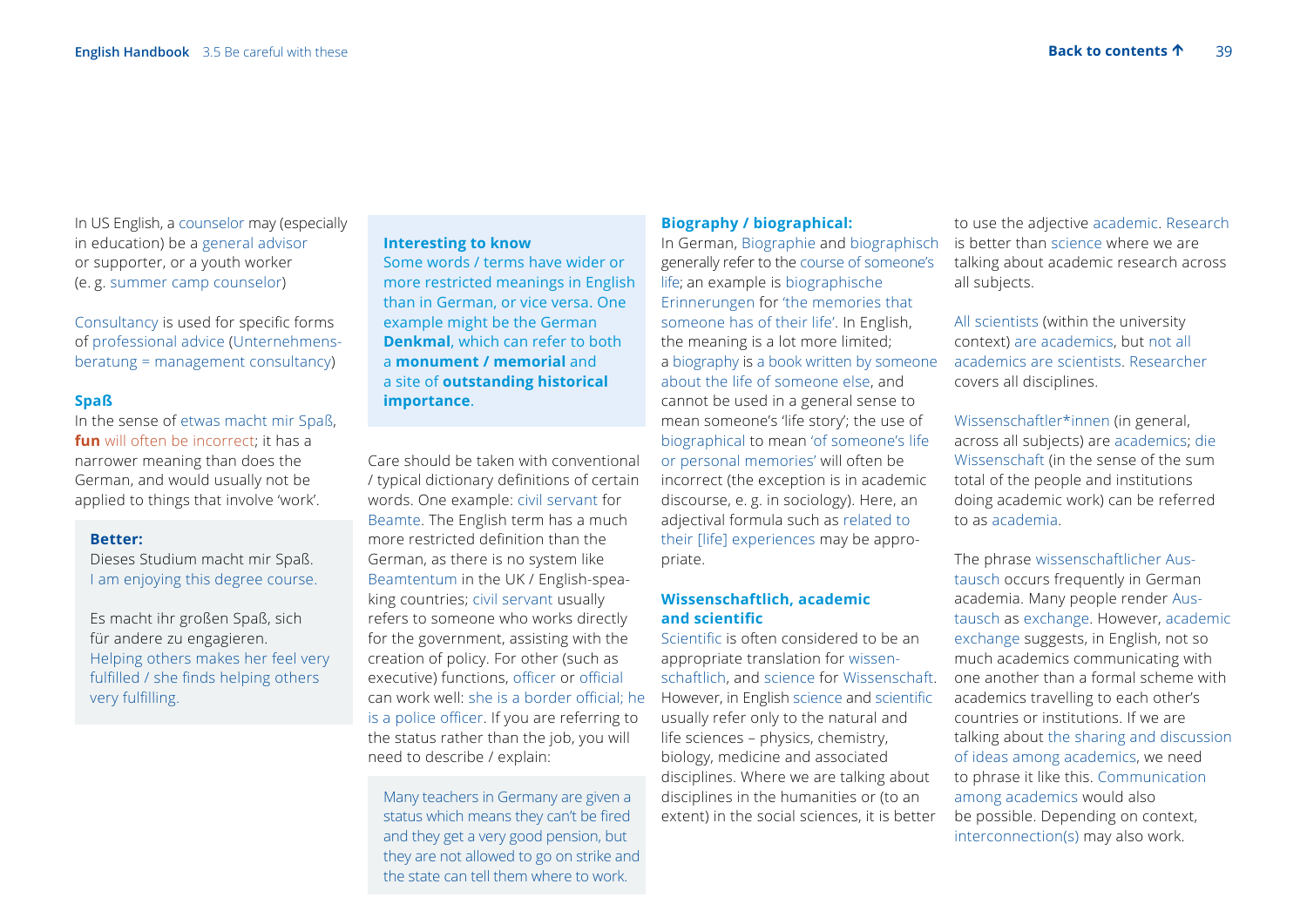## 3.6 Over-Anglicisation

Some German towns and cities have commonly used English forms; these include Cologne (Köln) and Munich (München). Others have English forms which are not in common use (e. g. Brunswick for Braunschweig). If in doubt, the general rule here is that the more well-known a town or city is, the more likely the English form (where it exists) is to be commonly used. Many German higher education institutions prefer their German names to be used in English as well as German. You can check how they refer to themselves on their English-language websites.

Similarly, the names of some of the German Länder are best left in their German forms; while everyone has heard of Bavaria, it will make little sense to write Mecklenburg-Western Pomerania instead of the German form.

It can make more sense to leave a term in the original (adding a clear and simple definition at the first mention) where:

- **a)** the concept is specific to the German-speaking area of the topic
- **b**) a translation is extremely difficult, textually inconvenient (e. g. makes a text a lot longer or the syntax a lot more difficult), or may be misleading

### **Examples of a):**

Fachhochschule – the differences between the German higher education system and those in the Englishspeaking world mean that an exact equivalent is difficult to define, particularly with the demise of the British polytechnic and the emergence of the German HAWs.

### **A definition might be:**

a higher education institution primarily focusing on vocational degree courses, possibly with a narrower range of subjects than at a university.

Mittelbau – does not exist in the same way in English-speaking academic systems.

Semesterwochenstunde. Call this a '45-minute unit of teaching time' (or similar)

At HAW Hamburg we leave this in the German rather than translating it.

### **Examples of b):**

most non-international qualification systems. As noted above, trying to translate to an 'equivalent' is rarely a good idea because it may imply the qualification is something other than it is, or, worse, something it is not.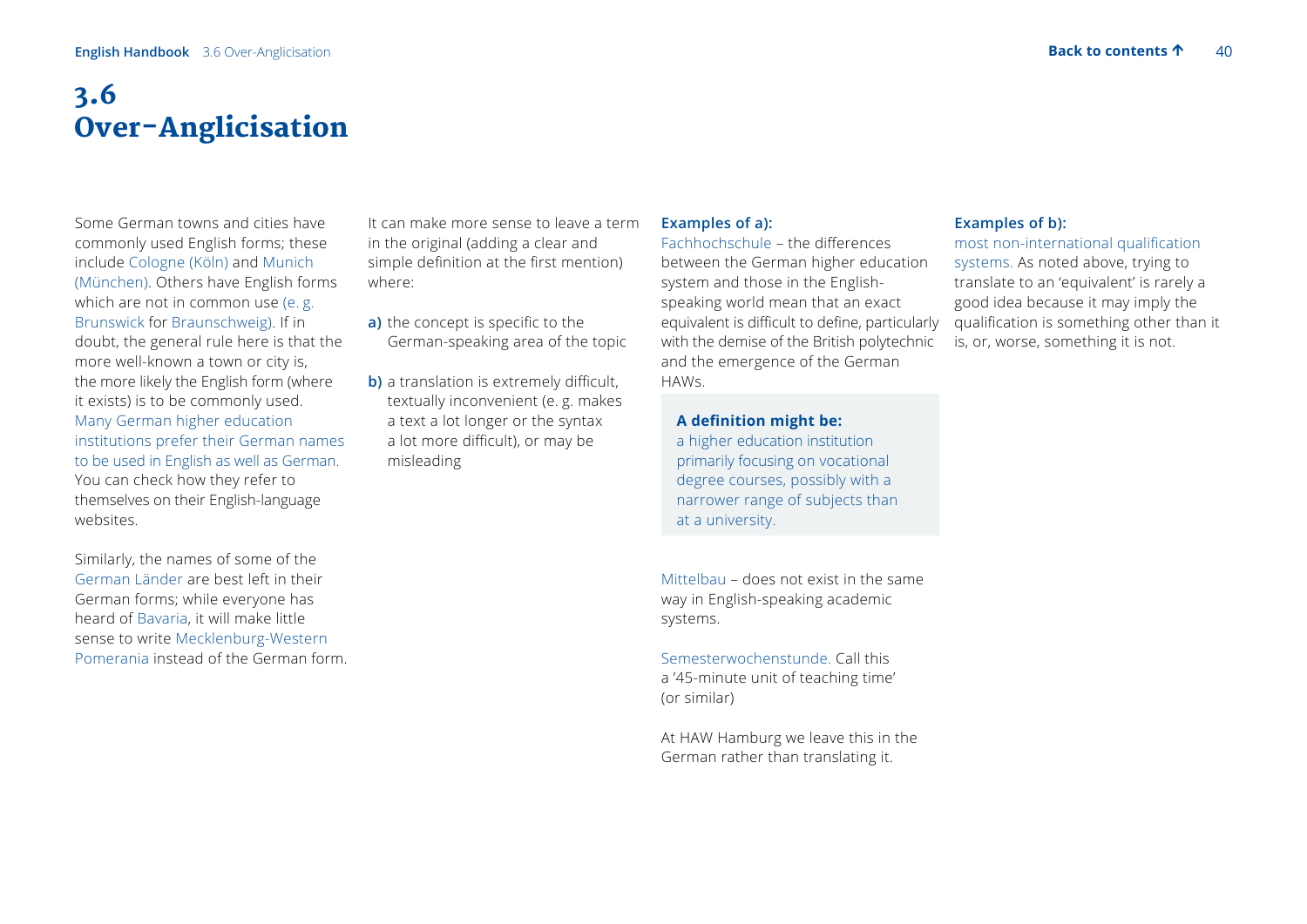

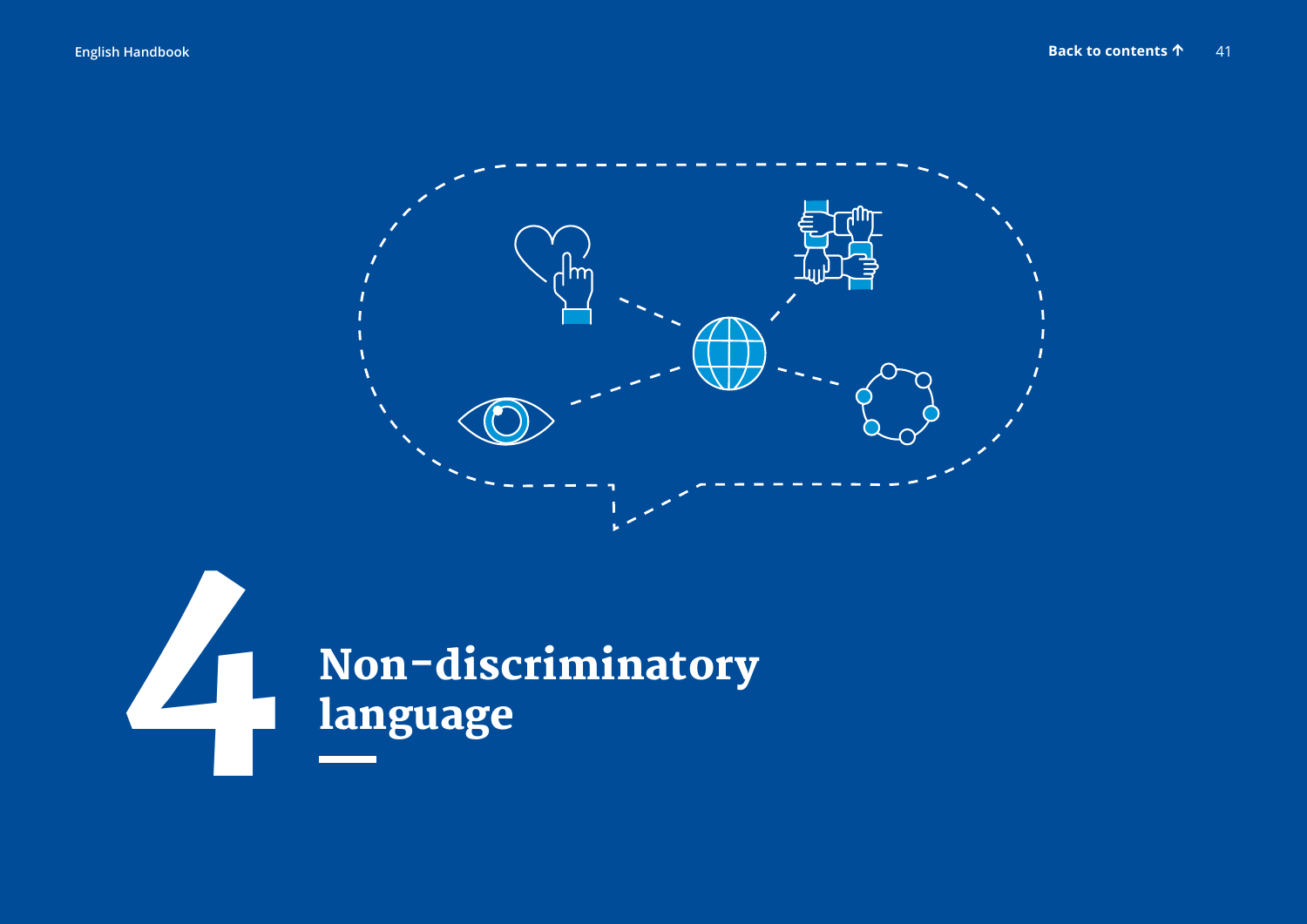## 4.1 Gendered and gendersensitive language

Avoid using the generic masculine (that means referring to a person of nonspecified sex within a text as he – the structure of the German language biases German speakers towards doing this). An easy strategy to get round this is pluralisation:

### **Not:**

The applicant should submit his application documents to the International Office.

### **Instead:**

Applicants should submit their application documents to the International Office.

Der Leser, der sich in diese Welt begibt, findet sich genötigt, seine vorgefassten Ideen zu überprüfen.

### **English rendering:**

Readers entering this world find themselves required to reassess their previously held assumptions.

The following example is taken from earlier in this guide and is perfectly grammatically acceptable:

 When you are speaking to an English or international speaker [singular] and need to give them [plural] a phone number…

In some circumstances, where pluralising is not easy or possible, he or she is an alternative. Because this can be clumsy, another way is to alternate pronouns:

 The interaction between the machine and its user reaches a personal level. She addresses it and it in turn addresses her by name. In what follows, the computer responds to his actions interactively.

This can only be done where there is no danger of confusion over who you are referring to. You may decide to inform the reader that you will be doing this at or near the start of the text or appropriate section: 'In the following section, I will be alternating female and male pronouns in the interest of non-discriminatory language.'

Try to avoid gendered terms for professions and roles (thanks for some of these to the Universität Hamburg English Style Guide):

| Gendered               | <b>Non-gendered</b>                                    |
|------------------------|--------------------------------------------------------|
| policeman              | police officer                                         |
| fireman                | firefighter                                            |
| man-made fibres        | synthetic fibres                                       |
| actress                | actor                                                  |
| headmaster / -mistress | head(teacher) (BE); principal (AE and sometimes in BE) |
| mankind                | humanity; humankind                                    |
| housewife / -husband   | homemaker; stay-at-home parent                         |
| chairman               | chairperson; chair (preferable)                        |
| air hostess            | (member of) cabin crew                                 |
| manpower               | workforce; human resources                             |
| man hours              | person hours                                           |

Avoid making gendered assumptions in English (e. g. that someone in a certain job is bound to be male, or female).

A transwoman is someone who was born male and identifies as or has transitioned to be female (and should usually be referred to as she). A transman is someone who was born female and identifies as or has transitioned to be male (and should usually be referred to as he). Some trans people may prefer the pronoun they. If in doubt, ask.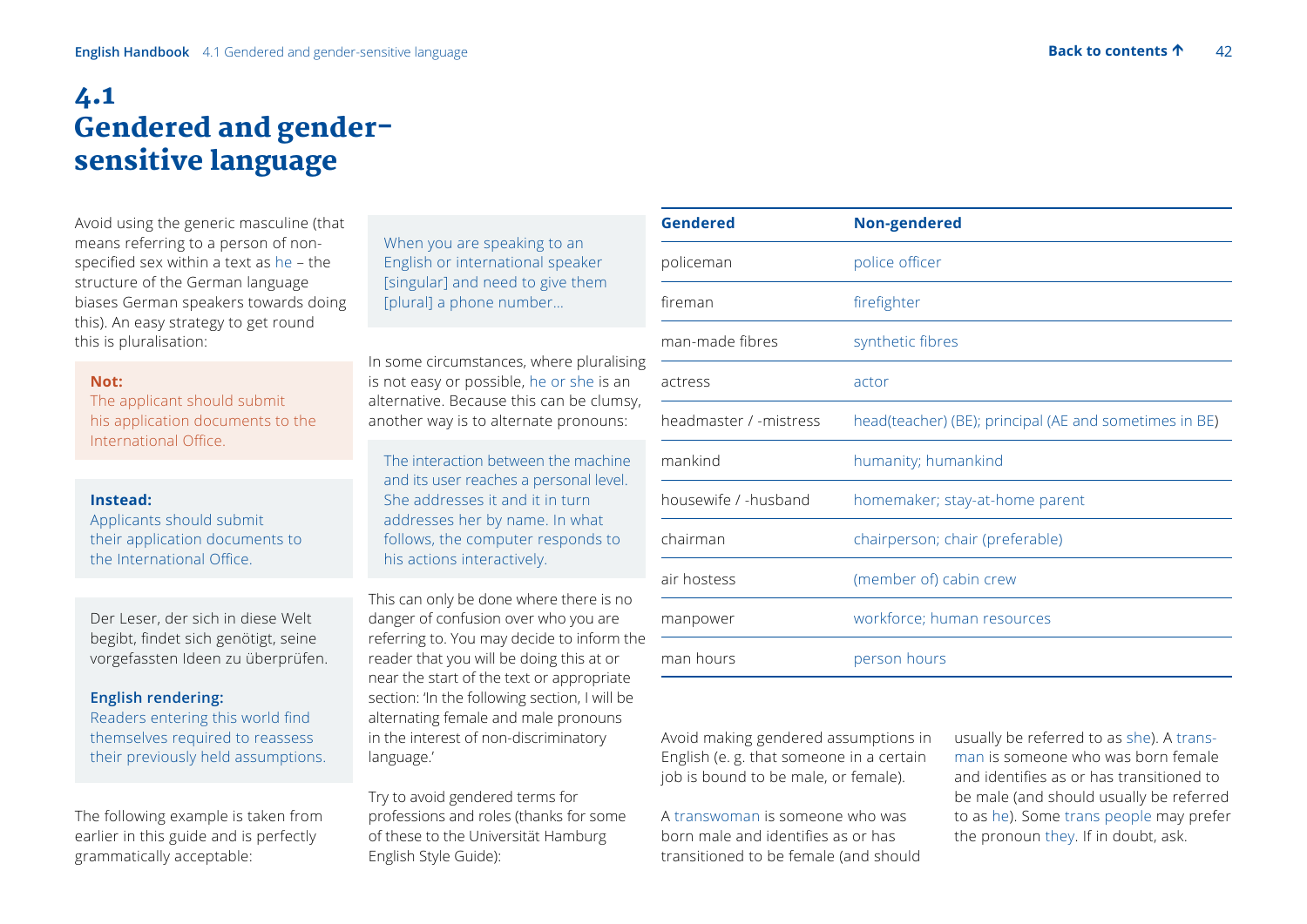## 4.2 Language around disabilities

Never use the words handicapped or handicap (unless you are actually talking about golf). They fell out of use in English a couple of decades ago and are felt to be offensive. Disabled people is acceptable, but best use is people with disabilities (note the plural – not people with disability). Likewise, never use spastic for someone with cerebral palsy.

Avoid using healthy as an opposite to disabled (as is often found in German, where gesund is frequently used as an opposite to behindert). This would be considered offensive in English, as it equates disability with 'illness' and a lack of health. Use simply without disabilities (or, if you need an adjective that can precede a noun, non-disabled).

It's better to talk about accessible rather than disabled facilities (the accessible toilet rather than the disabled toilet, for example) Accessible is roughly equivalent to barrierefrei.

In English native-speaker discourse, you may see or hear phrases such as she is SN (= special needs) or he is ASD (= autistic spectrum disorder). Avoid copying this. It is discriminatory and equates the person with their condition. Use has instead. ASC (autistic spectrum condition) or neurodiversity / neurodiverse is preferable to ASD. The opposite of with an ASC is NT (= neurotypical).

## 4.3 Language around national and ethnic identity

**Best-use terms for people belonging to ethnic minorities include:** 

 BAME (Black, Asian, and minority ethnic; this is a British term)

 POC (person / people of colour; originally American, has crossed the Atlantic and may be more widely understood than BAME)

 Can also be used with other nouns, e. g. students of colour, her experience as an academic of colour

dual heritage

### **Avoid:**

#### coloured

 mixed-race (this is still in frequent use, but may offend in some situations when it comes from outside).

 Referring to someone as (for example) African or Asian rather than as from the actual country they identify as coming from.

 Making assumptions as to the country the person identifies as coming from. This is the but no, where are you REALLY from? phenomenon.

| people with disabilities                                           |
|--------------------------------------------------------------------|
| (with an) ASC $(=$ autistic spectrum<br>condition) or neurodiverse |

neurotypical (NT) (= without an ASC; opposite of neurodiverse)

accessible (facilities)

**Best-use terms:** 

### **Avoid:**

handicapped

spastic

healthy as an opposite to disabled

normal to mean without disabilities

## **Be careful with:**

**migration background**. This is a direct translation from German **Migrationshintergrund** and is not used in English. **Migrant background** is used, but this will generally be in a sociological context. It is best not to use it as an everyday classifier of people to distinguish them from others of that nationality, especially if the people you are referring to were born in the country of that nationality. The exception is in reference to affirmative action to combat discrimination against these groups.

Sometimes people whose parents or grandparents were immigrants to a country are referred to as **second-generation immigrants** or **thirdgeneration immigrants**. This is OK, but be aware that the person themselves may not feel like an immigrant and may choose not to identify as one.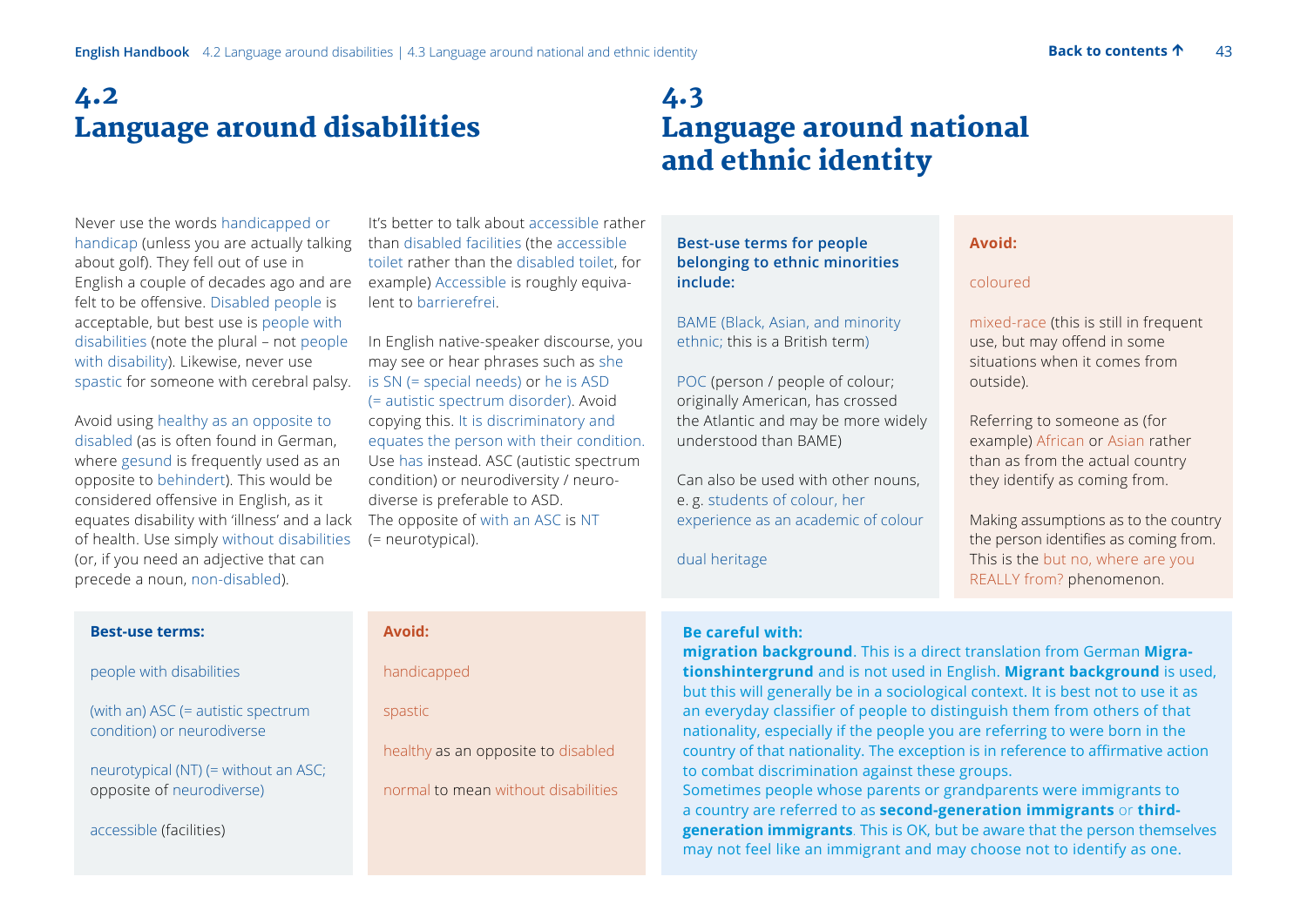#### $\Delta\Delta$

## 4.4 Nationality and ethnicity

### **Nationality and ethnicity**

In German, it is quite common to make fairly frequent reference to a person's nationality or ethnic background, particularly if they are not German – not necessarily in a discriminatory sense, but because this information is culturally felt to be important.

A straight translation of this practice into English is not appropriate or wise, because English speakers may feel such an emphasis is unnecessary or even discriminatory.

If a person's nationality or ethnic background is genuinely and specifically relevant to the issue, it should, of course, be mentioned, but not repeated or used in a pronominal function where its relevance is unclear (a German example: … Der Amerikaner ist seit 20 Jahren Dozent an der Universität. It would sound very strange to translate this literally: The American is …). Similar rules apply in relation to people's ages.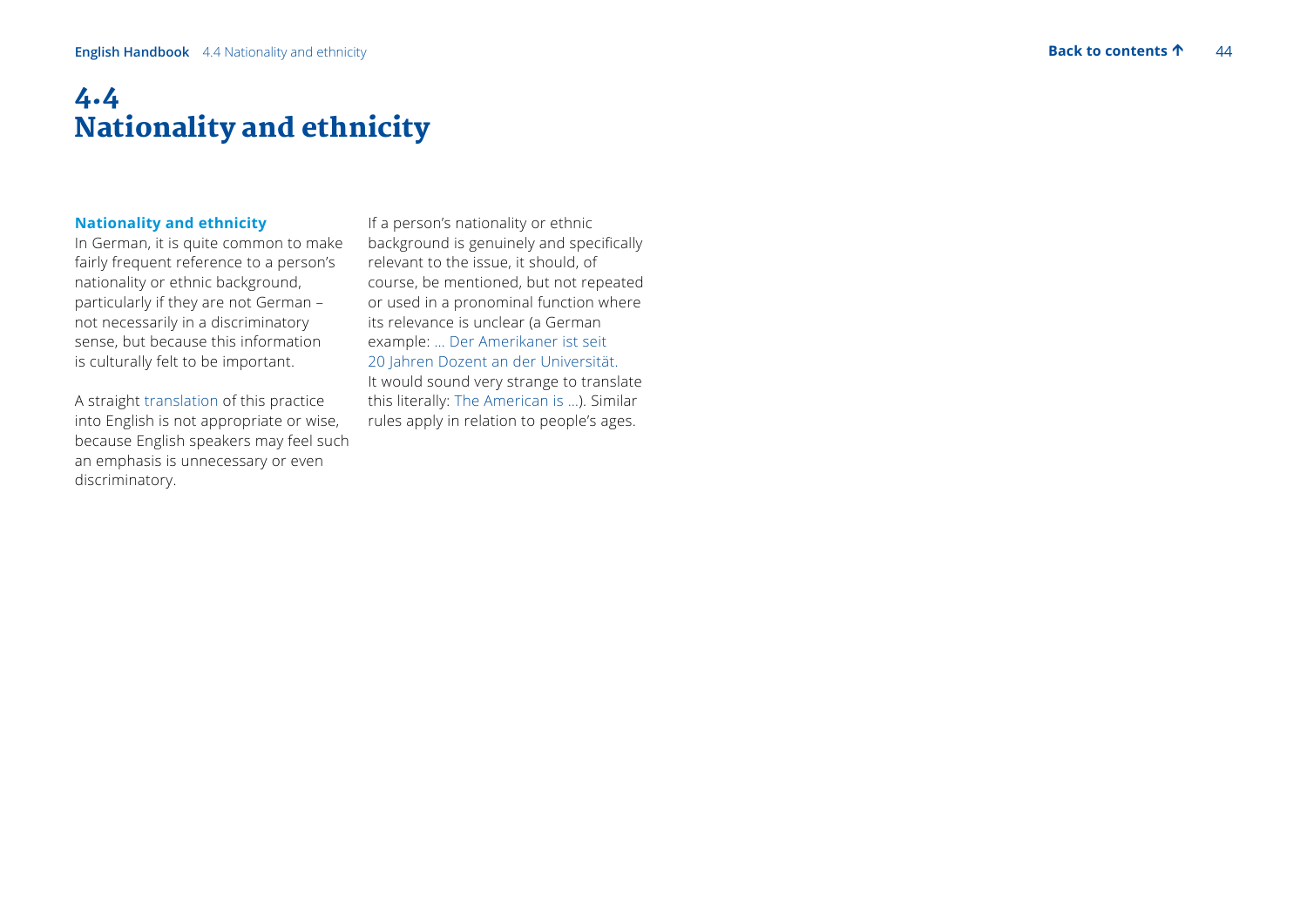

5 Some useful English words, terms, expressions and collocations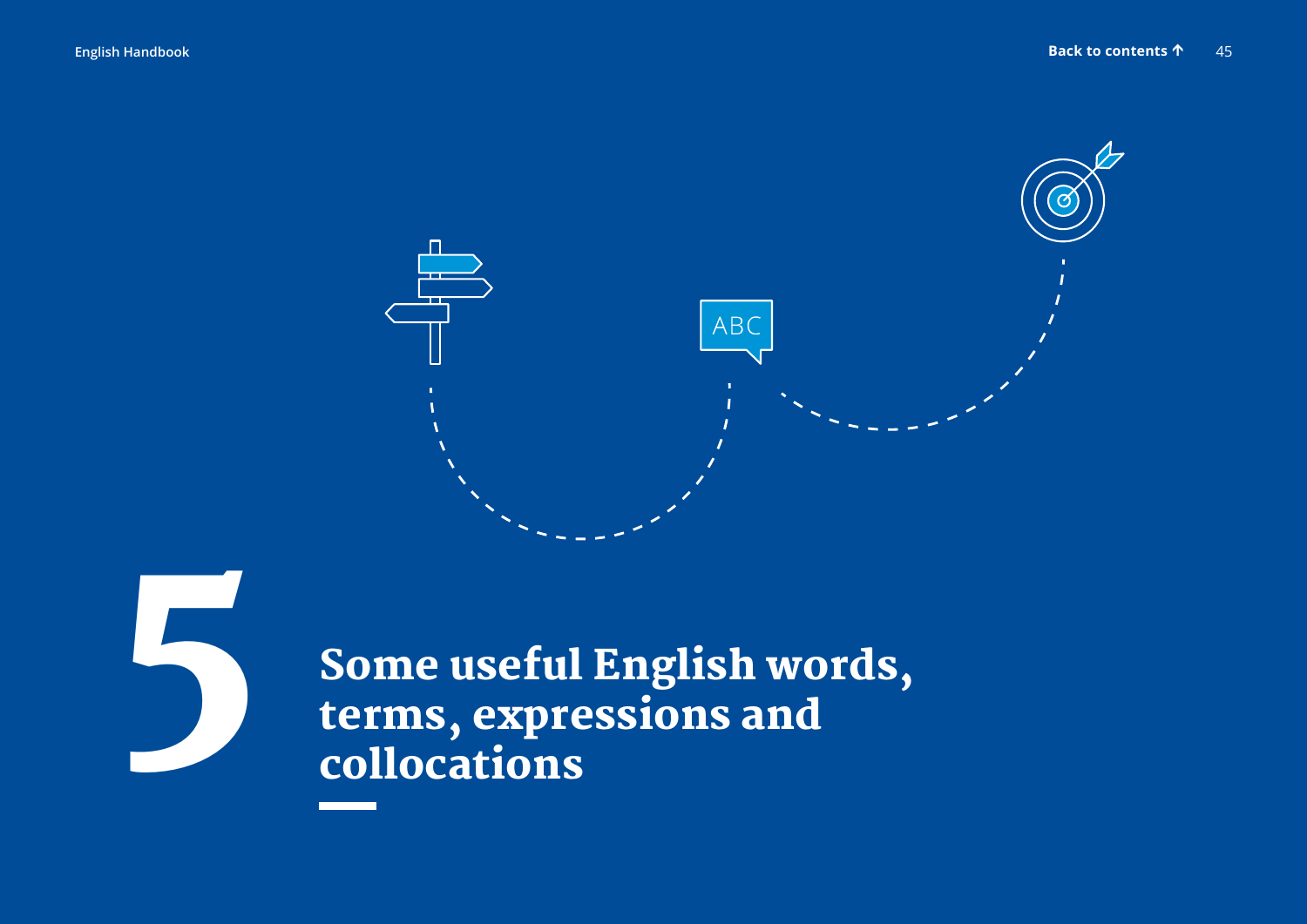## 5.1 How to use frequently occurring words and phrases

**Advise** is a verb, **advice** the noun belonging to it. Advice is uncountable (i.e. you give advice or, at the most, pieces of advice, not advices).

**Affect** is a verb and **effect** is the noun, with the following exceptions: when speaking, in a technical sense, about emotion, affect is the correct noun. Effect can be used as a verb to refer to the effect that something has:

 His promotion to professor effected a great change in his self-confidence.

**to assert** is a good way of avoiding frequent repetitions of verbs such as to claim and giving the right impression of a subjective statement. If you say that Smith (2002) observed or stated that textbooks are of no cultural importance, you are effectively turning an unproved assertion into a fact for which there is solid evidence. Using assert avoids this.

**to impact** (up)on is a useful word for talking about an effect or emphatic influence. It can also be used as a directly transitive verb without a preposition:

 These conditions have impacted interfaith relations in the community. (In this usage it will usually imply a negative effect).

In English, **to discriminate**, in the sense of treating someone unfairly because of a personal characteristic, takes a preposition (to discriminate against). You can say she has been discriminated against or they often suffer / are often subject to discrimination.

## **upcoming**

 I'd like to take this opportunity to remind you of the registration deadline for our upcoming [= to take place soon] conference.

 It is essential for us to keep our higher education system wellfunded for upcoming [= the next] generations.

## Ways of expressing **Voraussetzung / Voraussetzungen**:

 Wenn du gerne im Team arbeitest, hast du ideale Voraussetzungen für diesen Studiengang.

If you're a team player, you'll be in optimum position to do well in this course.

 Internationalisierung ist unabdingbare Voraussetzung für unsere erfolgreiche Weiterentwicklung.

 Internationalisation is crucial to our continued success going forward.

or

 If we want to remain successful into the future, we will need to internationalise / there is no way round internationalisation.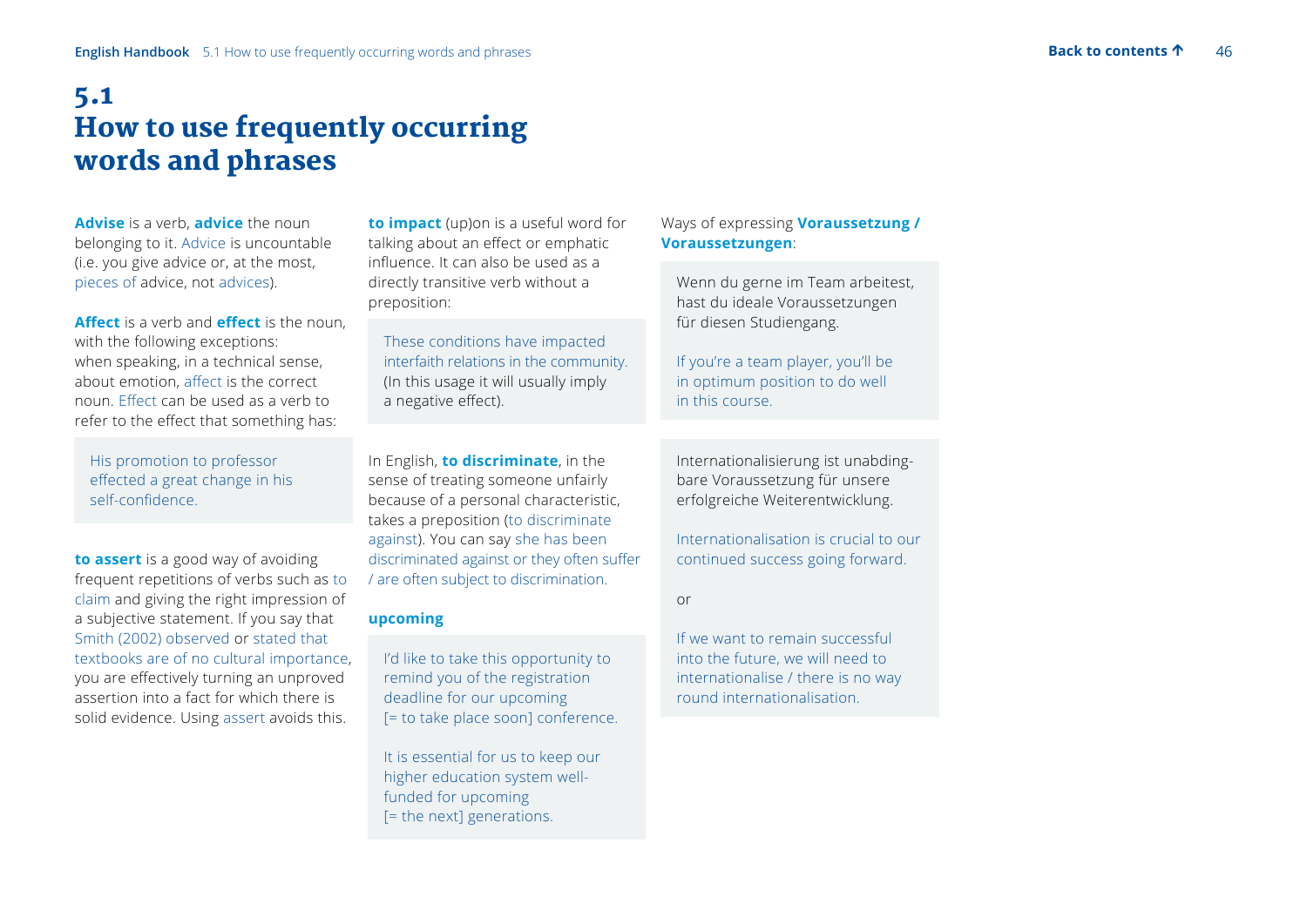## **Ways to say phrases and expressions common in German that don't 'translate' so easily**

## sich informieren – find out

Bitte informieren Sie sich rechtzeitig über die Abgabefristen.

Please find out in plenty of time when you have to hand the work in.

Bescheid sagen / geben – let [someone] know

## **Synonyms for common words, to help you avoid repetition and raise the register of your writing**

| must (often sounds bossy / abrupt)        | is required; [you] have to;<br>[you] will need to; is essential            |
|-------------------------------------------|----------------------------------------------------------------------------|
| try                                       | attempt, endeavo(u)r                                                       |
| get                                       | [depending on meaning] become, receive,<br>be awarded; get ready = prepare |
| reach<br>(a particular result or success) | achieve, attain                                                            |
| goal                                      | aim, objective                                                             |
| claim                                     | state (but see previous page!), assert                                     |
| start (noun)                              | beginning; opening;<br>commencement; outset                                |
| end (noun)                                | close; conclusion                                                          |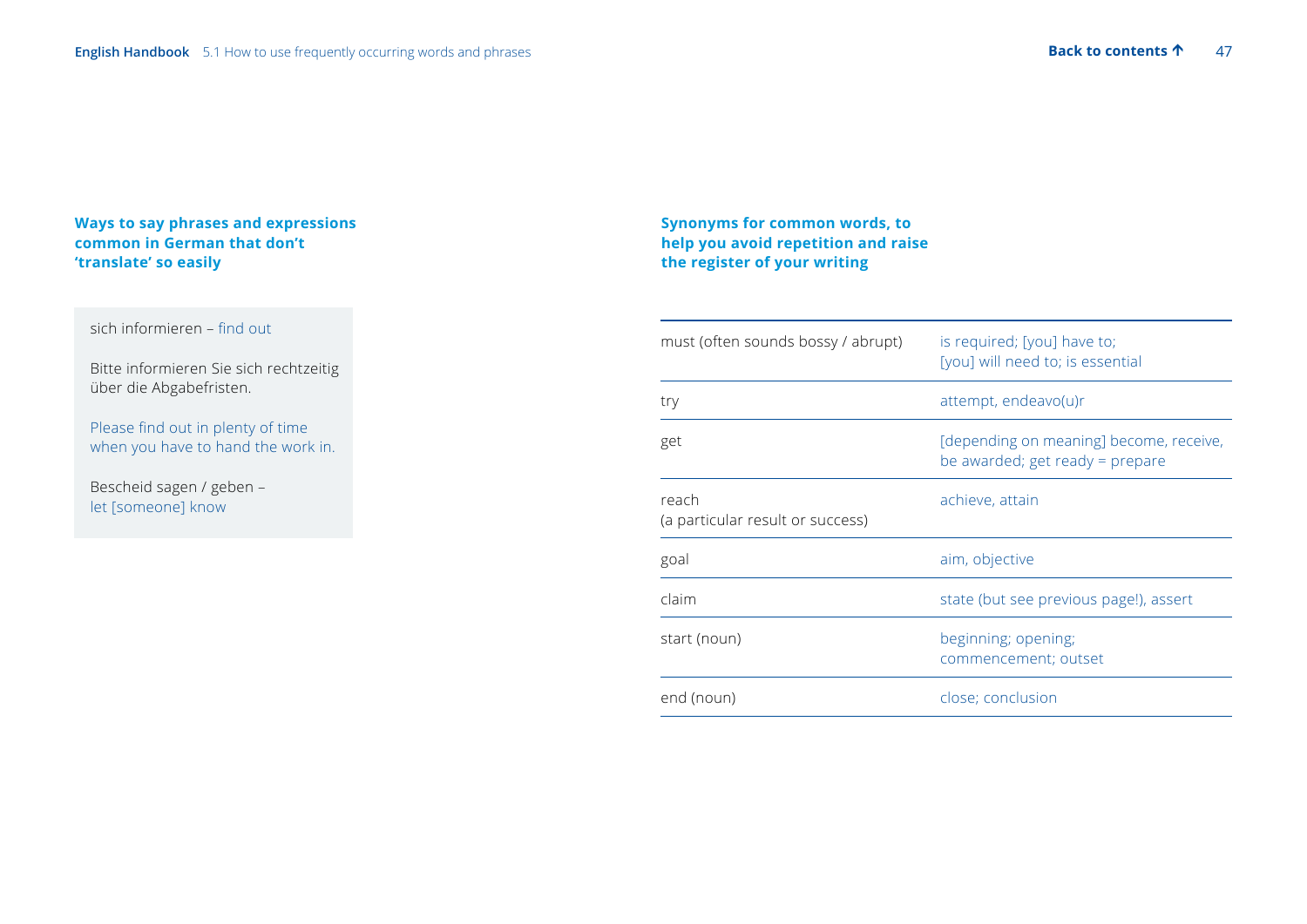## 5.2 Digitalisation in higher education

### **digitaler Wandel**

digital turn (with definite article!); digital revolution; digital transformation

### **Kompetenzen für das digitale Zeitalter** skills for the digital age

Someone with good, well-developed digital skills might be called digitally competent. (But remember – the noun is competencies, not competences).

 At HAW Hamburg, we believe passionately in/we are passionate about providing our students with/delivering skills for the digital age/the competencies they will need for success in an increasingly digital workplace.

**Please note:** workplace does not mean *Arbeitsplatz* – as in job, or desk/ workstation – but instead the world of work (generally), or (more specifically) the business or organisation in which one works, and/or its premises

Both digitise/digitisation and digitalise/ digitalisation are acceptable and in frequent use; at HAW Hamburg we have decided to use digitalise/digitalisation.

## **digitale Lehre**

(digitale Lehr-Lern-Szenarien)

digital teaching and learning (formats, settings  $\rightarrow$  Formate, Szenarien) online teaching and learning (formats) (as opposed to in-person, in-class or oncampus formats *Präsenzlehre*)

 At HAW Hamburg, we are currently developing hybrid teaching and learning spaces/settings, which fuse/ incorporate real and virtual (digital) learning environments.

Hybrid teaching and learning environments are part of blended learning (in German sometimes called *integriertes Lernen*).

 The importance of blended learning is likely to increase in the near future.

### **Interesting fact**

**blended** also occurs in the expression **blended family**, which is what most German speakers call a *Patchwork-Familie* – a pseudo-Anglicism native speakers will not understand

## **Two important digital learning abbreviations:**

open, online, flexible and technology-enhanced (OOFAT)

open educational resources (OER) (if you use this in German, the first

letter of each word will generally be capitalised)

## **learning analytics**

 $\rightarrow$  the use of 'educational data sets [to support the learning process'](https://www.uni-due.de/soco/teaching/courses/lecture-la-ws18.php)  $\sigma$ 

Asynchronous teaching and learning takes place outside real time, with a time delay between teacher/learner interactions.

These might include learning management systems and platforms for setting revision and advancement tasks online. Synchronous teaching and learning formats are those which take place in real time, such as video conferencing (see below) and streaming of lectures.

## **Some terms for synchronous teaching formats**

### **Videokonferenz**

(general principle/practice) video conferencing (event) video conference

### **Webkonferenz**

(general principle/practice) webconferencing (note: all one word)

(event) web conference (two words!);

(seminar-type event) online seminar

**Einstellungen** (*eines Tools etc.*) settings (e. g. meeting settings, data protection settings)

**Bildschirmübertragung**  screen sharing

share is also a very useful verb for any form of making content accessible to others.

 Users [of this platform] can record meetings and then share or stream them.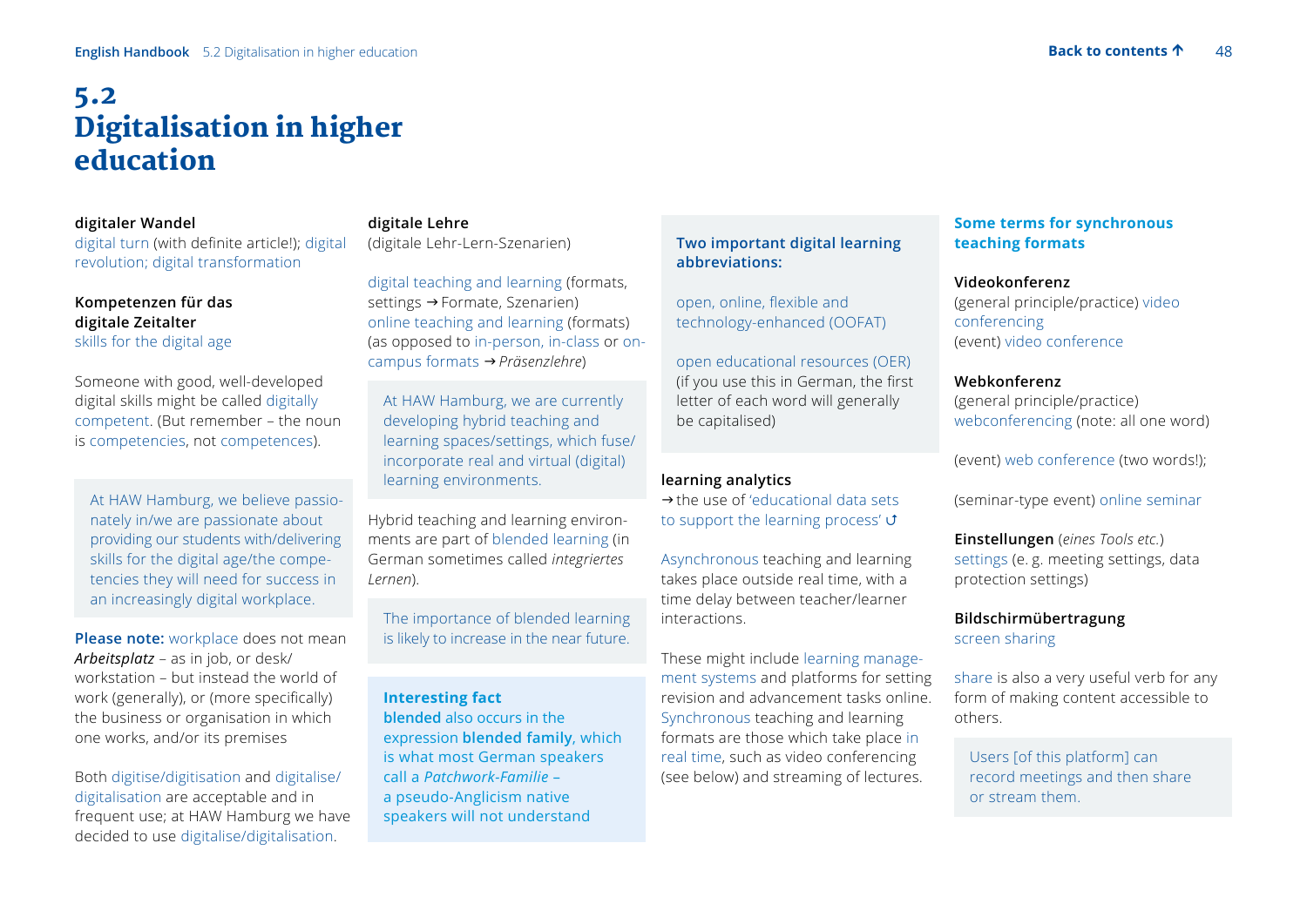Collaborative working is a useful term for working on shared files/documents.

## **Virtual meetings**

(on Zoom or via other, similar tools)

The convenor of a meeting is the host, who may use co-hosts to help him/her. A meeting will have a meeting ID for participants to access. The participants join the meeting, and leave the meeting at the end.

 Of course, **data protection/data privacy** (*Datenschutz*) is of vital importance in online teaching and learning settings.

You can find more information on [HAW Hamburg's approach in the](https://www.haw-hamburg.de/en/data-privacy-policy/)  [guide we have issued](https://www.haw-hamburg.de/en/data-privacy-policy/)

In the intellectual property sense, in a practice which has spread to the IT world, permission (being allowed to use or access something) is often found in the plural (permissions), as here:

 This e-portfolio system […] allow[s] users to upload and compile various types of documents and materials, give others access permissions and create collaborative portfolios.

### **Interesting fact**

 Note here that, when you add 'e-' to the beginning of a term to signal you are talking about an electronic version, form or format (e-portfolio, e-learning, etc.), you do not capitalise the 'e-' (unlike in German). Don't forget the hyphen!

### **data literacy**

 $\rightarrow$  (the development of) skills for handling, interpreting and engaging with data adjective: data literate (usually used without a hyphen, even though using one would be grammatically correct)

HAW Hamburg is running a number of projects for encouraging and developing data literacy and supporting data literate employees to advance their skills.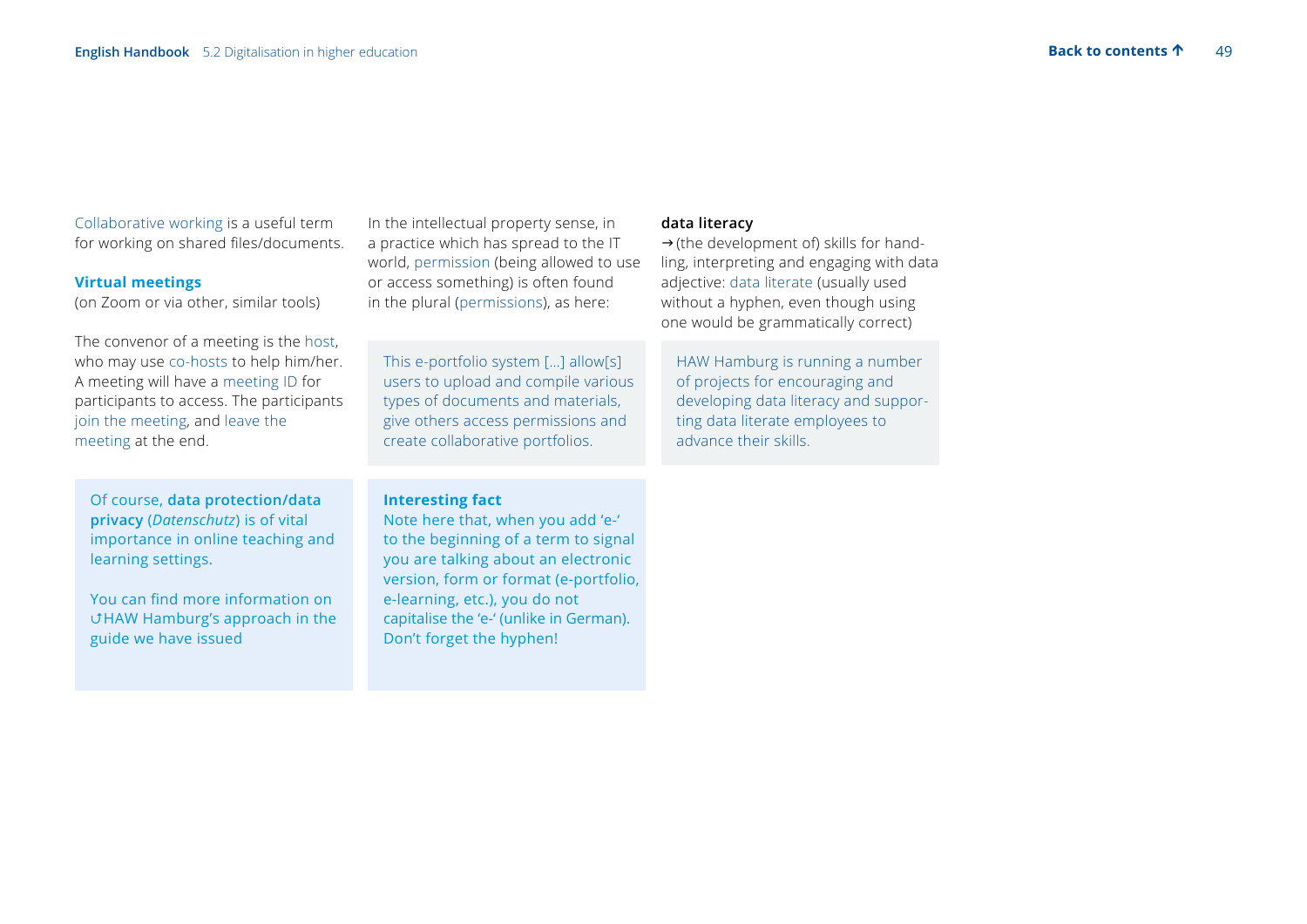

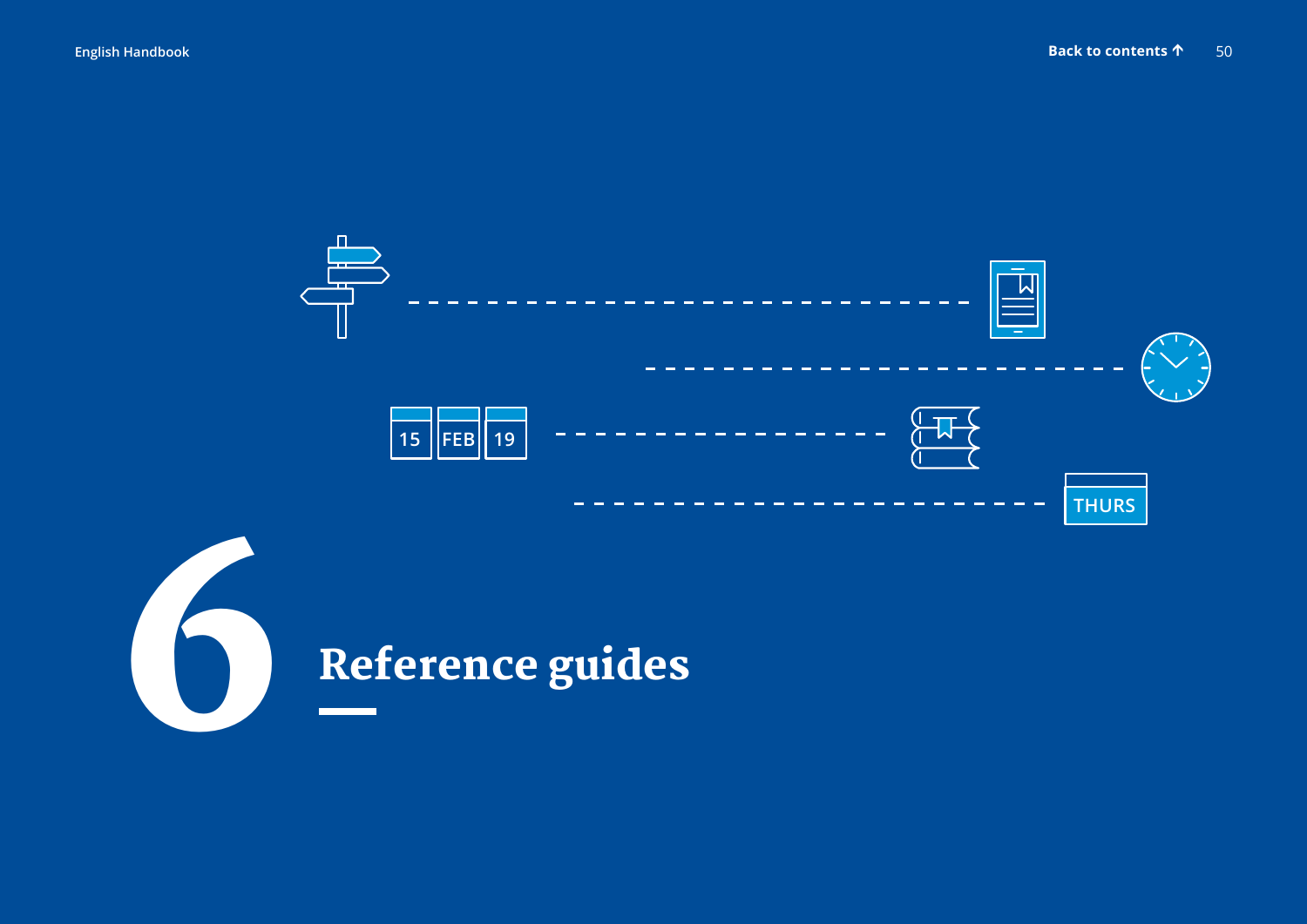# 6.1 Prepositions

Many words which in German take the preposition für take of in English:

### example of typical of

institute / chair of (not for) Sometimes you will find 'institute for', particularly in international English. ministry of

 Here are other examples of preposition use in English:

at (or in) school at work at university

If someone is at (the) hospital, they are there for an appointment, or to visit someone. If someone is in (the) hospital, they are a patient.

### in the picture

on (not in) the bus, train, plane

 in (not at) the Department of Social Work

bis in relation to time is rendered as by, not until:

**Incorrect:**  I need to submit the paper until 15 February.

## **Correct:**

 I need to submit the paper by 15 February.

 **till** is colloquial and should not be used in written English (except for very informal correspondence).

## 6.2 Times, dates, abbreviations; use of italics

Thanks are due for some of these items **Abbreviate days of the week**  to the Universität Hamburg English style guide.

### **Give times as follows:**

10:00 am 5:15 pm 12:00 pm or 12:00 noon 12:00 am or 12:00 midnight

Use the actual time for times given in German with c.t. Give both forms, like this: 10:00 Uhr c.t. (10:15 am)

### **Give dates as follows**

15 September 2018 (spoken: 'twenty-eighteen')

Tuesday 16 April 2019 (spoken: 'twenty-nineteen')

30.09.2015 (do not use this form in running text)

# **as follows:**

 Mon, Tues, Weds, Thurs, Fri, Sat, Sun

### **Abbreviate months as follows:**

 Jan, Feb, Mar\*, Apr, May, Jun\*, Jul\*, Aug, Sept, Oct, Nov, Dec

\*the full form is preferable

Days of the week and months of the year are exceptions to the rule outlined on p. 21 above about punctuating abbreviations which do not end with the last letter of the word. You don't punctuate abbreviations for months and days in this way.

 Non-Germans may not use or understand **Kalenderwochen**. Instead of **KW 34**, use **the week beginning 19 August** [weeks begin on Mondays].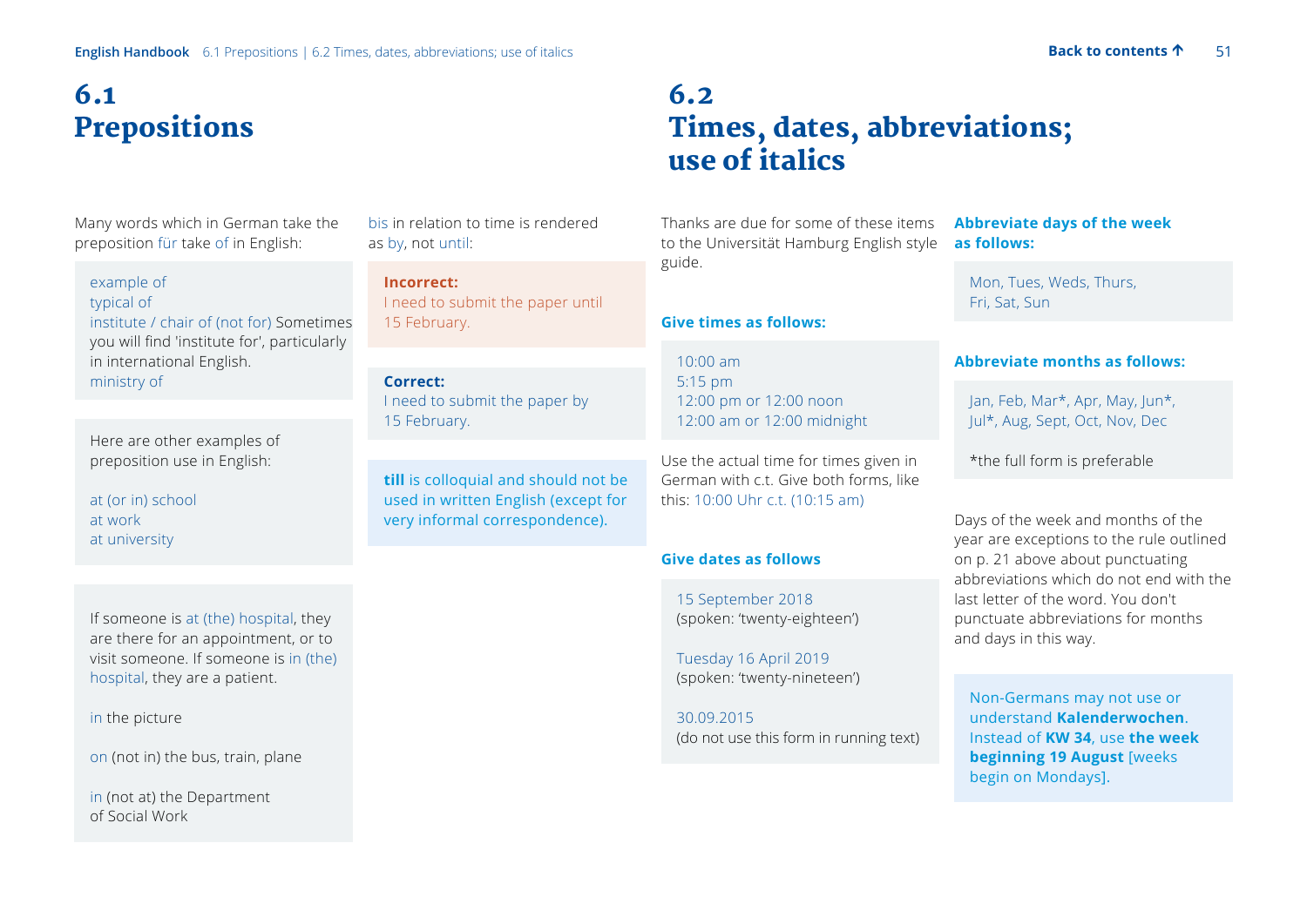### **Abbreviations. German - English**

## **Giving time spans**

| Either                              |  |
|-------------------------------------|--|
| 2008–2012 (if the context is clear, |  |
| e. g. in titles of papers / essays) |  |
| from 2008 to 2012                   |  |
| or                                  |  |
| between 2008 and 2012               |  |

If you use a hyphen (2008-2012), you cannot precede it with a preposition.

 **Incorrect:** from 2008 till / until 2012 from 2008-2012

## **Important note on abbreviating decades**

 Decades, such as the **1850s**, the **1970s** etc., are abbreviated as written here. The written form of the year used to stand for the decade is (for example) **eighteenfifty (1850)**. This means that it is neither necessary nor correct to write the **1850ies**; spoken aloud or given in written form, this would be **the eighteen-fifty-ies**! It is the same error as the German **die 1960(z)iger**.

| German                                                   | <b>English</b>                                                                                                                 | <b>Rendering abbreviations</b><br>in English which are in                                                                                                                                |  |
|----------------------------------------------------------|--------------------------------------------------------------------------------------------------------------------------------|------------------------------------------------------------------------------------------------------------------------------------------------------------------------------------------|--|
| bzw.                                                     | (usually) or; (sometimes) or rather                                                                                            | common use in German                                                                                                                                                                     |  |
| d. h.                                                    | i. e.; that is                                                                                                                 |                                                                                                                                                                                          |  |
| z.B.                                                     | e.g.*; for example; for instance                                                                                               | *e.g. cannot be used within sentence<br>structure in the same way as for                                                                                                                 |  |
| Nr.                                                      | no.                                                                                                                            | instance / for example.                                                                                                                                                                  |  |
| 0.g.                                                     | the above / the above mentioned / (the) said                                                                                   | This is incorrect<br>People with long-term illnesses                                                                                                                                     |  |
| u. a.                                                    | among others; among other things<br>(depending on context); et al. (if referring<br>to authors or editors of an academic work) | suffer e.g. economic hardship and<br>social isolation.                                                                                                                                   |  |
| u.g.                                                     | the mentioned below                                                                                                            | This is a correct use                                                                                                                                                                    |  |
| USW.                                                     | etc.; and so on                                                                                                                | Researchers have reported a<br>number of consequences of                                                                                                                                 |  |
| N.N.<br>(speaker at conference /<br>lecturer for course) | tbc (to be confirmed)<br>(can also be used for places: 'venue tbc')                                                            | long-term illness, e.g. economic<br>hardship and social isolation.                                                                                                                       |  |
| SWS / LVS                                                | At HAW Hamburg we have decided to<br>leave this in the German and add a note<br>explaining the concept.                        | A stylistically better use,<br>however, would be:<br>Researchers have reported a<br>number of consequences of long-term<br>illness, including economic hardship<br>and social isolation. |  |
| Hrsg.                                                    | ed. / eds (see punctuation section)                                                                                            |                                                                                                                                                                                          |  |
| F&E                                                      | R&D (research and development)                                                                                                 |                                                                                                                                                                                          |  |
| vgl.                                                     | cf. (don't use as a synonym for 'see',<br>which does not have an abbreviation)                                                 |                                                                                                                                                                                          |  |
| ca.                                                      | approx. (for times etc.);<br>c. (this is only used for historical dates)                                                       |                                                                                                                                                                                          |  |
| <b>WLAN</b>                                              | wifi (pronounced why-fy)                                                                                                       |                                                                                                                                                                                          |  |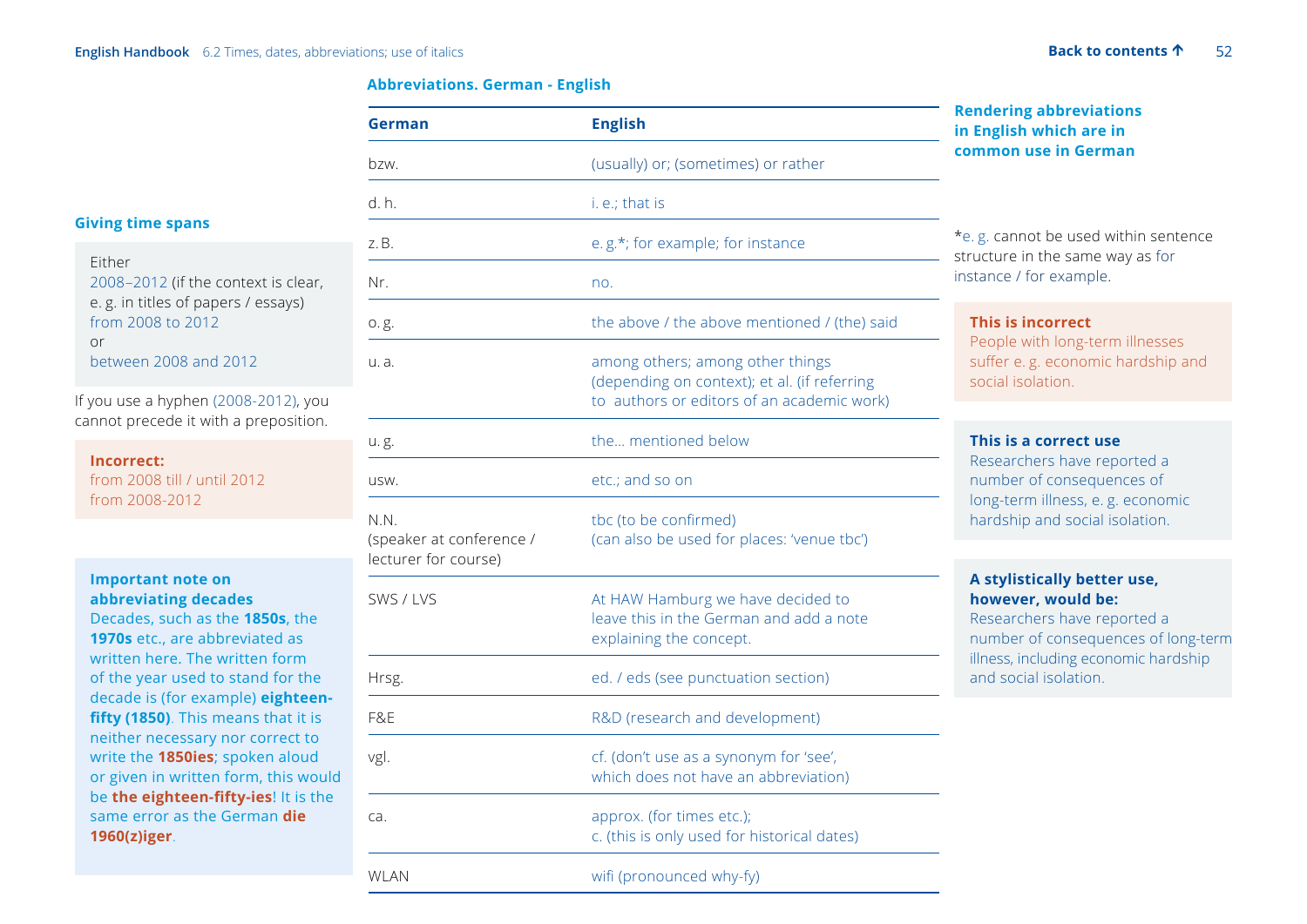Some English abbreviations for which equivalents do not exist (or are not in common use) in German:

### HEI

(higher education institution).

German equivalent Hochschule

### FTE

(full-time equivalent) – a way of expressing working hours as a proportion of a full-time position (1 FTE).

For example, 0.5 FTE is half the hours of a full-time position and would be referred to in German as a 50%-Stelle or a halbe Stelle.

 FYI = for your information (zur Kenntnisnahme)

 FAO = for the attention of The closest German equivalent is z. H.

## **Use of italics (Kursivschrift / -setzung)**

Give titles of books, academic journals and periodicals, newspapers and magazines, etc. in italics (not capitals, even where the publication in question styles itself that way – e. g. *Der Spiegel*) Articles, chapters etc. are given in single inverted commas (quotation marks).

Expressions from other languages which are not in common use in English should be given in italics. If they are commonly used and understood, don't use italics.

### **Not italic**

 I couldn't help feeling a sense of schadenfreude.

### **Italic**

 I had to go to the *Einwohnermeldeamt* – that's the residents' registration office – to register my address.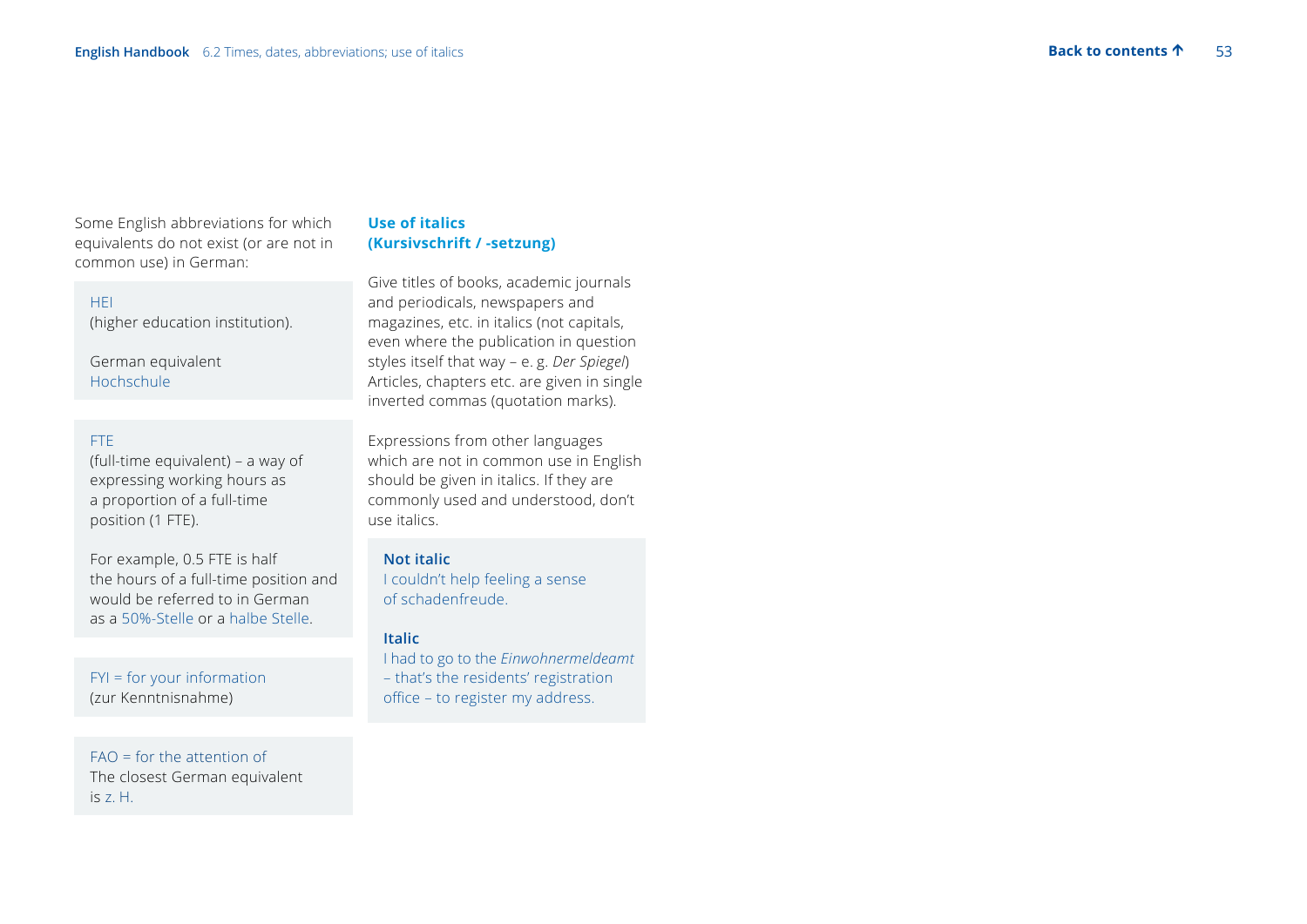# 6.3 Laws\* and regulations

 … gemäß § 14 Absatz 3 Nr. 1 Satz 3 HmbHG

(first mention) …pursuant to Section 14 subsection (or paragraph) 3 no. 1 sentence 3 of the Hamburg Higher Education Act (Hamburgisches Hochschulgesetz, HmbHG)

(thereafter) …pursuant to Section 14 subsection (or paragraph) 3 no. 1 sentence 3 HmbHG

### **Examples of HAW Hamburg degree certificate footnotes (Urkundenfußtexte)**

 In accordance with the General Course and Examination Regulations for Bachelor's and Master's degree courses in engineering, the sciences and health sciences, and computer science / information technology (APSO-INGI) at HAW Hamburg, issued on 21 June 2012 (HAW Hamburg official gazette no. 77 / 2012, p. 44), in the German version as published , and the Course and Examination Regulations for the Master of Public Health continuing education degree course, first revision, issued on 19 February 2015 (HAW Hamburg official gazette no. 103 / 2015, p. 64), in the German version as published

In accordance with the General Provisions Concerning Course and **Examination Regulations for Bachelor's and Master's degree courses in the** Faculty of Life Sciences at HAW Hamburg, issued on 22 February 2007, in the German version as published , and the  Course and Examination Regulations for the Master of Engineering degree course in Renewable Energy Systems – Environmental and Process Engineering at HAW Hamburg issued on 9 June 2011 (HAW Hamburg official gazette no. 63 / 2011, p. 2), in the German version as published

 In accordance with the  Course and Examination Regulations for cooperative degree courses in the Faculty of Engineering and Computer Science at HAW Hamburg,  issued on 20 December 2007 (HAW Hamburg official gazette no. 26 / 2008),  in the German version as published , and the  Specific Course and Examination Regulations for the Bachelor of Engineering degree courses in Automotive Engineering and Aeronautical Engineering at HAW Hamburg,  issued on 25 February 2010 and corrected on 16 March 2010 (HAW Hamburg official gazette no. 50 / 2010, p. 12),  in the German version as published .

Translations of the German names for the regulations.

This is how to give the dates of issuance, amendment etc.

Please always add this when you are referring to official HAW Hamburg regulations, because the German version and not the English translation is always legally binding.

\*with thanks to the Universität Hamburg English style guide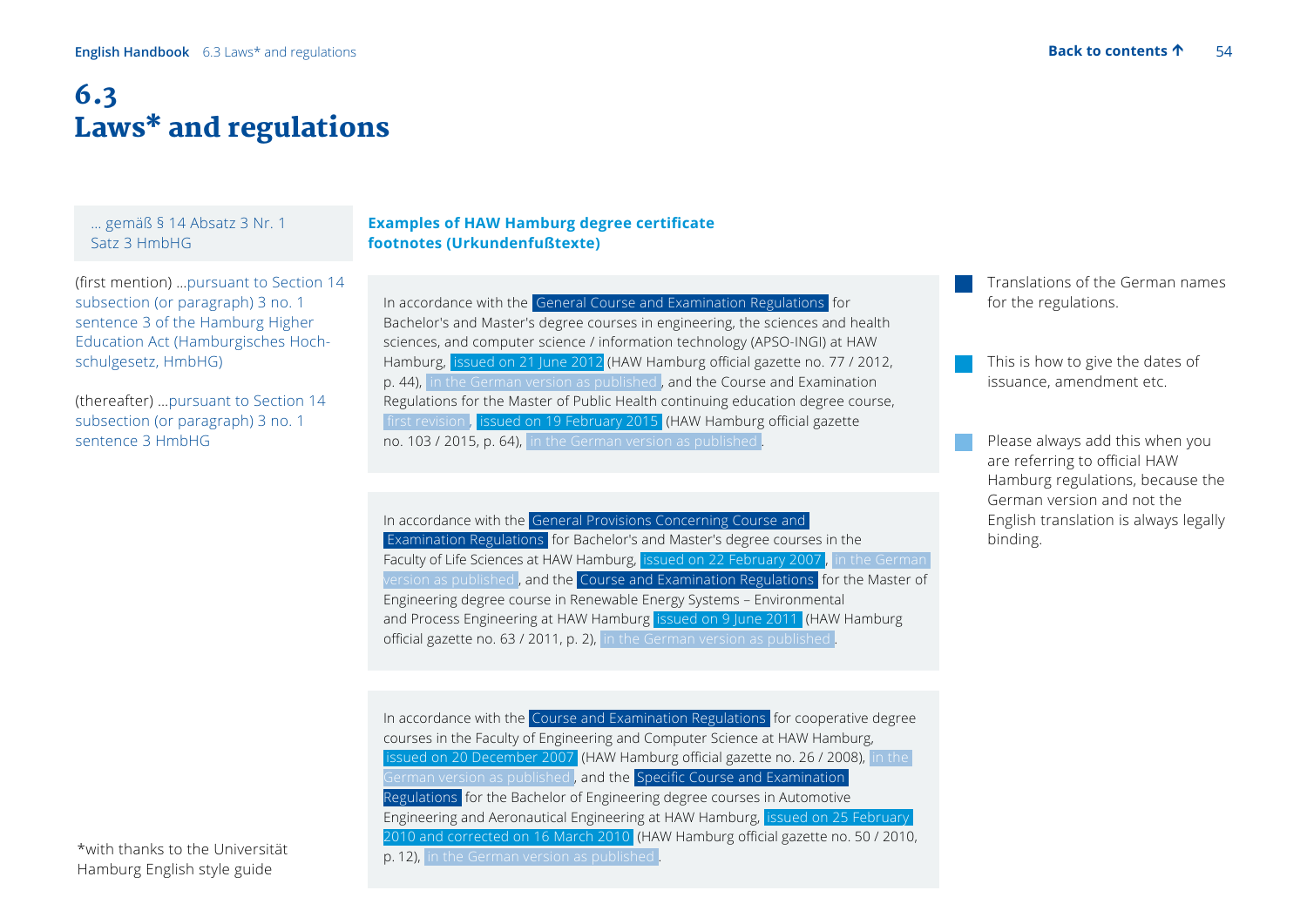## 6.4 British and American spelling and usage

| <b>American English</b>                                                |
|------------------------------------------------------------------------|
| fulfill                                                                |
| single L with suffixes to words ending in L<br>(counseling, counselor) |
| faculty                                                                |
| Tuesday through Friday                                                 |
| she has                                                                |
| resume [pronounced résumé]*                                            |
| $-ize$                                                                 |
| $-0r$                                                                  |
| comma after second-to-last item in a list                              |
| program (all uses)                                                     |
| Dr.                                                                    |
| degree thesis                                                          |
| [Ph.D.] dissertation                                                   |
|                                                                        |

\*There are differences between a CV and a resume, so the two words are not exact synonyms. However, the former is usually called for in applications for a job in the UK and the latter in the US.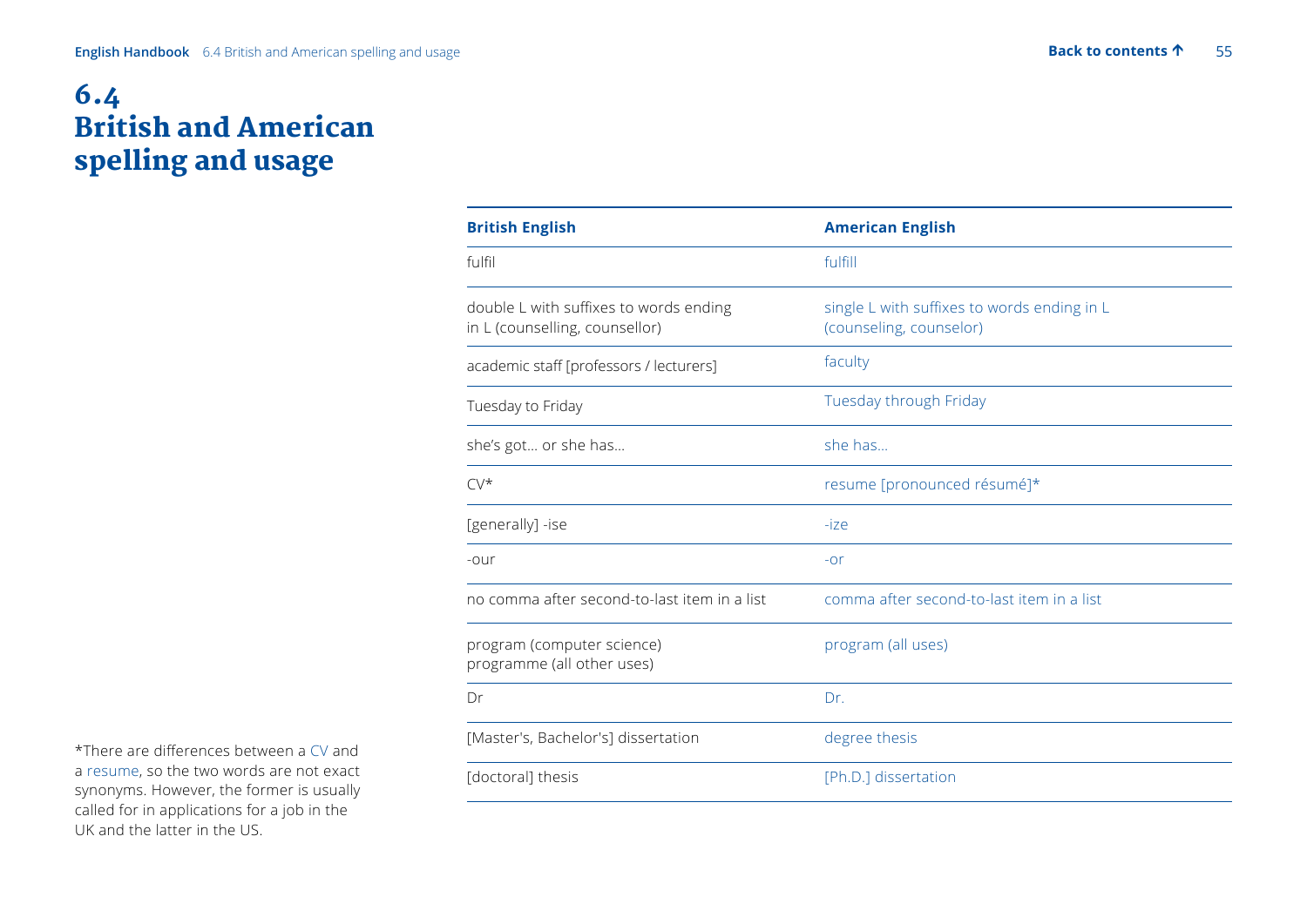| <b>British English</b>                               | <b>American English</b>                  |
|------------------------------------------------------|------------------------------------------|
| towards                                              | toward                                   |
| sacked (dismissed from job)                          | fired                                    |
| toilet**                                             | bathroom; restroom; ladies' / men's room |
| full stop [punctuation]                              | period                                   |
| quarter to three [time]                              | quarter of three or quarter to three     |
| specialism, speciality                               | specialty                                |
| nursery                                              | daycare (center)                         |
| judgment (legal sense)<br>judgement (all other uses) | judgment (all uses)                      |
| aluminium (pronounced al-you-MIN-ium)                | aluminum (pronounced al-OO-min-um)       |

\*\*In the US, toilet refers to the actual object<sup>2</sup>, not to the facilities. Some Americans find the word toilet in reference to the facilities to be crude or rude. Restroom will be understood by both British and American speakers, but bathroom may be misunderstood by the former. So in a mixed group it is possibly best to use restroom. WC is also (probably) clear enough.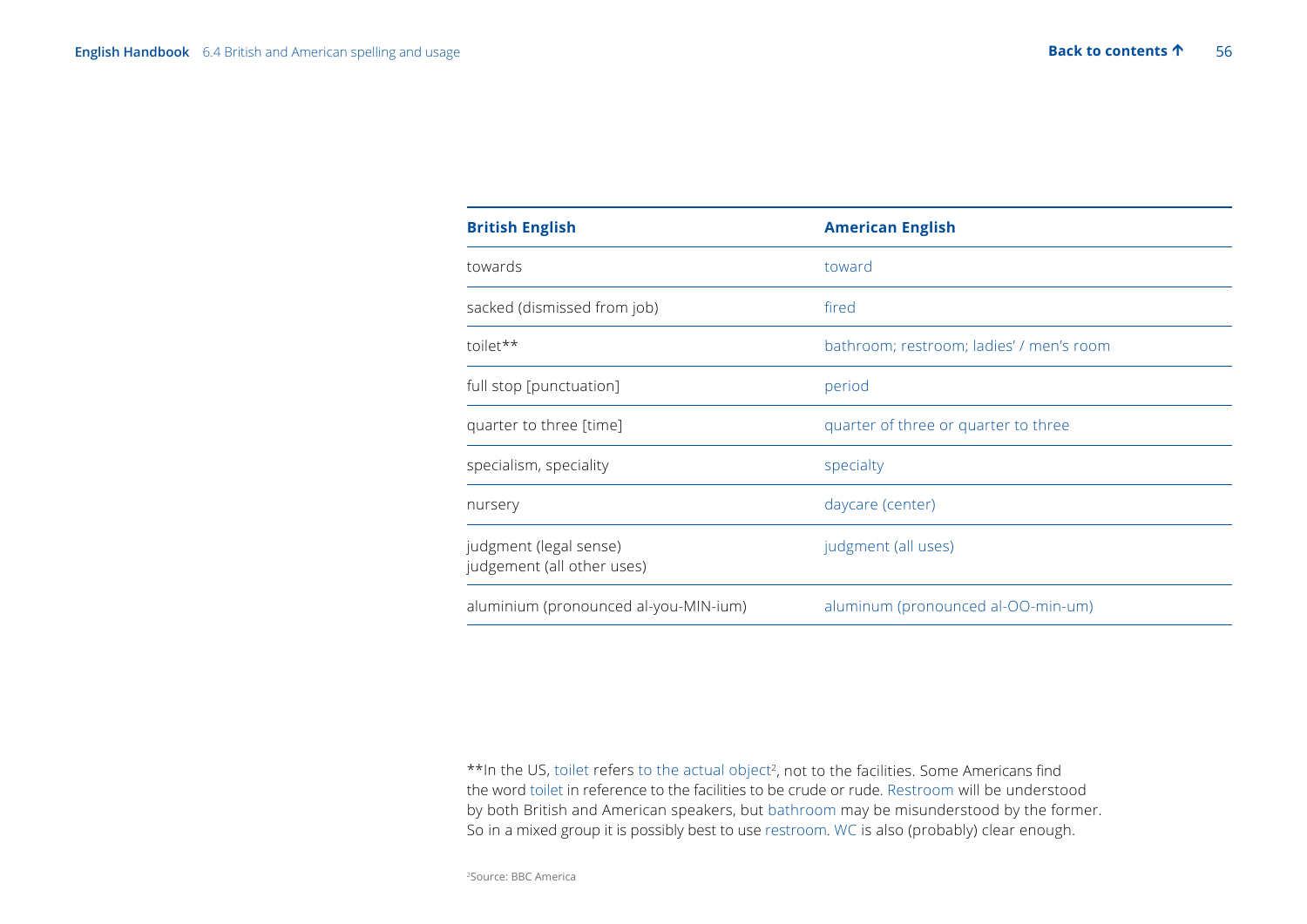## 6.5 Institutions and useful terms: German / English

| <b>Institution / term</b>                                                  | <b>English name</b>                                                                                                                                                                                                                                                              |
|----------------------------------------------------------------------------|----------------------------------------------------------------------------------------------------------------------------------------------------------------------------------------------------------------------------------------------------------------------------------|
| Auswärtiges Amt                                                            | [German] Federal Foreign Office (do not abbreviate to 'AA' in<br>English, as this may cause confusion with at least one British<br>institution. Don't abbreviate the translation either - just give the<br>full title and, if necessary, 'Auswärtiges Amt' in brackets after it) |
| Bundesministerium für Bildung<br>und Forschung                             | [German] Federal Ministry of Education and Research                                                                                                                                                                                                                              |
| Deutsche Forschungsgemeinschaft<br>(DFG)                                   | German Research Foundation (in abbreviations 'DFG')                                                                                                                                                                                                                              |
| Deutscher Akademischer<br>Austauschdienst (DAAD)                           | German Academic Exchange Service                                                                                                                                                                                                                                                 |
| Kultusministerkonferenz                                                    | Standing Conference of the Ministers of Education and<br>Cultural Affairs of the Länder in the Federal Republic of Germany<br>(You can abbreviate this to 'Standing Conference' after the first<br>mention)                                                                      |
| Beauftragte / r der Bundesregierung für<br>Kultur und Medien (BKM)         | Federal Government Commissioner for<br>Culture and the Media                                                                                                                                                                                                                     |
| Leipziger Buchmesse                                                        | Leipzig Book Fair                                                                                                                                                                                                                                                                |
| Exzellenzinitiative                                                        | <b>Excellence Initiative</b>                                                                                                                                                                                                                                                     |
| Behörde für Wissenschaft, Forschung,<br>Gleichstellung und Bezirke (BWFGB) | [Hamburg] Ministry of Science, Research, Equality and Districts                                                                                                                                                                                                                  |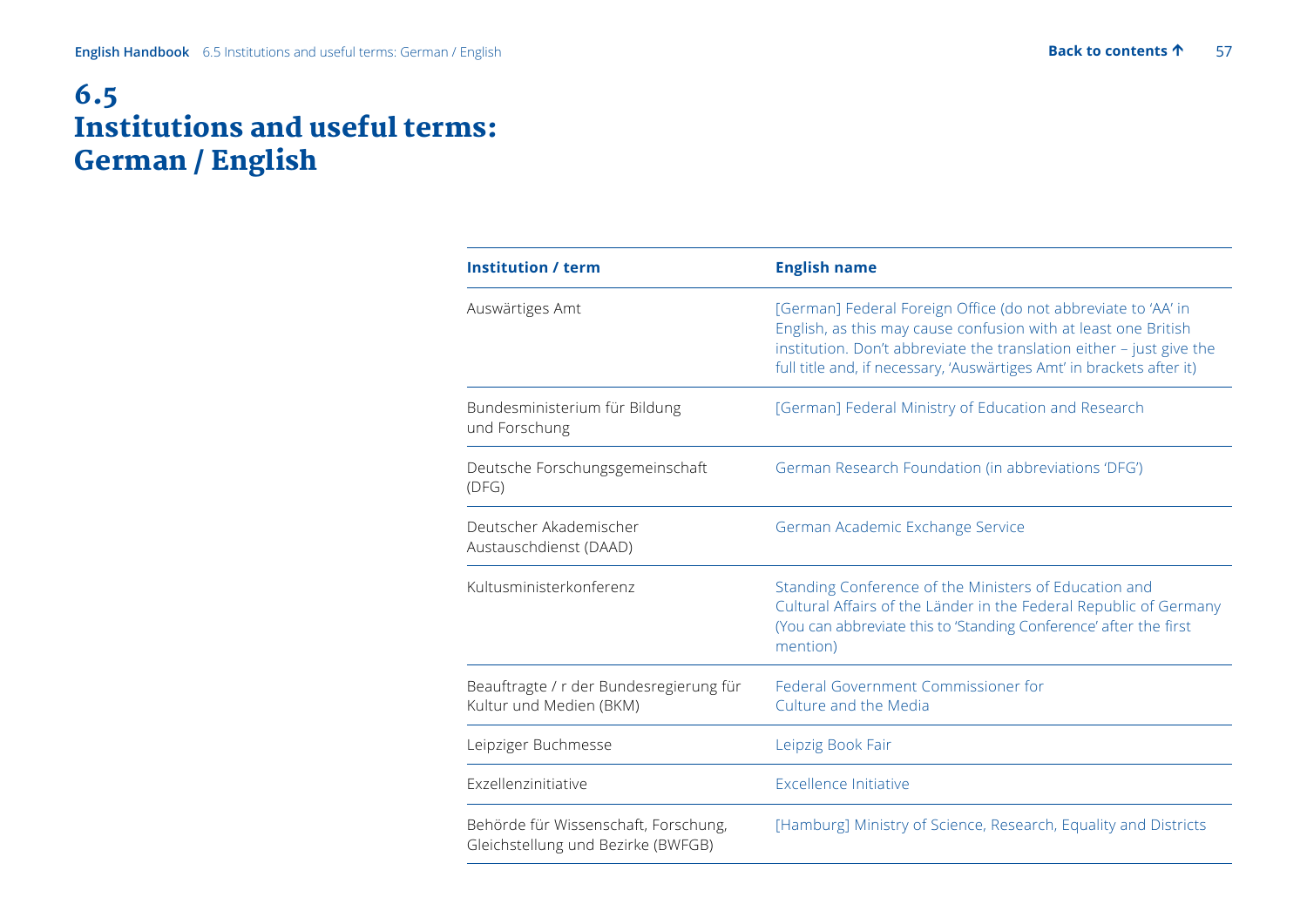| <b>Institution</b>                 | <b>English name</b>                                               |
|------------------------------------|-------------------------------------------------------------------|
| Goethe-Institut                    | [the German international cultural association] Goethe-Institut   |
| Graduiertenkolleg (DFG)            | <b>Research Training Group</b>                                    |
| Freie und Hansestadt Hamburg (FHH) | Free and Hanseatic City of Hamburg                                |
| Hamburgisches Hochschulgesetz      | Hamburg Higher Education Act                                      |
| Referat (part of an organisation)  | (closest equivalent) department; team                             |
| Referat (presentation)             | presentation; talk                                                |
| Disputation                        | viva (full form: viva voce examination); (oral) defence of thesis |
| Hochschulrektorenkonferenz (HRK)   | German Rectors' Conference                                        |
| Wissenschaftsrat (WR)              | German Council of Science and Humanities                          |
| Statistisches Bundesamt (destatis) | Federal Statistical Office (of Germany)                           |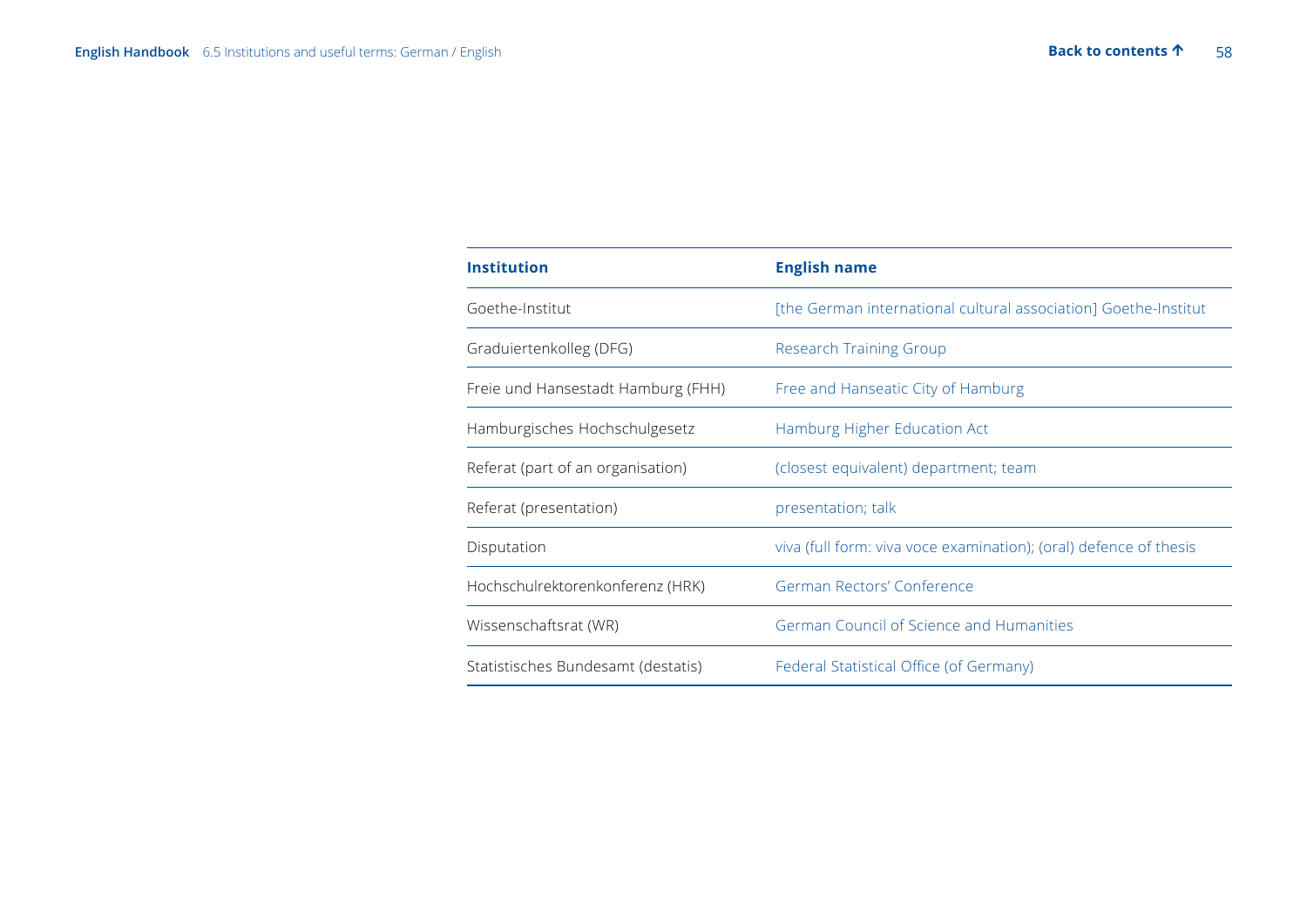

Information and text examples in German for administrative needs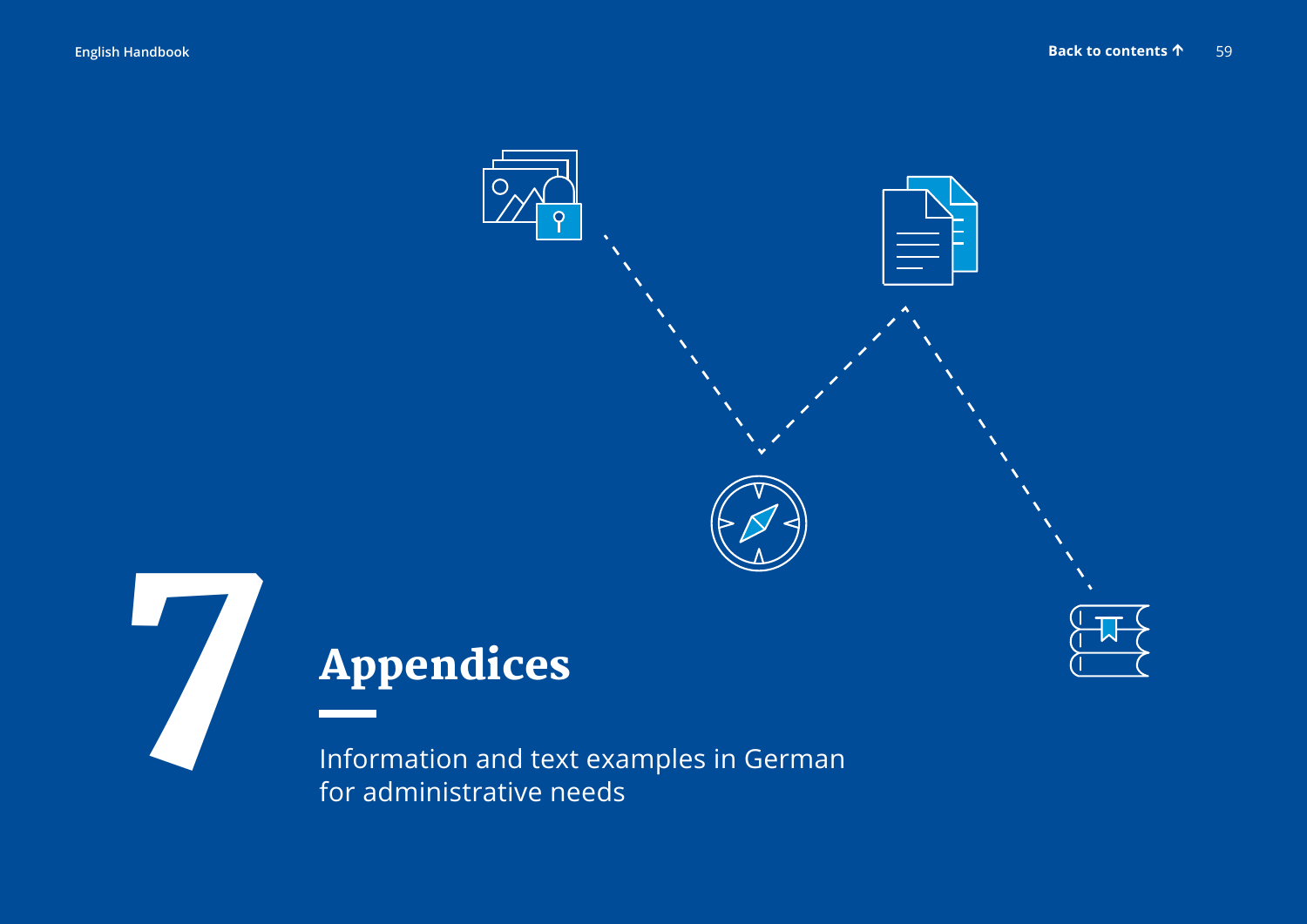## 7.1 Wording for formal correspondence in English

 **Einer englischen Übersetzung eines formalen Dokuments voranzustellen:**

 This English translation is provided for informational purposes [only]. In cases of dispute, the German version shall be authoritative. This English translation is provided for informational purposes [only]. The German version shall be authoritative. This English translation is provided for informational purposes only, and has no legal force independent of the German original. The German version shall be authoritative in all cases of dispute.

### **Ablehnungsbescheide**

 We regret to inform you that, due to legal requirements relating to the allocation of places on degree courses, we are unable at this time to accept your application for a place on the above degree course.

 The number of applicants for the above semester was higher than the number of places available.

Allocation of places proceeded in accordance with the official regulations governing admission to this course, taking into account the final grade you achieved in your higher education entrance qualification and the subject or subject combination you wish to study at HAW Hamburg.

We were regrettably unable to offer you a place on the above degree course because other applicants met the selection criteria more closely. Should you wish to appeal this decision, please submit a legally certified copy of your university entrance qualification [certificate] if you have not done so already as part of the application process.

### **Rechtsgrundlagen**

 The procedure for allocation of places, and therefore the issuance of this notification, takes place in accordance with the following pieces of legislation:

(nach Anführung der Prüfungsordnung, des Gesetzes usw., stets 'in the German version as published' anfügen)

## **Bitte aufbewahren**

Please retain this document in a safe place [for future reference].

### **Automatisch generiert, ohne Unterschrift gültig**

This notification was generated automatically and is valid without a signature or stamp.

#### **Widerspruchsbelehrung**

You can appeal this notification within a month of its issue in writing to, or by in-person oral declaration [*zur Niederschrift*] at, HAW Hamburg, Student Admissions and Registration Office (Studierendensekretariat), Stiftstrasse 69, 20099 Hamburg.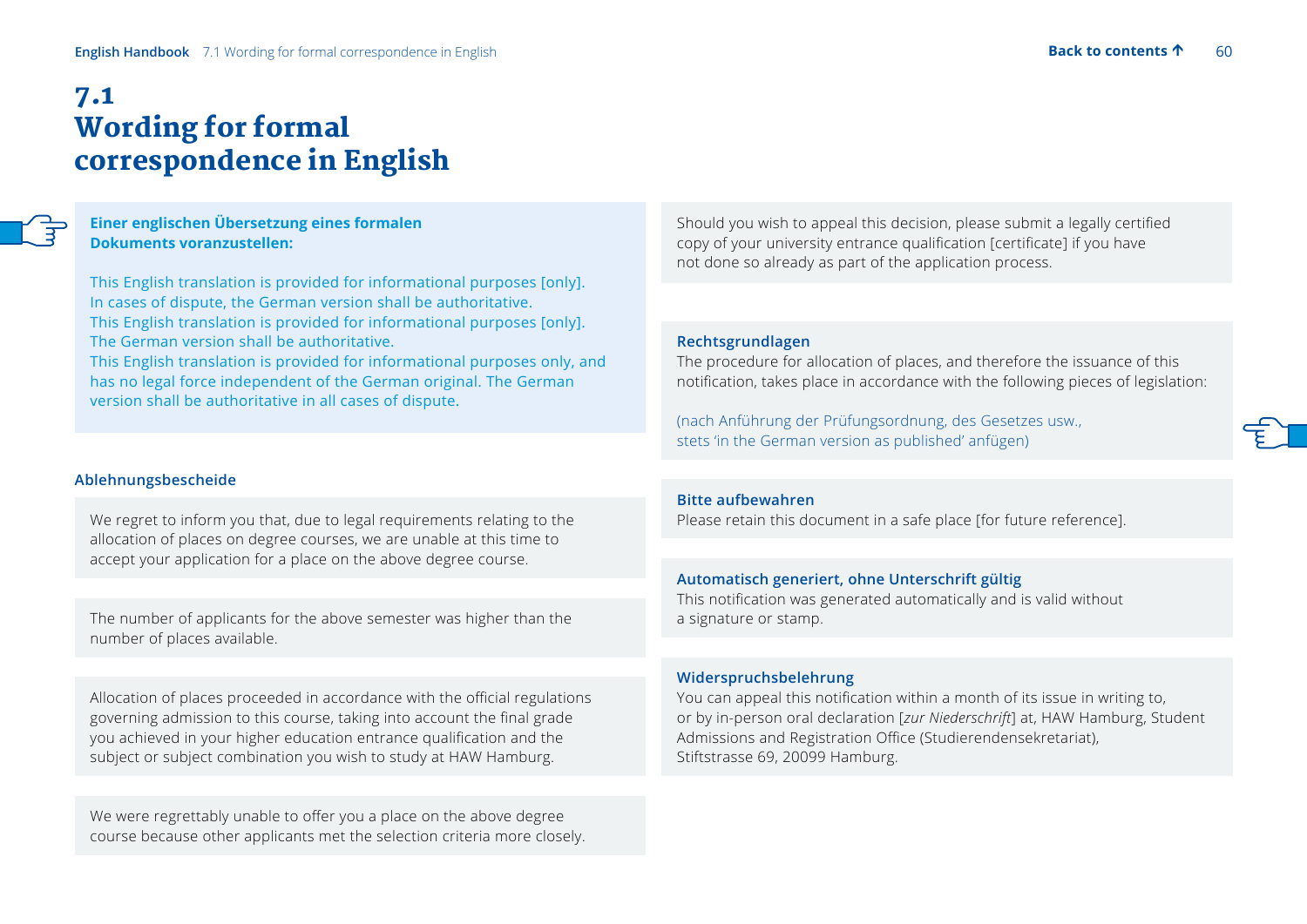## 7.2 'About HAW Hamburg': English text

### **General (international emphasis) Allgemein (Schwerpunkt Internationalität)**

 HAW Hamburg is northern Germany's leading higher education institution with a focus on real-world, sustainable solutions to today's and tomorrow's societal challenges, undergirded by robust academic reflection and firstclass research. Delivering outstanding degree courses via top-quality teaching is our key priority and commitment to our students, and we are currently consolidating our growing research reputation. People from over 100 nations across the globe are shaping our institutional present and future – we believe that our diversity is our strength.

### **For current and prospective students Ansprache an Studierende**

 Located at the heart of a fabulous, dynamic city which people from right across the globe call home, HAW Hamburg is Germany's fourth largest vocationally-focused higher education institution, with a wide range of Bachelor's and Master's degree courses on offer in subjects as diverse as engineering, business studies, life sciences, design, media, information, and practice-based social sciences. We'd love to welcome you soon as one of our approximately 17,000 students.

 Studying at HAW Hamburg means small classes, plenty of practical experience, and lecturers with strong track records in the real world of work. Our students benefit from teaching in accordance with the latest insights, innovative research methods, down-to-earth explanation of complex issues, and an environment where your ideas count – whether you want to design aeroplanes, develop computer games, care for people or conduct nutritional research. Our students and staff are looking forward to you joining us.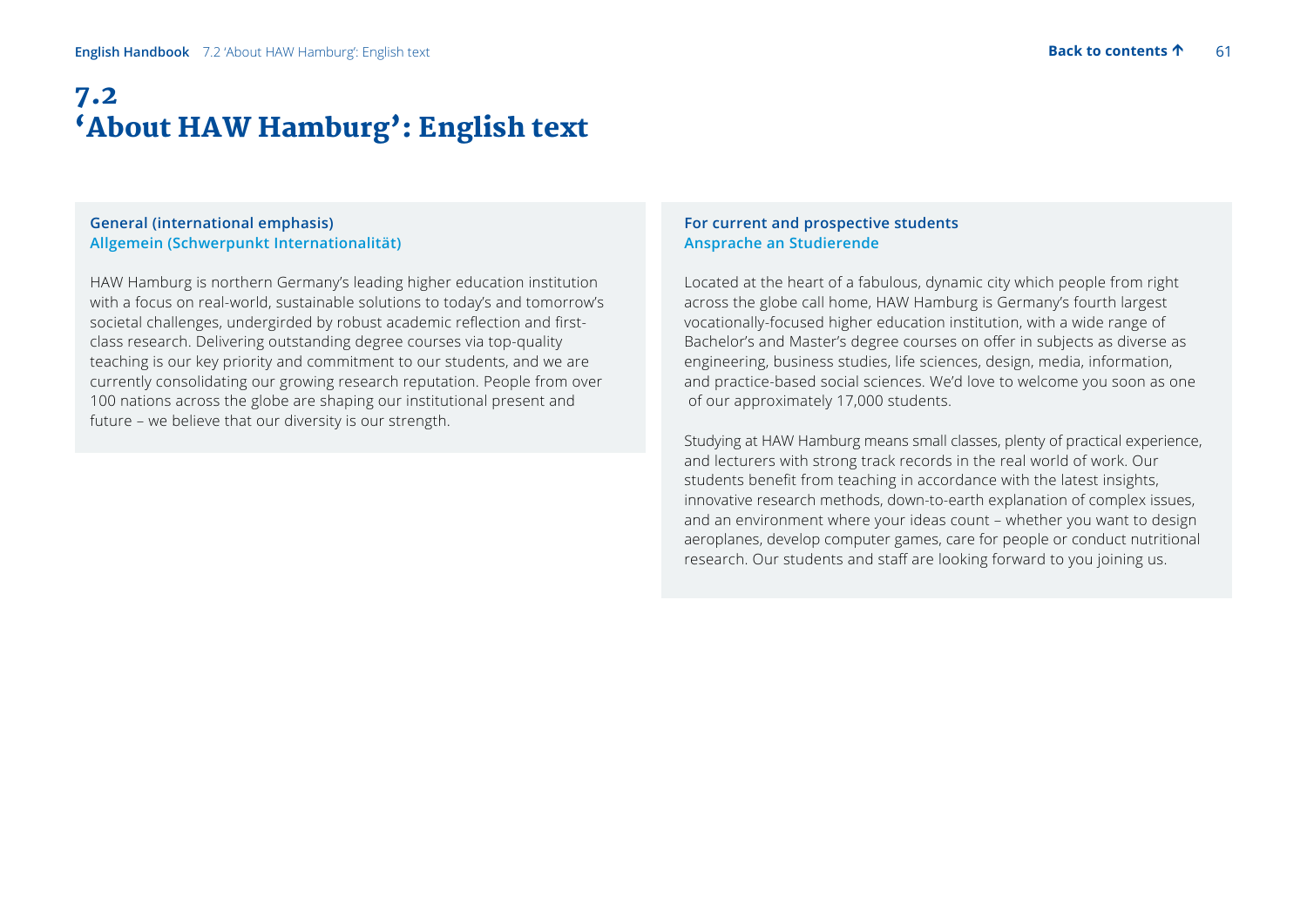## 7.3 Data protection information and declaration of consent

**Datenschutztext und Einwilligung zur Veröffentlichung von Fotos, Videos usw.**



### **DECLARATION OF CONSENT**

#### **to the creation and publication of photos and video recordings**

I hereby consent to the processing of my personal data by the controller in accordance with the scope and for the purposes specified below. The following conditions apply, which must be fulfilled in accordance with the EU General Data Protection Regulation (EU GDPR).

#### **Name of the photo or video recording(s): XXX**

**MONTH DAY, 20XX**  (Date of creation of the photos or videos)

#### **1. Controller**

The controller who is responsible for the processing of my data is: **NAME, POSITION, ADRESS AND EMAIL ADRESS** 

The contact person there for any questions related to processing is: **NAME / CONTROLLER**  Matthias Echterhagen (head of press and communication at HAW Hamburg, Berliner Tor 5, 20099 Hamburg, matthias.echterhagen@haw-hamburg.de)

The responsible official data protection officer is: Ann Kristin Spreen, HAW Hamburg

#### **2. Purpose XXX**

#### **Type/scope of publication**

 $\Box$  Live stream (data transfer via the Internet at the time of recording, no storage)

- Internet (accessible by anyone at any time worldwide, on HAW Hamburg's own pages and on the pages of HAW Hamburg partners)
- $\square$  Learning platform (password-protected and accessible at any time by a restricted number of users)
- $\Box$  Print products (brochures, flyers, posters, etc. of HAW Hamburg and HAW Hamburg partners)
- $\Box$  Press releases of HAW Hamburg and publications in other media about the university (publication only under the copyright of the university and in connection with HAW Hamburg)
- On social media (Facebook, Twitter, Instagram and Wikipedia). The recordings may also be used by third parties.

#### **3. Personal data**

In addition to the image and video files that depict me, my first and last names are recorded in the present declaration of consent.

**4. Recipients/categories of recipients of data** Selected photos will be forwarded to a printing company for printing. This company will delete the data after order fulfilment is complete.

**5. Duration of storage** The photos, videos and names are stored until consent is revoked.

**I,**

#### Name: **NAME, FAMILY NAME**

hereby declare that I agree that the above-mentioned photo or video recordings of me will be used for the described purpose and published as explained above.

I do not receive any rights or claims (e.g. entitlement to remuneration) by providing my consent to publication. This declaration of consent is voluntary and can be revoked at any time vis-à-vis HAW Hamburg with regard to future recordings. If I refuse to grant consent or revoke it, I will not incur any disadvantages. The revocation of consent does not affect the lawfulness of processing between the time consent was granted and the time it was revoked. In accordance with Art.15 EU GDPR, I have a right of access to personal data held by the controller. In accordance with Art.16 EU GDPR, I have the right to demand that the controller correct incorrect information.

I have a right to demand that the controller delete data or honour my "right to be forgotten" in accordance with Art. 17 EU GDPR. I have the right to demand that the controller restrict processing in accordance with Art. 18 EU GDPR. I have the right to lodge a complaint against the processing of my personal data with the Hamburg Commissioner for Data Protection and Freedom of Information.

I am aware that digital images, videos and audio files can be copied from the Internet, used or otherwise altered without HAW Hamburg knowing or having any influence over this. I am also aware that, even if consent is revoked and my personal data is then subsequently not used by HAW Hamburg, said personal data may still be included in print publications and published on external websites or archival sites, the destruction or deletion of which HAW Hamburg may not be able to request.

**HAMBURG, MONTH DAY, 20XX** (Place, date)

(Signature)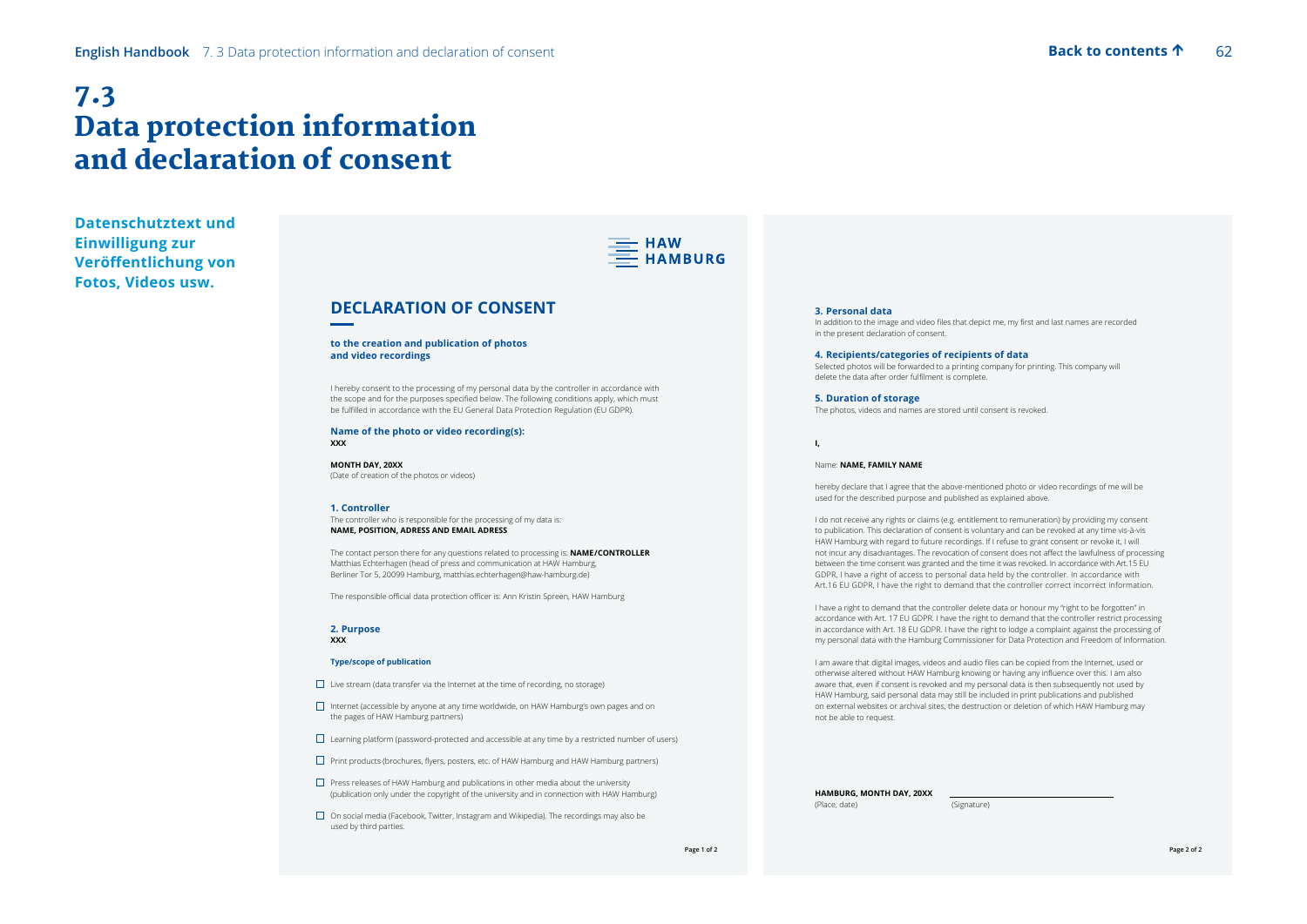## 7.4 HAW Hamburg terms around examinations and assessments

**Prüfung** (*allgemeinere Bedeutung*) assessment

**Prüfung** (*spezifische Bedeutung im Kontext von Prüfungsleistung*) examination [or formal assessment]

### **Prüfungsausschuss**

Examinations Committee (*Plural beachten!*)

**Beisitzer\*in** supplementary assessor

### **Prüfungsperiode** examination period; examination session

 **Bewertung und Benotung** assessment and grading

**Prüfungsleistungen** are assessed and graded.

### **Studienleistungen**

are [ungraded and] assessed only as 'pass' or 'unsuccessful'. (APSO-INGI)

### **Freiversuch**

early ('free') examination attempt (*wo dieser Versuch nicht gewertet wird/ nicht in die Abschlussnote einfließt*) disregarded examination attempt

## **Prüfungsrücktritt**

withdrawal (from examinations/an examination)

**Täuschung** (*Täuschungsversuch*) (attempted) use of unfair means

 If a student attempts to use unfair means (cheat) to influence his performance in an examination, in particular by using unauthorised study aids, the examination in question shall be graded as unsuccessful (5.0).

## **Ordnungsverstoß/störendes Verhalten**  disruptive behaviour

 Students who disrupt an examination may be required to leave the examination by the invigilator if they persist in their disruptive behaviour after having been given a warning. The invigilator shall record the incident and submit her report to the Examinations Committee without delay. Where the Examinations Committee finds that the student exhibited disruptive behaviour that justified her exclusion from the examination, it shall award her a grade of 'unsuccessful' (5.0) for the examination in question.

**Aufsicht** (*bei einer Prüfung*) invigilation

**unter Aufsicht** in/under examination conditions

**ungültig** (*Prüfung*) invalid (invalidation)

**(Prüfung) wiederholen; Wiederholungsversuch** to resit [verb; pronounced re-SIT]; resit [noun; pronounced REE-sit]

(undertake a) second/third attempt (at an examination)

(Bachelor-/Masterthesis) re-submit

**endgültiges Nichtbestehen** (*einer Prüfung/Prüfungsleistung*) exhaustion of all (examination) attempts

### **'endgültig nicht bestanden'** 'conclusively unsuccessful'

 Once a student has exhausted all available resits without success, the *Prüfungsleistung* in question shall be deemed 'conclusively unsuccessful' (*endgültig nicht bestanden*).

## **mündliche Überprüfung**

(*zur Verbesserung einer nicht bestandenen schriftlichen Prüfungsleistung*) oral assessment

 If a written examination or formal assessment is graded as 'unsuccessful', the student concerned may apply to redeem it by undergoing an oral assessment for the unsuccessful written assessment; each student may take a maximum of three such oral assessments in total in any given degree course and a maximum of one for any given *Prüfungsleistung*.

### **Kollegialprüfung**

(*bei mündlichen Prüfungen*) panel examination (principal examiner)

### **(Prüfungs)protokoll**

(contemporaneous) written record (of an examination)

(*Gedächtnisprotokoll*: record from memory/notes from memory)

**Widerspruch** appeal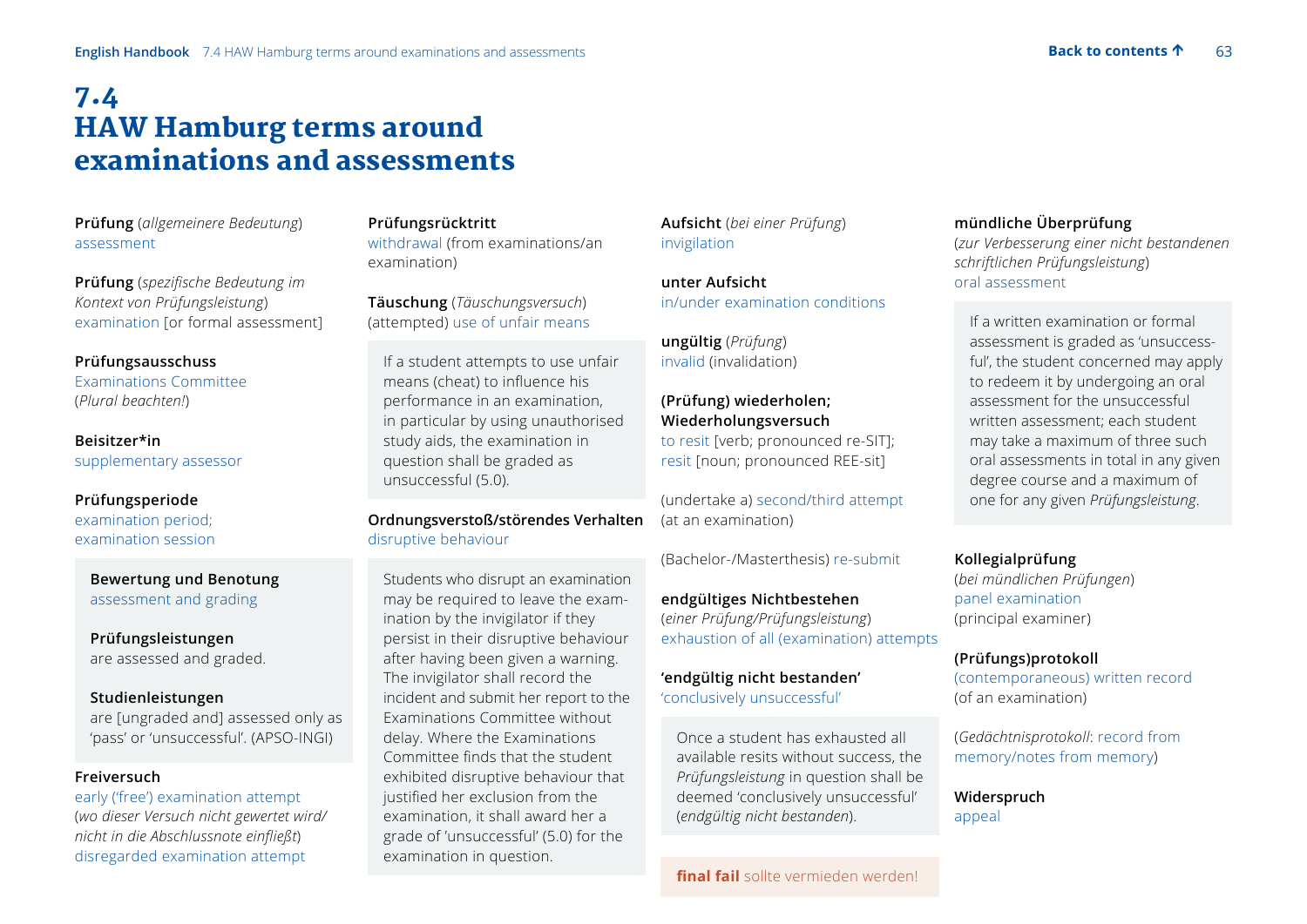## **Widerspruchsausschuss** Appeals Committee

 (*potenzielle Gründe für fehlerhafte Bewertung*) the grading of an examination or assessment […] without following applicable regulations (*Nichtbeachtung maßgebender Vorschriften*) on the basis of false assumptions (*Ausgehen von einem unrichtigen Sachverhalt*)

 in misrecognition or misinterpretation of generally applicable principles of assessment (*Verkennung allgemein gültiger Bewertungsgrundsätze*) in consideration of factors unrelated to (*ggf.* irrelevant to) the matter at hand (*sachfremde Erwägungen*)

## **Types and forms of examination and assessment** (with abbreviations) and brief definitions) *aus der überarbeiteten Übersetzung der APSO-INGI*

### **Vorlesung (V)** Lecture (L)

 This is 'the structured presentation and communication of foundational or specialist scientific, academic and/ or artistic content and methodology by a lecturer'.

## **Seminaristischer Unterricht (SeU)**  Seminar-style class (SC) (SeU)

 A seminar-style class involves the presentation and communication of foundational or specialist scientific, academic and/or artistic content and methodology by a member of academic staff, with the active involvement of the students, [that] seeks to enable a student-centred process of interaction and feedback between teacher and students.

## **Seminar (S)** Seminar (S)

 Seminars combine the input of a member of academic staff with presentations and other contributions by the students.

## **Übung (Üb)**  Exercise (Ex)

 An exercise gives students the opportunity to apply and expand the knowledge and information communicated in lectures and seminar-style classes, and check their understanding, by solving example problems and/or completing related practical tasks. In many cases, exercises are offered alongside, complementary and supplementary to lectures.

## **Entwurfsübung (EwÜ)**  Design exercise (DEx)

### **Konstruktions- und Planungsarbeit (KNPA)**

### Construction and planning task (CPT)

 Students complete a construction and planning task related to the content of their course and produce a written paper setting out their main findings.

## **Praktikum (Prak)**

Lab practical, lab work, or lab exercise  $(lash)$ 

[...] students carry out practical tasks set by and under the instruction of academic staff, working either individually or as a group. […] [These courses] allow students to acquire experience and competence in the use of specialist methodology and to familiarise themselves with all associated resources, aids and techniques and to evaluate their use.

## **Projekt (Pj)** Project (Pro) (class)

[...] transdisciplinary classes involving assignments for students [and working] towards an overarching outcome. Students work independently and as a group with the assistance of academic staff, and gain experience in literature research, discussion, presentation and/or practical work.

**Kleingruppenprojekt (KGP)**  Small-group project (SGP)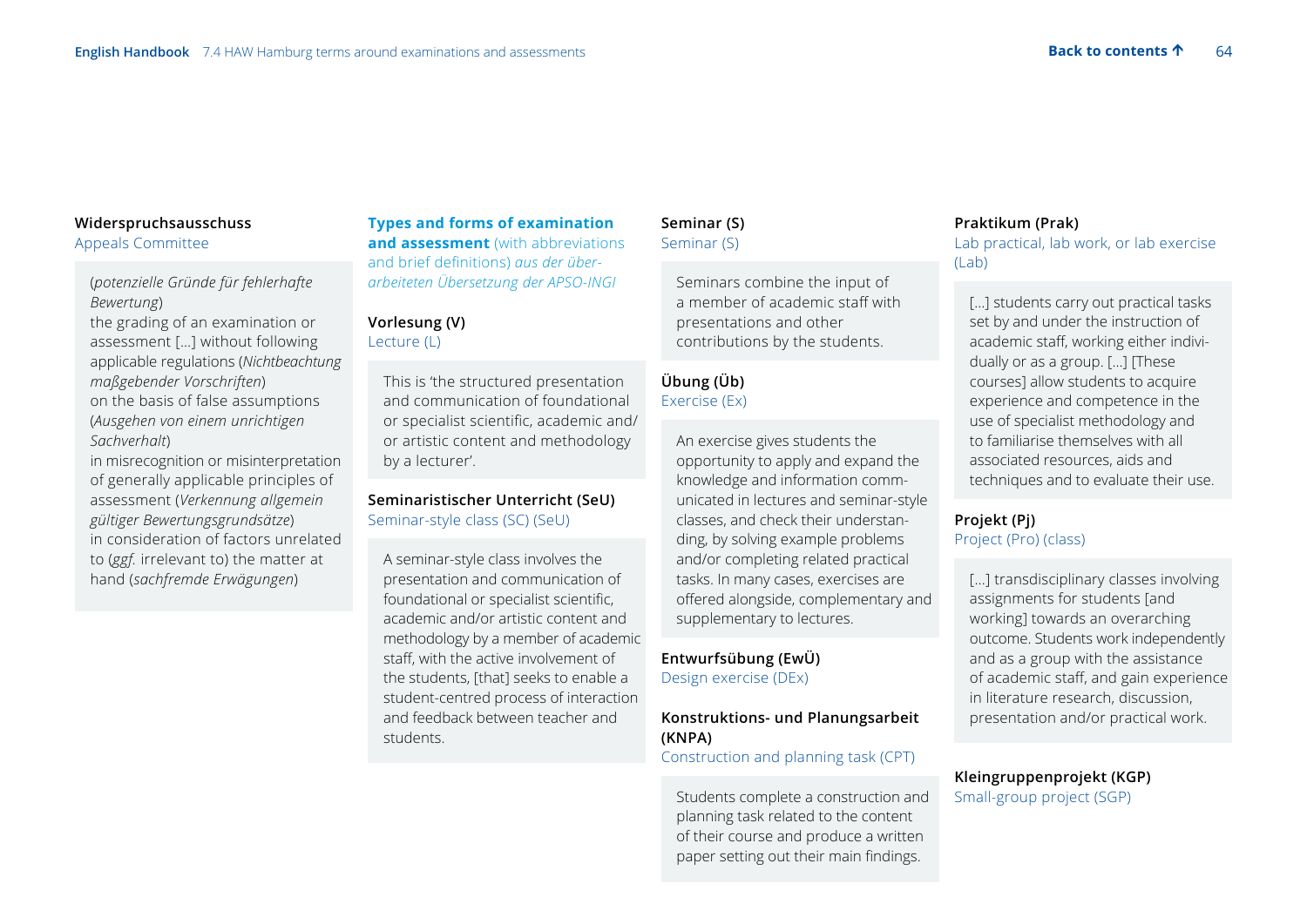### **E-learning (EL)** E-learning (EL)

 E-learning units are structured and interactive IT-based teaching and learning units with set assessments.

## **Exkursion (Ex)**

Extramural course (Exc)

 [...] classes held outside HAW Hamburg during which students and academic staff undertake visits to suitable external organisations, sites and institutions in a relevant professional field.

## **Fallstudie (FS)**  Case study (CS)

 a piece of written work presenting a solution to a set problem and the rationale for the solution proposed, [...] involv[ing] the identification, analysis and solution of specific problems from a relevant professional field via the application of academic/ scientific methods and findings.

## **Hausarbeit (H)**  Written paper (WP)

 a piece of written work to be produced independently by the student outside class hours, in which the student demonstrates her ability to investigate and analyse a set question or subject independently.

## **Klausur (K)**

Written examination (WE)

 A written examination is completed under supervision [invigilation] […] either without the use of study aids or with the use of specified study aids only.

### **Kolloquium (KO)**  Colloquium (CO)

 A colloquium may be required as part of certain types of assessment, or in combination with the Bachelor or Master thesis. A colloquium is an oral examination in which students must demonstrate their knowledge of the material examined, speaking and responding without the use of a script. A further purpose of a colloquium is to establish that written work previously submitted for assessment was all the student's own work.

## **Konstruktionsarbeit (KN)**  Engineering design task (EDT)

 a piece of written work in which students demonstrate their design skills by solving practical tasks.

## **Laborabschluss (LA)**  Lab work completion (LWC)

 Laboratory work is successfully completed when students have successfully conducted the experiments set by the examiner during the semester and have demonstrated their knowledge by taking part in associated colloquia and/or by submitting written records of their experimental work and/or by completing set written tasks.

## **Laborprüfung (LR)**  Lab work examination (LE)

 The lab work examination consists of the lab work completion as outlined above and an additional final examination at the end of the class, which shall require the student to carry out an experiment independently.

## **Mündliche Prüfung (M)**  Oral examination (OE)

 In an oral examination, a student must demonstrate in discussion with the examiner that she has fully learned and understood the material on which she is being examined.

## **Projekt (Pj)**  Project (Pro) (assessment)

 an interdisciplinary task relating to the professional field towards which the degree course is principally oriented.

## **Referat (R)**  Presentation (Pres)

 an oral talk lasting between 15 and 45 minutes, given on the basis of a written outline prepared by the student and followed by a facilitated discussion. Presentations should not be read out from a script; students should be able to speak spontaneously.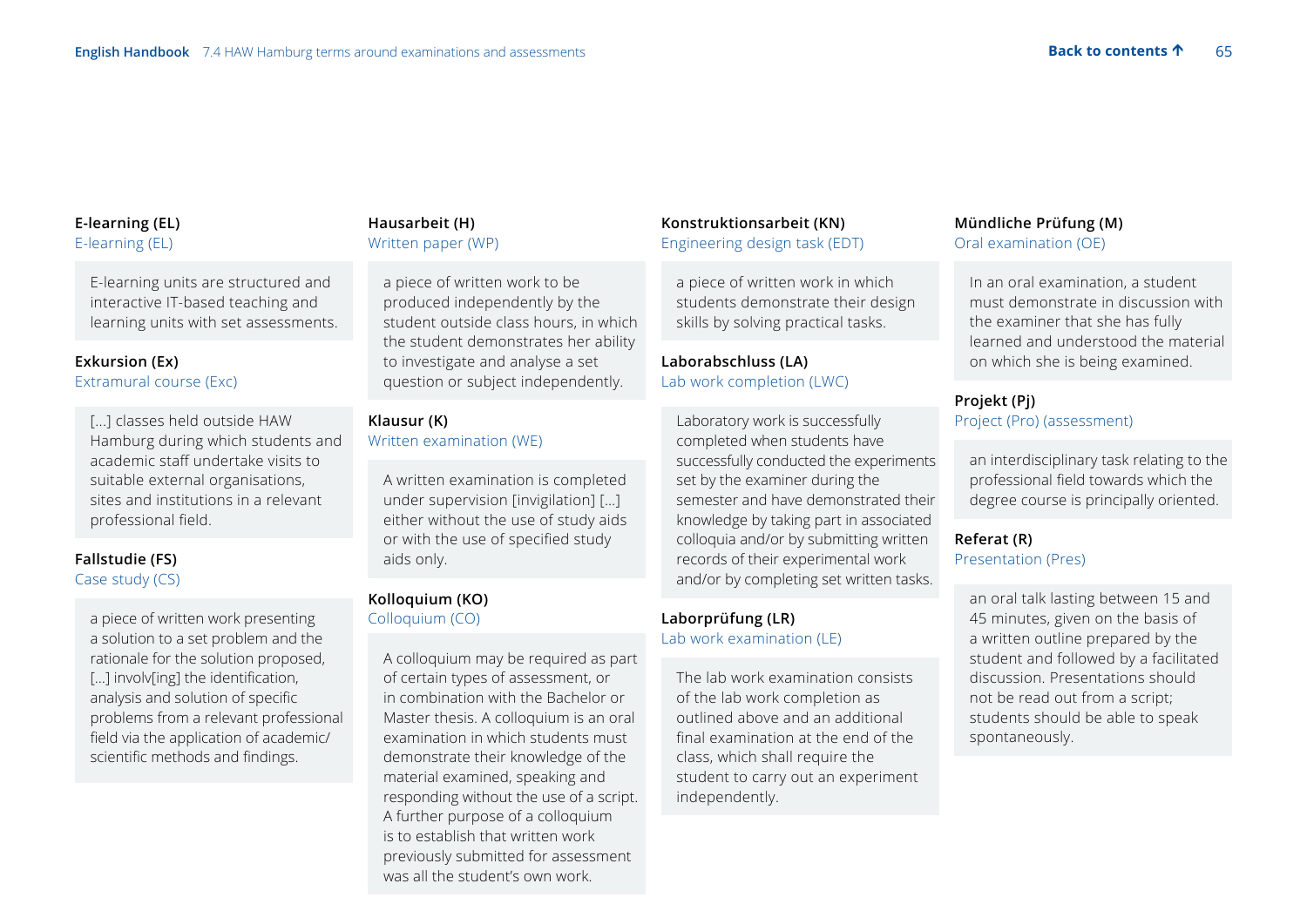## **Test (T)** Test (T)

 pieces of written work in which students demonstrate their ability to solve set tasks in a clearly defined subject area under examination conditions.

## **Übungstestat (ÜT)**  Certificate for exercises (CfE)

A certificate for exercises is awarded once a student has successfully solved theoretical tasks set by the examiner in written form and has demonstrated his knowledge of the subject in a colloquium or presentation.

## **Administrative procedures, bodies and committees**

### **beschlussfähig** quorate

 The xxxx Committee shall be deemed quorate when at least X members with voting rights are present.

**Protokoll** (*einer Sitzung*) minutes (plural)

 The decisions of the XXXXXX Committee are to be minuted. (*Ein Protokoll der Sitzung ist zu erstellen*)

### **im Umlaufverfahren**

by circulating the relevant documents to all members by circulation of documents in lieu of an in-person meeting

## **Bei Stimmengleichheit entscheidet die Stimme des vorsitzenden Mitglieds.**

In the event of a tied vote, the chair of the Committee shall hold the casting vote.

### **auf Antrag**

upon application *oder* (*Kontext*) at [student] request (at the request of the student)

 The XXXXXX Committee shall inform the student without delay and in writing of any decisions taken in accordance with [section/subsection of these Regulations], providing its reasons for the decision and setting out [details of] the student's right to appeal (the decision).

 Applications for [e.g. oral assessment] must be submitted to the Examinations Committee within four weeks of the announcement of the result [of the examination]; non-teaching periods shall not count towards these four weeks.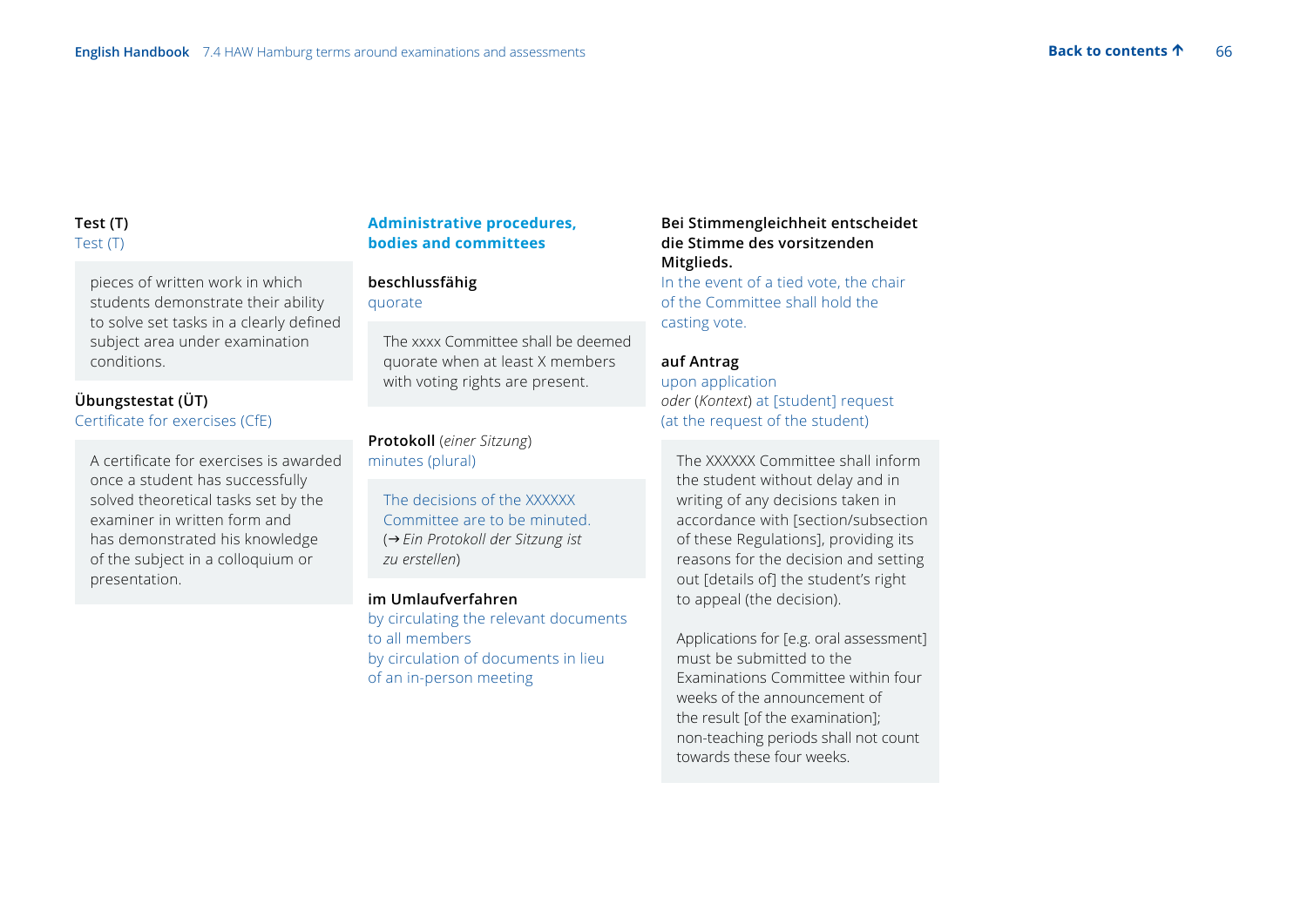### **Regulations**

(for courses, examinations, admissions, etc.)

### **Zugangs- und Auswahlordnung**

Admissions and Selection Regulations (*Pluralverwendung von* Admissions *beachten!*)

### **Diese XXXordnung regelt…**

These [XXX] Regulations govern …

### **Lehr- und Prüfungssprache** language of instruction and assessment

**Anrechnung** (*von Studienzeiten, Prüfungs- und Studienleistungen*) recognition of prior learning

(*angerechnete Leistung*) recognised instance of prior learning

### attainment

(*allgemeiner Begriff für eine Leistung in diesem Kontext – Studium, Modul, Praktikum, nachgewiesene Sprachkenntnisse etc.*)

#### **Gleichwertigkeit**

(*einer Leistung bzgl. der Anrechnung*) equivalency recognition as equivalent

**Auswahlnote** (*Beschreibung der fiktiven Verbesserung der Abschlussnote für Zwecke des Auswahlprozesses in Anerkennung vorangegangener Leistungen*) fictitious improvement ( = numerical reduction) of the applicant's overall final grade

### **in Kraft treten**

become effective; come into effect; enter into effect (*Inkrafttreten* → effective date)

These Regulations shall enter into effect on the day of their publication in the HAW Hamburg official gazette (*Hochschulanzeiger*) and shall apply as of xx (month) 20xx to [all students commencing the degree course as of xxxxxx semester 20xx/all coursespecific Course and Examination Regulations issued thereafter].

**außer Kraft treten** cease to apply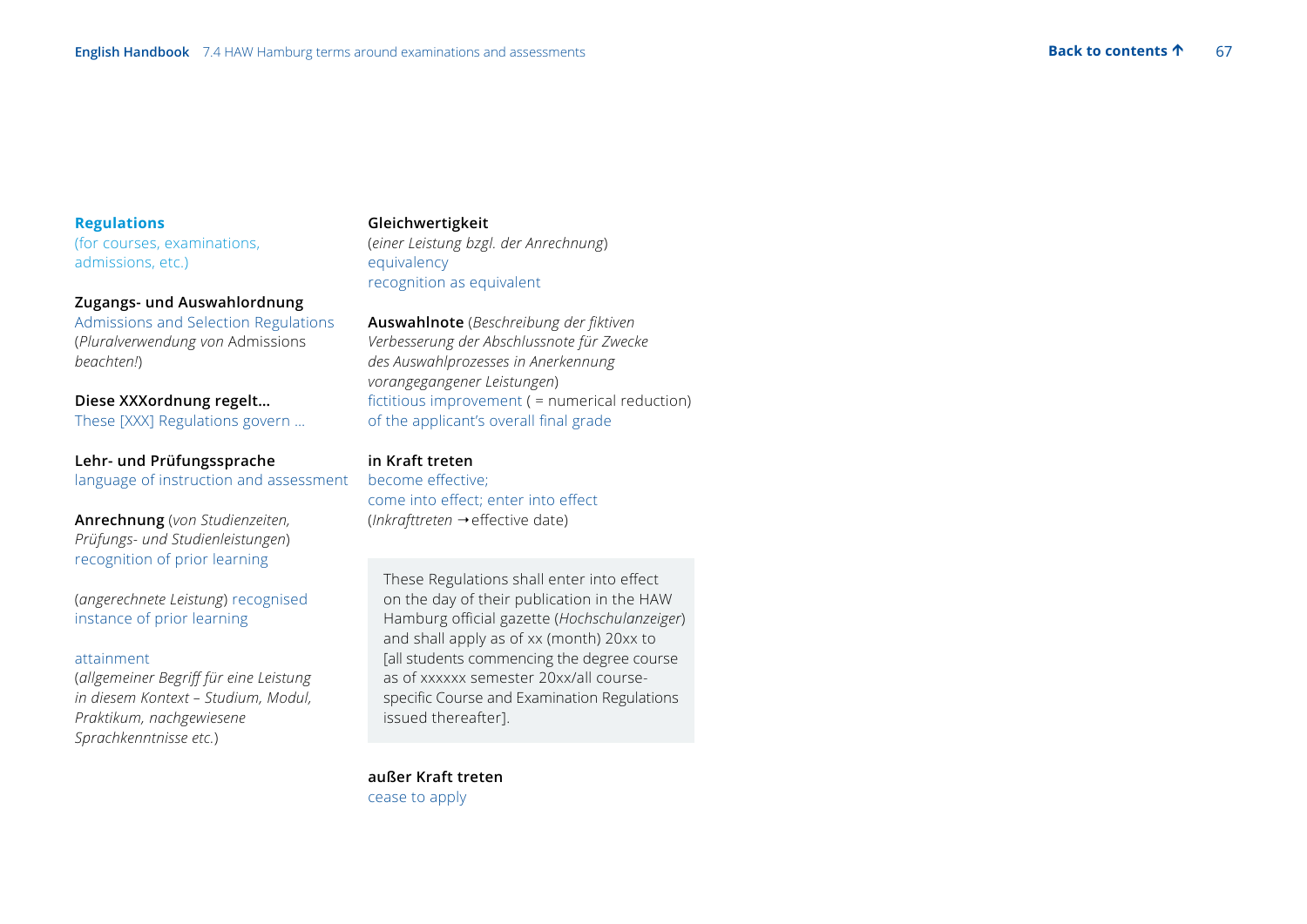## 7.5 Degree course and module descriptions

## **Zugangsbeschränkung selective/restricted entry**

(NC: minimum grade for entry; places limited by cut-off grade)

## **Unterrichtssprache language of instruction**

## **Berufswelt Your future career**

Our graduates can (pick and) choose from a range of career opportunities in … (pick and choose = *sie können sich aussuchen, was sie machen*)

Most of our graduates find roles in… Graduates of this degree course generally forge careers in the field(s) of …

As strong all-rounders, graduates of this course have a wealth of opportunities open to them.

## **Studieninhalt Course content and structure**

Our graduates leave us with the ability to …

The course's opening semesters supply a grounding in …

In the first/second semester/year of the degree course, students explore …

The (principal) focus of the course's XXth semester is …

You'll spend your [fifth] semester doing an internship/completing a placement in Germany or abroad.

The course concludes with the completion of a Bachelor/Master thesis.

## **Interessen und Fähigkeiten The right course for you? / Your interests and skills**

You should…/You'll do best in this degree course if you…/You'll succeed with us if you …

… enjoy interacting with people

… are a team player

… are a self-starter (*= fähig, sich selbst zu motivieren bzw. sich an eine Aufgabe zu machen, ohne im Detail 'betreut' zu werden*)

… have a can-do attitude

… are interested in …

People working in this field [X field] need …

… the ability to handle and resolve conflict constructively

… interpersonal competencies

… a customer service mindset

… a strong interest in new technologies

… a good grasp of [physics, statistics, the principles of XX]

… strong communication skills

We welcome flexible, organised selfstarters who are good at/happy with working in small groups.

If you are a good communicator with a scientific mindset/if you combine a scientific mindset with strong communication skills, we'd love to receive your application.

If you can combine a practically-minded approach with an incisive theoretical understanding of complex problems, we want to hear from you.

This Master's degree course is designed primarily for those with Bachelor's (or equivalent) degrees/a first degree in ...

 Interested – but not quite sure yet whether this is the right course for you? Our self-assessment test can help you make up your mind.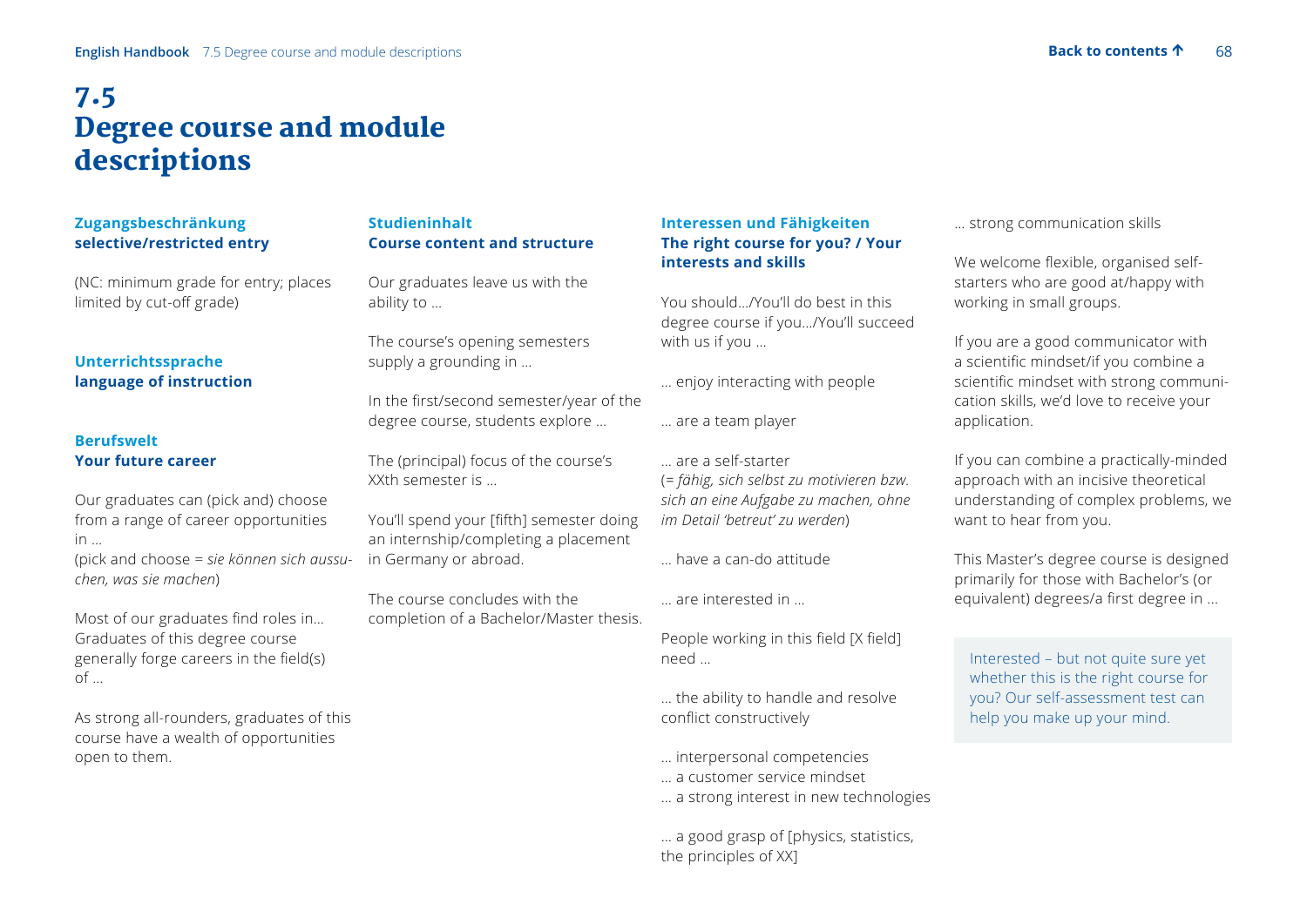### **Bewerbungsvoraussetzungen Entry requirements**

You can apply directly for this course if you hold a higher education entrance qualification attained in Germany/one of the following qualifications (*Abitur, Fachabitur etc.*)

… a first degree/Bachelor's (or equivalent) degree in… or a related field

If your first degree was worth fewer than 210 credit points, you will need to submit proof of having completed a semester (or at least 22 weeks) of relevant practical or professional experience.

International applicants are required to demonstrate proficiency in the German language at level XX (Common European Framework of Reference for Languages) or above via a recognised language test.

Applicants who do not hold a higher education entrance qualification, but have completed vocational training (*Berufsausbildung*) and at least three years of subsequent work experience, can apply under Section 38 of the Hamburg Higher Education Act, which sets out special provisions for these applicants (*Besonderer Hochschulzugang für Berufstätige*).

You will need to take a test of artistic aptitude (*künstlerische Eignungsprüfung*) for this course.

Pre-course experience is/is not a requirement for this course.

If you completed your schooling outside Germany and want to study here for a Bachelor's degree, you need to hold an academic school-leaving qualification which entitles you to admission to higher education; that is, it needs to be comparable to a German *Abitur* or *Fachhochschulreife*. The organisation uni-assist will check your certificates from school and any degree-level studies to establish comparability.

## **Bewerbungsverfahren Application and admissions procedure**

We only accept online applications. The online application form/system is only accessible when applications are open.

Applications are open between 1 June and 15 July for the following winter semester and between 1 December and 15 January for the following summer semester.

Applications for the winter semester must reach us no later than 15 July of the same year. (no later than *ist klarer*/*eindeutiger als* by)

This course has a summer/winter semester intake only.

This course welcomes new entrants in summer/winter semesters only.

This degree course accepts entrants in both summer and winter semesters.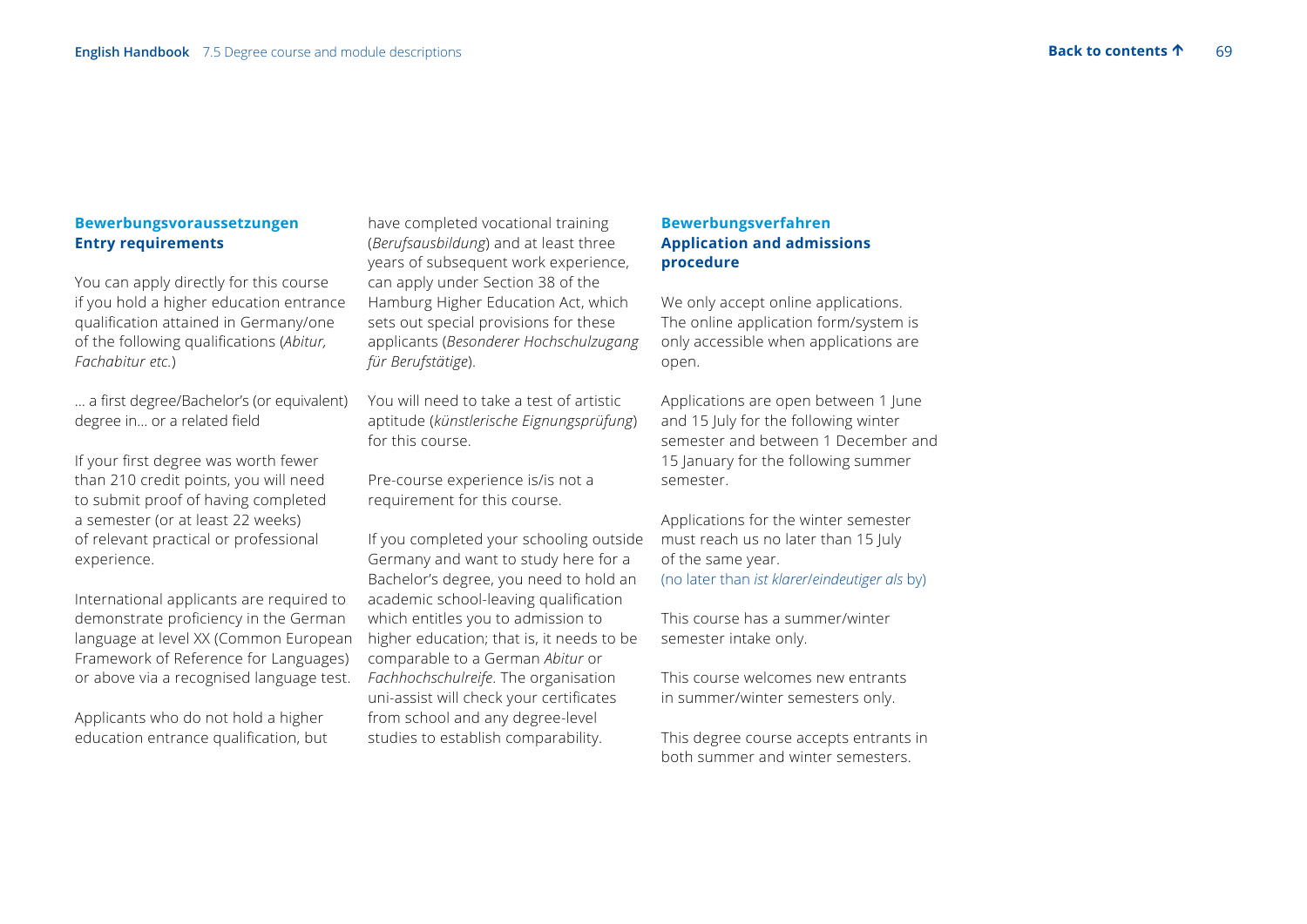## **Überschriften und Textbausteine**  Module descriptions

### **Workload** in-class time/self-study

(*Teilnahmevoraussetzungen*) Required/ recommended prior knowledge/skills

### **Applicability** (*Anwendbarkeit*)

The/This module provides the foundations for …

The/This module gives an overview of …

The/This module links to/revisits key elements of the modules X, Y, Z

### **Component courses**

(*eines Moduls; die Lehrveranstaltungen, aus denen das Modul besteht*)

### **regelhafte Prüfungsform**

standard form of assessment

other possible form(s) of assessment: …

At the beginning of classes/at the beginning of the semester, the member of academic staff delivering the module shall announce the type of assessment that will be used. (shall *impliziert hier die Verpflichtung der Lehrenden, dies zu tun*)

### **Literatur**

Required/recommended reading (*nicht* literature)

Please ensure you are working from the current edition (in each case).

**Beschreibung der Kompetenzbereiche**  (Learning/competency outcomes):

Specialist competencies (knowledge and understanding)

Methodological competencies (use, application and generation of knowledge)

Social competencies (communication and cooperation)

Professional competencies (scientific [oder: academic] identity, professional actions)

 **On successful completion of this module, students will be able to …**  discuss describe define identify analyse understand comprehend solve acknowledge work independently to … develop, plan and implement a …

## systematically approach and analyse an academic topic/issue

document the research process

collaborate appropriately/effectively with other students/a small group to prepare and present…

appreciate the issues surrounding …

 present their own research in the field in line with academic standards

present an appropriate/a suitable solution to a problem in the field of xxxxxx

complete a piece of research/ academic work within the specified timeframe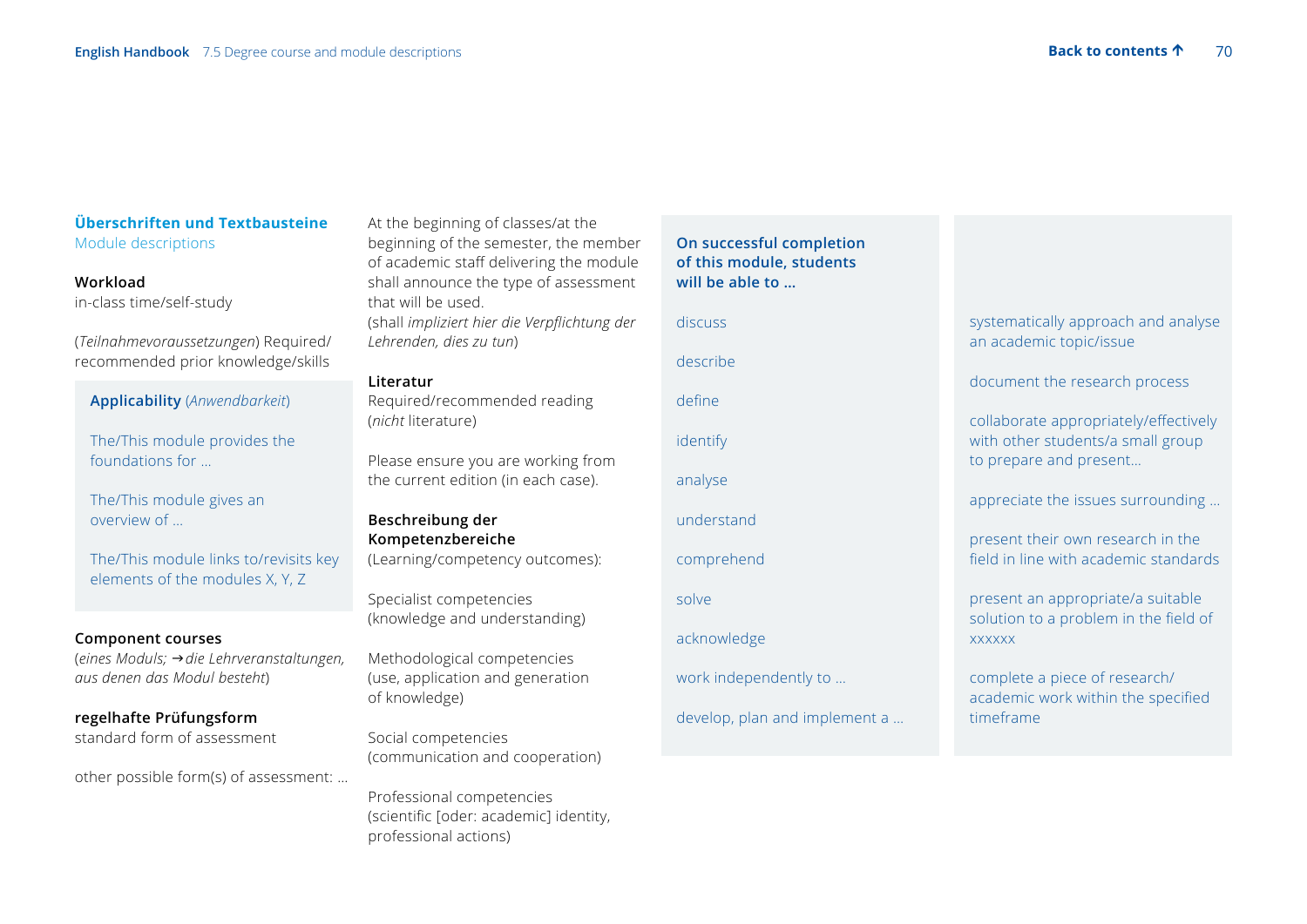# 7.6 HAW Hamburg quick terminology lookup

| German                   | <b>English</b>                                |
|--------------------------|-----------------------------------------------|
| Bachelor                 | Bachelor's / Bachelor's degree                |
| Bachelor Prüfungszeugnis | <b>Bachelor's Certificate of Examinations</b> |
| Bachelorstudiengang      | Bachelor's degree course                      |
| <b>Bachelorarbeit</b>    | <b>Bachelor thesis</b>                        |
| Bachelor Prüfung         | Bachelor's examination                        |
| Bachelor Urkunde         | Bachelor's degree certificate                 |
| Master                   | Master's / Master's degree                    |
| Master Prüfungszeugnis   | Master's Certificate of Examinations          |
| Masterstudiengang        | Master's degree course                        |
| Masterarbeit             | Master thesis                                 |
| Master Prüfung           | Master's examination                          |
| Master Urkunde           | Master's degree certificate                   |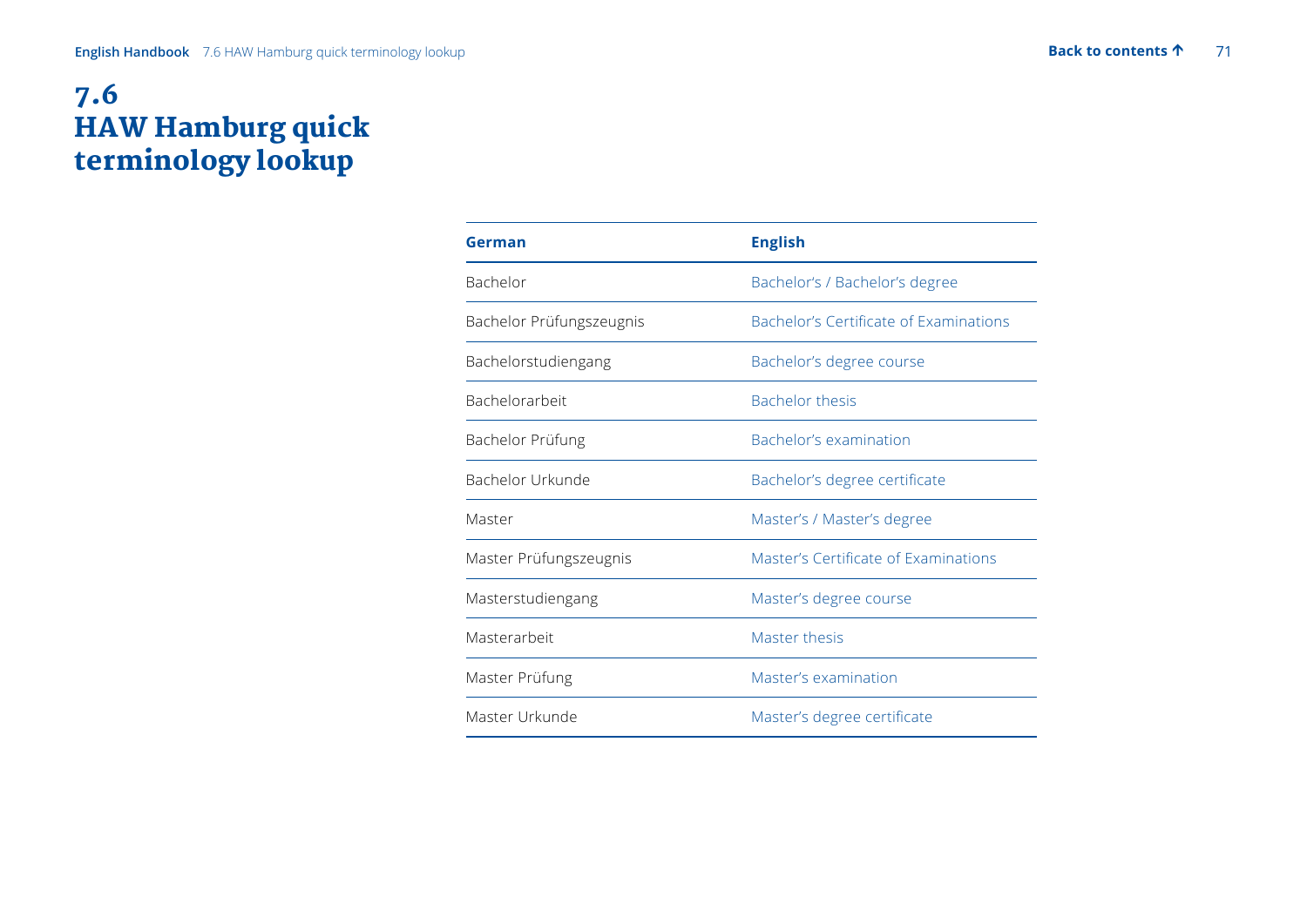## **Faculties and departments**

| Fakultät Design, Medien und Information | <b>Faculty of Design, Media and Information</b> |
|-----------------------------------------|-------------------------------------------------|
| Department Design                       | Department of Design                            |
| Department Information                  | Department of Information                       |
| Department Medientechnik                | Department of Media Technology                  |

| <b>Fakultät Life Sciences</b>        | <b>Faculty of Life Sciences</b>                     |
|--------------------------------------|-----------------------------------------------------|
| Department Biotechnologie            | Department of Biotechnology                         |
| Department Gesundheitswissenschaften | Department of Health Sciences                       |
| Department Medizintechnik            | Department of Biomedical Engineering                |
| Department Ökotrophologie            | Department of Nutrition and Home Economics          |
| Department Umwelttechnik             | Department of Environmental Engineering             |
| Department Verfahrenstechnik         | Department of Process Engineering                   |
| Department Wirtschaftsingenieurwesen | Department of Industrial Engineering and Management |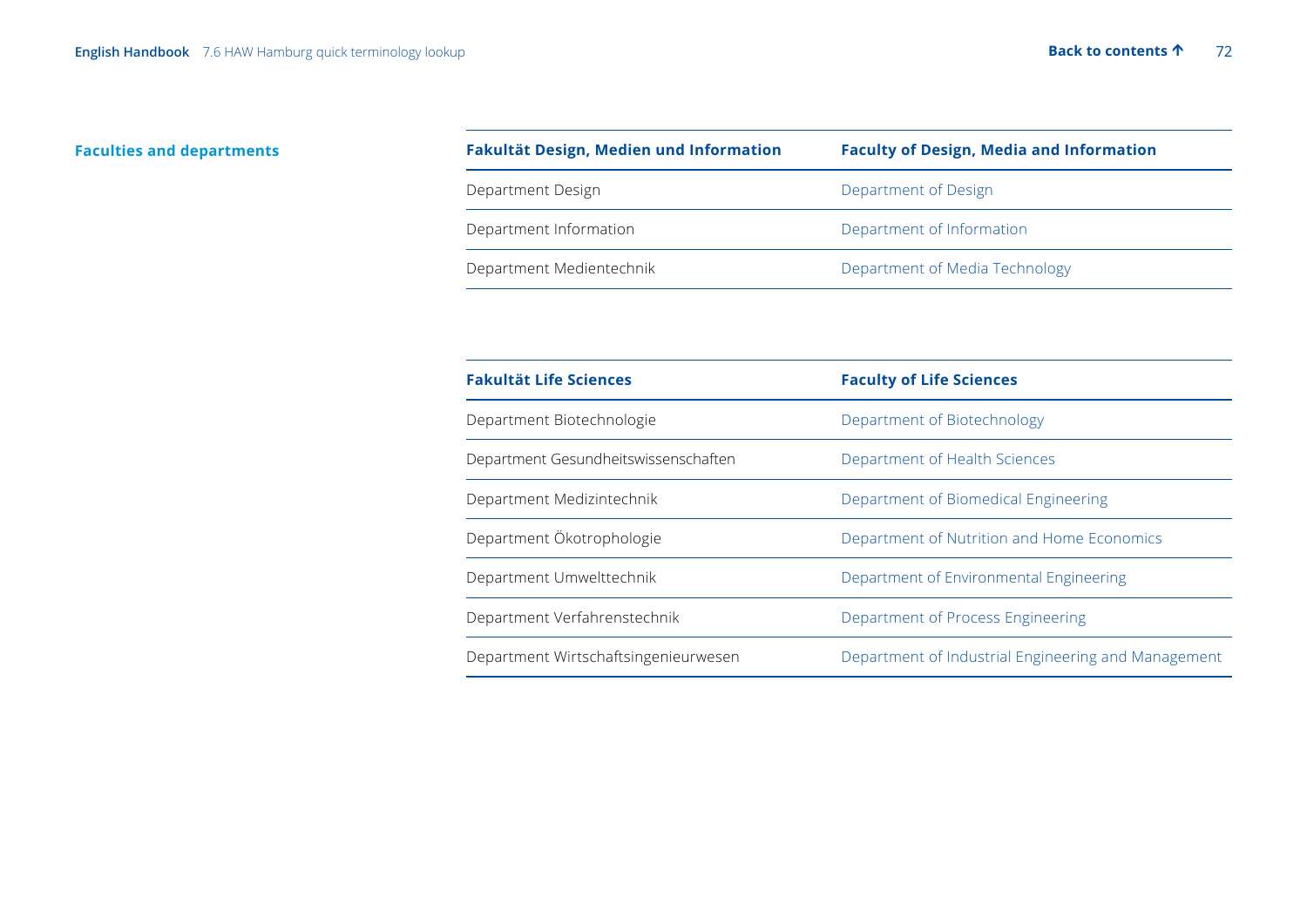| <b>Fakultät Technik und Informatik</b>      | <b>Faculty of Engineering and Computer Science</b>                       |
|---------------------------------------------|--------------------------------------------------------------------------|
| Department Fahrzeugtechnik und Flugzeugbau  | Department of Automotive and Aeronautical Engineering                    |
| Department Informatik                       | Department of Computer Science                                           |
| Department Informations- und Elektrotechnik | Department of Information and Electrical Engineering                     |
| Department Maschinenbau und Produktion      | Department of Mechanical Engineering and<br><b>Production Management</b> |

| Fakultät Wirtschaft und Soziales | <b>Faculty of Business and Social Sciences</b> |
|----------------------------------|------------------------------------------------|
| Department Pflege und Management | Department of Nursing and Management           |
| Department Public Management     | Department of Public Management                |
| Department Soziale Arbeit        | Department of Social Work                      |
| Department Wirtschaft            | Department of Business                         |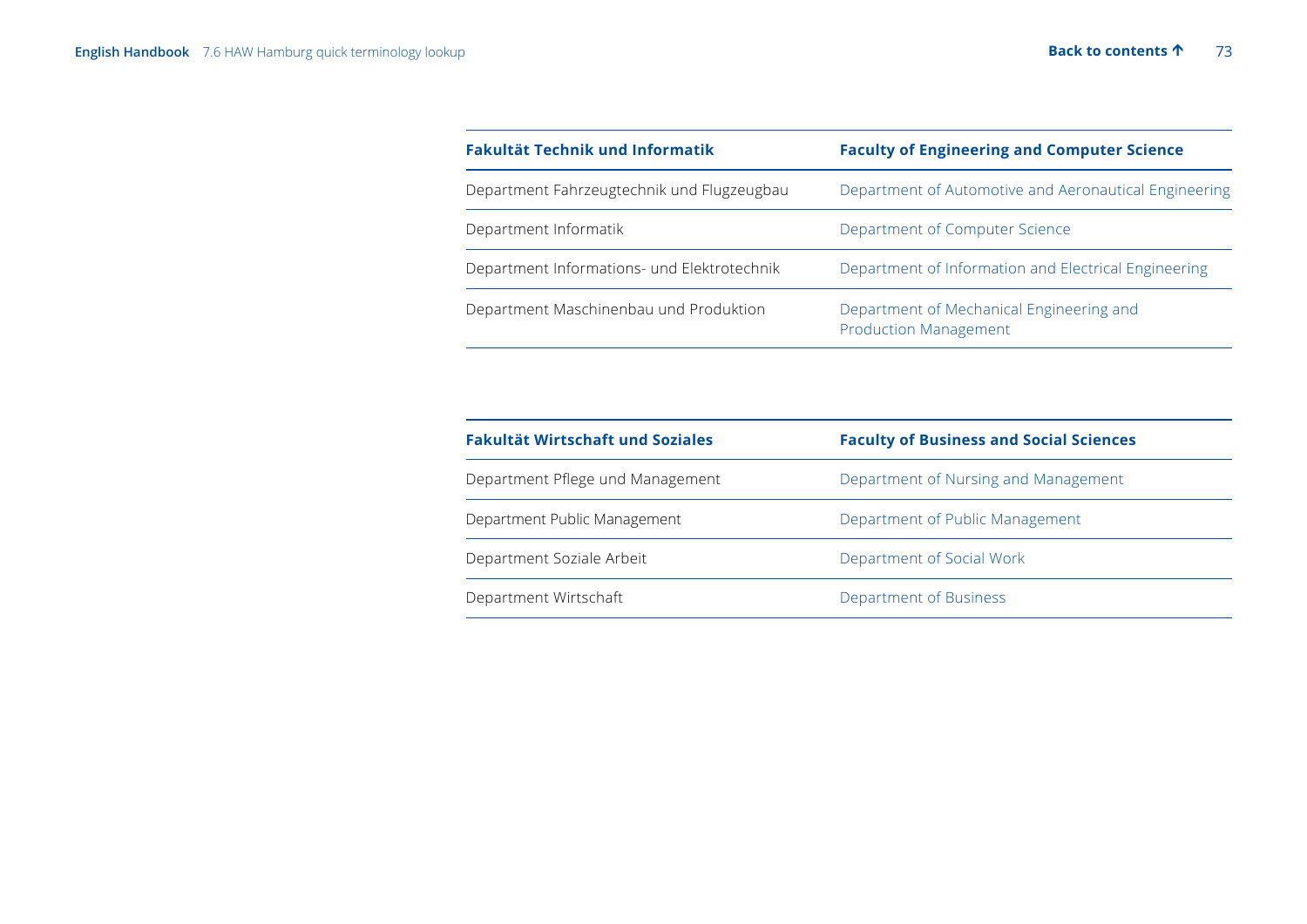# **Hochschulorganisation und Forschung / University structures; research**

| German                                      | <b>English</b>                                         |
|---------------------------------------------|--------------------------------------------------------|
| Präsidium                                   | <b>Executive Board</b>                                 |
| Studium und Lehre (vizepräsidiale Funktion) | <b>Academics and Teaching</b>                          |
| Internationales (Funktion)                  | <b>International Affairs</b>                           |
| Hochschulrat                                | University Advisory Board                              |
| Hochschulsenat                              | <b>University Senate</b>                               |
| Hochschulgremien                            | University governing bodies; key university committees |
| Hochschulanzeiger                           | HAW Hamburg official gazette                           |
| Stabsstelle Forschung und Transfer          | Research and Knowledge Transfer team                   |
| Lehrstuhl; Professur                        | chair (z. B. in electrical engineering)                |
| Berufung (auf einen Lehrstuhl)              | appointment (to a chair)                               |
| Mittelbau                                   | non-professorial academic staff                        |
| Wissenschaft                                | academia; science and research                         |
| wissenschaftliche/r Mitarbeiter/in          | researcher                                             |
| wissenschaftlicher Nachwuchs                | early career researchers / early career academics      |
| (Forschungs)förderung                       | research funding; research grant                       |
| Drittmittel                                 | third-party (research) funding                         |
| Promotion                                   | doctorate; doctoral studies (nicht PhD)                |
| Studium                                     | degree (course) (meist nicht studies)                  |
| Promotionsbetreuer (Doktorvater/mutter)     | supervisor                                             |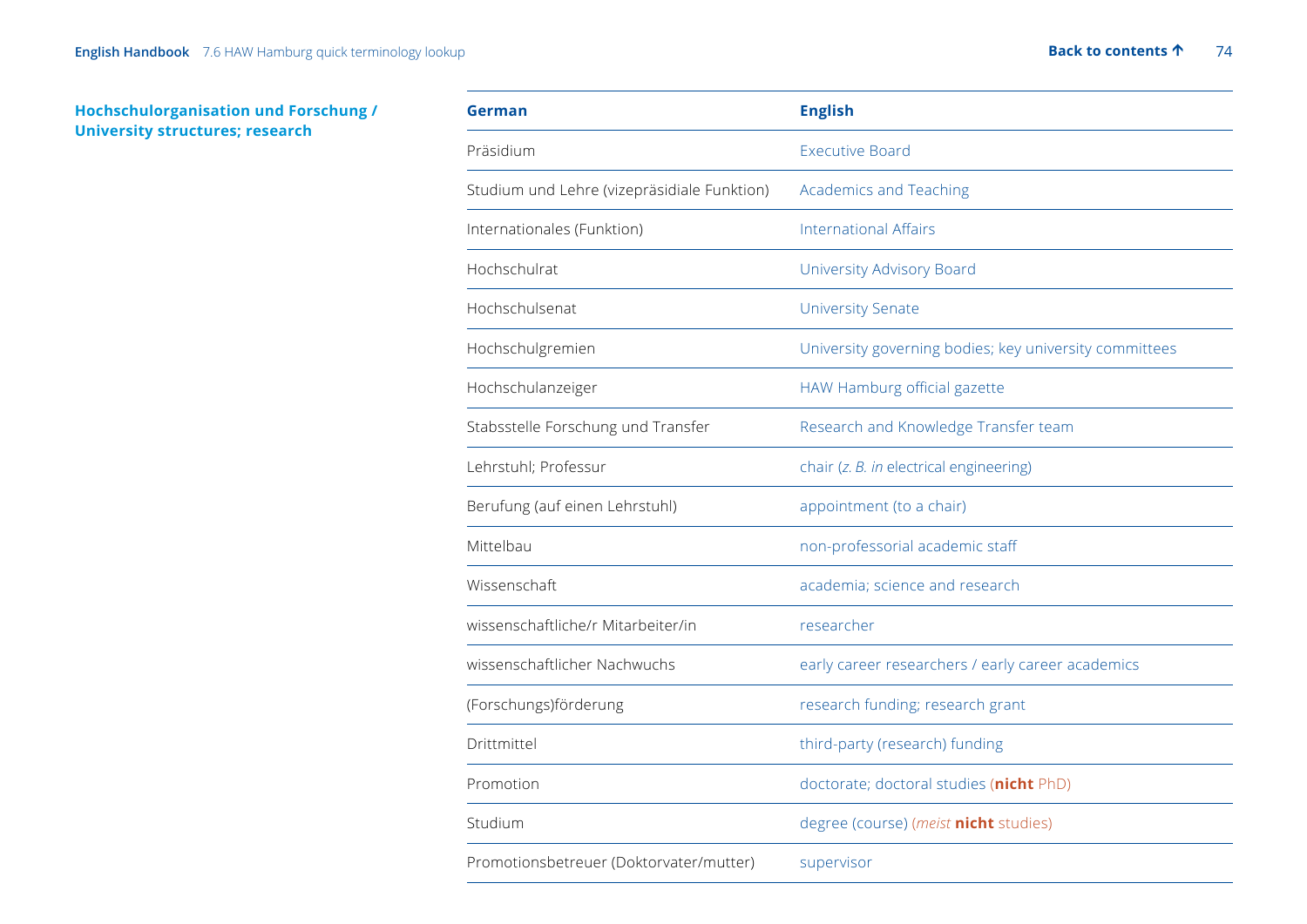# **Studium und Lehre / Academic matters**

| <b>German</b>                 | <b>English</b>                                                                                                             |
|-------------------------------|----------------------------------------------------------------------------------------------------------------------------|
| Studierendenzentrum           | <b>Student Center</b>                                                                                                      |
| Zentrale Studienberatung      | <b>Student Counselling Office</b>                                                                                          |
| Chipkarte                     | (Student) ID Card                                                                                                          |
| Studierendensekretariat       | Student Admissions and Registration Office                                                                                 |
| Immatrikulation               | enrolment; registration                                                                                                    |
| Immatrikulationsbescheinigung | proof of enrolment                                                                                                         |
| Leistungskonto                | course and grade overview                                                                                                  |
| OE                            | OE Week; orientation; induction                                                                                            |
| Zentrum für Karriereplanung   | <b>Career Service</b>                                                                                                      |
| Studien- und Prüfungsordnung  | Course and Examination Regulations                                                                                         |
| Zusatzfach                    | additional subject; supplementary subject                                                                                  |
| Studiengang                   | degree course                                                                                                              |
| dualer Studiengang            | cooperative degree programme                                                                                               |
| Pflichtmodul                  | required module                                                                                                            |
| Wahlpflichtmodul              | required elective module                                                                                                   |
| Wahlmodul                     | elective module                                                                                                            |
| Regelstudienzeit              | standard duration of course; weitere Möglichkeiten: standard course<br>completion period / target course completion period |
| [offene] Sprechzeiten         | drop-in hours                                                                                                              |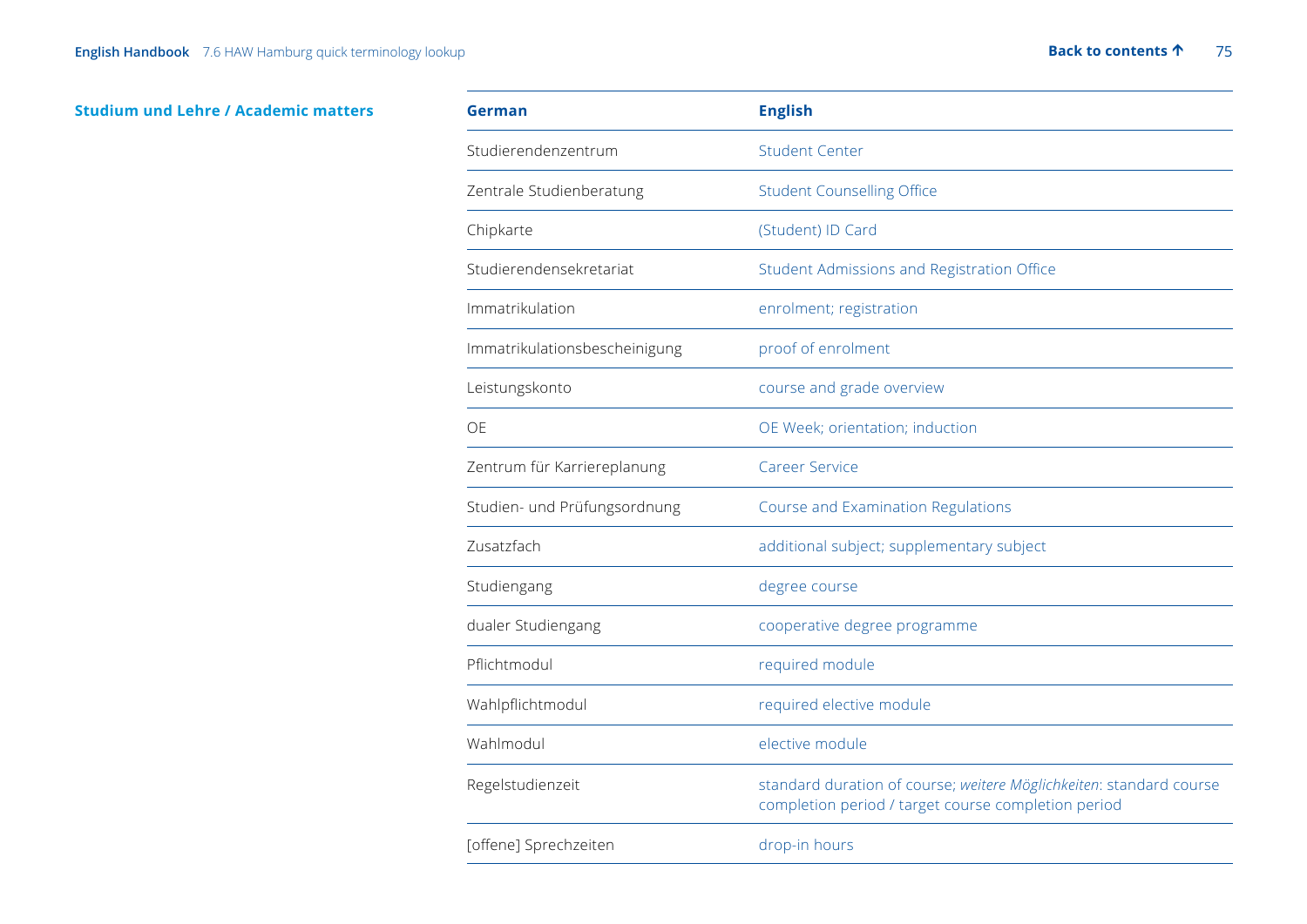# **English Handbook** 7.6 HAW Hamburg quick terminology lookup **[Back to contents](#page-2-0) 1** 76

| German                                                               | <b>English</b>                                                                   |
|----------------------------------------------------------------------|----------------------------------------------------------------------------------|
| Studienfachberatung                                                  | (Person) academic advisor; (Beratung) subject-specific (academic) advice         |
| Studienschwerpunkt                                                   | focal area; specialism                                                           |
| wissenschaftliches Arbeiten (Lehrveranstaltung)                      | good academic / scientific practice; study skills                                |
| Grundlagen                                                           | fundamental principles in / key principles of                                    |
| Grundlagenstudium                                                    | foundational studies                                                             |
| seminaristischer Unterricht                                          | seminar-style class / seminar-style teaching                                     |
| Praktikum (Laborpraktikum)                                           | practical;  lab; (lab practical); lab work                                       |
| Praktikum (Berufspraxis)                                             | internship; industrial placement; practical or professional experience           |
| Propädeutikum                                                        | preparatory studies / preparatory course                                         |
| Praktikum (soziale Fächer)                                           | placement                                                                        |
| Prüfungsleistung                                                     | leave in German; explain as examination or formal assessment (see note on p. 93) |
| Studienleistung                                                      | leave in German (see note on p. 93)                                              |
| Nachteilsausgleich (bei Behinderung / Erkrankung); Härtefall(antrag) | special circumstances                                                            |
| semesterbegleitender Leistungsnachweis                               | additional course task                                                           |
| Beurlaubung (als Studierende/r)                                      | leave                                                                            |
| Durchschnitt(snote)                                                  | grade average                                                                    |
| Prüfungszeugnis                                                      | Certificate of Examinations                                                      |
| (Abschluss)urkunde                                                   | degree certificate                                                               |
| Abschlussnote                                                        | overall final grade                                                              |
| Exmatrikulation                                                      | deregistration                                                                   |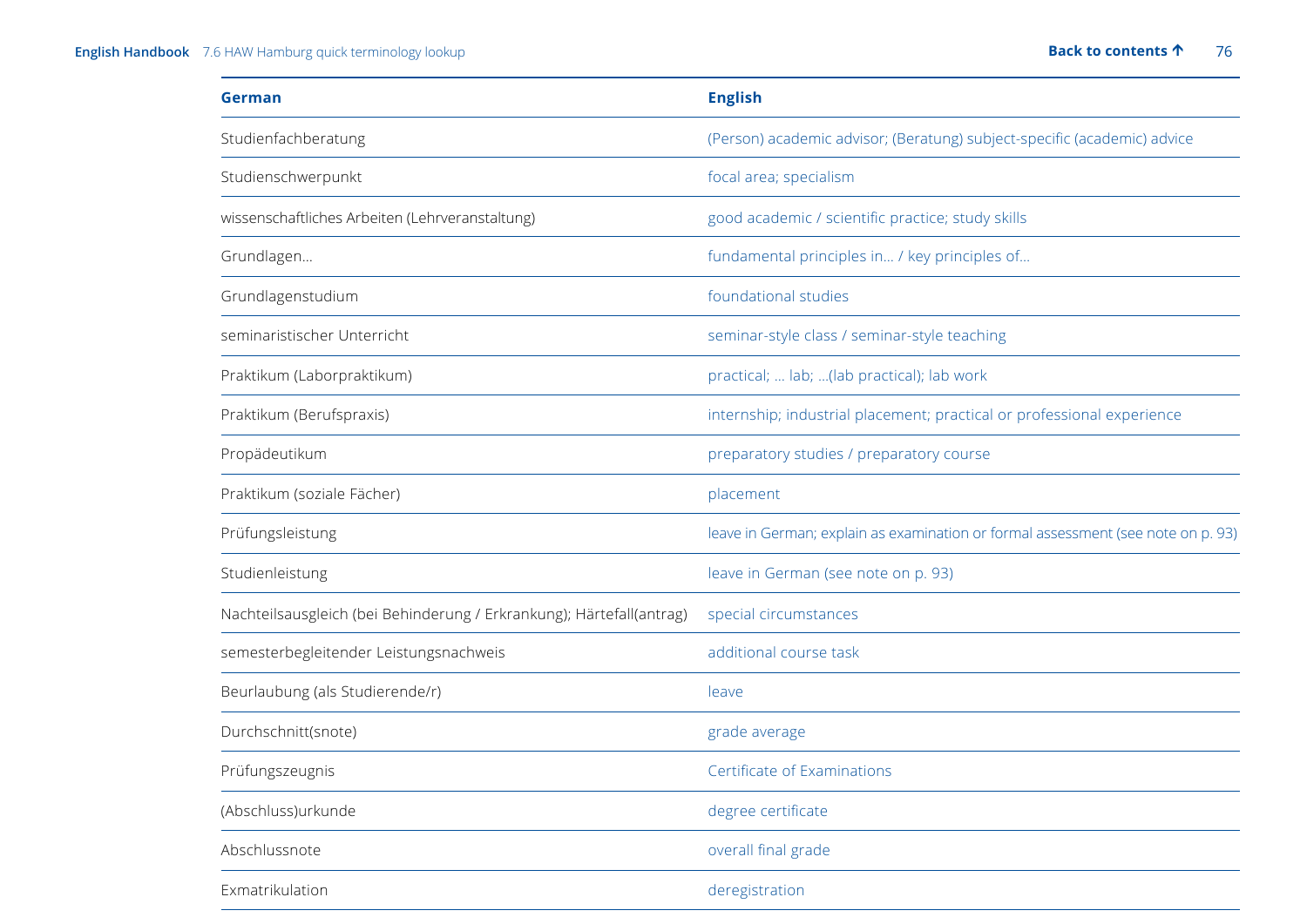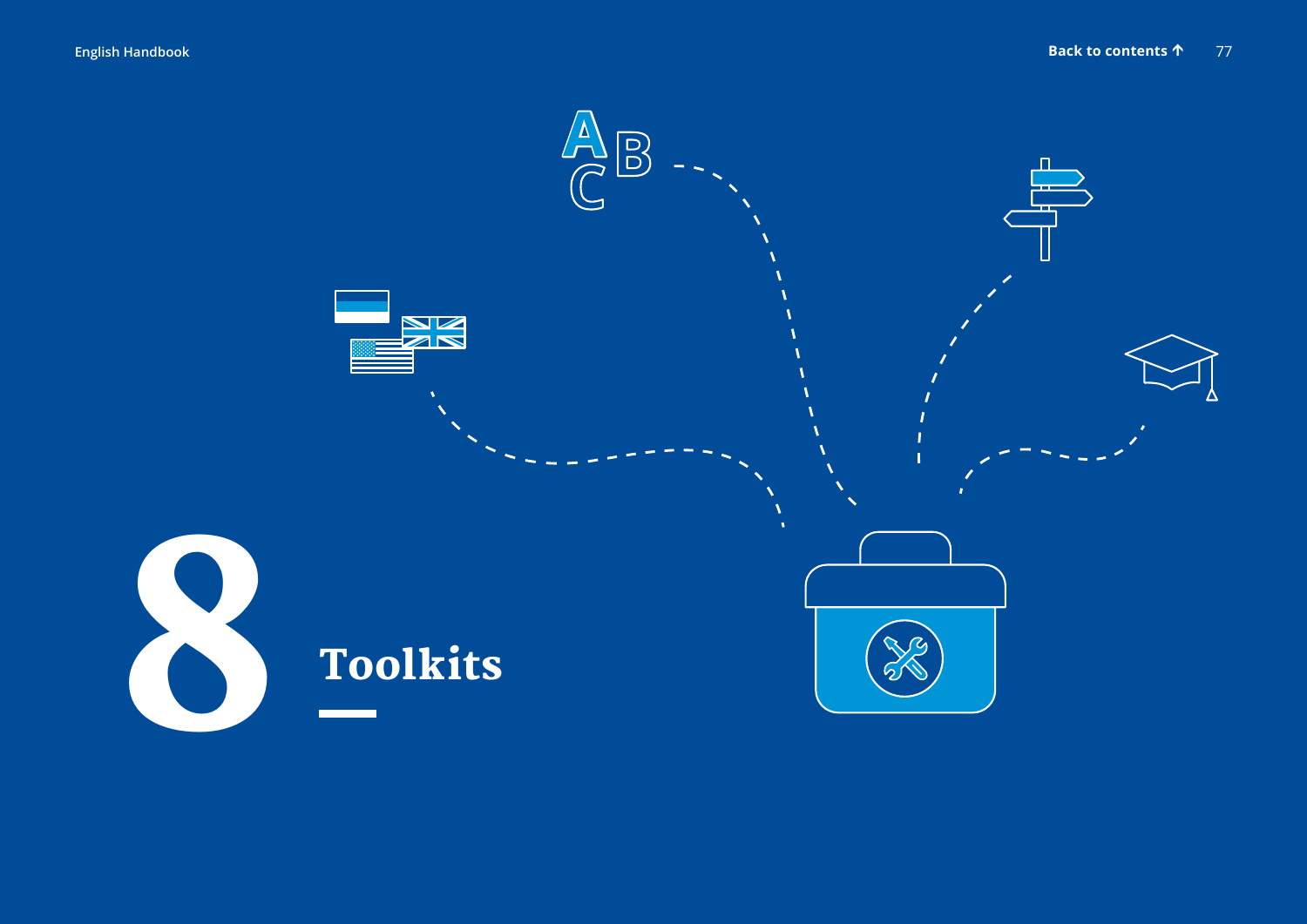# 8.1 Terminology toolkits for central functions and all HAW Hamburg faculties

# Hinweis zur Verwendung für Hochschulangehörige

Das Toolkit soll als Hilfestellung bei der Findung englischsprachiger Formulierungen zu Fakultätszwecken dienen. Es schreibt keine Termini oder Formulierungen als verbindlich vor, obwohl es auch Formulierungen enthält, die hochschulweit bzw. fakultätsübergreifend verwendet werden können bzw. sollen.

In diesem Sinne finden Sie unter vielen Begriffen mehrere Vorschläge. Für spezialisierte Fachtermini verbleibt die Zuständigkeit bei der jeweiligen Fakultät. Optionen für allgemeinere Fachbegriffe finden Sie in diesem Toolkit. Die letzte Entscheidung sollen Fachspezialist\*innen treffen.

# **Hinweis**

- Die Begriffe sind thematisch und nicht alphabetisch geordnet.
- Die hellblauen Überschriften innerhalb der Toolkits bezeichnen die jeweiligen thematischen Bereiche.
- Modulnamen sind in **Grün** unterlegt.

# **A Terminology toolkit: Zentral**

# **Studienstart und Leistungen Starting out; courses, exams, etc.**

**Hochschule (***allgemein / generisch***)** higher education institution (HEI) institution

# **Bewerbung und Zulassung Applications and admissions**

#### **Vorpraxis**

pre-course practical experience (*allgemein – ggf. spezifischere Formulierungen für spezifische Studiengänge; s. Fakultätstoolkits*) pre-course experience

**Ausländerbehörde nicht** *mit* foreigners authority *übersetzen*

#### **Umschreibungen:**

office for residents of non-German nationality; immigration and residency office (*deutschen Begriff in Klammern dahinter setzen*)

# **NC**

*definieren, wie folgt:* Places on this course are limited by a minimum grade which acts as a cut-off to entry and

changes from intake to intake (… from semester to semester)

minimum grade for entry (in this semester)

**Aufnahme** successful application

# **Ablehnung**

unsuccessful application (**rejection** *vermeiden!*)

 We regret to inform you that your application has been unsuccessful.

ablehnen (*als Hochschule*)

→ decline to admit (*a student*)

ablehnen (*als Bewerber/in*) → decline (*the offer of a place*)

### **Bewerbungsunterlagen**

supporting documents (*ggf.*) supporting documentation application documents

# **Sprachkenntnisse**

language proficiency  $\leftrightarrow$  proof of language proficiency: Sprachnachweis)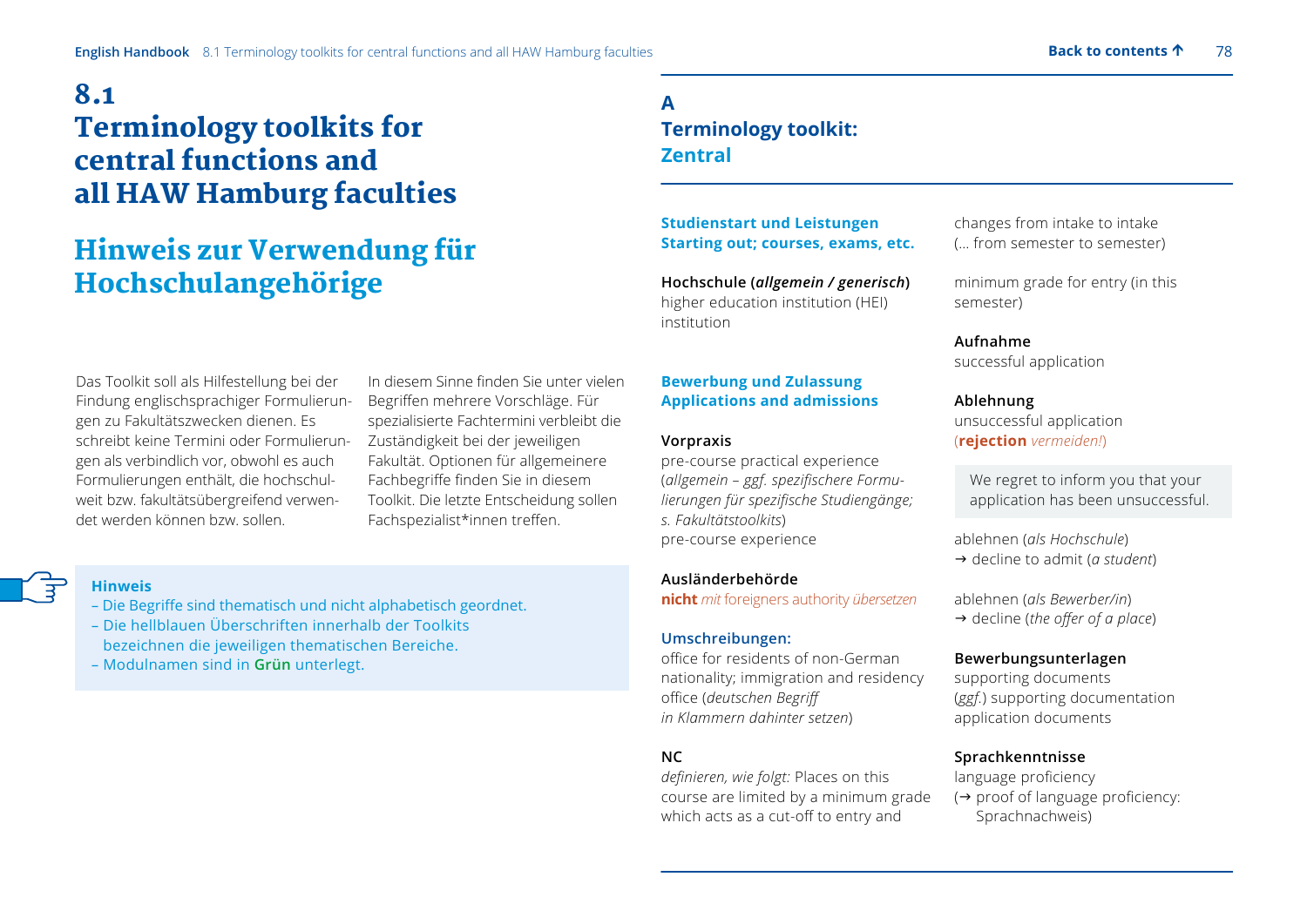#### **A Terminology toolkit: Zentral**

language competency (*Kompetenzstufen nach dem Gemeinsamen Europäischen Referenzrahmen für Sprachen*)

knowledge of [*Sprache spezifizieren*]

→ Your knowledge of English should be at a level equivalent to B2 in the Common European Framework of Reference for Languages.

# **nicht:** *(z. B.)* English knowledge

#### **Integration (Kontext internationale Studierende)**

*Integrationsleistungen* = how the student has prepared to (embark on a course of) study at HAW Hamburg

*Beschreiben Sie Ihre Integrationsleistungen* What have you done to get ready for studying with us?

# **Hochschulzugangsberechtigung**

higher education entrance qualification (*ggf. nach mindestens einmaliger Verwendung der vollen Form auf* HEEQ *abkürzen*) **nachweisen (Qualifikationen usw.)** demonstrate prove

(*nachgewiesen:* demonstrable

 $\rightarrow$  The student must have at least 6 months' demonstrable experience in this or a similar / equivalent field)

proof = *ebenso* '*Bescheinigung'*

*Bescheinigung über den erfolgreichen Besuch eines Sprachkurses* proof of successful completion of a language course

# (*nicht zählbar;* **nicht** a proof)

# **zuständig**

… in charge relevant assigned to (your case; this area / function / department) The professor in charge of the degree course will run an induction session for new students.

Your placement is subject to approval issued by the relevant Placement Officer.

The peer tutor assigned to international students in this degree course holds a weekly open question-and-answer session.

#### **nicht:** ... Please report any problems to the responsible member of staff.

**Sprechstunde / Sprechzeit**

drop-in hour(s) (*d. h. kein Termin notwendig*) contact hours

We are open to visitors / open to give advice and support at the following times:

**nicht** office hours, *es sei denn, Sie empfangen grundsätzlich während Ihrer 'Bürozeiten' Ratsuchende / Kunden usw.*

# **Wissenschaft, Beruf academia, careers**

**interdisziplinär (und Verwandtes)**

interdisciplinary cross-disciplinary (ways of working)

interconnections between / among subjects

Does your thinking transcend disciplines / traditional disciplinary boundaries?

#### **Querschnitt …**

 $\rightarrow$  intersection(al)

*Biotechnologie ist eine Querschnittstechnologie.* 

→ Biotech(nology) transcends / overarches / spans disciplines.

#### **Teilgebiet**

sub-discipline sub-field

### **Generalist / in**

(good) all-rounder … with a solid general grounding (in the subject)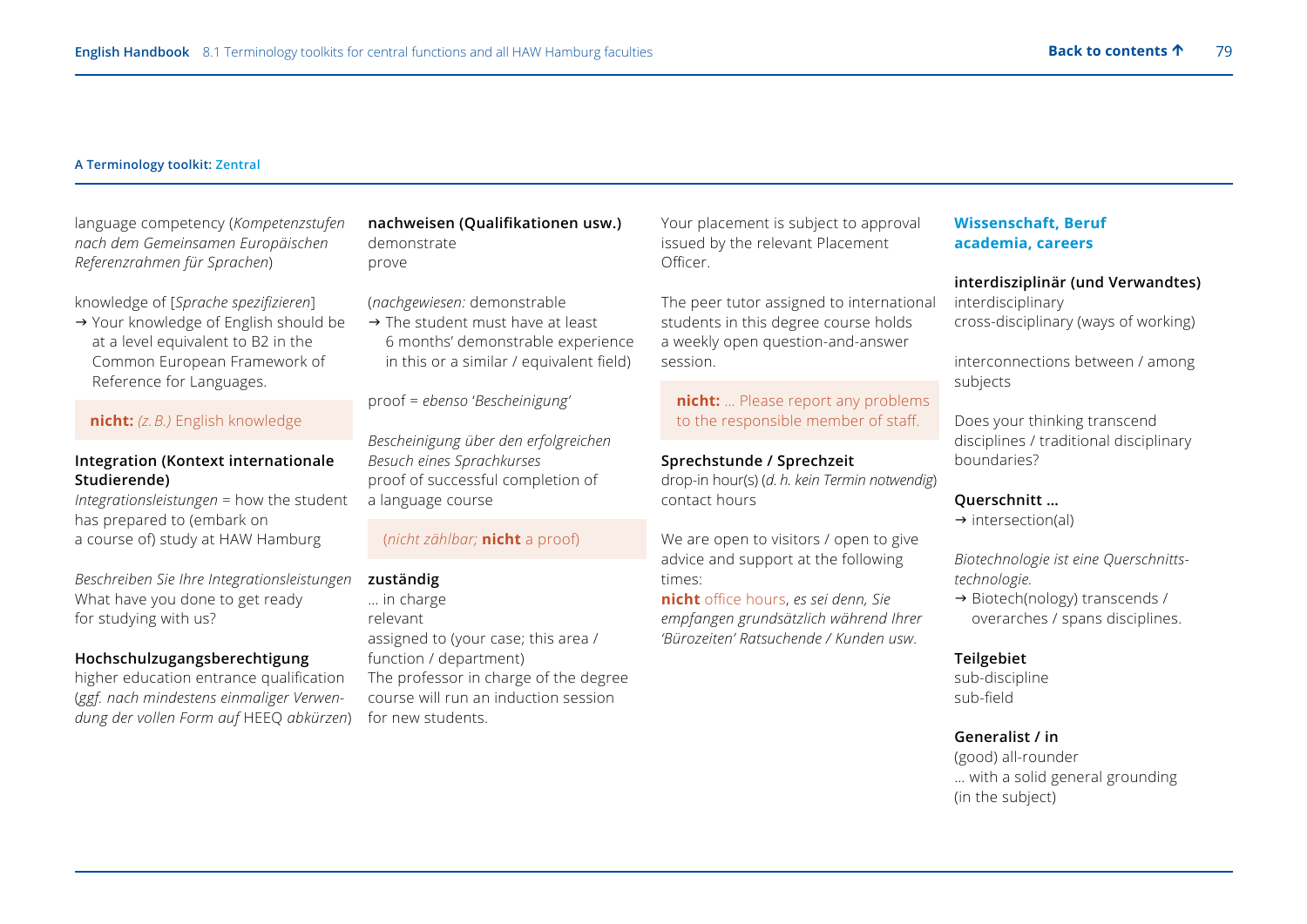#### **A Terminology toolkit: Zentral**

*generalistische Fähigkeiten*

 $\rightarrow$  all-round skills; general skills

#### **breit**

*breit aufgestellt* 

 $\rightarrow$  broad-based

wide range; wide-ranging (*Adjektiv; Bindestrich wichtig*)

#### **praktisch; praxisnah**

(*einer Qualifikation, eines Berufs*) vocational; vocationally-oriented

(*eines Studiengangs usw.*) real-world; centred on practical experience real-world applications; students on this course quickly acquire the opportunity to work in real-world contexts

praxisnahe Fallstudien

 $\rightarrow$  real-world case studies (*der Bindestrich ist wichtig!* Real-world *ist ein Adjektiv*)

case studies like ones you will tackle / encounter in your day-to-day work / career

#### **Betreuer\*in (einer Arbeit usw.)**

supervisor (*auch für 'Doktorvater' / '-mutter'*) mentor (*insb. HAW-extern*)

# **entsprechend** corresponding

associated

 $\rightarrow$  This module will explore signal processing, digital transmission and radio technology and the associated methodologies.

#### **Interesse**

(*an einem Fach, einer Disziplin, usw.*) (keen, strong) interest passion

*Dieses Modul verlangt ein starkes Interesse an integrierten Schaltungen.* To take this module, you should be passionate about integrated circuits.

#### curious

 $\rightarrow$  Students on this degree course need to be curious about the world of information and keen to find out more.

# **Beschreibung hoher Nachfrage nach Absolventen eines Studiengangs** Specialists in XY are highly sought after

on the job market Our graduates are sought-after employees in the XY sector (*Bindestrich* 

Businesses are keen to recruit graduates of XY to a variety of roles / functions Graduates of XY are in demand (in high demand) among employers.

XY experts can (pick and) choose from a diverse range of career fields.

(Pick and choose = *man kann es sich aussuchen; stärker / emphatischer als*  choose *allein.* **Pick** *nicht allein verwenden, es ist recht umgangssprachlich*)

#### **Kompetenzen**

#### skills

*beachten*)

competencies (**nicht** competences) competence (*Singular*)

- *Fähigkeit, etwas Bestimmtes gut zu machen*
- *meist in der Adjektivform* competent *vorzufinden*
- $\rightarrow$  social skills; interpersonal skills

#### **Kenntnisse und Fähigkeiten**

knowledge and skills; expertise and (hands-on) abilities; theoretical and practical competencies know-how (*sparsam verwenden!*)

#### **Selbstverwirklichung**

meeting / fulfilling (one's) potential

# **teamfähig**

team player

 $\rightarrow$  If you are a strong team player, this degree course will suit you.

able to work (well) in teams

#### **Auslandserfahrung**

international (**nicht** foreign) experience

time spent working / studying outside Germany / outside your home country (*je nach Kontext*)

#### **… im Ausland**

abroad (*kann in internationalem Umfeld Missverständnisse hervorrufen – für wen ist ein Land* abroad?)

(*besser, da nationalitätsneutraler*) outside Germany *bzw. je nach Kontext*  outside your home country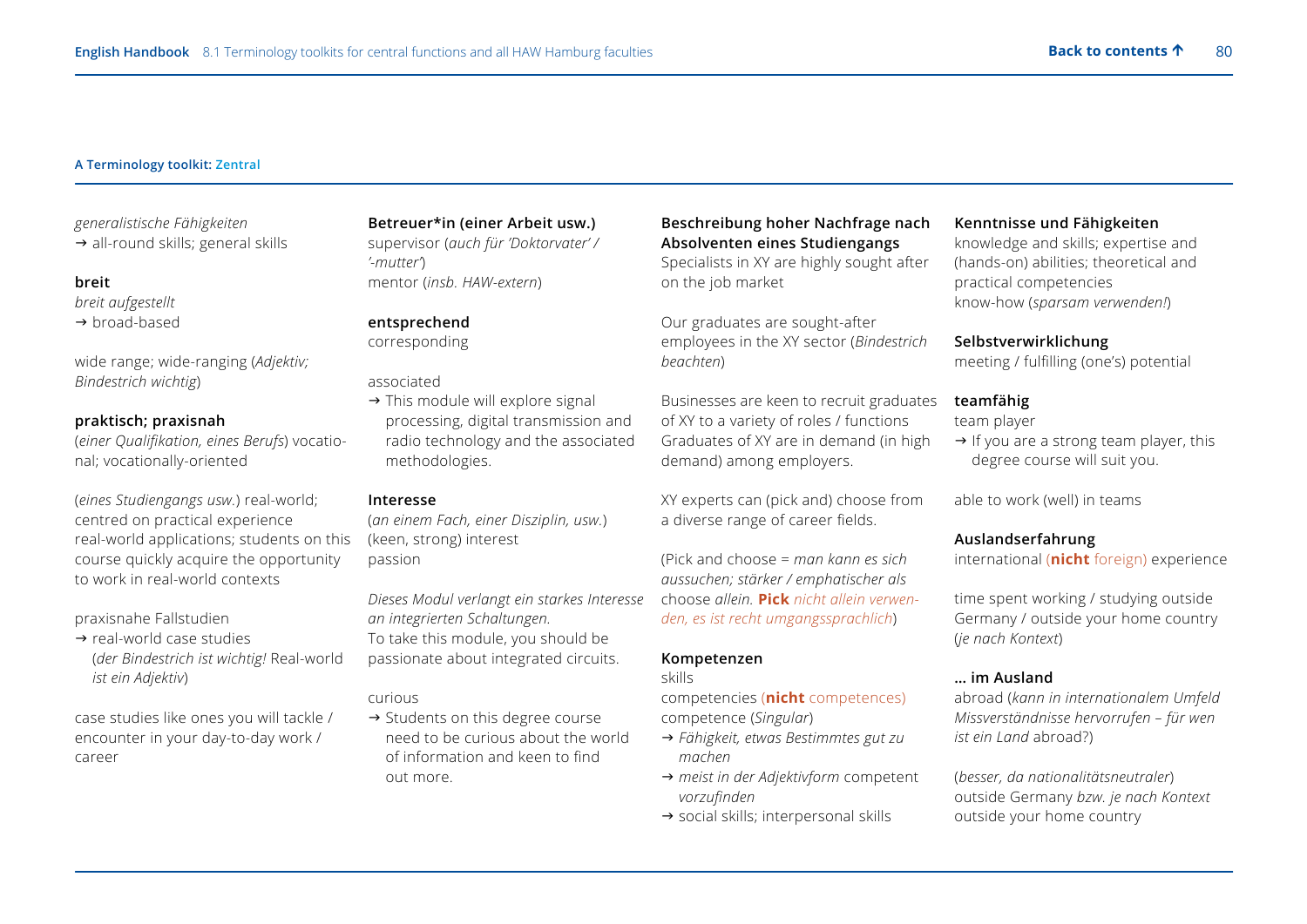# **B B Terminology toolkit: toolkit: Fakultät Design, Medien und Information**

# **anerkennen (Anerkennung) (eine Praktikumsstelle usw.)**

recognise (recognition) (weniger offiziell) approve (approval)

Your choice of placement is subject to approval by the relevant Placement Officer.

#### **umsetzen**

implement (*Änderungen; eine Strategie*) realise (*eine Idee*) put into practice

Your internship will help you put the knowledge you have acquired in your course so far into practice.

# **Studienstart und Leistungen Starting out; courses, exams, etc.**

**… Studienjahr** … year of course *auch möglich:* year 2 of course

**Vorstudium** Introductory studies

# **Propädeutik(um)**

Core principles of academic work [*in [Fach]*]

Propädeutische LVA: Readiness for Academic Study (RAS) course (*Vorschlag: neuer Terminus, wird noch nicht verwendet*)

# **Handlungskompetenzen**

Competencies (skills) for successful studies and beyond (**nicht** competences) Self-organisation and study skills

# **künstlerische Eignungsprüfung**

test of artistic aptitude (*besondere Begabung ebenfalls als* aptitude *formulieren; bei emphatischerer Formulierung* outstanding aptitude)

# **Künstlerisches / wissenschaftliches Arbeiten** Good academic and artistic practice

**Grundlagen …**  *Verschiedene Varianten sind möglich, ja nach gewünschter Betonung:* 

Fundamental principles of … Fundamental principles in … Foundations in … Key principles of … / in … Introduction to … *(dies aber meist im Zusammenhang mit 'Einführung'*)

- …: Grundlagen
- …: foundational course

…: Vertiefung …: advanced course

# **grounding**

This course will provide students with a grounding in the principles of illustration.

# **Exkursion**

Extramural course / activity (*Auswärtige Lehrveranstaltung*) Extramural activity Excursion (*meist mehrtägige Fahrt mit Übernachtungen*)

# **Schwerpunkt**

focal area

# **Übung**

practical exercises …: practical exercises … (with practical exercises) (formal name for course type) exercise

# **Praktikum / Labor**

lab work Labor: … lab

(Computer lab; Labor Mode  $\rightarrow$  Fashion lab)

 *tendenziell: 'praktischere' Fächer / Module, wo etwas ausprobiert wird und eine kreative Atmosphäre herrscht. Keine Klammern*.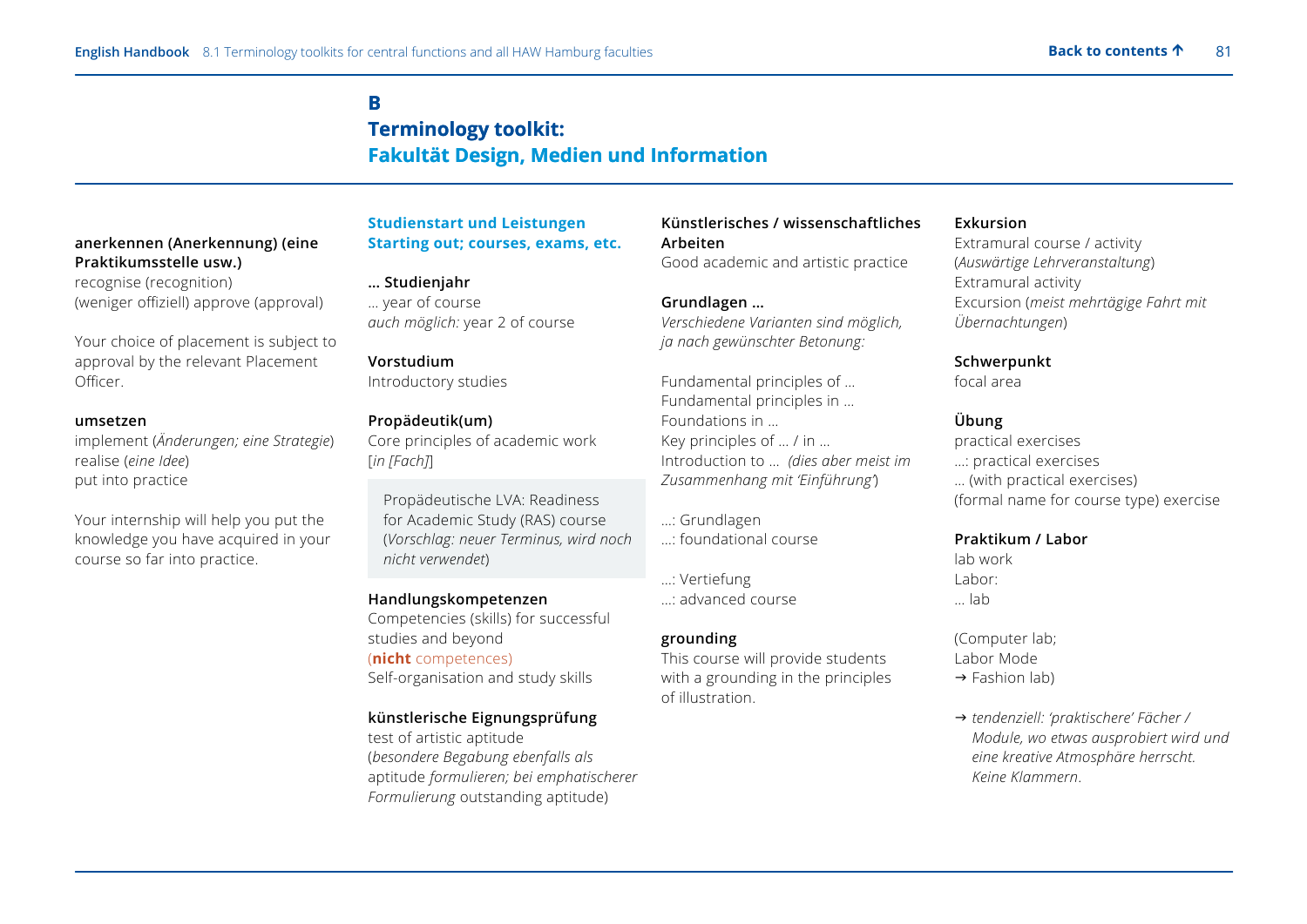#### **B Terminology toolkit: Fakultät Design, Medien und Information**

xxxx (lab practical) (mit Klammern)

 *tendenziell theoretischere Fächer / Module* 

Information technology 3 and electronics (lab practical)

Advanced studies in networks (lab practical)

#### **Hausarbeit**

written paper (*alternativ – kontextabhängig*) Independent project

#### **Vertiefung**

Advanced studies in … Advanced study module

#### **Bekleidungstechnik Vertiefung**

→ Advanced garment / textile engineering

### **Vertiefung Netzwerke**

 $\rightarrow$  Advanced studies in networks

#### **Digital Newsroom: Vertiefung**

→ Digital newsroom: advanced course

# **Berufspraxis**

practical or professional experience

(*spezifischer fachbezogen*) professional experience (Mindestens einjährige Berufspraxis

 $\rightarrow$  At least one year's professional experience)

Einführung in die Berufspraxis Introduction to the professional world (professional practice *eher Fächer wie Medizin, Pflege, Recht*)

*nach ähnlichem Prinzip*:

Beruf und Praxis  $\rightarrow$  The world of work

#### **Praxis Dramaturgie**

Dramaturgy in action

#### **Praxis und Organisation**

Skills for professional activity Skills for the professional world

#### **Praxismodul**

Practical module

**Praxissemester** One-semester internship

**Umsetzung (in die Praxis)** realisation / realising … implementation / implementing …

(**Vorsicht:** *Substantiv im Deutschen nicht immer = Substantiv im Englischen:*)

Erstellung einer Website und einer Besucherbroschüre …

 $\rightarrow$  Creating a website and a visitors' guide …

#### **Berufsfeldanalyse**

Analysis of professional fields

#### **Unternehmen**

company (*nicht übermäßig verwenden*)

business

 $\rightarrow$  Many businesses are currently looking to recruit specialists in game design.

corporate

 $\rightarrow$  global corporates in the fast fashion sector

# SME

*mittelständisches Unternehmen* 

#### Existenzgründer(ung)

 $\rightarrow$  entrepreneur(ship) (start-up *wird meist nur für IT bzw. Tech-Firmen verwendet*)

#### **Studienberatung**

departmental student advisory (session) mandatory departmental advisory (student has exceeded standard duration of course)

*bei nicht bestandener Prüfung:*  At least one examination (incl. all resits) unsuccessful (**failed** *vermeiden*)

#### **… in Zeiten …**

 … in an / the age … … in times …

Freedom of opinion and information in an age of media convergence

### **Schnittstelle**

interface (*allgemeiner bzw. figurativ*) interface, (point of) intersection interconnection point of transition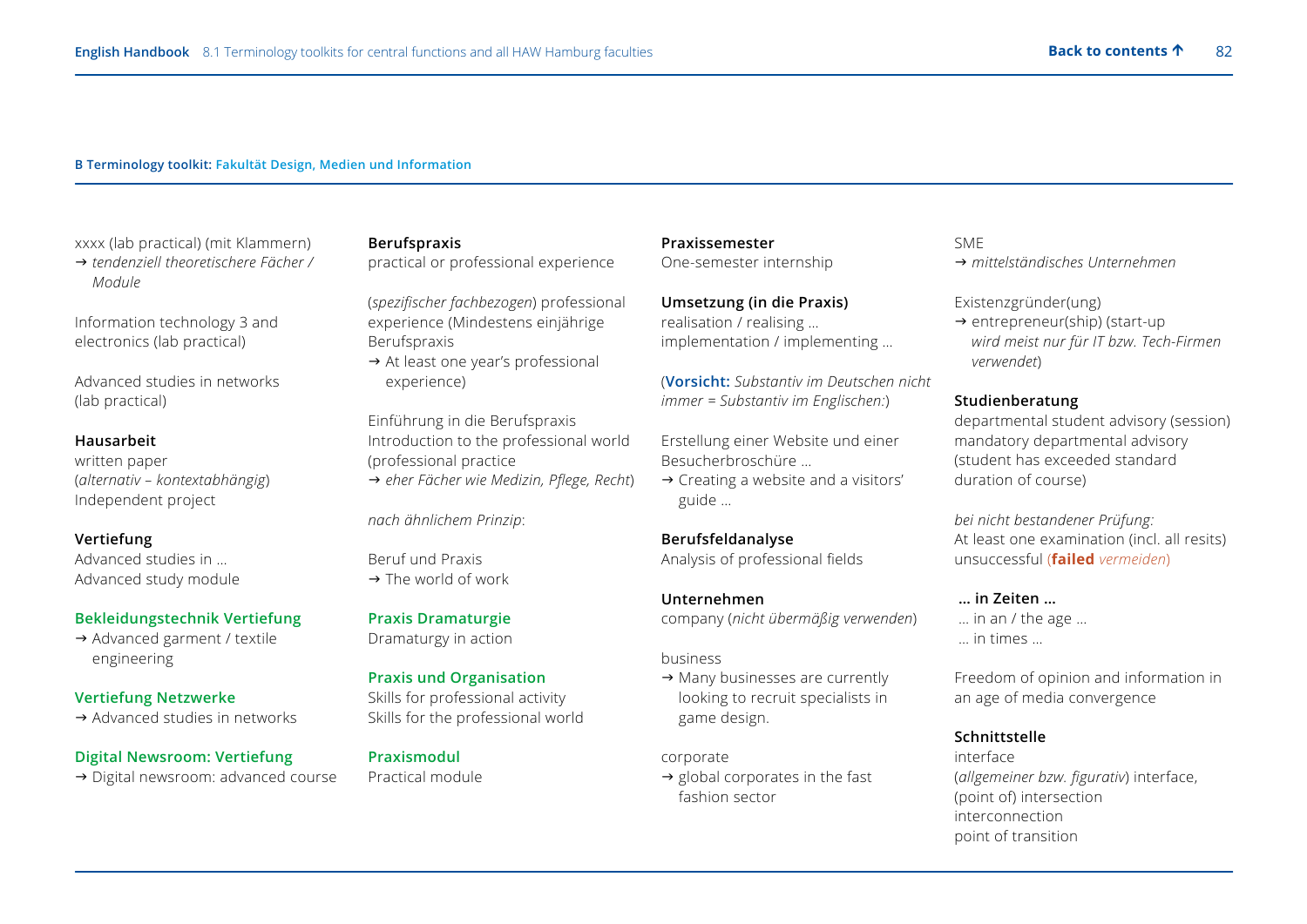#### **B Terminology toolkit: Fakultät Design, Medien und Information**

#### **Auseinandersetzung, auseinandersetzen**

- $\rightarrow$  engage (critically) / (critical) engagement with …
- $\rightarrow$  This course will explore ...

#### **Urheber**

originator

unterschriebene Bestätigung der Urheberschaft der eingereichten Arbeitsproben

 $\rightarrow$  Please confirm in writing / submit a signed declaration that you are the (sole) originator of the examples of your work you have submitted.

#### **zusammengesetzte Wörter**

*zusammengesetzte Wörter werden meist*  **nicht** *zusammen geschrieben, z. B.:* 

Datenjournalismus

 $\rightarrow$  data journalism

Informationssystem

 $\rightarrow$  information system

#### **Nicht wörtlich übersetzen:**

*Auflagendruck im Kontext Journalismus* 

 $\rightarrow$  the demand for sensation (that sells papers) **nicht** edition printing

#### **Design und verwandte Disziplinen**

#### **Informatik**

computer science (*in praktischeren Kontexten*) information technology; IT

#### **Konzept**

*öfter:* design; *ggf.* plan concept (*sehr theoretisch*)

#### Konzeption

 $\rightarrow$  concept creation; design (planning)

#### **Kunst- und Modegeschichte / Modetheorie**

history of art and fashion / theory of fashion

(*bei Komposita Vorsicht* 

 *eine syntaktische Eins-zu-Eins-Übersetzung ist nicht immer möglich*)

# **Kulturphilosophie**

philosophy of culture

**Theoretische Begleitung** (der Thesis) theoretical support *('Begleitung' in diesem Kontext* **nicht**  mit accompany / accompanying / accompaniment wiedergeben*)*

**Dramaturgie** dramaturgy story creation; creating a story

# **Vermittlung (Bildungskontext)** … teaching about …

 $\rightarrow$  library education

# **Lernort Hochschule und Bibliothek**

Universities and libraries as places / spaces of learning (**Achtung:** *Syntax und Pluralisation*)

**… förderung** (Leseförderung) promoting (and supporting) (reading)

# **literacy**

*die Kompetenz, etwas zu lesen (wörtlich bzw. figurativ) und effektiv zu verstehen*

#### media literacy

 *Verständnis der Funktionsweisen und Prinzipien der Medien*

 literacy *ist* **nicht** = literarisches Lernen; *auch* **nicht** = Lesen an sich

#### **Bestand (Bibliothek usw.)**

holdings (**nicht** inventory*, es sei denn, es wird tatsächlich ein Inventar gemeint*)

#### **Jugend (als Buchlesende)**

young adults YA fiction *Jugendbücher (-romane)*

# **… verdrossenheit**

(*meist*) … fatigue

Medienverdrossenheit  $\rightarrow$  media fatigue  $\rightarrow$  scepticism towards / about the media)

**Informationswissenschaften** 

# **und verwandte Disziplinen**

*meist* **nicht** mediation education

# **Bibliothekspädagogik**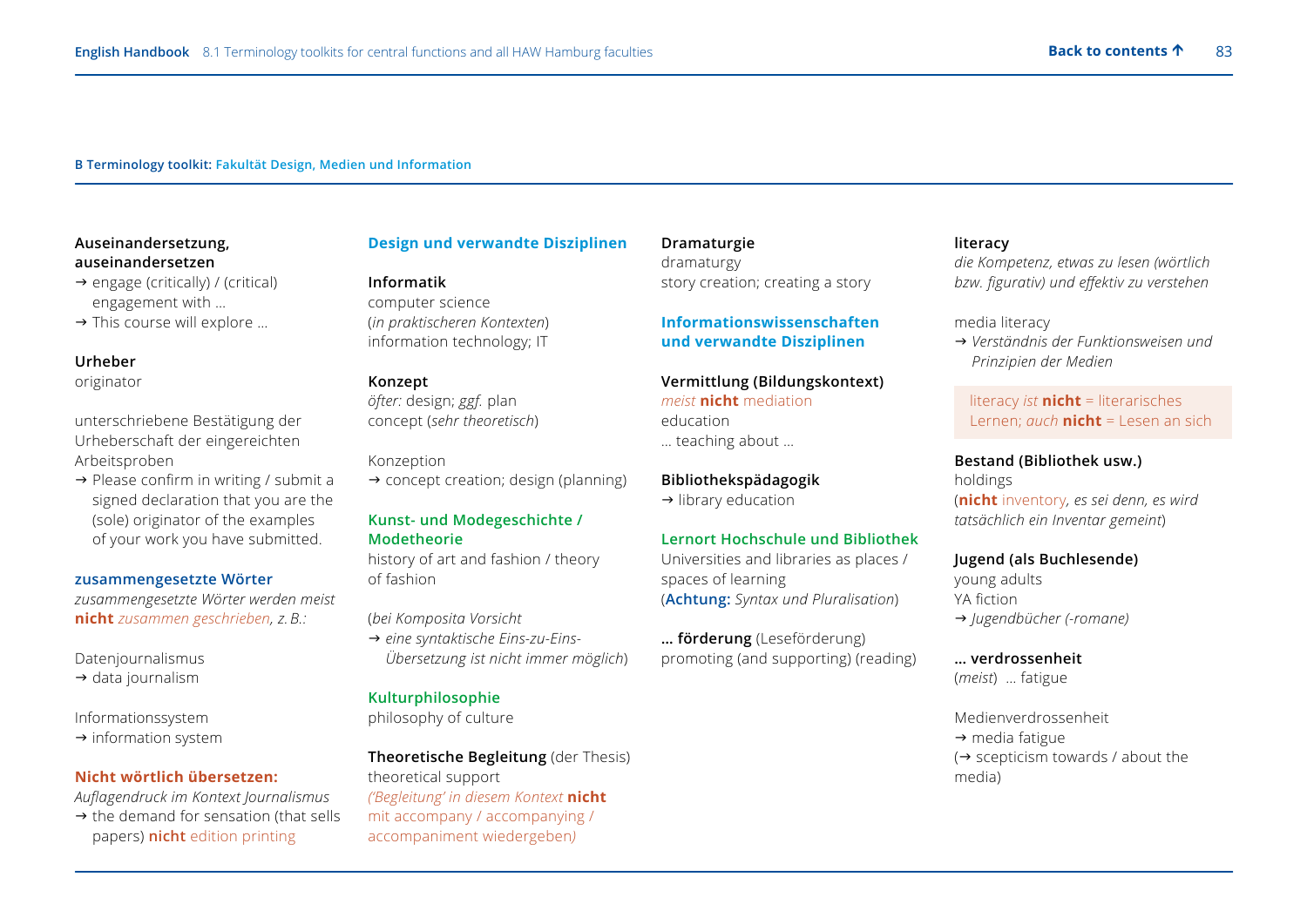# **C Terminology toolkit: Fakultät Life Sciences**

# **Studienstart und Leistungen Starting out; courses, exams, etc.**

#### **Propädeutik(um)**

Core principles of academic work [*in [Fach]*]

- *Propädeutische LVA: Readiness for Academic Study (RAS) course*  (*Vorschlag: neuer Terminus, wird noch nicht verwendet*)
- linking course (*zwischen Bachelor und Master zum Ergänzen der CP – Vorschlag: neuer Terminus, wird noch nicht verwendet*)

# **Anleitung zum ingenieurgemäßen Arbeiten**

Engineering skills and good engineering practice

# **Ingenieurwissenschaftliches Arbeiten**

Good academic practice in engineering science

#### **wissenschaftliches Arbeiten**

*je nach Betonung:*  (*Einhaltung wissenschaftlicher Standards, Ethik usw.*)

scientific methods and good academic practice

# good scientific practice

(*effiziente Bewältigung des Studienpensums, methodisches Arbeiten und Lernen usw.*) study skills studying and working effectively

**Grundlagenstudium** foundational studies

# **Fachstudium**

specialised studies

#### **Vertiefungsstudium**

advanced studies advanced studies in … *s. auch* Vertiefung *unten*

#### **Grundlagen …**

Fundamental principles of … Fundamental principles in … Key principles of … / in … Introduction to … (*dies aber meist im Zusammenhang mit 'Einführung'*)

Underlying principles of … / the principles underlying …

 $\rightarrow$  The sociological and psychological principles underlying hazard control

grounding

Dieses Modul vermittelt Grundlagen in Physik.

 $\rightarrow$  The purpose of this module is to provide (students with) a (thorough) grounding in physics.

# **Exkursion**

Extramural course / activity (*auswärtige Lehrveranstaltung*) Extramural activity (*von Latein* extra mures) Excursion (*meist mehrtägige Fahrt mit Übernachtungen*)

# **(Studien)schwerpunkt**

focal area (*Gefahrenabwehr*) specialism

(*medizinische Kontexte; Pflege)*  speciality *(US-Englisch:* specialty)

# **Technisches Wahlpflichtfach**

Required elective (module): Engineering

# **… technik**

(*meist*) … engineering Regelungstechnik

 $\rightarrow$  Control engineering

#### **Aber:**

Technische Gefahrenabwehr

→ Technical hazard control

# **Übung**

practical exercises (… with practical exercises) (formal name for course type) exercise

# **Praktikum / Labor**

lab work … lab (*z. B.* applied microbiology lab)

 *tendenziell: 'praktischere' Fächer / Module* (applied xxx). *Keine Klammern.* 

#### **Beispiele:**

Applied microbiology lab Biogas engineering lab

xxxx (lab practical) (*mit Klammern*)

 *tendenziell: theoretischere Fächer / Module*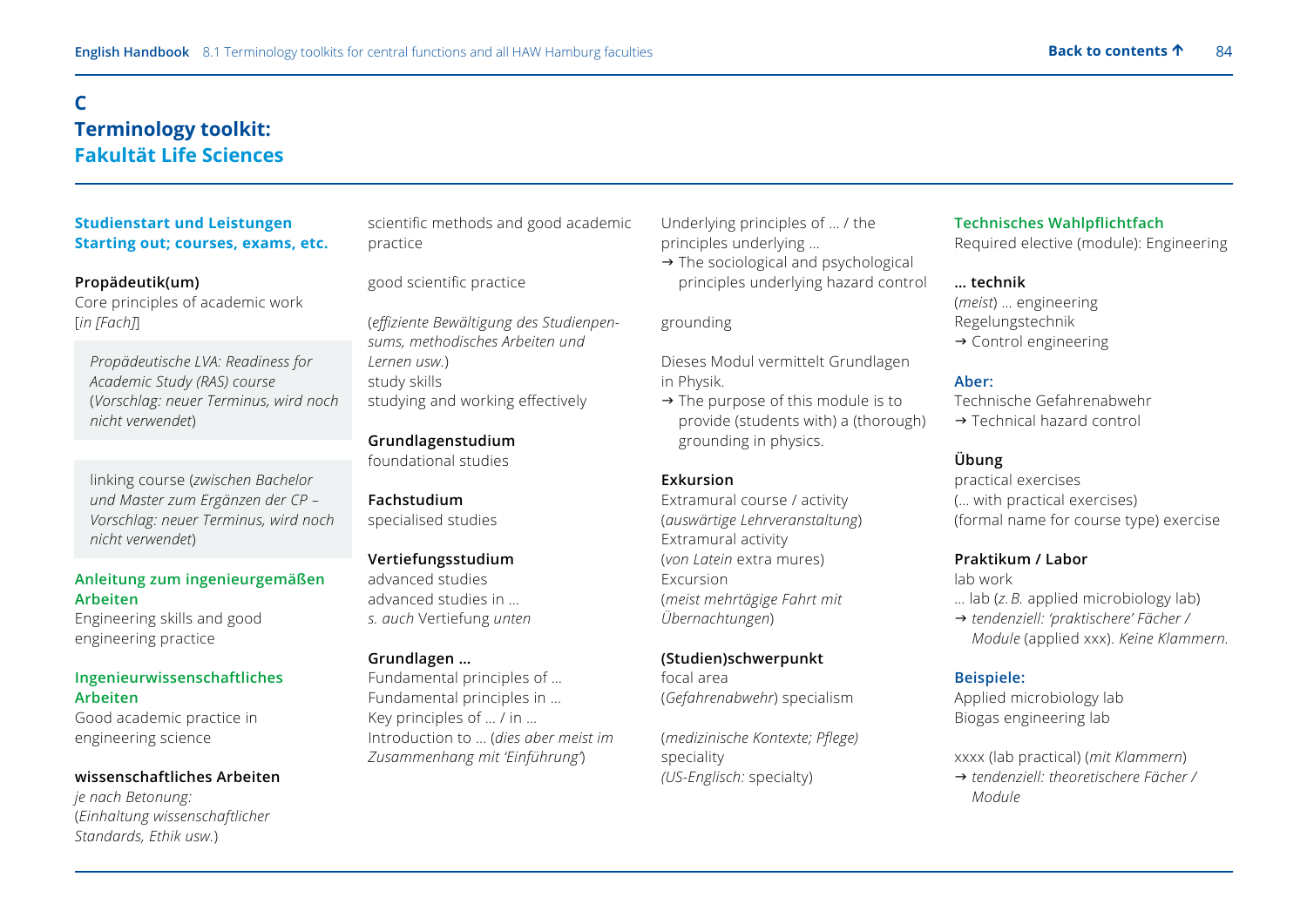#### **C Terminology toolkit: Fakultät Life Sciences**

**Beispiel:**  General and inorganic chemistry (lab practical)

Materials testing (lab practical)

Einführungslabor

 $\rightarrow$  Introduction to lab work

#### **Ausnahme:**

*Führungslehre Praktikum*  $\rightarrow$  Leadership (practical course element) (*ggf.* leadership lab)

#### **Studienarbeit**

seminar paper project (*je nach inhaltlicher Ausrichtung*) extended essay (*s. unten*)

#### **Hausarbeit**

written paper

#### **Vertiefung**

Advanced studies in … Advanced study module Advanced (*+ Fach- / Tätigkeitsname;*  Advanced risk management)

#### **Vorpraxis**

pre-course (practical) experience pre-study internship

# **Praxisphase** industrial placement placement (internship)

**Praxissemester** internship (one-semester internship)

### **Berufspraxis**

practical experience professional experience

#### **Praxistätigkeiten**

industrial experience practical experience

# **Hauptpraktikum**

principal internship

#### **Studienberatung**

departmental student advisory (session) (*Zwangsberatung*) mandatory departmental advisory (student has exceeded standard duration of course)

#### **Studienfachberatung**

subject-related queries / advice (*je nach Kontext*) subject-specific advisory session(s)

*bei nicht bestandener Prüfung:*  At least one examination (incl. all resits) unsuccessful **failed** *bitte vermeiden*

#### **Fachliches**

#### **nachhaltig**

sustainable (*insbes., aber nicht ausschließlich, Umweltkontext*)

solid; robust; established; long-term  $\leftrightarrow$  we are seeking to make established, long-term improvements in living conditions in the region)

#### **… -orientiert**

- … -based (*problem-based learning*) … -centred
- … -oriented (*auch dort, wo im Deutschen* '*nah' verwendet wird: 'systemnahes Programmieren' usw.*)

#### aligned with …

 $\rightarrow$  This Master's degree course is closely aligned with students' later career fields.

#### **bestimmen**

(*erkennen und benennen*) identify; establish *selten* determine

#### **bewältigen**

tackle meet (the challenge of) cope with (*Bewältigungsstrategie*  $\rightarrow$  coping strategy)

# **Überwachung**

monitoring surveillance

# **Ingenieurwissenschaftliche Fächer**

**… technik** (*s. auch oben*) (*meist*) … engineering

*Regelungstechnik* 

 $\rightarrow$  control engineering

#### *Technische Mechanik*

 $\rightarrow$  engineering mechanics

#### **System … (-theorie)**

systems (theory) (*Plural ebenso in* systems engineering)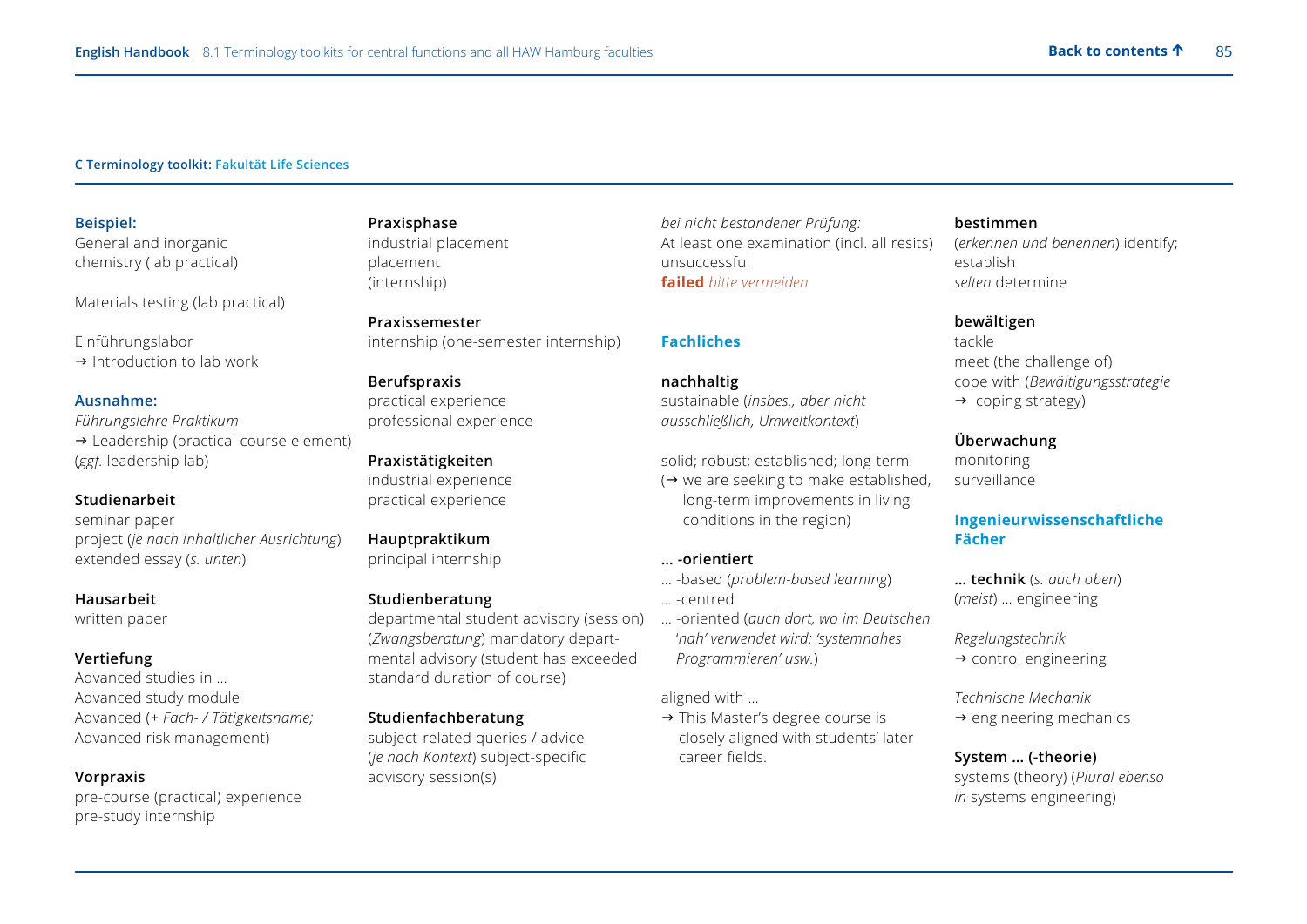#### **C Terminology toolkit: Fakultät Life Sciences**

#### **Umweltverträglichkeitsprüfung**

(environmental) impact assessment (*Bewertung der Umweltverträglichkeit*) (impact assessment *auch in anderen Kontexten, bzgl. Vorfälle, Maßnahmen usw.*)

#### **Umwandlung**

conversion (*Energie usw.*) transformation (*Material*)  $\rightarrow$  transformation processes

#### **Verfahren**

process

 $\leftrightarrow$  process engineering; manufacturing processes)

procedure (*spezifische Abfolge von Schritten / Handlungen*; the procedure for determining / measuring the amount of each component required is as follows: …)

(*Medizintechnik / Gesundheitswissenschaften:* procedure *auch* = (*chirurgischer*) *Eingriff*)

technique (*z. B. Messtechniken*)

# **Gefahrenabwehr**

#### **Gefahr**

(*spezifisch; zählbar*) hazard; risk (allgemein) danger; risk ( *Zustand des Vorhandenseins von Risiken*)

#### **Unfall**

accident incident (*insbes. bei ungeklärter 'Schuldfrage'*)

*Vorfall*  $\rightarrow$  (adverse) event

#### **Einsatz**

operation(s)

mission

→ ggf. mit Vorsicht zu verwenden

deployment (einsetzen *kann ggf. mit*  deploy *ausgedrückt werden*

 $\rightarrow$  The organisation is deploying extra resources in the region hit by the catastrophe)

# *Großeinsatz*

 $\rightarrow$  major incident (declare a major incident); major (rescue, clean-up) operation)

#### **Gesundheitswissenschaften**

#### **Prävention**

preventive (preventative) action health promotion keeping / staying healthy; (making) healthy choices

(**Vorsicht** *mit* prevention; *benötigt strenggenommen ein Objekt, d. h. etwas, das 'verhindert' wird*   $\rightarrow$  diabetes prevention)

# **Pflege**

nursing nursing care (*außerhalb des direkten Kontexts von Krankenpflege*) care

#### **Ernährung (Gesundheitswissenschaften)** nutrition

(*allgemein; theoretisches Feld*)

#### dietetics

(*praktisches Feld, qualifiziert zur Praxis; Berufsbild:* dietitian / dietician)

# diet

(*allgemeiner Kontext*

 $\rightarrow$  We advised the patient to make changes to her diet)

#### Ernährungsverhalten

 $\rightarrow$  nutritional behaviours / dietary behaviours / habits

# **Entbindungspflege / Hebammenkunde**

midwifery (*auch Männer sind im Englischen*  midwives*. Der Begriff bedeutet etymologisch 'mit [der] Frau'. Ggf. wird dies mit* male midwife *spezifiziert*)

#### **… -bedarf …** need

needs (*spezifische Bedürfnisse eines Individuums*)

demand (the demand for elective procedures at this hospital)

*bedarfsgerecht*  → needs-based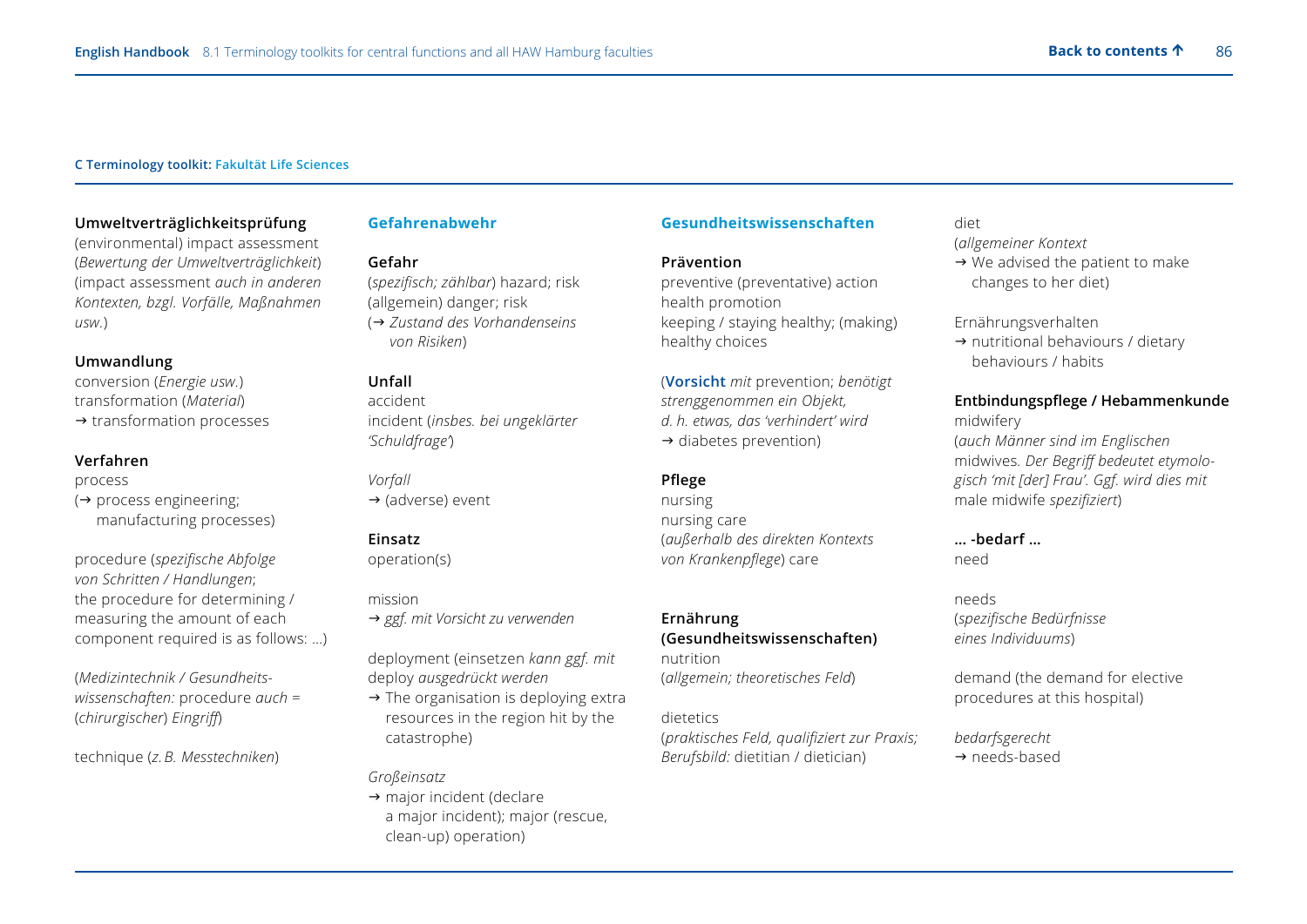# **D Terminology toolkit: Fakultät Technik und Informatik**

# **Maßnahme(n)**

intervention action (*nicht zählbar*)

# *Maßnahmen umsetzen*

→ take action (*Einzelpersonen und Organisationen*)

measures *eher selten* 

# **Therapie**

(*allgemein*) treatment

(*in Bezug auf psychologische bzw. spezielle Therapiearten)*  therapy; management (*durch Behandlung*)

# **Gesundheitsförderung**

health promotion (occupational health promotion; community health promotion)

# **Studienstart und Leistungen Starting out; courses, exams, etc.**

**Studienübersicht** course and grade overview

# **Propädeutik(um)** preparatory course

core principles of academic work [in [subject]]

 (*Vorschlag: neuer Terminus, wird noch nicht verwendet*) Readiness for Academic Study (RAS) course

# **Grundlagen …**

Fundamental principles of … Fundamental principles in … Key principles of … / in …

Introduction to … (*dies aber meist im Zusammenhang mit 'Einführung'*) grounding

Dieses Modul vermittelt Grundlagen in Physik.

 $\rightarrow$  This module provides students with a (thorough) grounding in physics.

# **Kernstudium**

core modules (core study phase; *bei Betonung des einführenden Charakters* initial study phase)

# **Vertiefung(sstudium)**

advanced studies in … advanced study module(s)

# **Exkursion**

Extramural course / activity (*Auswärtige Lehrveranstaltung; ggf. mit regelmäßigen / wiederkehrenden Terminen*) Extramural activity Excursion (*meist mehrtägige Fahrt mit Übernachtungen*) Study visit

# **(Studien)schwerpunkt**

focal area (*in einzelnen / bestimmten Fällen:*  specialism)

# *Schwerpunktsetzung*

 $\rightarrow$  specialisation

*Studierende können in verschiedenen Fächern Schwerpunkte setzen.* Students can specialise in (one or more of) a range of areas.

**Studienrichtung** principal field of study

# **Duale Studiengänge**

# **dual(er Studiengang)**

cooperative (degree) programme **nicht** dual degree

# **praxisintegrierend**

cooperative professional experience and degree programme (… degree and professional experience programme)

# **ausbildungsintegrierend**

cooperative vocational training and degree programme

# **Übung**

practical exercises (… with practical exercises) (formal name for course type) exercise

# **Praktikum / Labor**

… lab (vehicle lab; measurement and control engineering lab)

 *tendenziell: 'praktischere' Fächer / Module*  lab work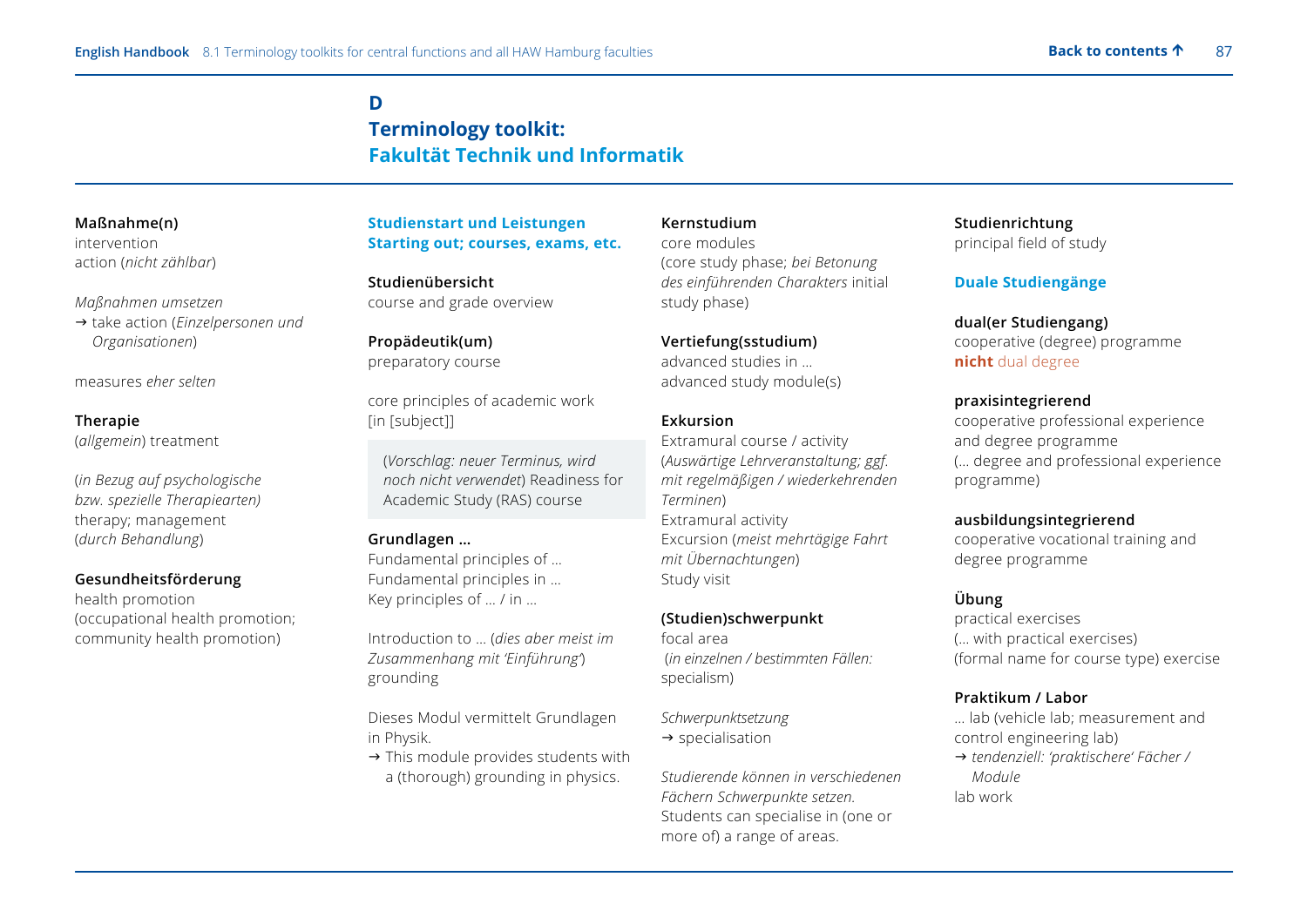#### **D Terminology toolkit: Fakultät Technik und Informatik**

xxxx (lab practical)

 *tendenziell theoretischere Fächer / Module und aus Syntax- oder semantischen Gründen, z. B.* Materials science and chemistry (lab practical)

*Einführungslabor:*  Introduction to lab work

#### **Praxisphase**

industrial internship industrial placement

(*falls ein allgemeinerer Begriff gewünscht wird*) practical phase; internship; practical/professional experience (*hier:* **nicht** practice)

**Studienarbeit** project (student project) (*ggf.*) project and write-up seminar paper extended essay (*eher hauptsächlich theoretisch*)

#### **Vorpraxis**

pre-course experience

(*zur volleren Erklärung ggf.*) pre-course practical experience

### **Praxistätigkeiten** industrial experience (*unspezifischer*) practical experience

**Hauptpraktikum** principal internship

**Studienberatung** departmental student advisory (session)

mandatory departmental advisory (student has exceeded standard duration of course)

#### **Studienfachberatung**

subject-related queries / advice (je nach Kontext) subject-specific advisory session(s)

# **bei nicht bestandener Prüfung:**

at least one examination (incl. all resits) unsuccessful (**failed** *vermeiden*)

#### **Allgemeinere fachliche Begriffe**

**… technik** (*meist*) …engineering

Regelungstechnik  $\rightarrow$  control engineering Technische Mechanik  $\rightarrow$  engineering mechanics

**Informatik** computer science (*theoretische Disziplin*)

information technology (*praxisnah*)

**Rechner** computer (**nicht** PC, *außer als Typspezifizierung*)

#### **Konstruktion**

design construction (*Kontext: Bau; Aufbau*) structure

#### **Regenerative Energien**

renewable energies renewables (*nur bei klarem Kontext verwenden*)

 Governments, conscious of the need to limit CO2 emissions, are currently investing in renewables. (*ggf.*) renewable energy sources

### **wirtschaftlich**

economic (*auf die Wirtschaft bezogen*) economical (*z. B. wirtschaftliche Verwendung von Energie*)

Economic considerations necessitate [*Synonym:* require] a more economical use of energy than we have had to date [*bisher*].

#### **Gesprächsführung in kritischen Situationen**

Communicating (effectively) in critical situations

Facilitating discussion(s) in critical situations (mediation)

### **Betrieb**

operation running (*ein Unternehmen*) organisation; business

#### **Steuerung**

(*im technischen Sinn*) control(s) (*im Business-Kontext*) management

(Produktionsplanung und –steuerung

 $\rightarrow$  production planning and management)

steuern

 $\rightarrow$  handle, manage, direct, control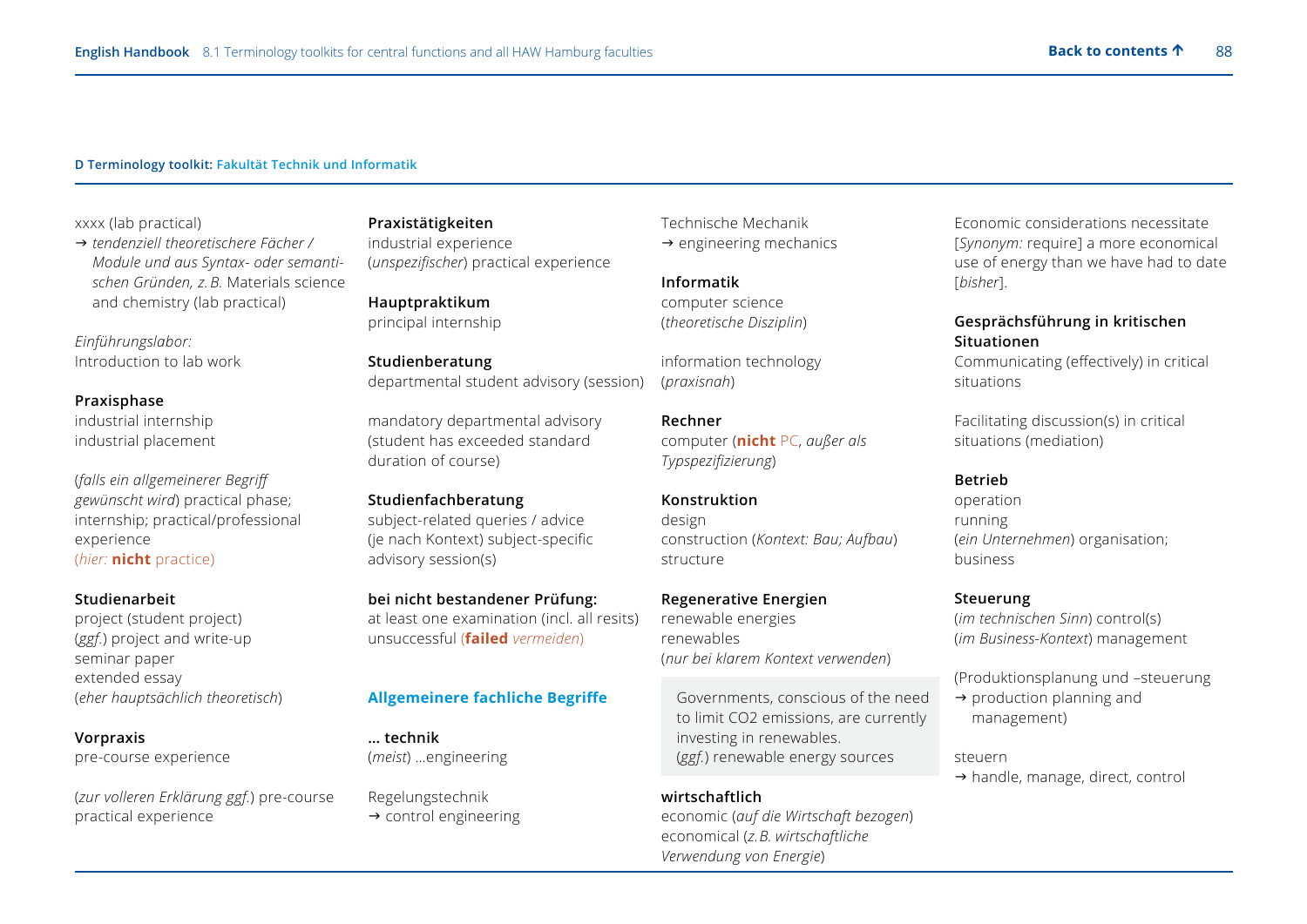#### **D Terminology toolkit: Fakultät Technik und Informatik**

**… nah** oriented (*Bindestrich nicht vergessen*) systemnahes Programmieren  $\rightarrow$  system-oriented programming

(*in manchen Fällen*) -centred (*Bindestrich nicht vergessen*)

#### **Anlage**

plant (*Fertigung*) system (*allgemeiner*)

**Kommunikationstechnologie** communications technology (*Plural beachten*)

ICT (information and communications technology)

#### **Unternehmen**

(industrial) company (*nicht übermäßig verwenden*)

#### business

 $\rightarrow$  Many businesses are currently looking to recruit engineers with expertise in renewable energies.

#### corporate

 $(\rightarrow$  global corporates in the automotive engineering sector)

# SME

*mittelständisches Unternehmen*

#### **Umgebung**

(*IT*) environment (*allgemein*) environment; setting

 You will complete a 22-week internship in an industrial setting.

*Umgebungstemperatur*   $\rightarrow$  ambient temperature

#### **Umwandlung**

conversion (*z. B. Energie*) transformation

#### **übertragen**

transmit transport

#### **modern / modernst**

up-to-date up-to-the-minute state-of-the-art (*dies ist ein Adjektiv (Bindestriche nicht vergessen!);* state of the art **nicht** *als Substantiv für 'Stand der Forschung' verwenden.* **Besser:** current state of research)

**Integration** (*Technik*) integration  $\rightarrow$  system(s) integration

(*allgemeiner Kontext*) incorporation; integrieren  $\rightarrow$  incorporate

 We have incorporated modules from other HAW Hamburg faculties into this phase of the degree course.

#### **Schnittstelle**

interface (*allgemeiner bzw. figurativ*) interface, (point of) intersection interconnection point of transition

#### **vernetzt**

connected; interconnected networked (networked systems)

#### **Voraussetzungen**

requirements

*Voraussetzung für dieses Modul ist eine abgeschlossene Vorpraxis.* 

 $\rightarrow$  For this module, you are required to have completed your pre-course experience. (pre)conditions

*Voraussetzungen sind vorhanden*   $\rightarrow$  (the necessary) (pre)conditions are in place

#### **Fahrzeug- / Flugzeugbau**

#### **Gemeinsame Pflichtmodule**

joint required modules (**nicht** common) *schwerpunktübergreifende Pflichtmodule*  $\rightarrow$  general required modules

### **Schwerpunkte: Fahrzeugbau**

Powertrain and chassis systems (*Antrieb und Fahrwerk*)

Automotive body engineering (*Karosserieentwicklung*)

Commercial vehicles and vehicles for specific purposes / special purpose vehicles (*Nutz- und Sonderfahrzeuge*)

*Flugzeugbau* Aircraft design and lightweight structures (*Entwurf und Leichtbau*)

Cabin design and cabin systems (*Kabine und Kabinensysteme*)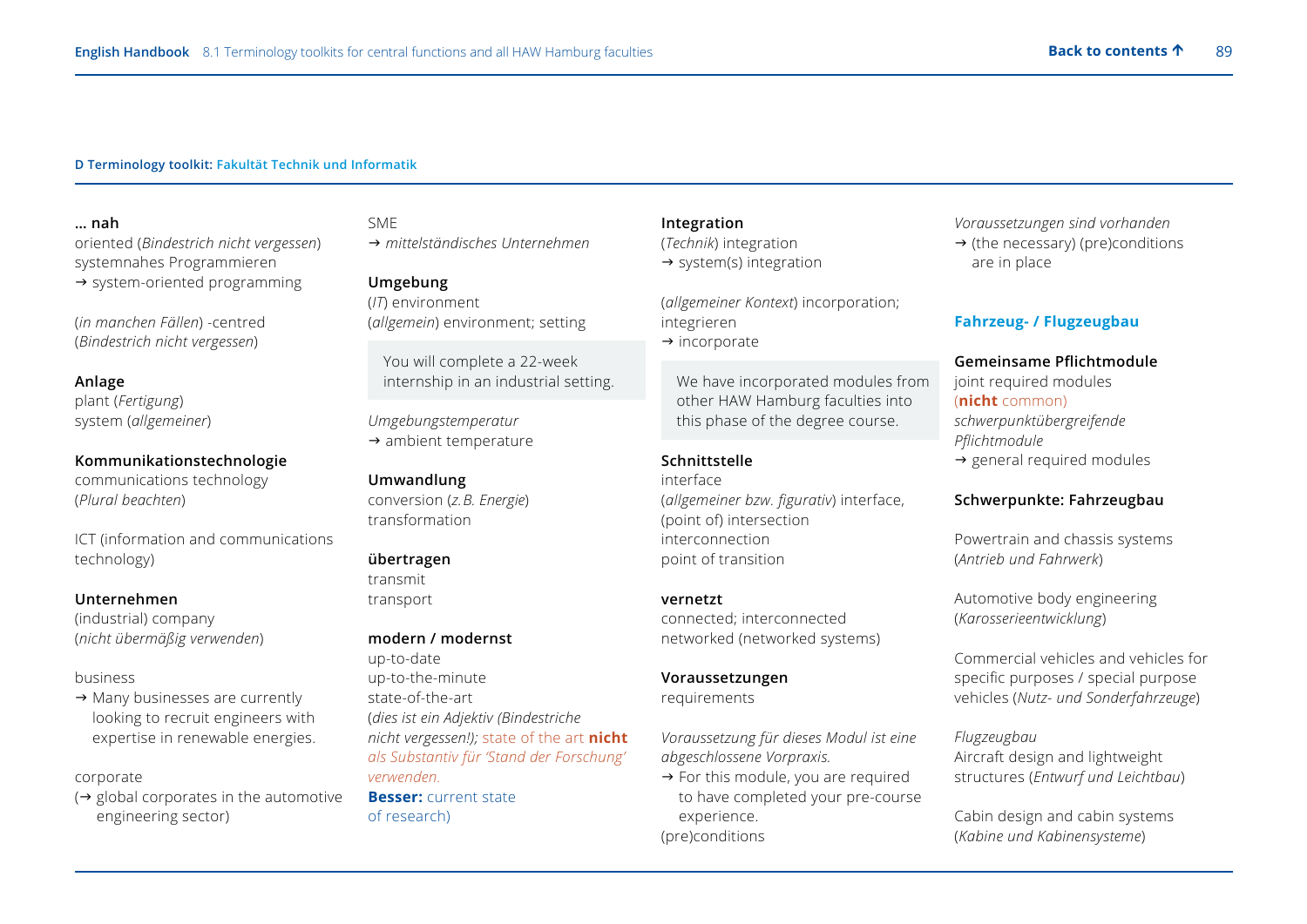# **E Terminology toolkit: Fakultät Wirtschaft und Soziales**

# **Studienstart und Leistungen Starting out; courses, exams, etc.**

#### **Propädeutik(um)**

Core principles of academic work [*in [Fach]*]

Propädeutische LVA: Readiness for Academic Study (RAS) course (*Vorschlag: neuer Terminus, wird noch nicht verwendet*)

 linking course (*zwischen Bachelor und Master zum Ergänzen der CP – Vorschlag: neuer Terminus, wird noch nicht verwendet*)

#### **Vorpraxis**

pre-course experience practical experience prior to studies

**wissenschaftliches Arbeiten** *je nach Schwerpunkt:*

good academic practice

( *Einhaltung wissenschaftlicher Standards*)

(academic) study skills

( *Selbstorganisation' Lernen lernen usw.*)

# **Exkursion** Extramural course

Extramural activity Excursion (*eher eine mehrtägige Fahrt mit Übernachtung*) Study visit

**Schwerpunkt**  focal area specialism (Public Mgmt, MPH)

# **Übung**

practical exercises (*z. B. Statistik-Übung*) (… with practical exercises) (formal name for course type) exercise

# **Berufspraktische Tätigkeit**

practical experience professional experience (phase)

#### **Praktikum**

(*Soziale Fächer*) placement (*Pflege, Soziale Arbeit, Kindheitspädagogik*)

(*Soziale Fächer; Gesamtheit der zu leistenden Praxisstunden*) (institutionally-guided) professional practice

(*Pflege*) clinical placement (*Business*) internship

**Vertiefung** Advanced studies in … Advanced study module

**… Studienjahr** … year of course

**Studienberatung** departmental student advisory (*reguläre Beratung*)

mandatory departmental advisory (student has exceeded standard duration of course)

*bei nicht bestandener Prüfung:*  At least one examination (incl. all resits) unsuccessful (**failed** vermeiden!)

#### **weiterbildender Studiengang**

continuing education degree course (*Weiterbildung:* continuing education)

# **Besonderheiten**

specific features (*specific features of the textile chain*)

#### **… am Beispiel …**

… using examples / the example of … … via the example of … (*mit Verb vorne*) …: an exemplary case study

# **Soziale Fächer**

#### **Pflege**

nursing nursing care (*außerhalb des direkten Kontexts von Krankenpflege*) care

### **Sozialpädagogik**

youth and community work (*dieses Berufsbild ist im englischsprachigen Umfeld eher eine Subkategorie sozialer Arbeit*) (*nur Fachsprache*) social pedagogy

#### **Kindheitspädagogik**

education and learning in childhood

#### **Praxisreflektion**

reflective practice (*in bestimmten Kontexten; auch für* '*reflektiertes Handeln',* '*reflektierte Praxis'*)

reflection on (our) practice

#### **professionelles Handeln**

professional practice; (a person's) professional actions

**Praktikumsbeauftragte / r** placement officer [*an der HAW Hamburg*]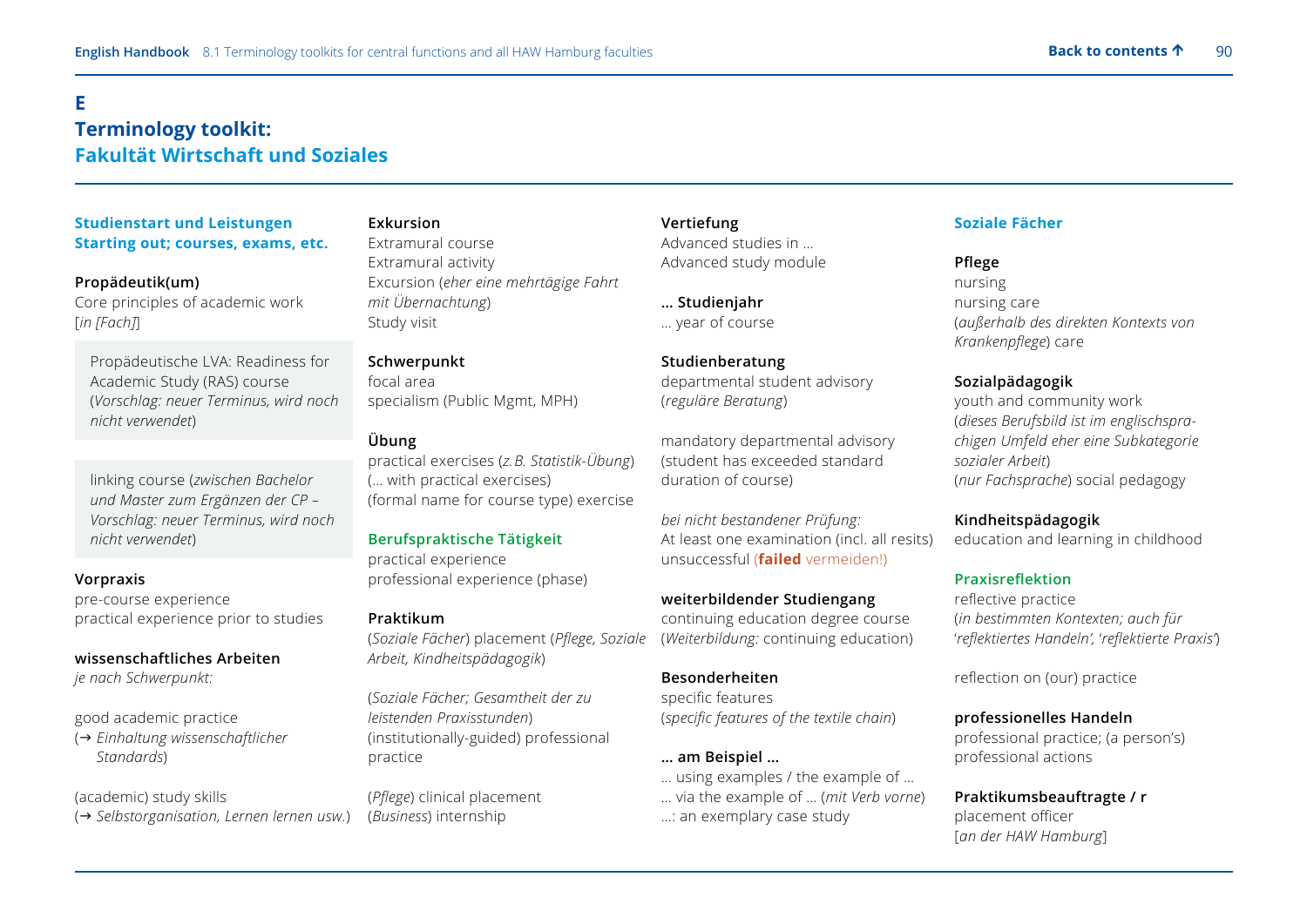#### **E Terminology toolkit: Fakultät Wirtschaft und Soziales**

**Praktikumsanleitung; Mentor / in** mentor; placement supervisor  $\rightarrow$  mentorship; placement supervision

**(Praxis)einrichtung** (placement) establishment; host establishment

**Praktikant / in** placement student

**(staatliche) Anerkennung** (state) accreditation

## **Biographie**

life course life story life

Biographiearbeit = life story work (*ggf.* biographical work)

#### **Sozialraum**

community (family and) community social (societal) space (*mit unbestimmtem Artikel*)

**Jugend** young people (*Singular:* young person; YP) (**youth** *vermeiden, insbes. im Singular*)

# **Lebenswelt**

lifeworld

# **Träger (einer sozialen Einrichtung)**

managing organisation overseeing organisation

freier Träger

 $\rightarrow$  independent (overseeing) organisation

öffentlicher Träger  $\rightarrow$  public-sector organisation

privater Träger  $\rightarrow$  private organisation / establishment

# **Beratung**

advice advice and support advisory service(s)

*Dieser Träger arbeitet in der Beratung junger Menschen.* 

 $\rightarrow$  This organisation provides / delivers advisory services to young people.

#### **Umgebung**

setting (*im sozialen Kontext präferiert*)  $\rightarrow$  an early-years setting / environment

surroundings (*Plural*)

# **hospitieren**

observe (an organisation's work) shadow (a professional / an employee)

# **Reflexionsfähigkeit**

capacity / ability to reflect on (his / her) practice / actions

# **(***angemessenes***) Nähe / Distanz (-Verhältnis, -Verhalten)**

boundaries; boundaried behaviour  $\rightarrow$  The placement student showed a professional approach to boundaries.

#### **Business-Fächer**

#### **Soft Skills**

key skills key competencies (personal and) interpersonal skills

# **Betrieb**

operation running

(*ein Unternehmen*) organisation; business

#### **Betriebswirtschaftslehre**

business (*falls Kontext klar*) business studies business administration

#### **Branche**

sector industry

> Our graduates are highly sought after in the F&B (= food and beverages) and FMCG (= fast-moving consumer goods) sectors.

### **Controlling**

management accounting financial controlling

# **Social Management**

social media management

# **Informatik** (*primär theoretisch*)

computer science

(*primär praktisch*) information technology; IT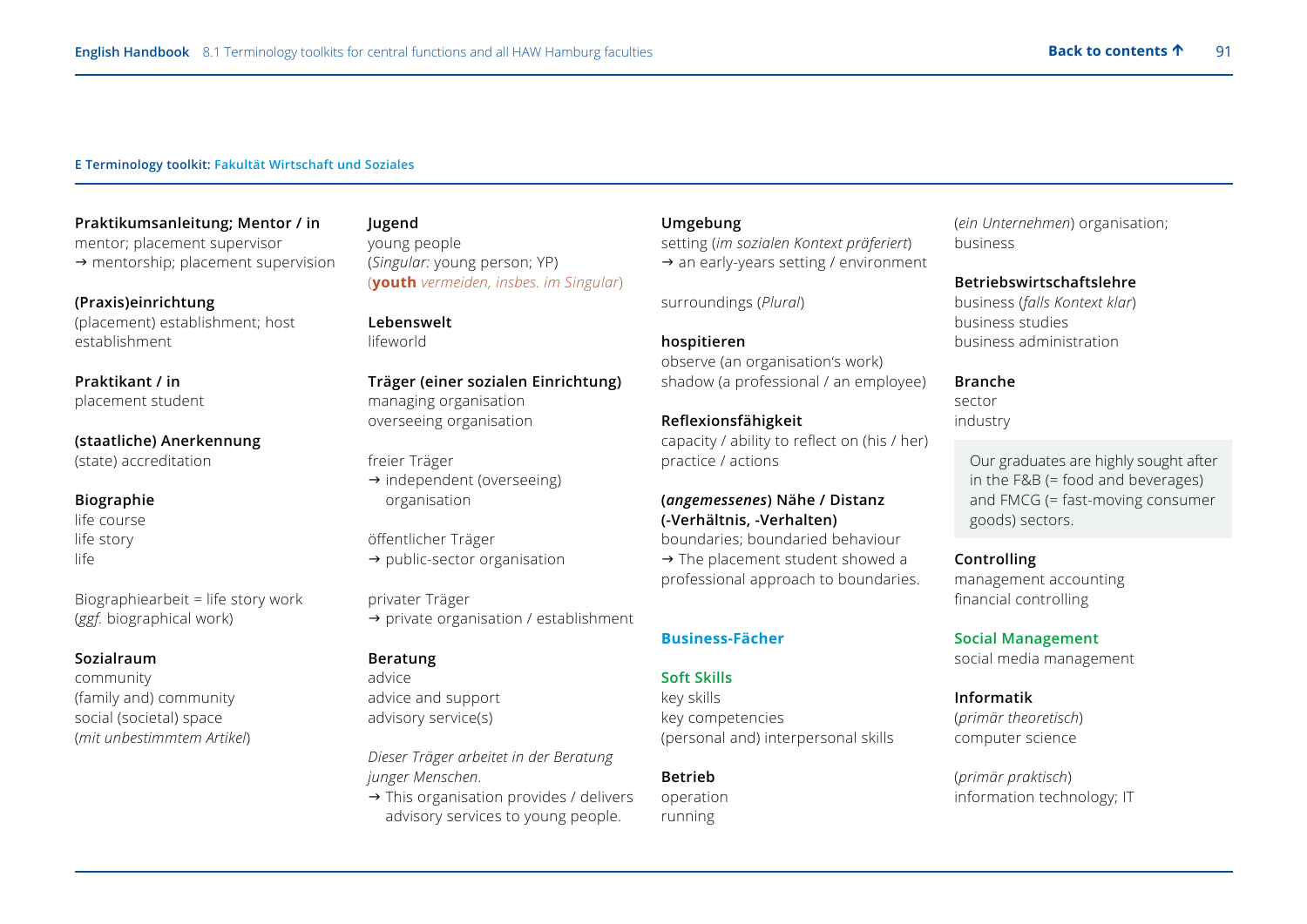#### **E Terminology toolkit: Fakultät Wirtschaft und Soziales**

#### Wirtschaftsinformatik

 $\rightarrow$  business business information technology IT

#### **Technik**

(*kontextabhängig*) engineering *oder* technology; *spezifisches Gebiet* → *eher* engineering

#### Regelungstechnik

 $\rightarrow$  control engineering

#### **Aber:**

Internationale Aspekte der Technik

 $\rightarrow$  International aspects of technology

#### **Unternehmen**

company (*nicht übermäßig verwenden*)

#### business

 $\rightarrow$  Many businesses are currently looking to recruit top-level accounting experts.

organisation

corporate (*großes, meist internationales Unternehmen*)

 $\rightarrow$  global corporates in the automotive sector

(*als Adjektiv*) working in a corporate environment / setting

SME *mittelständisches Unternehmen*

# **Außenwirtschaft** international trade

international business links

# **Personal …**

(*Funktion im Unternehmen*) HR [human resources]

- $\rightarrow$  HR manager
- $\rightarrow$  You should advise your staff member to go and see HR about the problem.

*(Gesamtheit der Belegschaft / des Personals)* staff *(s. HAW Hamburg English Handbook bzgl. Behandlung als Ein- oder Mehrzahl)*

Our staff identify with us and have access to a wide range of company benefits.

### **eher nicht:** personnel

# **Führungs …**

management (management skills)

Führungskrafte

 $\rightarrow$  (top-level)

management (nicht zählbar)

Sie ist Führungskraft

 $\rightarrow$  she is (part of) (top-level) management

leadership (leadership qualities)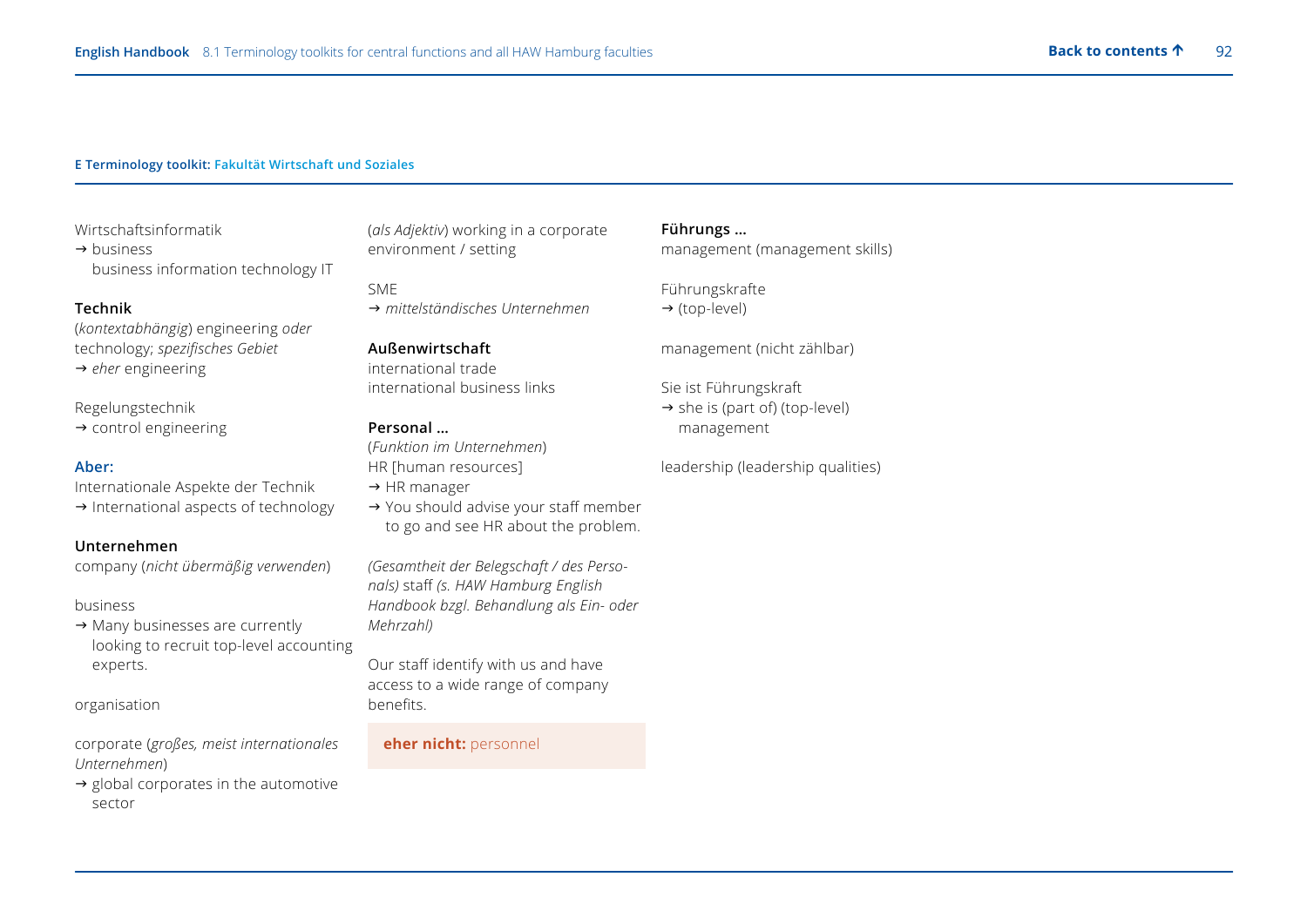# <span id="page-92-0"></span>**F Terminology toolkit: Zeugnisse**

#### **Allgemeines**

 *Keine Anreden in englischsprachigen Zeugnissen – nur Vorname Nachname* 

*Im weiteren Zeugnisverlauf: Wiederholung Vorname Nachname oder The student*

#### **Beispiel Studiengang:**

**Bachelorstudiengang Fahrzeugbau** (*dual*) Bachelor's degree course in Automotive Engineering (cooperative programme)

#### **Hinweis:**

Bachelor's / Master's degree aber (*aus Gründen der einfacheren Aussprache*) Bachelor / Master thesis

# **Prüfungszeugnis**

Certificate of Examinations (*plural!*)

# **hat … erfolgreich abgelegt**

… successfully completed … (**nicht:** has successfully completed, *da sich nach der Studiengangsinformation das Prüfungsdatum anschließt*)

# **Studienrichtung** principal field of study

**(Studien)schwerpunkt** focal area

# **Die Bachelor- / Masterarbeit mit dem Thema …** His / her [*bitte* **nicht** the] Bachelor /

Master thesis, entitled … (*Titel / Thema kursiv setzen, ohne Anführungszeichen*)

(… was awarded the grade **good**)

# **umfassen (CP)**

comprise (**nicht** contain)

 $\rightarrow$  The degree course in Automotive Engineering comprises 210 CP.

#### **190 CP wurden erreicht.**

 $\rightarrow$  The student attained 190 credits / credit points / CP.

 (*Aktivformulierung!* **Nicht:** 190 CP have been attained)

#### **Zusatzfach**

additional (elective) module The student completed the following additional (elective) modules:

**Gesamtnote** (*Gesamtabschlussnote*) overall final grade

#### **Notenberechnung**

**arithmetisches Mittel** arithmetic mean (average)

# **gewichtet**

weighted

# **Gewichtung**

weighting

**… errechnet sich aus …** … is calculated from …

# **Die Gesamtnote errechnet sich zu xx von Hundert aus yy und zu xx von Hundert aus zz.**

Yy counts for xx % of the overall final grade, while zz counts for (the remaining / a further) xx %.

# **die Note der Masterarbeit** the grade awarded to the student's Master thesis

# **Erklärungstext für das deutsche Notensystem:**

 Grades follow a numerical system in which 1 is the highest grade, with 0.7 denoting outstanding achievement, and 6 the lowest. The lowest possible pass grade is 4.0.

# **Prüfungsleistung vs Studienleistung**

We leave the terms *Prüfungsleistung* and *Studienleistung* in German, when they are being contrasted, because they have a specific adminsitrative meaning and a direct translation may be confusing. You can add an explanation that a *Prüfungsleistung* is an examination or a formal assessment, for which a grade is awarded; a *Studienleistung* is generally not graded.

 *Im Zeugnis: '...hat folgende Prüfungsleistungen erbracht.' kann mit*  'has achieved the following grades:' *wiedergegeben werden.*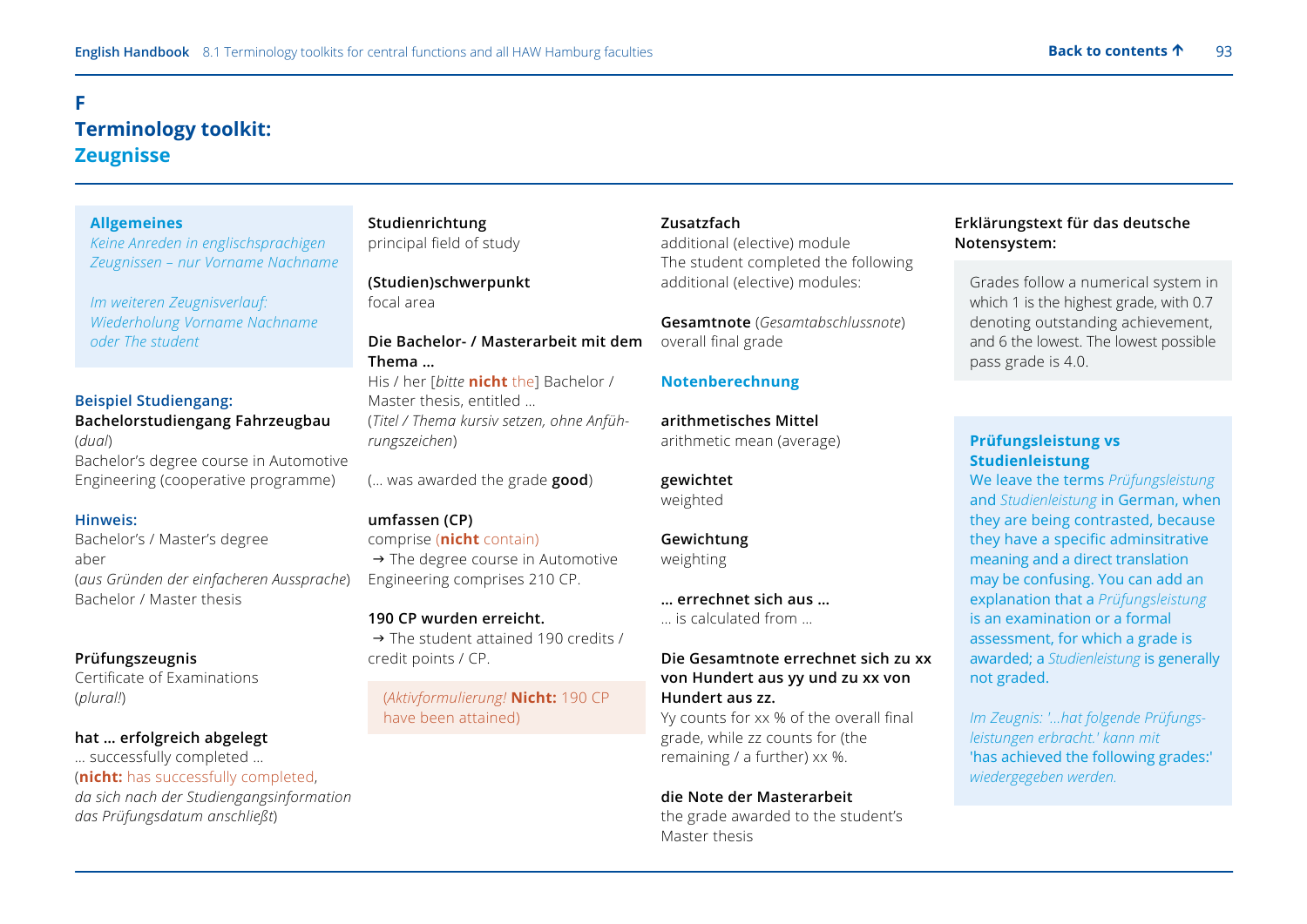| Notenbezeichnungen                                                            | Übersetzung                                           |
|-------------------------------------------------------------------------------|-------------------------------------------------------|
| ausgezeichnet                                                                 | excellent                                             |
| sehr gut mit Auszeichnung (Hinweis: Gesamtnote bis 0,85 oder ab 14,5 Punkten) | excellent                                             |
| sehr gut                                                                      | very good                                             |
| gut                                                                           | good                                                  |
| befriedigend                                                                  | satisfactory                                          |
| ausreichend                                                                   | sufficient                                            |
| nicht ausreichend                                                             | pass grade not reached oder unsuccessful              |
| bestanden (Hinweis: bei Gesamtnote entspricht / ausreichend)                  | successfully completed                                |
| mangelhaft                                                                    | unsuccessful oder performance below pass grade (xx %) |
| ungenügend                                                                    | unsuccessful oder performance below pass grade (xx %) |
| nicht bestanden                                                               | unsuccessful                                          |



*Es wird dringend empfohlen,* **fail / failed nicht** *(mehr) zu verwenden.*